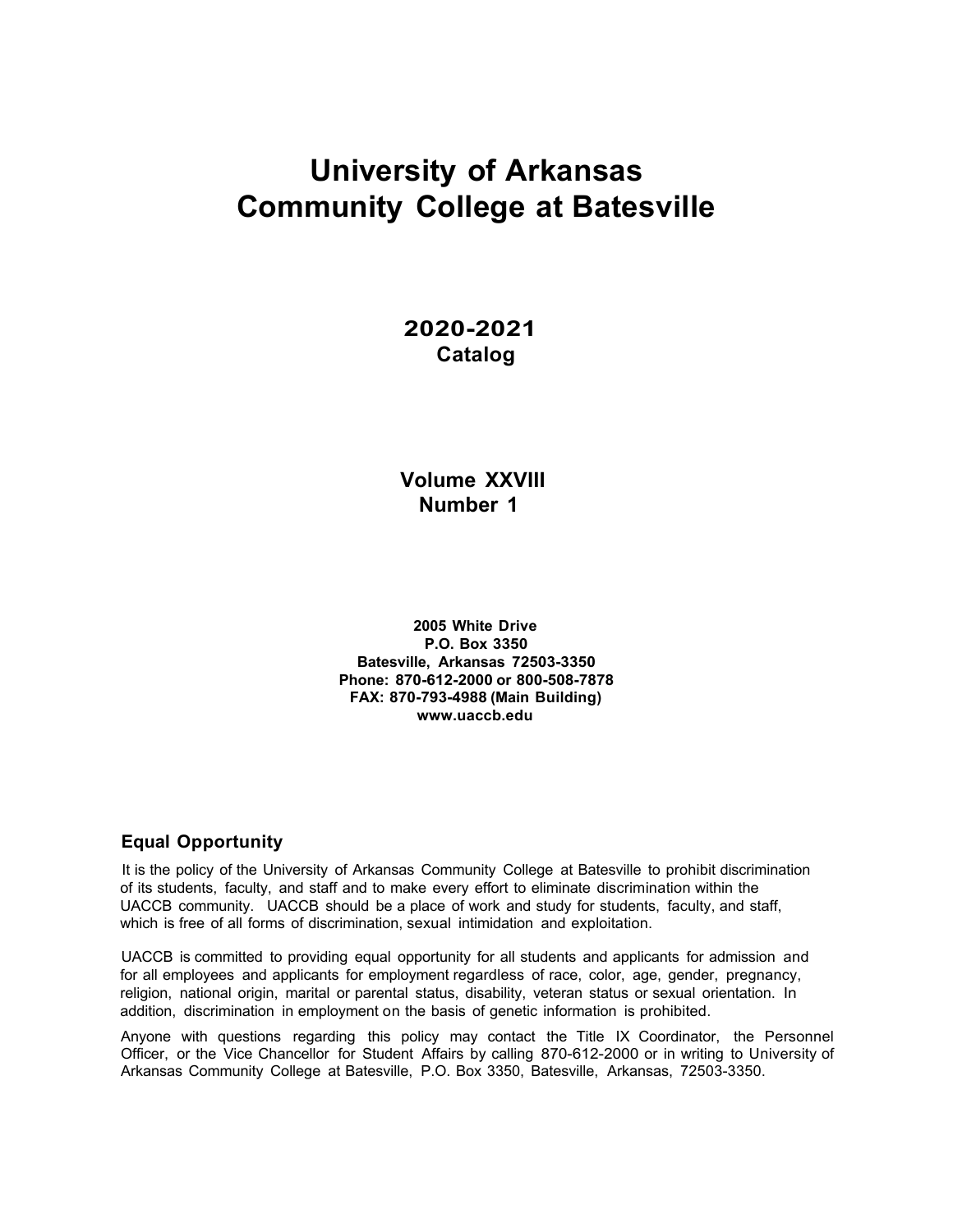# **Numbers to Know**

|                      | <b>Student Services</b>    |  |
|----------------------|----------------------------|--|
|                      |                            |  |
|                      |                            |  |
|                      |                            |  |
|                      |                            |  |
|                      |                            |  |
|                      |                            |  |
|                      |                            |  |
|                      |                            |  |
|                      |                            |  |
|                      |                            |  |
|                      |                            |  |
|                      |                            |  |
|                      |                            |  |
|                      | <b>Instructional Areas</b> |  |
|                      |                            |  |
|                      |                            |  |
|                      |                            |  |
|                      |                            |  |
|                      |                            |  |
|                      |                            |  |
|                      |                            |  |
| <b>Other Offices</b> |                            |  |
|                      |                            |  |
|                      |                            |  |
|                      |                            |  |
|                      |                            |  |
|                      |                            |  |
|                      |                            |  |
|                      |                            |  |
|                      |                            |  |
|                      |                            |  |
|                      |                            |  |
|                      |                            |  |
|                      |                            |  |
|                      |                            |  |
|                      |                            |  |
|                      |                            |  |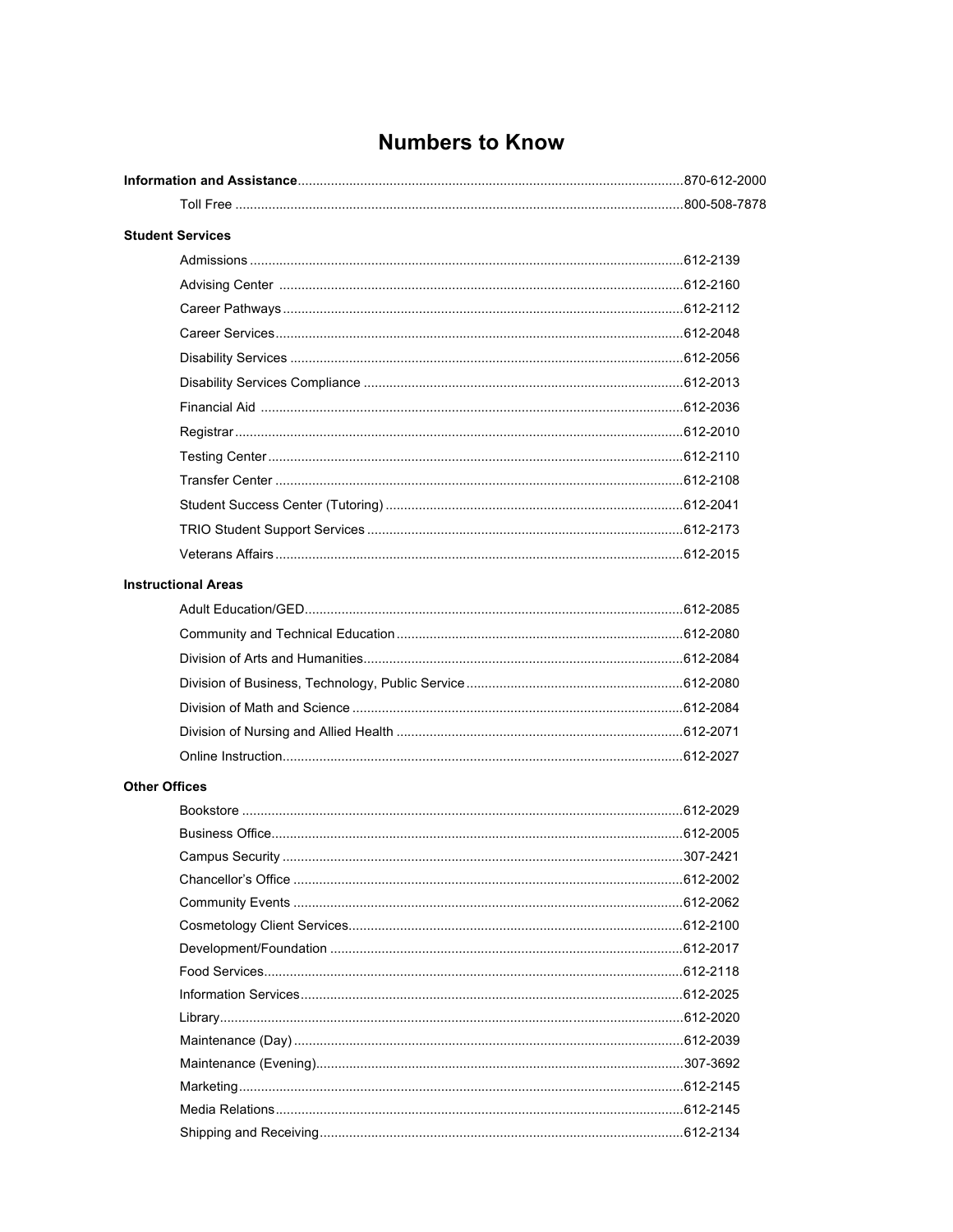# **Table of Contents**

NOTE: This catalog presents policies and procedures current at the time the catalog went to press. Because all policies and procedures are subject to a continuing evaluation process; therefore, the college reserves the right to make revisions at any time. The provisions of this publication do not represent, in any way, a contract between a student, prospective or otherwise, and should not be regarded as such.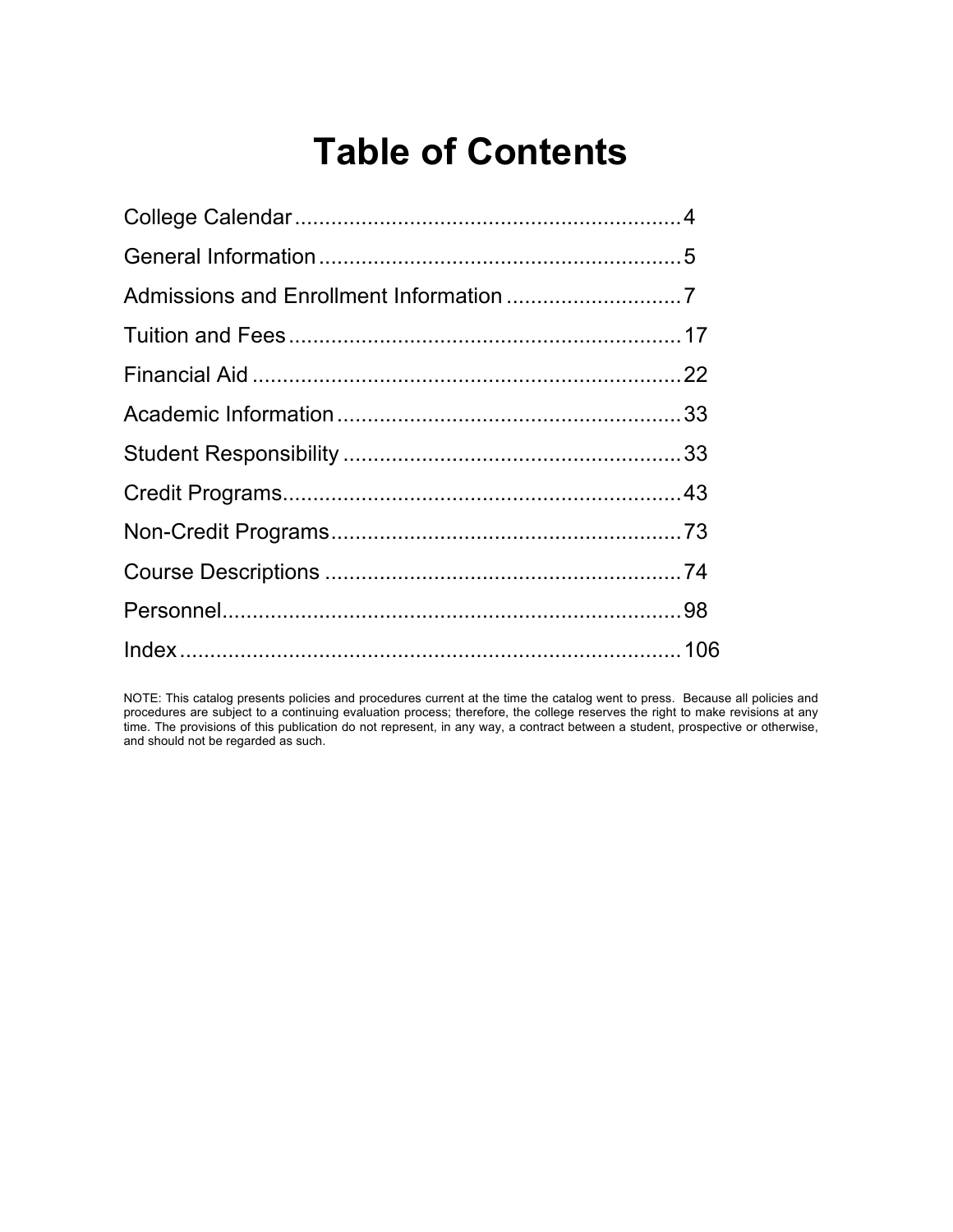

# **Academic Calendar 2020 - 2021**

|                        |                                                              | <b>FALL 2020</b> |        |                     | <b>SPRING 2021</b> |         |               | <b>SUMMER 2021</b> |               |               |
|------------------------|--------------------------------------------------------------|------------------|--------|---------------------|--------------------|---------|---------------|--------------------|---------------|---------------|
| <b>CATEGORY</b>        | <b>EVENT</b>                                                 | Full             | FT I   | FT II               | Full               | FT I    | FT II         | 8 Week             | 4 Week I      | 4 Week II     |
| <b>Reporting</b>       | Faculty                                                      | Aug 12           |        |                     | Jan 4              |         |               |                    |               |               |
| Days                   | Staff                                                        |                  |        |                     | Jan 4              |         |               |                    |               |               |
| <b>Tuition</b>         | Tuition Due for Current Semester                             | Aug 7            |        |                     | <b>Dec 11</b>      |         |               | May 14             |               |               |
| <b>Deadlines</b>       | <b>Tuition Due for Upcoming Semester</b>                     | <b>Dec 11</b>    |        |                     | May 14             |         |               |                    |               |               |
|                        | Classes Begin                                                | Aug 19           | Aug 19 | Oct 19              | Jan 11             | Jan 11  | <b>Mar 10</b> | Jun 2              | Jun 2         | Jul 7         |
|                        | Last Day for Schedule Changes                                | Aug 25           | Aug 21 | Oct 21              | Jan 15             | Jan 13  | Mar 12        | Jun 4              | Jun 2         | Jul 7         |
| <b>Course Dates</b>    | Last Day for 100% Refund                                     | Sep 2            | Aug 21 | Oct 21              | Jan 26             | Jan 13  | Mar 12        | Jun 4              | Jun 2         | Jul 7         |
|                        | Last day to Drop a Class or Withdrawal from College w/ "W"   | Nov 12           | Oct 1  | Dec 3               | Apr 8              | Feb 23  | Apr 27        | Jul 15             | <b>Jun 23</b> | <b>Jul 28</b> |
|                        | Classes End                                                  | Dec 8            | Oct 13 | <b>Dec 15</b>       | Apr 30             | Mar 5   | May 4         | <b>Jul 27</b>      | <b>Jun 29</b> | Aug 3         |
|                        | Final Exam                                                   | Dec 9-15         |        | Oct 14-15 Dec 16-17 | May 3-7            | Mar 8-9 | May 5-6       | <b>Jul 28</b>      | <b>Jun 30</b> | Aug 4         |
|                        | <b>Ends for Current Semester</b>                             | Aug 18           |        |                     | Jan 10             |         |               | Jun 1              | Jun 1         | Jul 6         |
| Registration           | Opens for Continuing Students for Upcoming Semester          | Oct 21           |        |                     | Mar 3              |         |               |                    |               |               |
|                        | Opens for New/Readmitted Students for Upcoming Semester      | <b>Nov 11</b>    |        |                     | Mar 31             |         |               |                    |               |               |
| <b>Financial</b>       | <b>First Financial Aid Disbursement</b>                      | Sep 17           |        |                     | Feb 11             |         |               |                    |               |               |
| Aid                    | Second Financial Aid Disbursement                            | Oct 22           |        |                     | <b>Mar 18</b>      |         |               |                    |               |               |
| Grade                  | Midterm Grades Due                                           | Oct 20           |        |                     | <b>Mar 12</b>      |         |               |                    |               |               |
| <b>Reporting Dates</b> | <b>Final Grades Due</b>                                      | Dec 17           | Oct 16 | <b>Dec 17</b>       | May 7              | Mar 9   | May 7         | <b>Jul 30</b>      | Jul 2         | Aug 6         |
|                        | <b>Commencement</b> Degree Audit Evaluation Due to Registrar | Sep 11           |        |                     | Feb 5              |         |               |                    |               |               |
| <b>Dates</b>           | Commencement Ceremony                                        |                  |        |                     | May 10             |         |               |                    |               |               |

|                      |        | <b>FALL 2020</b>                                                     |        | <b>SPRING 2021</b>     |        | <b>SUMMER 2021</b> |
|----------------------|--------|----------------------------------------------------------------------|--------|------------------------|--------|--------------------|
|                      | Sep 7  | Labor Day Holiday                                                    | Jan 18 | M.L. King Jr. Day      | Jul 5  | Independence Day   |
| <b>No Classes</b>    | Oct 30 | Career Day                                                           |        | Mar 22-26 Spring Break |        |                    |
|                      |        | Nov 25-27 Thanksgiving Holiday                                       |        |                        |        |                    |
|                      |        |                                                                      |        |                        |        |                    |
|                      |        |                                                                      |        |                        |        |                    |
|                      |        | <b>FALL 2020</b>                                                     |        | <b>SPRING 2021</b>     |        | <b>SUMMER 2021</b> |
|                      | Sep 7  | Labor Day Holiday                                                    | Jan 18 | M.L. King Jr. Day      | May 31 | Memorial Day       |
| <b>Campus Closed</b> |        | Nov 26-27 Thanksgiving Holiday                                       |        |                        | Jul 5  | Independence Day   |
|                      | Dec 22 | Christmas Holiday*                                                   |        |                        |        |                    |
|                      |        | *Campus Closes at 5:00 p.m. and Reopens January 4, 2021 at 8:00 a.m. |        |                        |        |                    |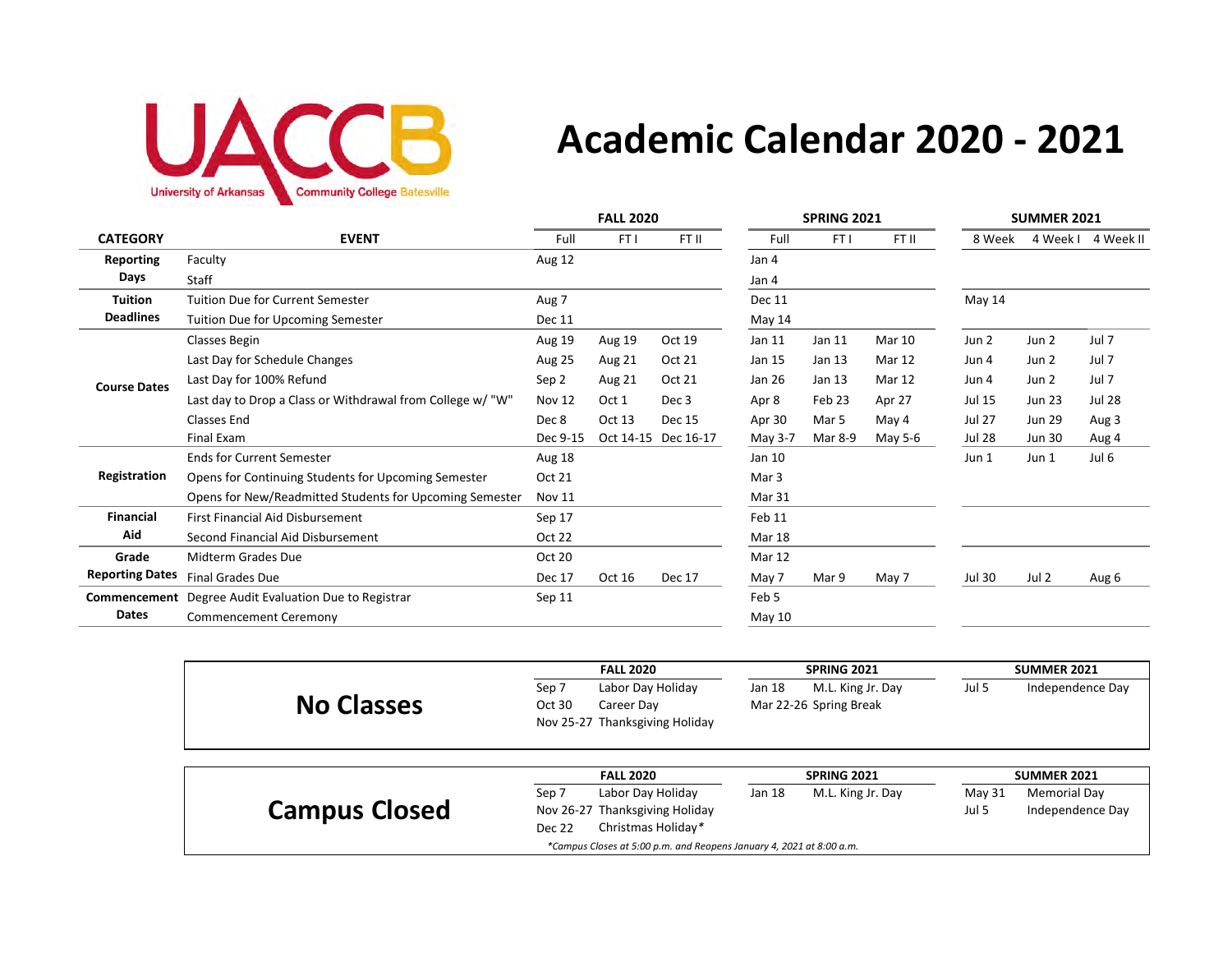# **General Information**

# **History**

The two-year college is a unique American contribution to higher education, and the University of Arkansas Community College at Batesville has played an important part in this movement by providing access to education for the people of north central Arkansas since 1991, when it was reorganized as Gateway Technical College. Among the 14 vocational-technical schools converted into technical colleges and university branch campuses by an act of the Arkansas legislature, UACCB endeavors to provide quality Technical Certificate and Associate of Applied Science degree programs in occupational technical areas, a college parallel transfer curriculum including Associate of Arts, Associate of Arts in Teaching and Associate of Science degrees, customized training for business and industry, continuing education programs for life-long learning and personal enrichment, and adult education. In October 1997, Gateway Technical College merged with the University of Arkansas System and with the passage of a county sales tax became the University of Arkansas Community College at Batesville in March 1998. UACCB is accredited by the Higher Learning Commission and a member of the North Central Association.

Since UACCB's conversion to an institution of higher education, the faculty, staff, and board of visitors have worked diligently to fulfill its mission of expanded service. New courses and programs of study have been added throughout the Industrial Technologies, Health Occupations, Business, and General Education curricula. Renovation and expansion of the campus has also been an important part of the UACCB mission. In the summer of 1999 the appearance of the campus changed drastically. An 11,000 square foot Arts and Sciences Building, main entrance signs, an arched walkway attached to the Main Classroom Building, landscaping, additional parking lots and campus infrastructure were completed. Independence Hall, a 37,375 square foot Conference/Student Center was completed in spring 2001. In 2002, the College invested in the utilities infrastructure on the newly acquired 25 acres east of the original campus property, connected the properties with a traffic bridge and constructed a new 14,000 square foot consolidated Plant Maintenance Facility. That summer the former Business and Community Outreach building was renovated and now houses the Adult Education Center. The renovation of the building brought it in line with the campus motif and provided an added 1,000 square feet to the structure. In the summer of 2003, the College renovated a 1,000 square foot storage building into an academic classroom and offices, which now houses the Fine Arts and Education programs. In the spring of 2004, the Stuart Patterson Memorial Gazebo was built on the west bank of Pfeiffer Creek and construction began on a 17,400 square foot Library/Academic Building. As part of this building project, a new parking lot, completion of the main entryway on the east side of the campus, and a pedestrian bridge were added. In January 2005, the Library/Academic Building was named the Roy Row, Sr. and Imogene Row Johns Library and Academic Building. Ms. Imogene Row Johns contributed the largest private gift ever to UACCB in honor of her late husband. UACCB has a bright future and will strive to provide even greater educational opportunities for the citizens it serves.

The 40,669 square foot Nursing and Allied Health building, located on the east side of campus, opened during the Fall 2011 semester. It is UACCB's first two-story building and includes eight classrooms, a 200 seat lecture hall, four clinical labs and faculty offices.

In January 2015, the first cosmetology students began classes in the Cosmetology Building. The facility includes both classroom and clinical space.

In March 2018, UACCB received secondary area career center status from the Career Education and Workforce Development board. The College completed construction on a state-of-the-art Workforce Training Center in 2020 that includes areas for career and technical education, a makerspace and a business and industry meeting room.

# **Mission Statement**

The University of Arkansas Community College at Batesville provides quality educational opportunities within a supportive learning environment. We promote success through community partnerships, responsive programs, and an enduring commitment to improvement.

#### **Values Vision**

**C**ommitment to excellence social needs. **C**ontribution to community **Balance in learning and life** 

At UACCB we value... The contract of the UACCB will be recognized for excellence in **Unity through collaboration** education education, leadership, service, and innovation **A**chievement in educational goals in response to education, economic and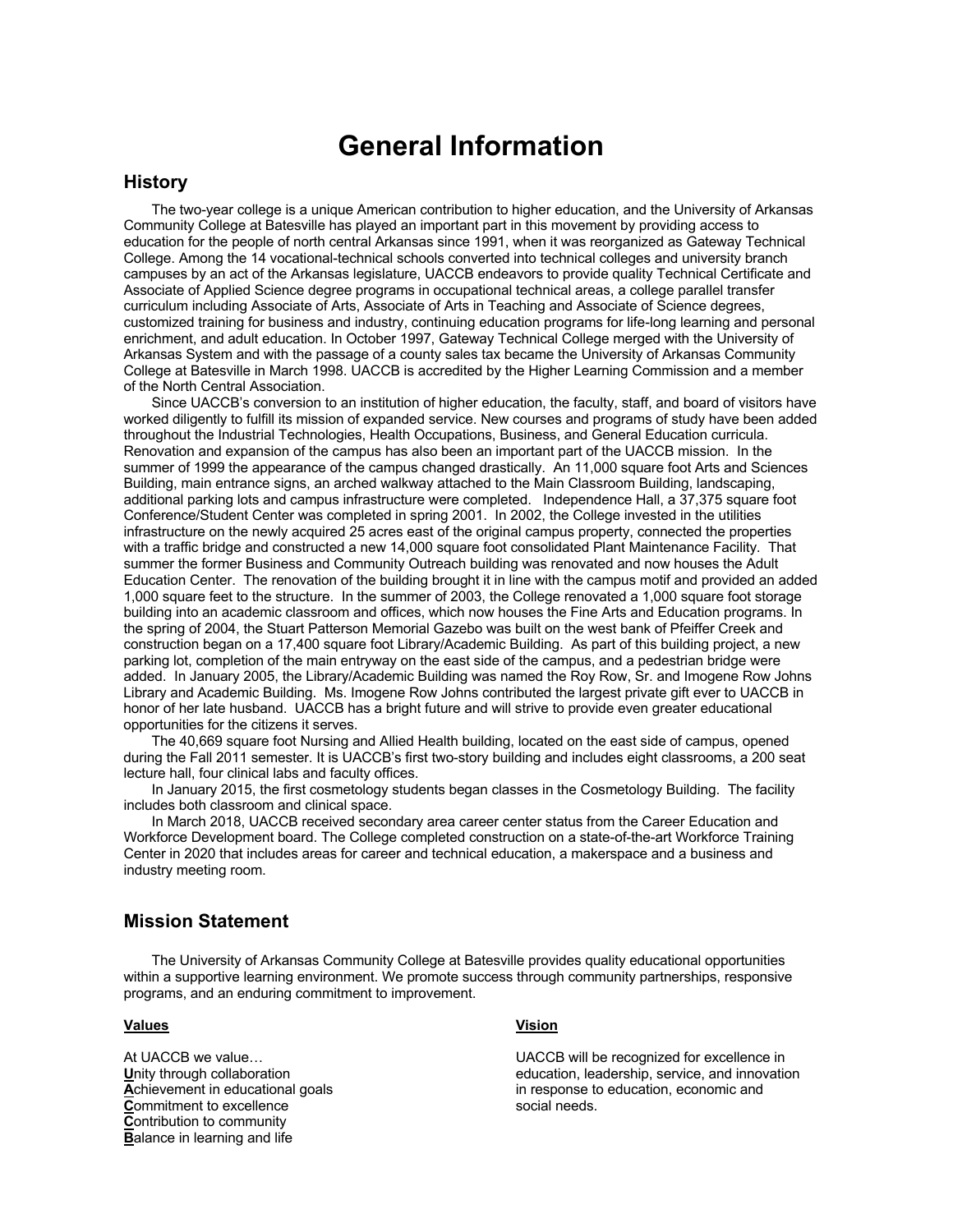# **General Education Philosophy**

The term "general education" at UACCB refers to providing opportunities for students to acquire a body of knowledge and skills held to be relevant to living and working in a diverse society in the twenty-first century. The College has established a required core of general education courses in both its associate degree and technical certificate programs. UACCB also offers general education courses designed to meet the legislative requirements of the State Minimum Core for Associate of Arts and Associate of Science programs.

The general education curriculum is the primary avenue through which students improve their ability to think, reason, compute, communicate, and adapt to change. UACCB faculty and staff are committed to reinforcing, enhancing, and supporting the knowledge and skills acquired through this body of courses and are further committed to introducing general skills and knowledge not necessarily covered in depth in other classes.

The UACCB general education curriculum will provide each student the opportunity to:

- 1. Improve communication skills, which include listening, speaking, writing, and reading.
- 2. Increase proficiency with computation skills including understanding and applying mathematical concepts and reasoning as well as analyzing and using numerical data.
- 3. Increase proficiency in critical thinking and problem-solving skills such as creative thinking, analysis, synthesis, evaluation, and decision making.
- 4. Develop technological and information management skills, including the collection, analysis and organization of material from varied sources.
- 5. Develop professional work habits, ethics, and interpersonal skills.

The General Education Program for Associate of Applied Science students is designed to be completed in the first three semesters of full-time attendance. The requirements in English and mathematics are to be met before 30 hours of technical course work are completed.

# **Accreditation and Program Approvals**

UACCB is accredited by The Higher Learning Commission and a member of the North Central Association (30 North LaSalle St., Suite 2400, Chicago, IL 60602-2504 (800) 621-7440). UACCB is authorized to offer the Associate of Arts, Associate of Science and Associate of Applied Science degrees by the Arkansas Higher Education Coordinating Board and NCA. As a state-supported, two-year institution, UACCB is recognized by the Arkansas Department of Higher Education, the Arkansas Department of Career Education, and the Arkansas State Approving Agency for Veterans' Training for financial aid purposes. The Arkansas State Board of Nursing (1123 South University #800, Little Rock, AR 72204) approves the RN Associate Degree Program, and the Accreditation Commission for Education in Nursing, Inc. (3343 Peachtree Road, NE, Suite 850, Atlanta, GA 30326, (404) 975-5000 or www.acenursing.org) accredits the RN Associate Degree Program. The Practical Nursing program is approved by the Arkansas State Board of Nursing. The Emergency Medical Technician programs and the Emergency Medical Services Paramedic are approved by the Arkansas Department of Health, Division of Emergency Medical Services. The EMT – Paramedic program is accredited by the Commission on Accreditation of Allied Health Education Programs (25400 US Highway 19 N., Suite 158, Clearwater, FL 33763). The Certified Nursing Assistant program is approved by the Arkansas Department of Human Services, Office of Long-Term Care. The Adult Education program is approved by the Arkansas Department of Career Education. The Cosmetology programs are licensed by the Arkansas Department of Health, Cosmetology Section.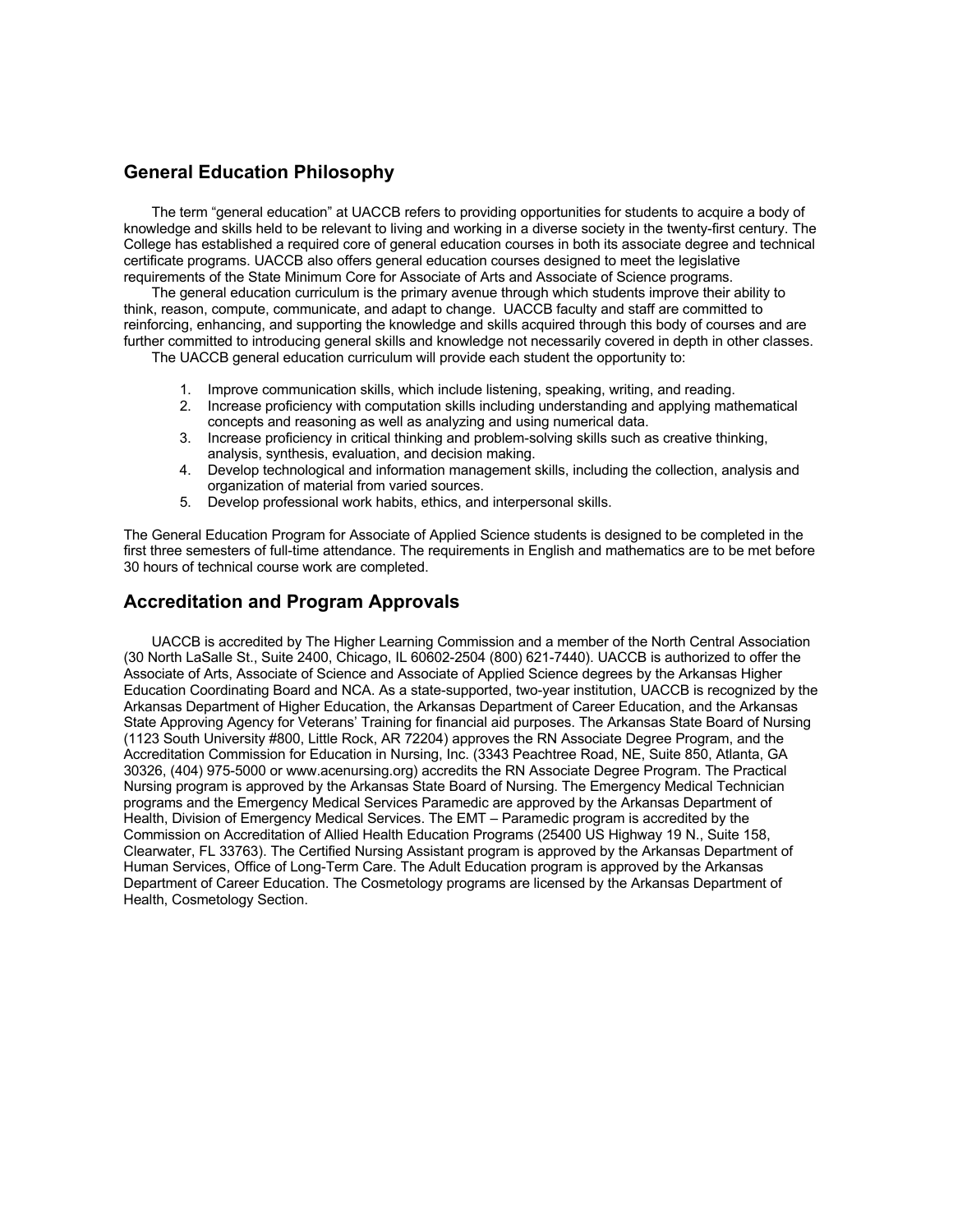# **Admissions and Enrollment**

# **Admission Policy**

 The University of Arkansas Community College at Batesville welcomes all individuals who meet the following criteria:

1. (a) Have a high school diploma from an accredited high school or home school;

*OR*

(b) Have a General Educational Development® diploma (GED);

*OR*

(c) High school, home school, or GED students who meet the requirements for Concurrent or Dual Enrollment

- 2. In addition, all students must have
	- (a) a composite score of 15 or higher on the ACT; or
	- (b) reading scores of: 63 or higher on the COMPASS, 36 or higher on the ASSET, 30 or higher on the Accuplacer, or 220 or higher on the Next-Generation Accuplacer.

 To aid students in completing their goals, all degree or certificate seeking applicants or applicants planning to take an English, math or other course requiring a minimum skill level are required to provide ACT, SAT, ASSET, COMPASS, or Accuplacer examination scores for placement purposes.

# **Admission Requirements and Procedures**

 Students entering college for the first time must submit the following information to the Admissions Office prior to registration:

- A completed application for admission.
- An official transcript of high school grades, credits, and date of graduation and/or college work or General Educational Development® (GED) transcript
- Proof of two (2) immunizations against measles, mumps, and rubella (MMR). *The first immunization dated at least one year after date of birth. Individuals born before January 1, 1957 are exempt from the MMR requirement.*
- ACT, ASSET, COMPASS, SAT, or Accuplacer scores that are less than 5 years old (calculated from the first day of class of the semester applied for).

*Home school students must submit an accredited home school transcript or GED transcript, along with other documents listed above.*

# **Admission Status Types**

#### **First Time Freshman**

 A student has completed high school or secondary school and not taken a college or university course (excluding concurrent high school/college courses) is considered a freshman for purposes of admission and must meet regular admission requirements.

#### **Readmission Student**

 Students who wish to return to UACCB after an absence of one regular semester (excluding summer terms) must meet the following guidelines:

- Re-apply by completing a new application for admission.
- Have a complete admissions file including official transcripts reflecting any additional credit earned from schools attended during the absence from UACCB.
- Fulfill updated immunization requirements.
- Meet terms and conditions of the catalog under which they re-enroll.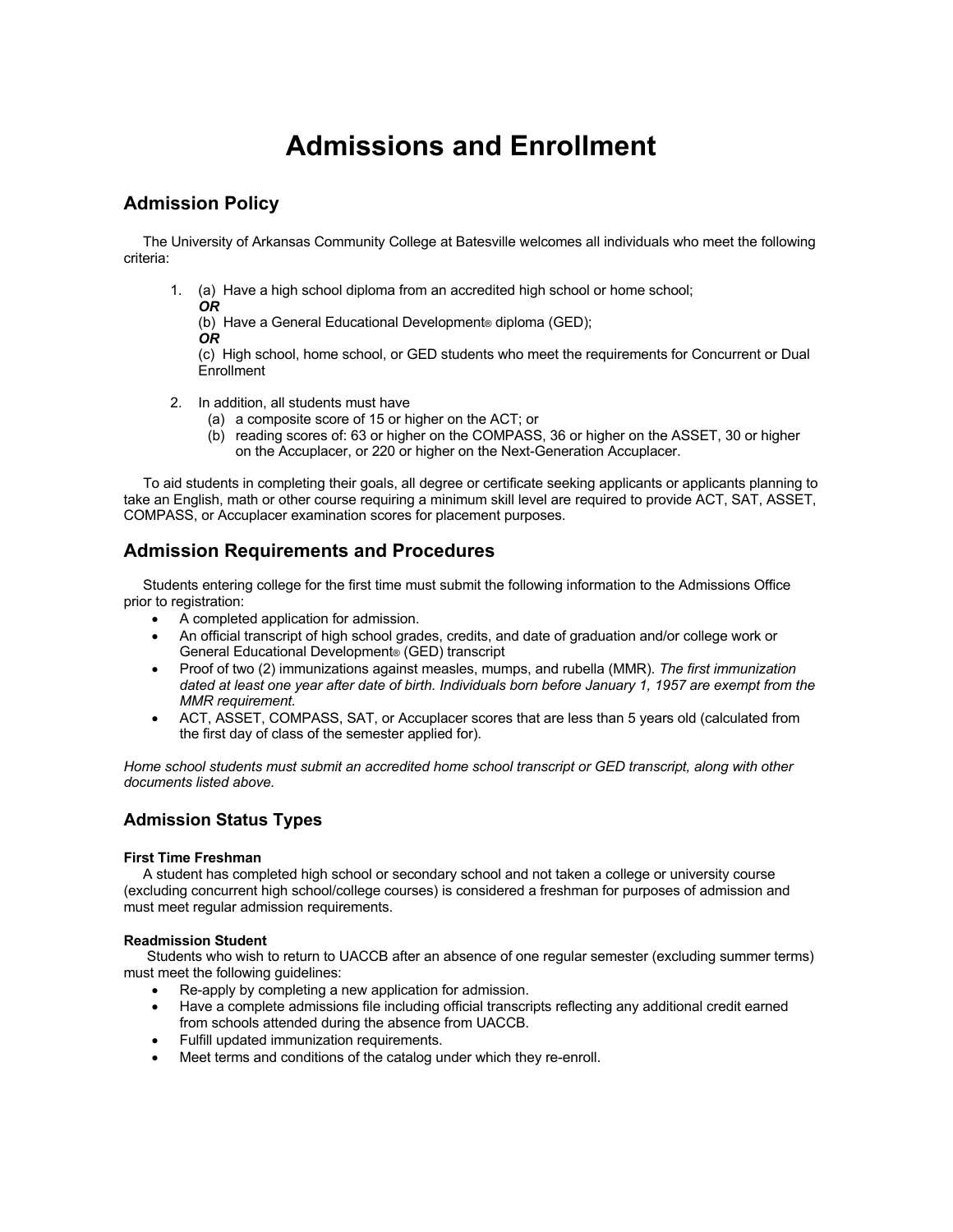#### **High School/UACCB Concurrent Enrollment**

 Qualified students are encouraged to enroll in UACCB's Concurrent Enrollment program, which allows high school students to enroll in college classes offered at their respective high school campuses. When a high school student successfully completes a course, UACCB awards and records college credit on an official transcript. Such credit will count towards graduation from UACCB if the course(s) taken is (are) a requirement of the degree program the student seeks. The student also receives high school credit awarded by his or her high school and applied toward requirements for high school graduation. Students and their parents are responsible for paying for these courses.

**Qualifications**: A qualified high school student is one who:

- Has successfully completed the eighth grade
- Completes an application for admission
- Must be non-degree seeking
- Submits test scores from the ACT, SAT, ASSET, COMPASS, Accuplacer, or ASPIRE 10 tests
- Possesses a high school grade point average no lower than a cumulative 3.0 on 4.0 scale. If the student does not have at least a 3.0 GPA, he or she must have written permission from the high school counselor or principal.
- Meets all placement test score and prerequisite requirements for the course as outlined in the UACCB catalog
- Submits an official high school transcript
- Submits a letter of recommendation from the student's high school principal, superintendent, or counselor (must submit updated letter each semester of enrollment)
- Submits proof of two (2) immunizations against measles, mumps, rubella (MMR)

**Academic Standards:** Concurrently enrolled students are expected to meet the same standards of achievement as the traditional student body of the institution.

 The UACCB High School Liaison is responsible for verification that a high school student is eligible for concurrent enrollment. The Vice Chancellor for Student Affairs and the Chancellor are the only institutional officials authorized to make exceptions to the above requirements.

#### **High School/UACCB Dual Enrollment**

 Dually enrolled students are high school students who are enrolled in UACCB classes offered on the UACCB campus. Dual Enrollment students must meet the same qualifications as the Concurrent Enrollment students. Awarding of high school credit for classes successfully completed as a Dual Enrollment student is at the discretion of the student's high school administration. Students and their parents are responsible for paying for these courses.

**Academic Standards**: Dually enrolled students are expected to meet the same standards of achievement as the traditional student body of the institution.

#### **Ability to Benefit**

Individuals may pursue admission to UACCB and Title IV student aid through one of the approved ability to benefit alternatives if the individual will be enrolled in an eligible career pathway program. See UACCB Adult Education for eligibility requirements and eligible career pathway programs.

#### **Lyon College/UACCB Tuition Exchange Collaborative (TEC)**

 UACCB and Lyon College have entered into a cooperative agreement that allows students to begin their higher education at UACCB with the intent to transfer to Lyon College to complete their bachelor's degree. Students will ordinarily be assured of receiving a transfer scholarship if they complete an associate degree at UACCB with at least a cumulative 2.75 GPA on a 4.0 scale.

 In addition, the program offers an opportunity for course exchange. UACCB students can petition to take a class at Lyon College while a student at UACCB. Students approved to take a class will pay tuition at UACCB. Lyon College tuition will be waived under this exchange program. Each institution shall set eligibility guidelines for its students to participate in the exchange. Students must be enrolled full time at their home campus in order to participate in the agreement. For more details regarding opportunities, please contact the Admissions Office at UACCB or the Office of Admissions at Lyon College.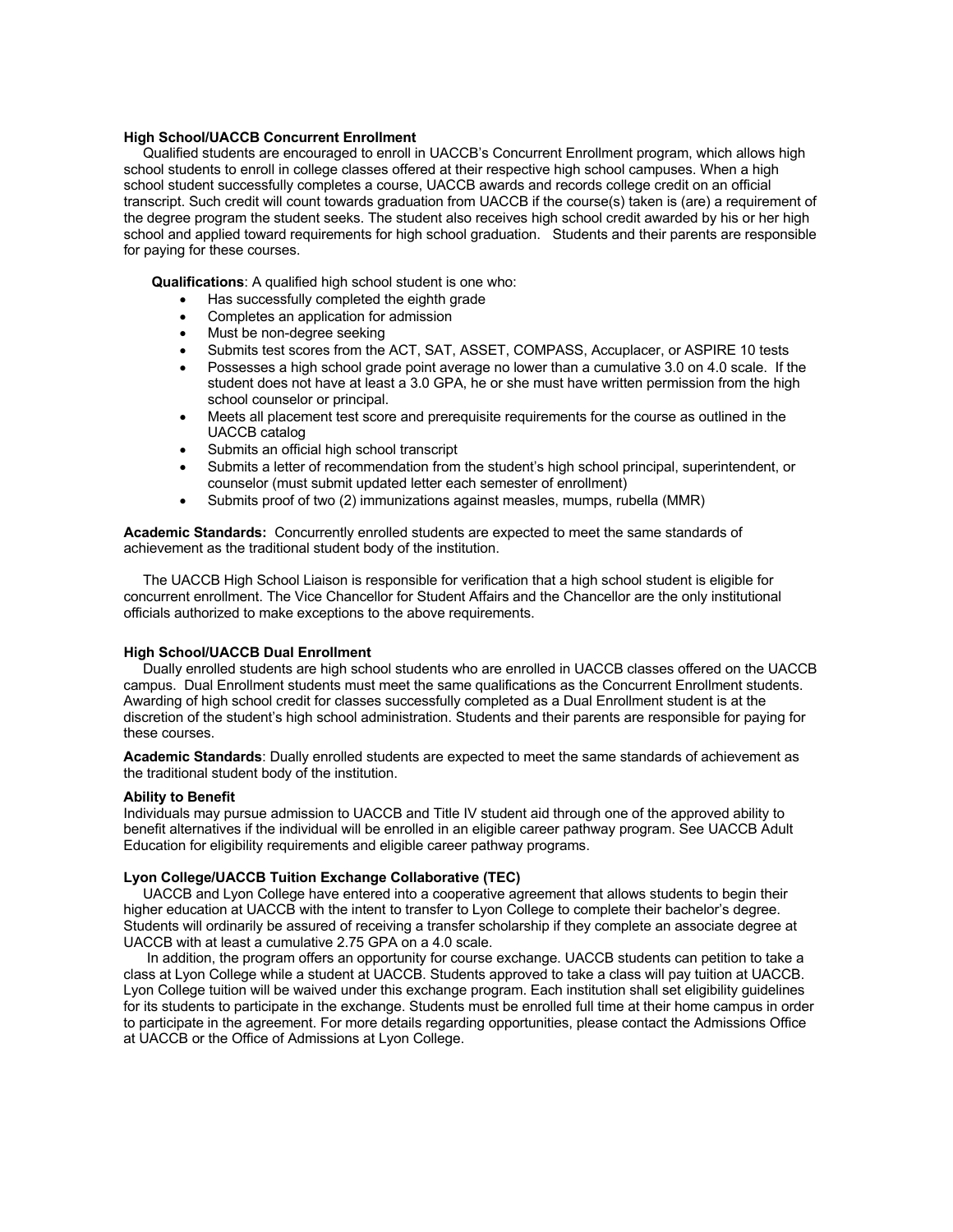#### **Transfer Student**

A student that has attended another institution of higher learning and plans to enroll at UACCB is considered a transfer student. The transfer student is required to submit the following for admission at UACCB:

- UACCB application for admission
- Official High School transcript or GED transcript *(Students who transfer twelve (12) or more credit hours earned are waived from this requirement)*
- Proof of two (2) measles, mumps, and rubella (MMR) immunizations. The first shot must be dated at least one year after the first birthday. **Students who do not submit adequate immunization records within the first 30 days of the semester are subject to administrative withdrawal for noncompliance with state statute.**
- Official ACT, COMPASS, Accuplacer, ASSET or SAT scores that are less than five (5) years old. (Students who transfer English and math credit are waived from this requirement.)
- Official copy of college transcripts from all colleges attended

 Transfer students with a cumulative GPA of less than 2.0 may be admitted on academic probation. Transfer students must be eligible to return to the institution from which they are transferring, or the student must have been separated from all academic institutions for at least one semester (excluding summer terms).

#### **Visiting Student**

 A visiting student is a student seeking a degree at another college or university and is also taking classes at UACCB. The student with this status may take classes at UACCB during a regular semester or summer term. The intent of taking courses at UACCB is to transfer the UACCB academic work back to their home institution. It is the responsibility of the students to verify with their home institution for approval of such course work to be applied toward graduation requirements. Visiting students do not qualify for federal financial aid, and must meet all placement score and prerequisite requirements for courses as outlined in the UACCB catalog.

#### **Qualifications**:

- Submit a UACCB application for admission
- Submit an immunization record showing two immunizations for measles, mumps, and rubella (MMR)
- Submit a letter of good standing from the institution in which they are enrolled full time *or* a current official transcript.

#### **Personal Enrichment**

 A part-time student who does not plan to enroll in a degree or certificate program or who has no plans to transfer credit to another institution may be permitted to enroll as a personal enrichment student. He/she may be admitted upon submission of an application for admission and immunization records without a transcript(s) of previous work and shall be classified as a personal enrichment student.

 Students attending under this designation may not register as full-time students. If a student should later desire to have credit validated toward a degree or certificate program, he/she must meet unconditional admission requirements or petition the Director of Admissions for validation of credit and official admission and petition the Office of Student Information/Registrar for validation and application of credit toward such degree.

#### **Career Development**

 This category is for students who are taking credit classes but are not seeking a degree or certificate. Under normal circumstances, a student will not remain in this category if he or she has accumulated more than 15 credit hours. No testing is required unless the student is planning to take English, math, or a course requiring certain identified skill levels.

- Submit a UACCB application for admission.
- Submit an immunization record showing two (2) immunizations for measles, mumps, and rubella (MMR).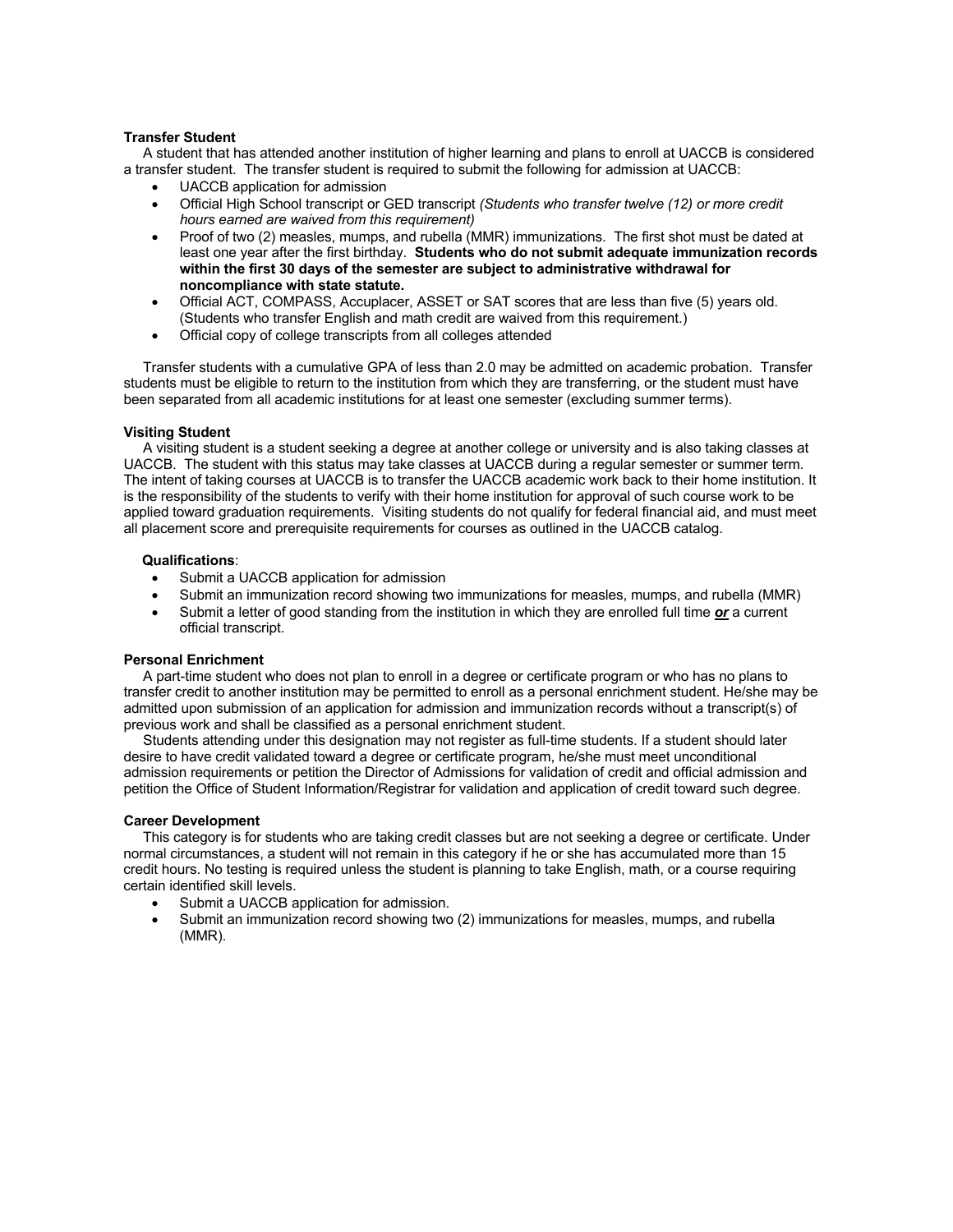### **International Student**

All international students must meet the same admissions criteria as required of U.S. citizens, complete all paperwork required by the U.S. Citizenship and Immigration Services, and provide evidence of adequate financial support prior to being allowed to enroll in classes at the College. Foreign born students must also submit a negative tuberculosis test result from a testing performed within the last six months or appropriate treatment for positive skin test result. Students from non-English speaking countries are required to submit TOEFL scores (a minimum score of 500 for paper based exam, a minimum score of 173 for computer based, or minimum 61 internet-based Test of English as a Foreign Language TOEFL exam), before being unconditionally admitted to the College.

 Students who have entered the United States on either a Student Visa (F-1) or a Visitor Visa (B-1 for business or B-2 for pleasure) may not be allowed to enroll in any ESL course receiving public funds. A special provision is made for a student who enters the United States on a visitor visa IF that student is the relative of someone who is a permanent resident of the local program's community. In this case the student may enroll in adult education and literacy classes for the limited time of the person's visitor visa if there is space available in the class.

 International students interested in attending the College should contact the Admissions Office for more information.

#### **Non-credit**

This category includes those students who enroll only in non-credit courses offered by UACCB.

#### **Online Student**

Students enrolling exclusively in online courses are considered online students and must meet all admission requirements, including immunization requirements.

#### **Submission of Documents**

All documents must be received and be OFFICIAL copies before a student will be admitted. A student may be enrolled as a non-degree seeking student until the required documents are received. (Required documents include the application, official high school transcript, current official transcripts from all accredited colleges attended, immunization record, and placement test scores.) *A transcript is deemed official only when it bears*  the school seal and/or the signature of a school official and is received in a sealed envelope directly from the *institution*.

 Any student who has not submitted all of the above documents by the end of the second week of the semester may be administratively dropped from all courses or will be placed on Admissions Hold and will not be allowed to register for subsequent semesters until all required documents are received. Placement scores are required for all associate degree seeking and certificate seeking students prior to registration. **Financial aid funds will not be transmitted to students' accounts if students are on Admissions Hold.**

#### **Facsimile (FAX) Transmissions of Admissions Documents**

 Because the original source of documents received through a facsimile transmission cannot always be accurately determined, the Admissions Office will accept academic transcripts by FAX transmission **ONLY** as working documents, pending the receipt of an official transcript from the sending institutions.

#### **Immunization Record Waiver**

Act 141 of 1987 requires that all entering part-time and full-time students must provide the college proof of two (2) measles, mumps and rubella (MMR) immunizations according to the guidelines specified under the admissions requirements unless approved for a waiver based on the following criteria:

- Religious or philosophical reasons
- Medical conditions

 To obtain an immunization record waiver, the student may call the Arkansas Department of Health at 800-462-0599 and ask for the waiver application. **Waivers must be renewed each academic year**. Immunization records are generally available from the student's family physician, the student's public school records, or county health departments. Specific programs may require additional immunizations and must be submitted to the program director. Check individual programs for more details.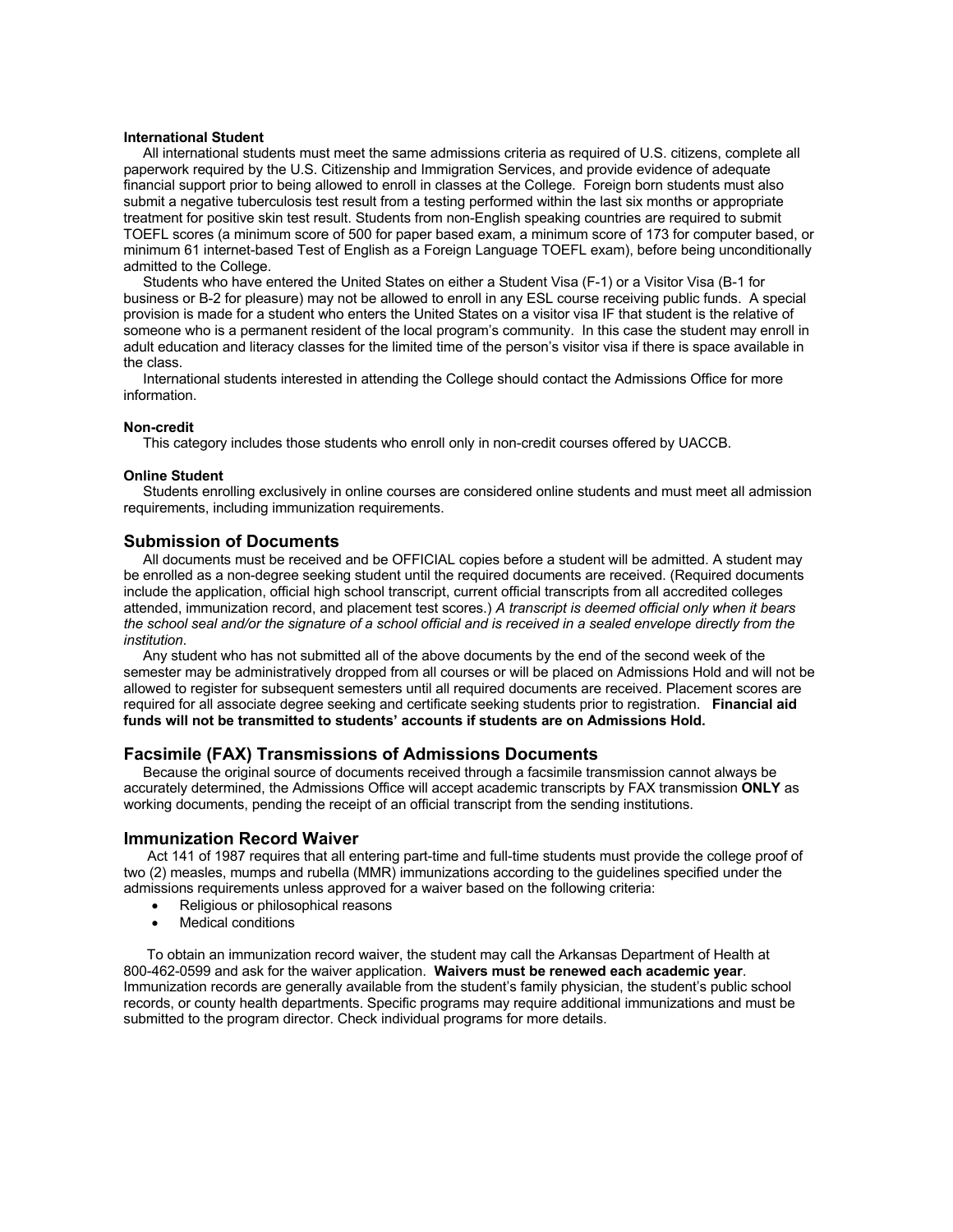# **Acceptance of Transfer Credit**

Transfer of credit may be accepted from students who provide official transcripts with a current post date from institutions fully accredited by an approved national or regional accrediting agency, if these credits fit the program of studies selected at UACCB and the student received a grade of "C" or higher. The college will not accept developmental courses for transfer except when the course serves as a prerequisite or for placement. The College reserves the right to deny credit for certain classes that are more than five years old. Official transcripts should be submitted to the Admissions Office. Final approval of transfer credits rests with the Vice Chancellor for Academics. Transfer credit will be indicated on the student's UACCB transcript; transfer credit is not calculated as a part of the student's cumulative GPA. Documents received from other institutions are the property of UACCB and cannot be re-issued or copied. Transfer students from other institutions must meet the general admission requirements of UACCB. Transfer students seeking a UACCB degree must adhere to the graduation requirements.

- **Associate of Applied Science Degree –** A student must complete a minimum of 24 credit hours toward the degree at UACCB.
- **Associate of Arts Degree** A student must complete a minimum of 24 credit hours toward the degree at UACCB.
- **Associate of Science Degree -** A student must complete a minimum of 24 Credit hours toward the degree at UACCB.
- **Technical Certificate -** A student must complete a minimum of 15 credit hours toward the degree at UACCB. These credits must be earned as a regular student rather than by test-out or other means of advanced placement.
- **Certificate of Proficiency** A student must complete a minimum of 6 credit hours toward the degree at UACCB. These credits must be earned as a regular student rather than by test-out or other means of advanced placement.

The student may submit course descriptions and/or syllabi of transfer courses if there is any question concerning the acceptance of credits. The college reserves the right to revise any credit awards upon receipt of additional information.

# **Arkansas Course Transfer System (ACTS)**

The Arkansas Course Transfer System contains information about the transferability of courses within Arkansas public colleges and universities. Students are guaranteed the transfer of applicable credits and the equitable treatment in the application of credits for the admissions and degree requirements. Course transferability is not guaranteed for courses listed in ACTS as "No Comparable Course." Additionally, courses with a "D" frequently do not transfer and institutional policies may vary. ACTS may be accessed by going to the ADHE website Course Transfer page **https://www.adhe.edu/students-parents/collegesuniversites/transfer-info.-for-students/**.

# **Interstate Passport**

UACCB participates in the Interstate Passport Network, a group of regionally-accredited institutions that agree to transfer completed general education requirements as a block in a seamless and efficient process among its members. Students who transfer with a Passport to another Network-member institution will not have to repeat or take additional courses to satisfy lower-division general education requirements. Earning a Passport recognizes that a student has achieved learning outcomes in the following nine knowledge and skill areas, which all Network member institutions agree are consistent with their own general education learning outcomes:

**Foundational Skills:** oral communication, written communication, quantitative literacy **Knowledge of Concepts:** natural sciences, human cultures, creative expression, human society and the individual **Cross-cutting Skills:** critical thinking and teamwork/value systems.

# UACCB's Passport Block

If you are interested in learning more, contact UACCB advising/admissions team.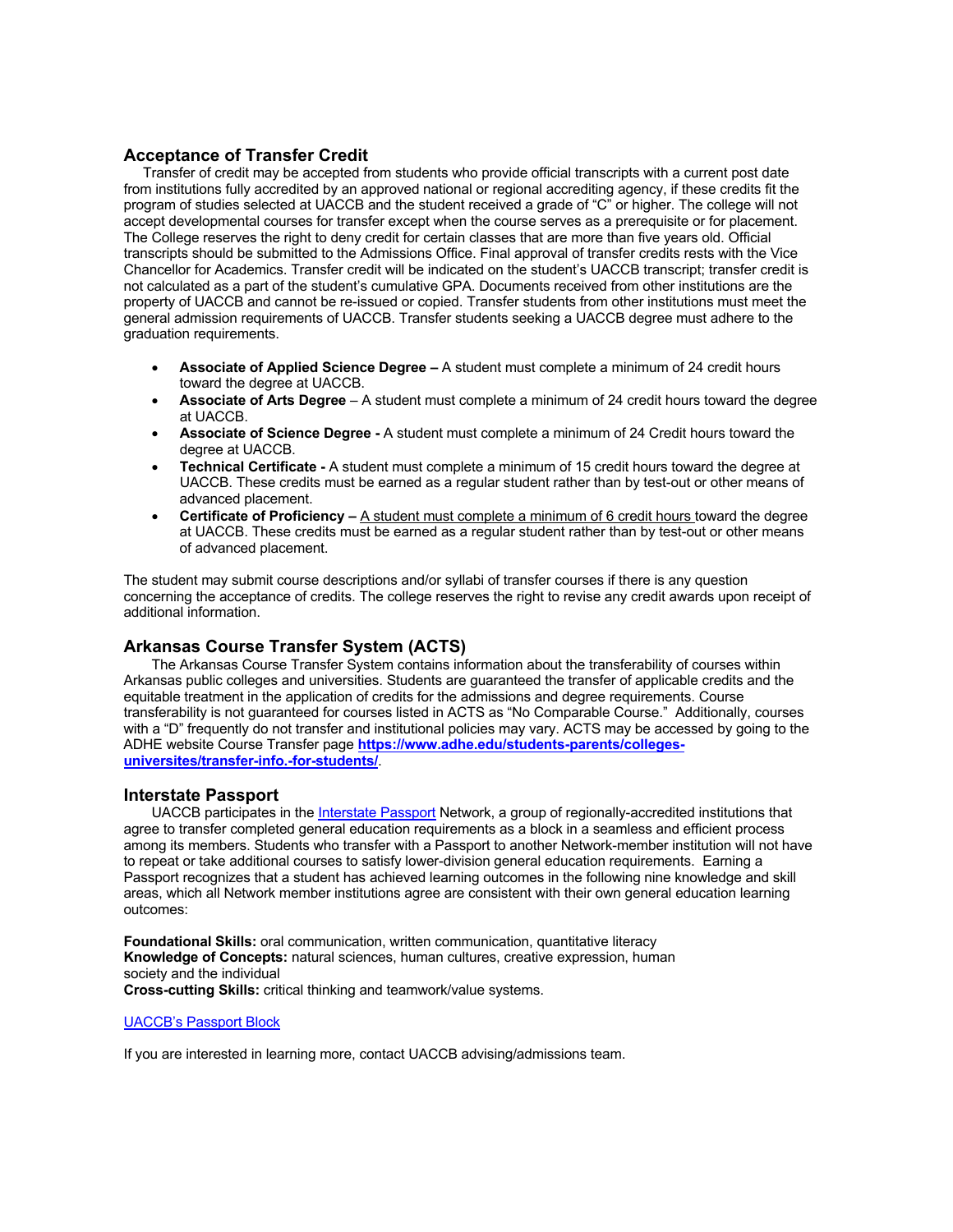**Basic Skills Requirements**<br>Arkansas state law requires that all students enrolling in state supported colleges and universities must demonstrate mastery of basic skills in English, reading, and mathematics. All basic skills courses must be completed with a grade of "C" or better before a student can complete an Associate degree or technical certificate program. Students who are admitted to the College but who score below established levels on the placement tests, as described in the Placement Policy (see below), will be required to successfully complete basic skills courses. Basic skills and/or preparatory courses may not be used to fulfill any degree/technical certificate or elective course requirement in a program of study.

# **Satisfactory Completion of Basic Skills Courses**

 Satisfactory completion of basic skills courses requires the student to earn a grade of "C" or better. Students who do not successfully complete basic skills courses will be required to re-enroll in those courses. Students must be on track to complete basic skills requirements within the first 30 hours of coursework. If, at the end of that time period, the student has not completed all basic skills course requirements, he/she will not be allowed to enroll in any other course until the requirements have been met.

### **Placement Policy**

The purpose of this policy is to identify the process by which students are placed in the appropriate level English, reading, and mathematics courses. Arkansas state law requires that all first-time entering degree or technical certificate seeking students demonstrate proficiency in these areas or be placed in courses/programs that will help students prepare for college-level coursework. The minimum test scores used for placement were established by the Arkansas Department of Higher Education. A student may retest on one or more sections of a placement exam after a minimum of 30 days in order to allow time for the person to study before attempting the exam again. The Director of Student Development may make an exception to this where special circumstances exist. Placement score requirements are as follows:

|                                   | <b>English Course Placement</b>                                                                                                                                                                                                                                         |                                                                                     |                                                                                                                                                                                                                                       |                                                                                                                                                               |  |
|-----------------------------------|-------------------------------------------------------------------------------------------------------------------------------------------------------------------------------------------------------------------------------------------------------------------------|-------------------------------------------------------------------------------------|---------------------------------------------------------------------------------------------------------------------------------------------------------------------------------------------------------------------------------------|---------------------------------------------------------------------------------------------------------------------------------------------------------------|--|
| Course                            | <b>ACT</b><br>English                                                                                                                                                                                                                                                   | <b>SAT</b><br>Writing                                                               | <b>Accuplacer Classic</b><br><b>Sentence Skills</b>                                                                                                                                                                                   | <b>Accuplacer Next Generation</b><br>Writing                                                                                                                  |  |
| College Level<br>(English Comp I) | Minimum of 19 in English<br>$-$ or $-$<br>13-18 w/ approved High<br>School GPA <sup>1</sup><br><b>AND</b><br>Minimum of 19 in Reading<br>$-$ or $-$<br>13-18 in Reading w/<br>Approved High School GPA <sup>1</sup>                                                     | Minimum of $26 -$ or $- 25$ or<br>below w/ approved High<br>School GPA <sup>1</sup> | Minimum of 83 in Sentence<br><b>Skills</b><br>$-$ or $-$<br>56-82 w/ approved High<br>School GPA <sup>1</sup><br><b>AND</b><br>Minimum of 78 in Reading<br>$-$ or $-$<br>30-77 in Reading w/<br>approved High School GPA <sup>1</sup> | Minimum Score of 250 in<br>Writing<br><b>AND</b><br>Minimum of 237 in Reading<br>$-$ or $-$<br>220-236 in Reading w/<br>approved High School GPA <sup>1</sup> |  |
| <b>Basic Writing</b>              | $13 - 18$                                                                                                                                                                                                                                                               | 25 or below                                                                         | 56-82                                                                                                                                                                                                                                 | 237-249                                                                                                                                                       |  |
| <b>Fundamentals of Writing</b>    | 12 or below                                                                                                                                                                                                                                                             | <b>NA</b>                                                                           | 55 or below                                                                                                                                                                                                                           | 200-236                                                                                                                                                       |  |
| Writing for the Workplace         | Minimum of 16                                                                                                                                                                                                                                                           | <b>NA</b>                                                                           | Minimum of 65                                                                                                                                                                                                                         | Minimum of 237                                                                                                                                                |  |
|                                   | <sup>1</sup> High School Cumulative GPA of 3.25 or higher AND a grade of "B" or higher in English 12 (413000) or higher-level English<br>course.<br>'Alternate placement examination scores may be accepted. See Office of Admissions for a list of those examinations. |                                                                                     |                                                                                                                                                                                                                                       |                                                                                                                                                               |  |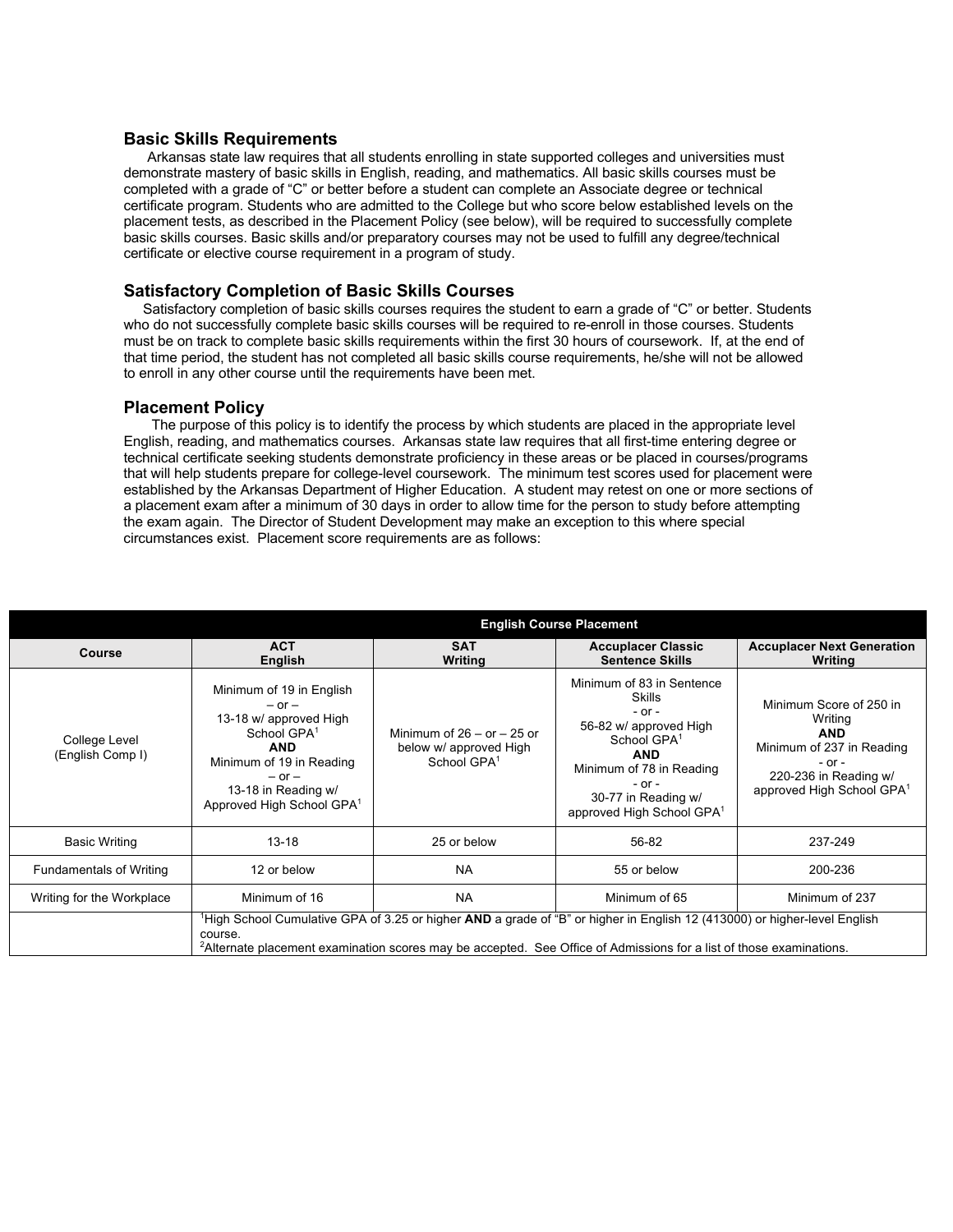| <b>Reading Course Placement</b>           |                                                                                 |                                                                                  |                                                                       |  |  |  |
|-------------------------------------------|---------------------------------------------------------------------------------|----------------------------------------------------------------------------------|-----------------------------------------------------------------------|--|--|--|
| Course                                    | <b>ACT</b><br>Reading                                                           | <b>Accuplacer Classic</b><br>Reading                                             | <b>Accuplacer Next Generation</b><br>Reading                          |  |  |  |
| <b>College Level Courses</b>              | Minimum of 19<br>$-$ or $-$<br>13-18 w/ approve High<br>School GPA <sup>1</sup> | Minimum of 78<br>$-$ or $-$<br>30-77 w/ approved High<br>School GPA <sup>1</sup> | 237-300<br>-or-<br>220-236 w/approved High<br>School GPA <sup>1</sup> |  |  |  |
| Reading Improvement                       | 18 or below                                                                     | 30-77                                                                            | 220-236                                                               |  |  |  |
| Not currently eligible for<br>admission** | <b>NA</b>                                                                       | 29 or below                                                                      | 219 or below                                                          |  |  |  |

### **\*\* Free Adult Education Program available to improve reading skills.**

Students who test into Reading Improvement must enroll in Reading Improvement during their first or second semester in college and each subsequent semester, if necessary, until the course is completed with at least a grade of "C."

Reading Improvement is a prerequisite for English composition I for students who score below 19 on the ACT Reading, below 78 on Accuplacer Reading or below 220 on the Accuplacer Next Generation Reading, unless the student meets the high school GPA requirements. Students must successfully complete Reading Improvement with a "C" or better to enroll in English Composition I when test scores require.

1 High School Cumulative GPA of 3.25 or higher **AND** a grade of "B" or higher in English 12 (413000) or higher-level English course.

| <b>Math Course Placement</b>        |                                                                               |                                                                                                                     |                                                                                                                                                                       |                                                                                  |  |  |
|-------------------------------------|-------------------------------------------------------------------------------|---------------------------------------------------------------------------------------------------------------------|-----------------------------------------------------------------------------------------------------------------------------------------------------------------------|----------------------------------------------------------------------------------|--|--|
| Course                              | <b>ACT</b><br><b>Math</b>                                                     | <b>Accuplacer Classic</b><br><b>Elementary Algebra</b>                                                              | <b>Accuplacer Next Generation</b><br><b>Arithmetic, Quantitative</b><br>Reasoning, Algebra, and Statistics<br>(QAS) or Advanced Algebra and<br><b>Functions (AAF)</b> | <b>Accuplacer Next</b><br>Generation<br><b>UACCB Local</b><br><b>Mathematics</b> |  |  |
| College Level<br><b>Mathematics</b> | Minimum 19<br>$-$ or $-$<br>17-18 w/ approved High<br>School GPA <sup>1</sup> | College Math<br>Minimum of 42<br>$-$ or $-$<br>Elementary Algebra 67-77 w/<br>approved High School GPA <sup>1</sup> | QAS 276-300<br><b>AND</b><br>AAF 237-300<br>$-$ or $-$<br>QAS 263-300<br><b>AND</b><br>AAF 200-236**                                                                  | 265-300<br>$-$ or $-$<br>249-264**                                               |  |  |
| Intermediate Algebra                | $17 - 18$                                                                     | Elementary Algebra<br>67-77                                                                                         | QAS 263-275                                                                                                                                                           | 249-264                                                                          |  |  |
| Beginning Algebra                   | $15 - 16$                                                                     | Elementary Algebra<br>$30 - 66$                                                                                     | Arithmetic 250-300<br><b>AND</b><br>QAS 242-262                                                                                                                       | 233-248                                                                          |  |  |
| Pre-Algebra                         | 14 or below                                                                   | Elementary Algebra<br>$20 - 29$                                                                                     | Arithmetic 200-249<br><b>AND</b><br>QAS 200-241                                                                                                                       | 200-232                                                                          |  |  |
| <b>Technical Math</b>               | Minimum of 16                                                                 | Elementary Algebra<br>Minimum of 55                                                                                 | Arithmetic 250-300<br>$-$ or $-$<br>QAS 263-300                                                                                                                       | 240-264                                                                          |  |  |

Students scoring 29 or below on Elementary Algebra of Accuplacer must take Pre-Algebra or Fundamentals of Math regardless of their score on the Intermediate Algebra section.

1 High School Cumulative GPA of 3.25 or higher **AND** a grade of "B" or higher in Algebra II (432000) or higher-level math course. 2 Alternate placement examination scores may be accepted. See Office of Admissions for a list of those examinations.

**\*\***College Algebra with co-requisite MTH 0001 Math Skills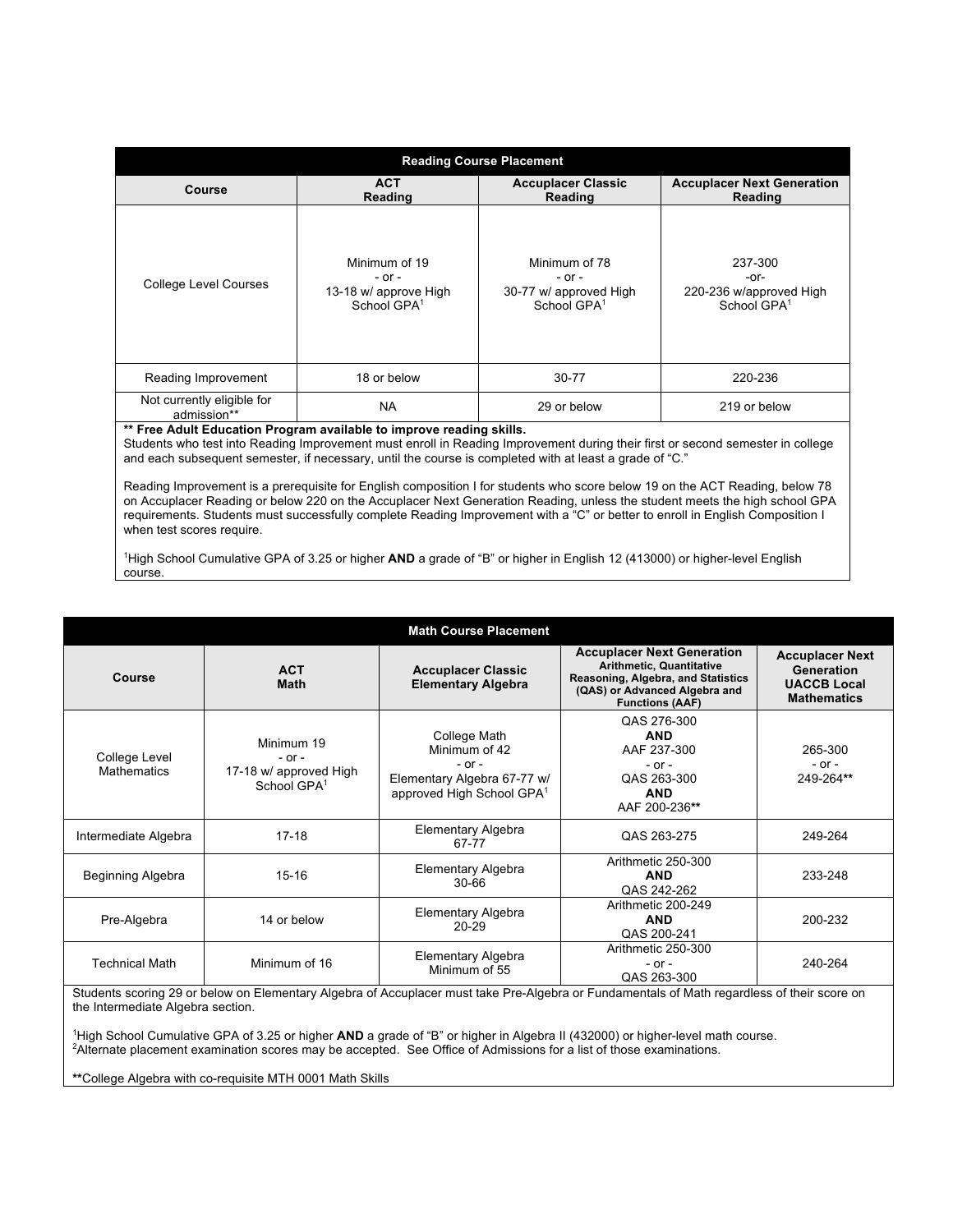# **Enrollment Categories**

UACCB admits students with various levels of academic preparation and diverse goals. In order to make the instructional process as effective as possible, the college has established enrollment categories designed to optimize the educational experience of each student. The enrollment category of each student will be established initially on available information and will be re-evaluated during each registration period based upon the student's goals, test scores, past performances and academic progress.

#### **Unconditional Enrollment**

 Students seeking a degree or certificate will be enrolled unconditionally provided they have submitted the following documentation:

- Official transcripts from previously attended accredited educational institutions, including a high school transcript or its equivalent (GED) and college or university transcripts
- Immunization records showing proof of two (2) measles, mumps, and rubella (MMR) vaccinations
- Placement scores (ACT, SAT, ASSET, Accuplacer or COMPASS) that are less than five years old.
- A score of 19 or higher or scores on the ACT, SAT, ASSET. Accuplacer or COMPASS that reflect college-level academic placement.

#### **Conditional Enrollment**

The following students will be admitted to UACCB on a conditional basis:

- Have not furnished documentation of previous academic work
- Have a cumulative college GPA below 2.0
- Are on academic probation
- Seek admission as a transfer from another institution where they are on academic probation
- Graduated after May 1,1999 with ACT subscores below 19 (or equivalent SAT,ASSET/COMPASS, or Accuplacer scores that reflect deficiencies)

 *Students who are conditionally admitted and fail to meet the above standards must enroll in the courses necessary for them to be able to meet the requirements for unconditional admission until the requirements have been met*.

#### **High School Core Curriculum: Conditional and Unconditional Admission**

The purpose of this procedure is to identify the process by which students are admitted on a conditional basis to UACCB. Arkansas Code 6-60-208 requires students graduating after May 1, 2002 to have completed successfully the core curriculum as recommended by the State Board of Education in order to be *unconditionally* admitted to public colleges and universities in Arkansas.

Students who receive a GED or are graduates of home schooling or private high schools after May 1, 2002, must make a score of 19 on the ACT, or have SAT, ASSET, Accuplacer or COMPASS scores that reflect college level academic placement.

Students who fail to meet the requirements for unconditional admission will be *conditionally* admitted. UACCB does not admit degree-seeking students in conditional-prep status.

Conditionally admitted students who are enrolling at UACCB seeking an Associate of Arts or Associate of Science degree must complete 12 hours of core academic courses and any necessary basic skills courses with a 2.0 GPA. These requirements must be met within the first 30 semester hours completed. Students must complete ENG 1103 English Composition I and 9 additional hours.

 Conditionally admitted students enrolling at UACCB seeking an Associate of Applied Science degree or Technical Certificate must complete 6 hours of core academic courses and 6 hours of applicable technical courses required for the Technical Certificate or Associate of Applied Science degree and any necessary basic skills courses with a cumulative 2.0 GPA. These requirements must be met within the first 30 semester hours completed.

 Students who are conditionally admitted and fail to meet the above standards will have their enrollment limited to only the courses necessary to meet the above requirements until they have been met.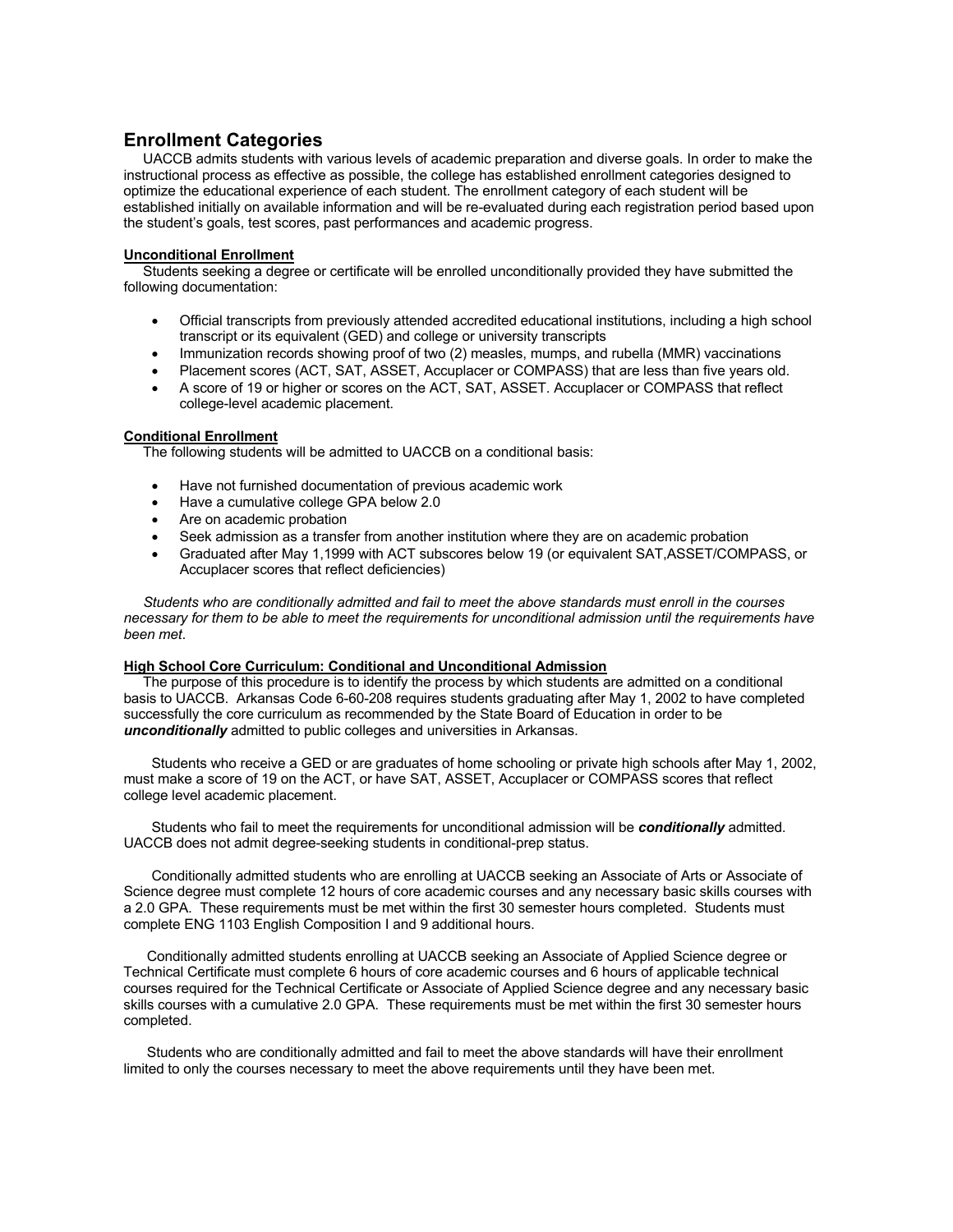# **Selective Service Registration**

 The Arkansas 81st General Assembly enacted Act 228 of 1997 requiring all persons to register with the Selective Service System in accordance with the provisions of the Military Service Act, as a condition for enrollment in a public institution of higher education and eligibility for federal financial aid. Applicants are required to certify one of the following:

The applicant is registered with the Selective Service System.

The applicant is not required to register with the Selective Service System because of one of the following:

- o Under 18 years of age
- $\circ$  On active duty in the armed forces of the United States, other than a reserve or National Guard unit
- o Female
- o A legal alien
- A permanent resident of the Trust Territory of the Pacific Islands or the Northern Mariana Islands or
- o Excused for another reason provided by federal law.

# **Registration**

 Once students complete admission requirements and receive confirmation of acceptance, they are eligible for registration. Each semester there will be an open registration period. Registration includes meeting with an advisor to review the student's career goals and determining the appropriate class schedule to meet degree requirements. Following registration, students will receive a student ID and parking tag.

# **Enrollment Requirement – Strategies for College Success**

Certificate or degree seeking students who score into two or more basic skills courses on the ACT, ASSET, COMPASS, or Accuplacer will be required to enroll in and successfully complete (COL 1003) Strategies for College Success during their first semester. Students will be required to enroll in Strategies for College Success each subsequent semester until they successfully complete the course.

**Note:** Transfer students who have successfully completed at least 12 credit hours from an accredited institution will be exempt from COL 1003 Strategies for College Success.

 All students seeking a degree will be assigned to the Advising Center. The Advising Center is staffed with professional advisors who will assist the student in choosing appropriate courses each semester and will direct students requiring support services. Students participating in the TRIO Student Support Services program or Career Pathways Initiative will be advised by professional advisors within those programs.

# **New Student Orientation**

All students enrolling in six (6) or more credit hours as a first-time UACCB student or a re-admitted student who has not attended UACCB within the last five years will be required to attend a New Student Orientation (NSO) session. The following students are excluded from an NSO session:

- High school students
- Lyon College/UACCB Tuition Exchange Collaboration students (TEC)
- Non-degree seeking students
- Students who have obtained 24 or more transferrable college-level hours

If the required students do not attend New Student Orientation, they will be required to complete a one-credit hour, pass/fail course. This course cannot be dropped unless the student is completely withdrawing from the institution. Questions may be addressed in the Admissions Office.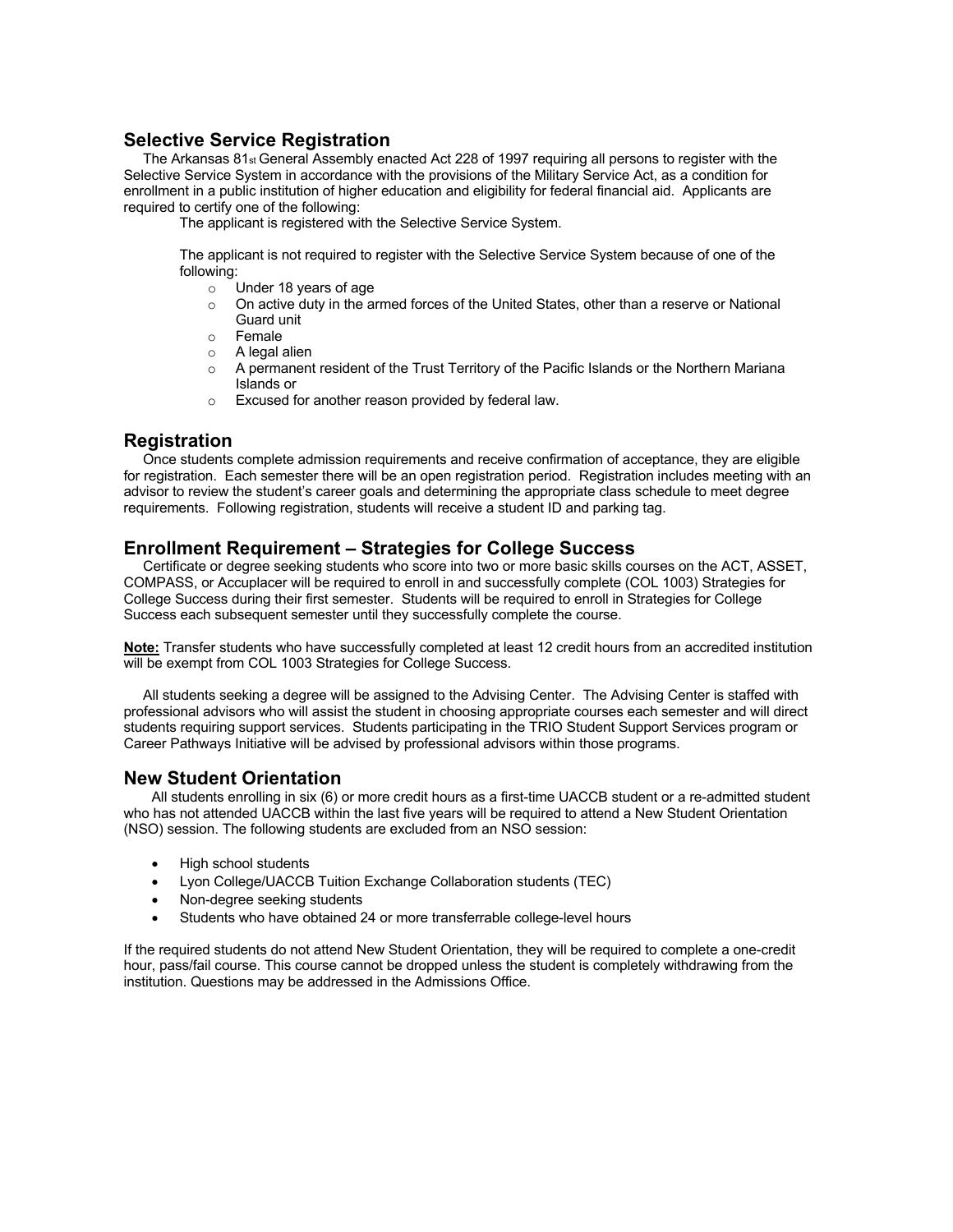# **Payment**

When a student registers for classes, a bill will be generated. The student is responsible for payment of this bill within the time schedule set in the academic calendar. In some cases the payment will be due at the same time a student registers for classes. Any financial aid for which a student may qualify will first be applied as payment or partial payment for this bill. In some cases, the student may receive a refund later in the semester. Other payment options include cash, check, money order, credit card and installment plan. Students are encouraged to pay online via MyUACCB. Accepted online payment methods via MyUACCB are credit cards, debit cards and checks. There is no fee associated with online payments. Questions regarding payment should be directed to the UACCB Business Office.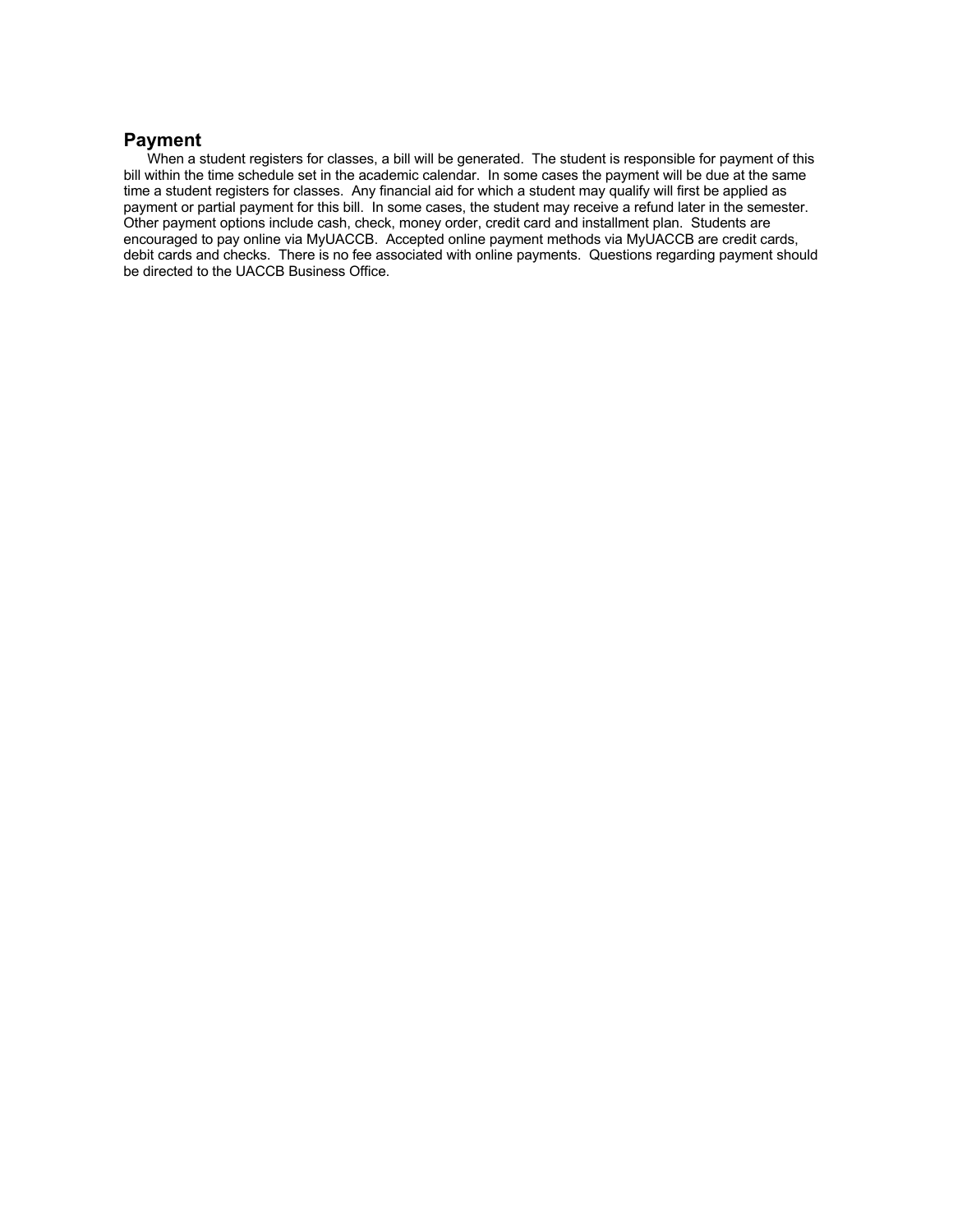# **Tuition and Fees**

#### **Tuition and Fee Payment**

Students may not attend classes until they have paid tuition and fees in full, requested a deferment if eligible for a Title IV financial aid program, or made alternate payment arrangements with the Business Office. Registered students must have tuition and fees paid in full by the payment deadline or have financial aid eligibility established. All other charges, such as payment for lost instructional materials and charges for overdue or lost materials checked out of the Library, must be made prior to graduation, re-enrollment, or the release of transcripts. Personal checks are accepted for payment of accounts. Students may also use VISA, MasterCard or Discover Card to pay tuition, fees, and books. An online payment option is available through MyUACCB (my.uaccb.edu) under the myMoney tab. **If payment arrangements are not made prior to the due date, late payment fees may apply.** Auditing a course(s) requires official admission to the college.

A student's residency status for tuition purposes is determined at the time of admission according to the policy established by the University of Arkansas Board of Trustees. **"In-district" residents are legal residents of Independence County. The student shall be admitted to UACCB as "in-state" for fee purposes if, at the time of admission, they have established a bona fide domicile in Arkansas and have resided continuously in this state in that bona fide domiciliary status for at least six consecutive months prior to the beginning of the term or semester for which fees are paid.** 

# **Tuition:** In-District Residents\* \$ 74.00 per credit hour Out-of-District Residents \$ 87.50 per credit hour<br>Out-of-State Residents \$112.00 per credit hour Online Courses \$112.00 per credit hour

\*Legal residents of Independence County.

 $$112.00$  per credit hour

#### **Required Fees:**

| <b>Required Fees:</b>                      |                        |              |                         |                         |
|--------------------------------------------|------------------------|--------------|-------------------------|-------------------------|
| <b>Assessment Fee</b>                      | \$5.00 per semester    |              | <b>Transcript Fee</b>   | \$5.00 per semester     |
| Academic Support Fee                       | \$6.00 per credit hour |              | Safety Fee              | \$5.00 per credit hour  |
| Activities/Auxiliary/Facilities Fee        | \$9.00 per credit hour |              | Technology Fee          | \$10.00 per credit hour |
| Administrative Services Fee                | \$5.00 per semester    |              |                         |                         |
| <b>Optional and Program Specific Fees:</b> |                        |              |                         |                         |
| Academic Clemency Fee                      |                        | \$           | 15.00                   |                         |
| <b>Accuplacer Fee</b>                      |                        | \$           | 15.00 per test          |                         |
| Aviation Maintenance - General Aviation    |                        |              | \$2,520.00 per semester |                         |
| Aviation Maintenance - Powerplant          |                        |              | \$1,945.00 per semester |                         |
| Aviation Maintenance - Airframe            |                        |              | \$1,945.00 per semester |                         |
| Certified Nurse Assistant/Health Skills    |                        | \$           | 30.00                   |                         |
| Cosmetology Fee (Fall and Spring)          |                        |              | \$1,200.00 per semester |                         |
| Cosmetology Fee (Summer)                   |                        | \$           | 600.00                  |                         |
| <b>Credit by Examination Testing Fee</b>   |                        | \$           | 25.00                   |                         |
| Credit by Examination Transcripting Fee    |                        |              | 25.00 per credit hour   |                         |
| Diploma Replacement Fee                    |                        | \$\$\$       | 15.00                   |                         |
| Early Childhood Fee                        |                        |              | 50.00 per course        |                         |
| <b>EMT-Basic Fee</b>                       |                        |              | 90.00 per semester      |                         |
| <b>EMT-Paramedic Fee</b>                   |                        | \$           | 75.00 per semester      |                         |
| <b>General Nursing Fee</b>                 |                        | \$           | 400.00 per semester     |                         |
| <b>ID Replacement Fee</b>                  |                        |              | 10.00                   |                         |
| Industrial Technology Fee                  |                        | \$\$\$\$\$\$ | 40.00 per course        |                         |
| Late Payment Fee                           |                        |              | 30.00                   |                         |
| <b>Nursing Entrance Test Fee</b>           |                        |              | 47.00                   |                         |
| Proctoring Fee (Non-UACCB Student)         |                        |              | 25.00                   |                         |
| <b>Returned Check Fee</b>                  |                        |              | 25.00                   |                         |
| Science Lab Fee                            |                        | \$           | 35.00 per lab           |                         |
| Simulation Fee for RN, PN, Paramedic       |                        |              | 85.00 per semester      |                         |
| <b>Welding Fee</b>                         |                        | \$           | 75.00 per course        |                         |

**NOTE: All Nursing and Allied Health fees include costs of student's professional liability and accident insurance, assessment tests and use of expendable supplies.**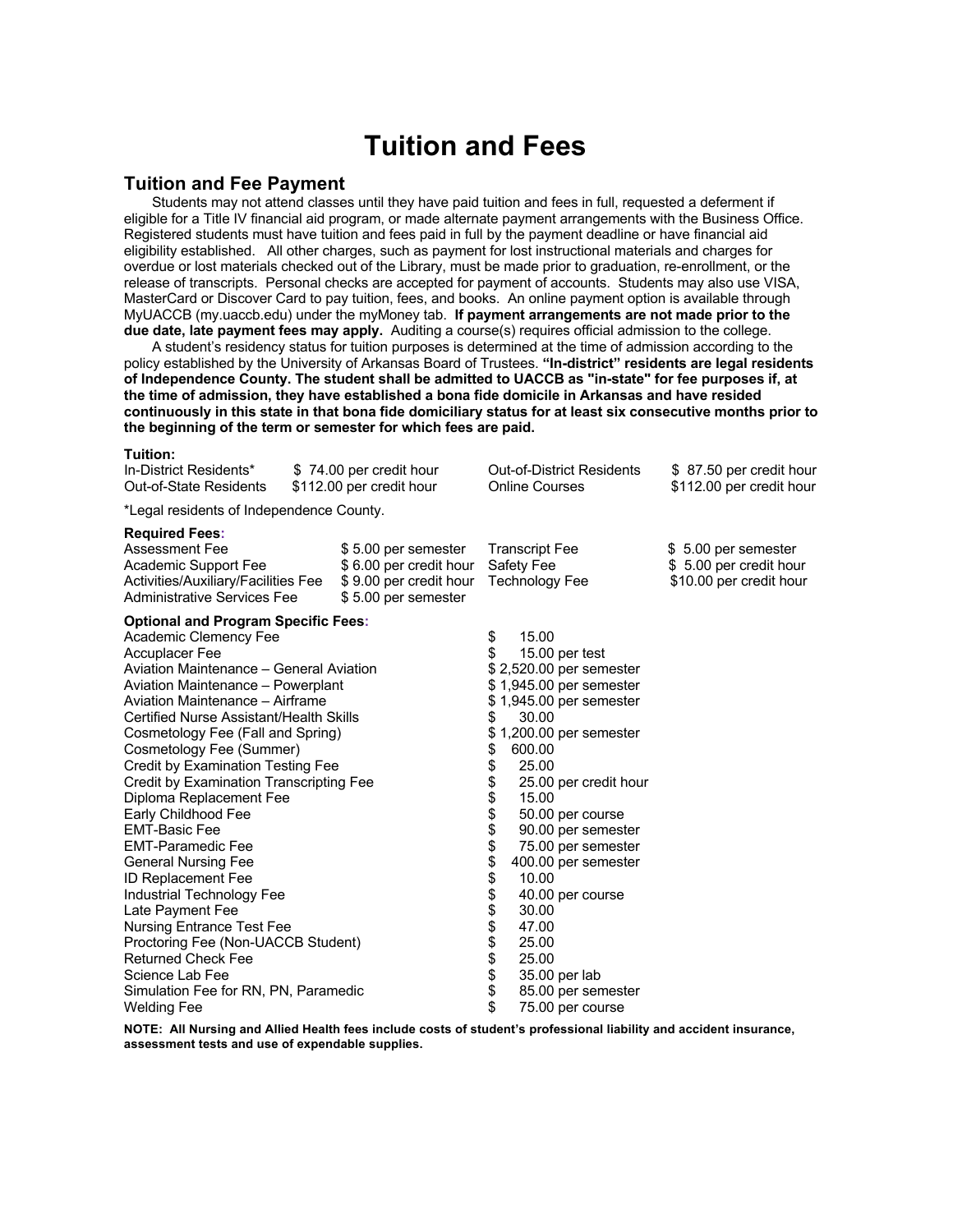# **Refunds – Tuition and Fees**

### **Withdrawal from Courses / Fall or Spring Terms**

Any student who officially withdraws from the College during a fall or spring semester shall be entitled to a refund as follows:

#### **Tuition and Fees**

| 1. Up to and including the fifth class day of the term | 100%      |
|--------------------------------------------------------|-----------|
| 2. The twelfth class day of the term and after         | No Refund |

# **Dropping a Course(s) / Fall or Spring Terms**

Any student who drops one or more courses and continues to be enrolled in the college during a fall or spring semester shall be entitled to individual course refunds as follows:

#### **Tuition and Fees**

- 1. Up to and including the eleventh day of the term 100%
- 2. The twelfth class day of the term and after No Refund No Refund

# **Withdrawal & Dropping Courses / Summer or Special Terms**

Any student who drops a course or officially withdraws from the college during a summer semester or special term shall be entitled to a refund as follows (**online courses follow the same refund period as oncampus classes**):

| 1. One to four week courses:<br>(a) Prior to the start of classes<br>(b) Up to and including the first class day of the term<br>(c) No adjustments after the first class day of the term     | 100%<br>100% |
|----------------------------------------------------------------------------------------------------------------------------------------------------------------------------------------------|--------------|
| 2. Five or six week courses:<br>(a) Prior to the start of classes<br>(b) Up to and including the second class day of the term<br>(c) No adjustments after the fifth class day of the term    | 100%<br>100% |
| 3. Seven to nine week courses:<br>(a) Prior to the start of classes<br>(b) Up to and including the third class day of the term<br>(c) No adjustments after the seventh class day of the term | 100%<br>100% |
| 4. Ten or twelve week courses:<br>(a) Prior to the start of classes<br>(b) Up to and including the fifth class day of the term<br>$(a)$ No adjustments often the 10th alsoe day of the term  | 100%<br>100% |

(c) No adjustments after the 10th class day of the term

The college refund policy is subject to change if required by federal regulation or the UA Board of Trustees. Appeals of the refund policy must be submitted in writing to the UACCB Administrative Cabinet.

Members of the military who receive orders which transfer them out of the area for a prolonged period or members of the National Guard or Reserves who are called to active duty, when such transfer interferes with class attendance, may request a full refund of tuition at any time during the semester. Documentation of orders for transfer must be provided prior to refund being granted. The College has a proration refund policy for students receiving VA benefits. Students receiving VA benefits must request that the prorated refund policy be used for tuition reimbursement.

The college will follow the refund policy for "five or six week sessions" when the summer or special term is more than four weeks but less than five weeks. **Class days are identified on the academic calendar.** 

**Failure to attend class does not constitute withdrawal. The appropriate withdrawal process must be followed. Failure to withdraw from classes appropriately may result in owing the college and/or federal government repayment of federal funds.**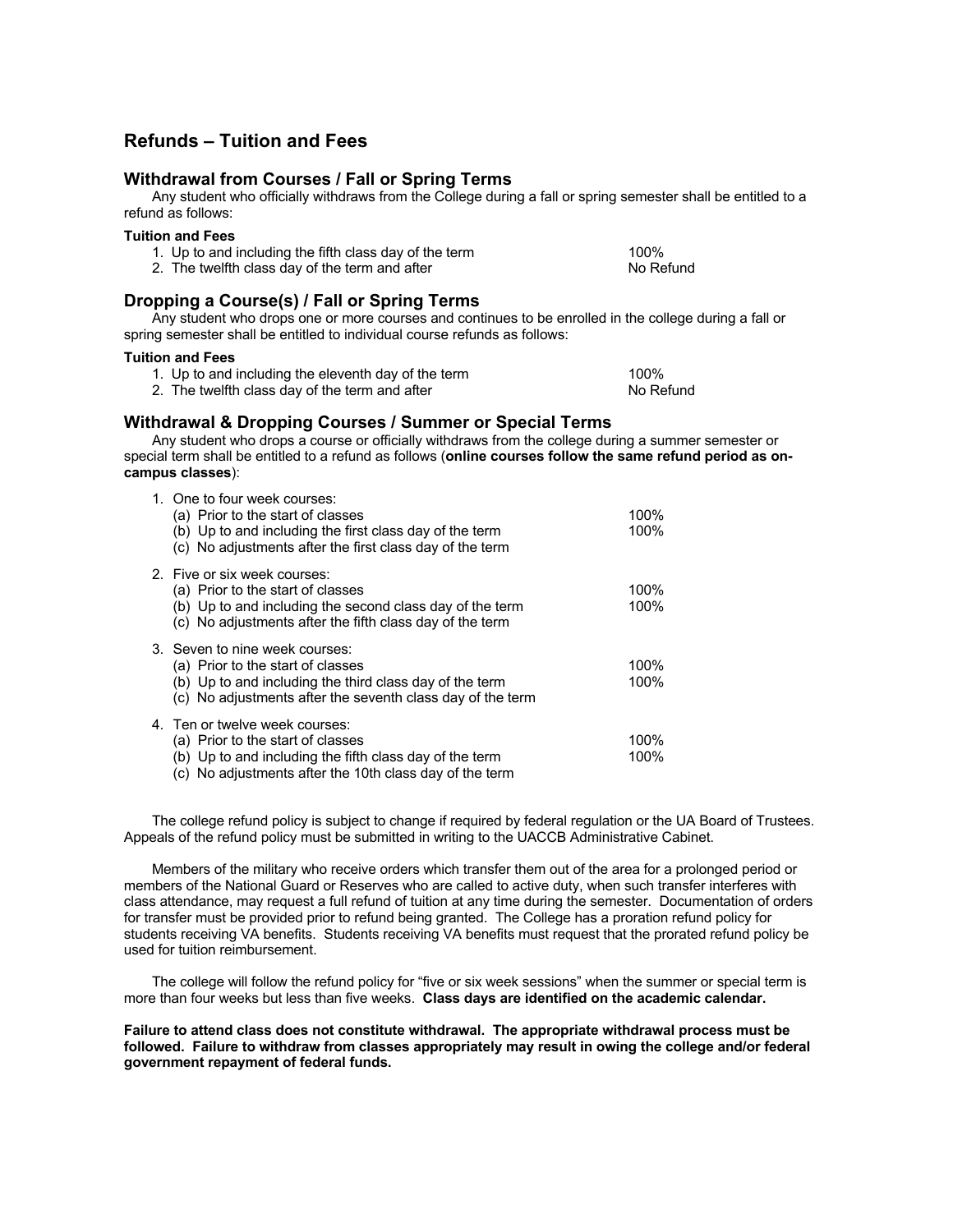#### **REFUNDS – Bookstore**

Any student who officially withdraws or drops a class at the college during a fall or spring semester shall be entitled to a refund at the Bookstore as follows:

Up to and including the tenth class day of the term 100%

Students need to furnish a receipt from the purchase of the book and a student ID when returning a book. The book must be in the same condition as purchased.

Any student who officially withdraws or drops a class at the College during a summer semester or special term shall be entitled to a refund at the Bookstore following the same procedure guidelines as established for withdrawal or dropping a course.

#### **Cash for Books**

If any student misses the refund deadline, the Bookstore will have "Buy Backs" at the end of each semester. The book buy back affords students the opportunity to turn their used books into cash. The Bookstore, through a book wholesaler, may buy college books back for resale in the college bookstore or for secondary market resale.

#### **Tuition Waiver Policy**

Tuition Waivers for **credit classes** may be granted for course work at UACCB. Proper documentation must be submitted to qualify for the waiver. The following students are eligible for tuition waivers:

- v **Senior Citizen Waivers** Tuition for students age 60 and older is waived. Individuals under this policy must pay all miscellaneous fees that may be required. Enrollment with the senior citizen waiver is limited to a "space available" basis. Tuition waivers do not apply to online courses or competitive admission programs. Examples of competitive admission programs include Registered Nursing, Practical Nursing and Cosmetology.
- v **Children of policemen and firemen killed or permanently disabled in the line of duty** Children of policemen or firemen killed or permanently disabled in the line of duty in Arkansas are eligible for waivers of tuition. Benefits are limited to duration of four years or until the age of 25, whichever comes first. Tuition waivers **do not** apply to online courses.
- v **Full-time employees and their dependents** Tuition remission for full-time employees of the University of Arkansas Community College at Batesville and members of their immediate family may be granted in accordance with UA Board Policy 440.1 and Administrative Memorandum 445.1. "Immediate family" is defined as spouses and dependent children. Dependency must meet the definition of dependency established by the current year Internal Revenue Service regulations.
- v **State police officers and their dependents (Act 291 of 2007)** Tuition remission for certain police officers and their dependents in accordance with Act 291 of the 86<sup>th</sup> General Assembly of the State of Arkansas is as follows: Covered police officers include: any employee of the Department of Arkansas State Police who holds the rank of state trooper or a higher rank; any highway police officer who is an employee of the Arkansas Highway Police Division of the Arkansas State Highway and Transportation Department; any officer of the State Capitol Police; or any wildlife officer of the Arkansas State Game and Fish Commission, all of whom have been employed by these agencies for ten (10) or more years. This does not include civilian employees or a person temporarily employed as a covered police officer due to an emergency situation. Dependent means any natural child, stepchild or adopted child of a covered police officer and any individual of whom a covered police officer is the legal guardian. Allowance of tuition waivers is dependent upon the decision of the covered police officer's employer and is subject to guidelines as set forth by the employer.
- v **Military Waiver (Act 1011 of 2013)** Arkansas National Guard Soldiers and Airmen may be eligible for National Guard Tuition Assistance (NGTA). Please contact the UACCB's Veterans' Affairs Representative for more information.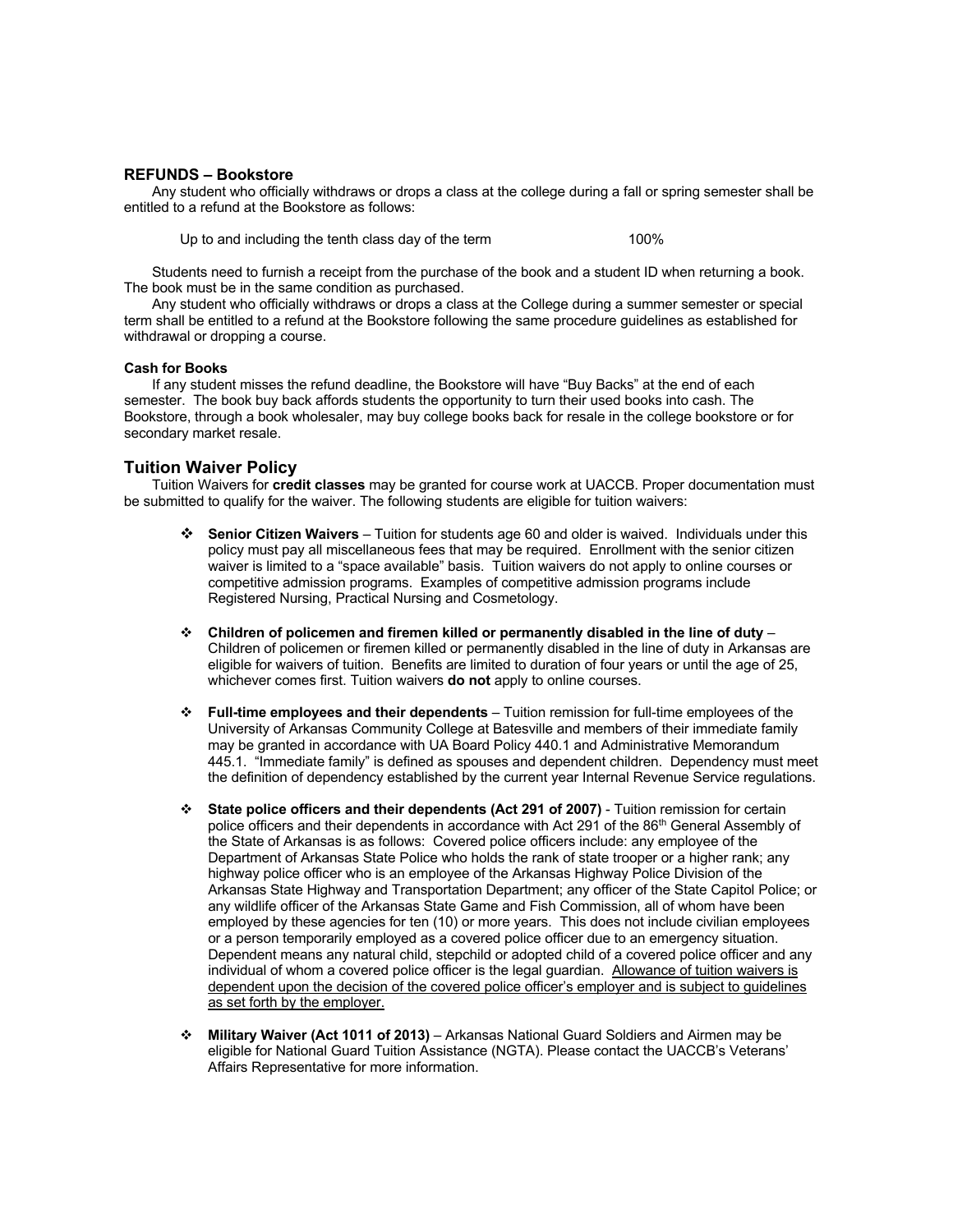- v **Fees for Members of Armed Forces, Veterans & Dependents**  To be compliant with requirements of 38 U.S.C. 3679 as amended, the following individuals shall be charged a rate of tuition not to exceed the in-state rate for tuition and fees purposes:
	- $\clubsuit$  A veteran who was honorably discharged or released from a period of not less than ninety (90) days of active duty in the military, naval, or air service within three (3) years before the date of enrollment in a program of study.
	- $\div$  A dependent<sup>1</sup> or spouse of a veteran under paragraph 1.
	- $\div$  A member of the armed forces.
	- $\div$  A dependent of a member of the active duty armed forces, when the member of the armed forces:
		- $\cdot \cdot$  is stationed in the State of Arkansas pursuant to permanent change of station (PCS) military orders
		- v is continuously domiciled in Arkansas for at least six consecutive months before entering active military service and who maintains Arkansas as the permanent home of record while on active military duty, or
		- $\div$  demonstrated a change of bona fide domicile from another stat to Arkansas at least twelve consecutive months prior to separation, discharge, or retirement from active military duty. This provision is forfeited if the military person does not return to Arkansas within 36 months after separation, discharge, or retirement from active duty.
	- A veteran using education assistance under either Chapter 30 (Montgomery G.I. Bill-Active Duty Program) or Chapter 33 (Post-9/11 G.I. Bill), of Title 38 of the United States Code, who lives in the State of Arkansas while attending a school located in the State of Arkansas (regardless of his/her formal state of residence) and enrolls in the school within three years of discharge from a period of active duty service of 90 days or more.
	- v A spouse or child using transferred Post-9/11 G.I. Bill benefits (38 U.S.C. §3319) who lives in the State of Arkansas while attending a school located in the State of Arkansas (regardless of his/her formal state of residence) and enrolls in school within three years of the transferor's discharge from a period of active duty service of 90 days or more.
	- v A spouse or child using benefits under the Marine Gunnery Sergeant John David Fry Scholarship (38 U.S.C. §§3311(b)(9)) who lives in the State of Arkansas while attending a school located in the State of Arkansas (regardless of his/her formal state of residence) and enrolls in the school within three years of the Service member's death in the line of duty following a period of active duty service of 90 days or more.
	- $\cdot$  A person who initially met the requirements set forth in paragraphs 6,7, or 8 will maintain "covered individual" status as long as he or she remains continuously enrolled (other than during regularly scheduled breaks between courses, semesters, or terms) at the same school even if he or she is outside the 3-year window or enrolls in multiple programs. For purposes of a student who is eligible for in-state tuition solely under sections 6,7, or 8 above, that person must have enrolled in the school prior to the expiration of the three year period following discharge or death described above in sections 6,7, or 8 and must be using education benefits under either Chapter 30 or Chapter 33 of Title 38 of the United States Code.
	- v A member of the armed forces or "covered individual" as identified in Section 702 of the Veterans Access, Choice and Accountability Act of 2014.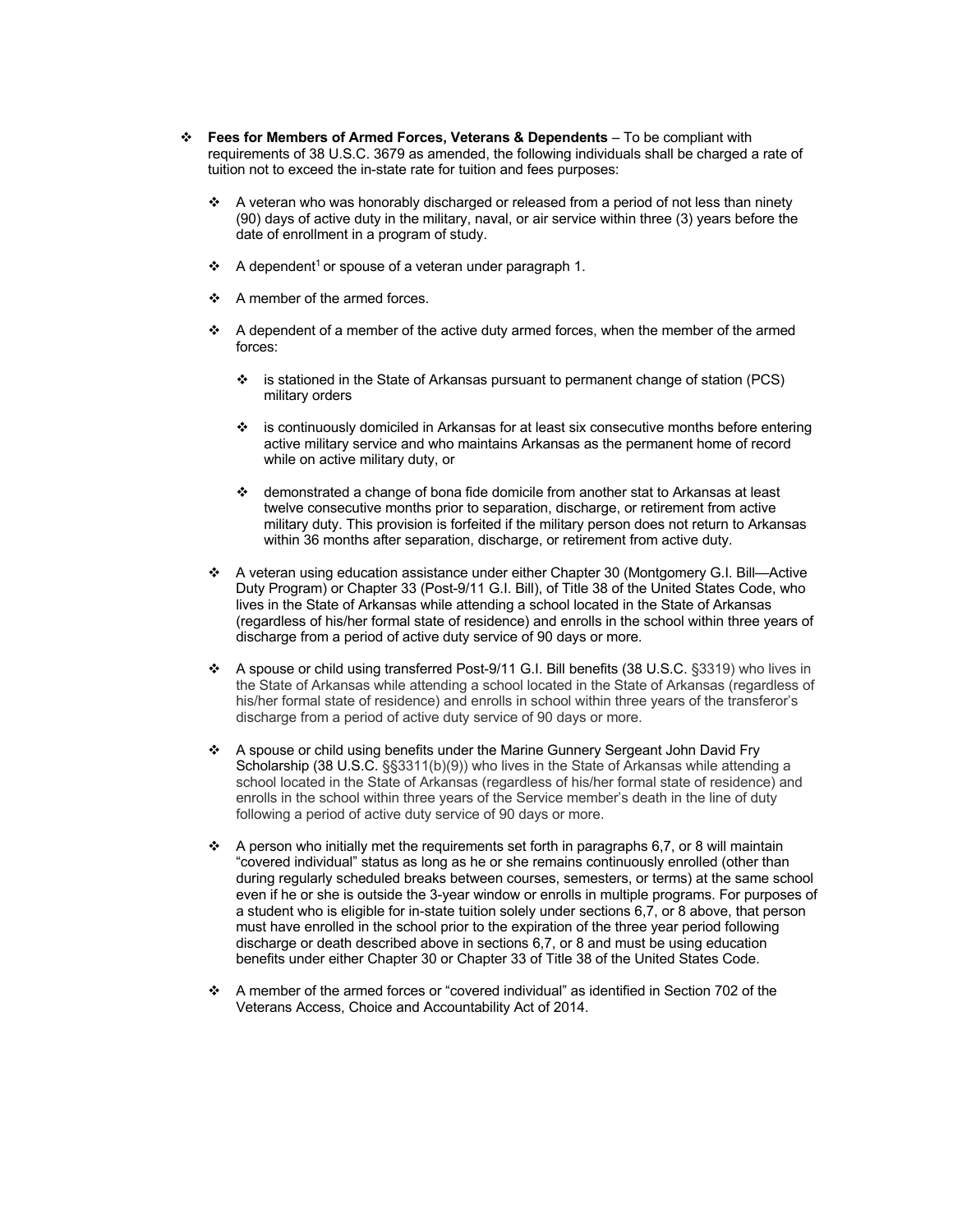- v In accordance with Title 38 US Code 3679©, this educational institution adopts the following additional provisions for any students using U.S. Department of Veterans Affairs (VA) Post-9/11 G.I. Bill® (Ch. 33) or Vocational Rehabilitation & Employment (Ch. 31) benefits, while payment to the institution is pending from VA. This educational institution will not:
	- ❖ Prevent the student's enrollment
	- $\div$  Assess a late penalty fee to the student
	- \* Require the student to secure alternative or additional funding
	- v Deny the student access to any resources (access to classes, libraries, or orther institutional facilities) available to other students who have satisfied their tuition and fee bills to the institution

However, to qualify for this provision, such students may be required to:

- v Produce the VA Certification of Eligibility (COE) by the first day of class
- $\div$  Provide a written request to be certified
- $\cdot \cdot$  Provide additional information needed to properly certify the enrollment as described in other institutional policies

1 For the purpose of this policy, dependents are unmarried children who are legal dependents of the military person as defined by the IRS.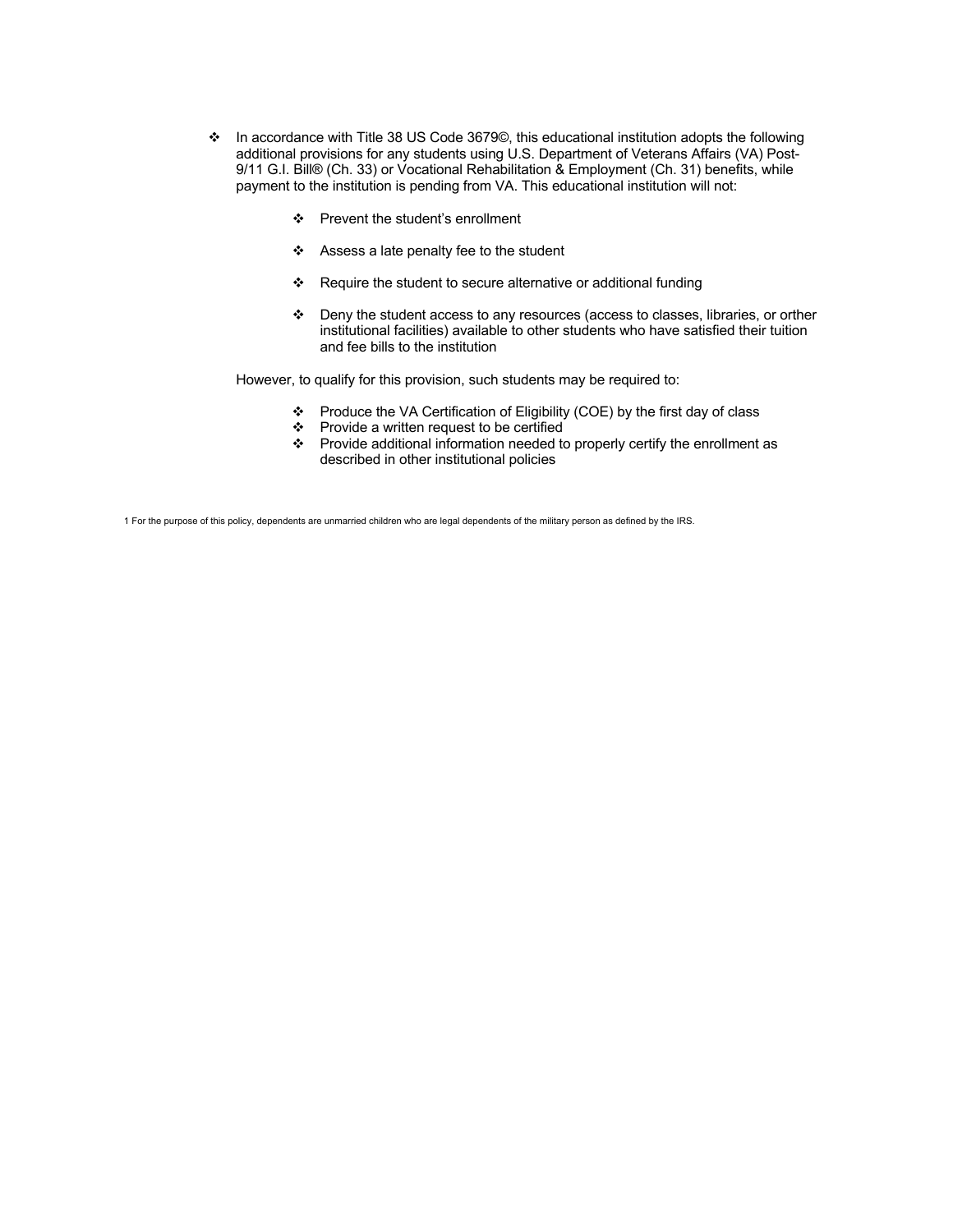# **Financial Aid**

# **General Information**

Financial aid programs at the University of Arkansas Community College at Batesville are designed for qualified degree seeking, unconditionally admitted students who may need financial assistance to continue their college education. Students may receive scholarships, grants, loans, employment opportunities, or a combination of these types of aid. UACCB participates in most federal and state financial aid programs available to students. Financial aid recipients will be mailed a copy of the Satisfactory Academic Progress (SAP) Policy each year and it is also available on MyUACCB. Federal aid is available for students seeking an associate degree or technical certificate.

# **Eligibility for Federal Financial Aid Programs GENERAL REQUIREMENTS**

A student is eligible to apply for financial assistance through Title IV programs (Federal Pell Grant, Federal Supplemental Education Opportunity Grant, Federal Stafford Loan, Federal Plus Loan, or Federal College Work Study) if the following criteria are met:

- 1. The applicant completes the Free Application for Federal Student Aid (FAFSA). *Students must complete the FAFSA each year.*
- 2. The applicant is a U.S. citizen or an eligible non-citizen.
- 3. The applicant is an unconditionally admitted student enrolled at UACCB.
- 4. The applicant is seeking an associate degree or a technical certificate.
- 5. The applicant maintains Satisfactory Academic Progress.
- 6. The applicant is not in default on a Guaranteed Student Loan (GSL) and/or does not owe a repayment to a Title IV program at any institution.

# **Federal Financial Aid Programs**

The Free Application for Federal Student Aid (FAFSA) must be processed to determine eligibility for the following federal financial aid programs:

# **FEDERAL PELL GRANT**

A Federal Pell Grant is awarded to help undergraduate students pay for their education after high school. In compliance with the Federal Pell Grant Program, an undergraduate is one who has not earned a bachelor's or professional degree. This grant program provides a "foundation" of financial aid for many students to which aid from other federal sources may be added. Unlike loans, grants do not have to be repaid. The amount awarded will depend on the Expected Family Contribution (EFC), on the cost of education, enrollment status, and whether or not attendance is for a full academic year or less.

# **FEDERAL SUPPLEMENTAL EDUCATION OPPORTUNITY GRANT (FSEOG)**

The FSEOG is a grant intended to supplement other aid received. These grants are federally funded with each school receiving a fixed amount each year. Therefore, funds are awarded to a limited number of undergraduate students with exceptional financial need. FSEOG awards do not have to be repaid and usually range from \$400 to \$600 per academic year depending on the availability of funds.

# **FEDERAL STAFFORD LOAN**

The Federal Stafford Loan is available through the William D. Ford Direct Loan Program to help students pay for their college education. There are two types of Stafford loans, *subsidized* and *unsubsidized*. Eligibility for subsidized loans is based on financial need as determined by federal guidelines. The federal government pays the interest for subsidized loans while the student is enrolled at least half time and during the six-month grace period after the student ceases attendance on at least a half-time basis. With an unsubsidized loan, the student is responsible for all interest that accrues while attending school and during the six-month grace period. A student may choose to pay only the interest portion while in school, which would keep the loan balance at principal. If a student chooses to defer such payments, the interest will be capitalized, resulting in an increase in both total debt and the amount of monthly payments. Loan repayment begins six months after the student graduates or ceases to be enrolled at least half-time. All borrowers must complete Online Entrance Counseling and a Master Promissory Note prior to the first loan disbursement. All borrowers must also complete Online Exit Counseling upon graduation or termination of enrollment. All federal loan funds must be repaid according to the terms specified in the master promissory note.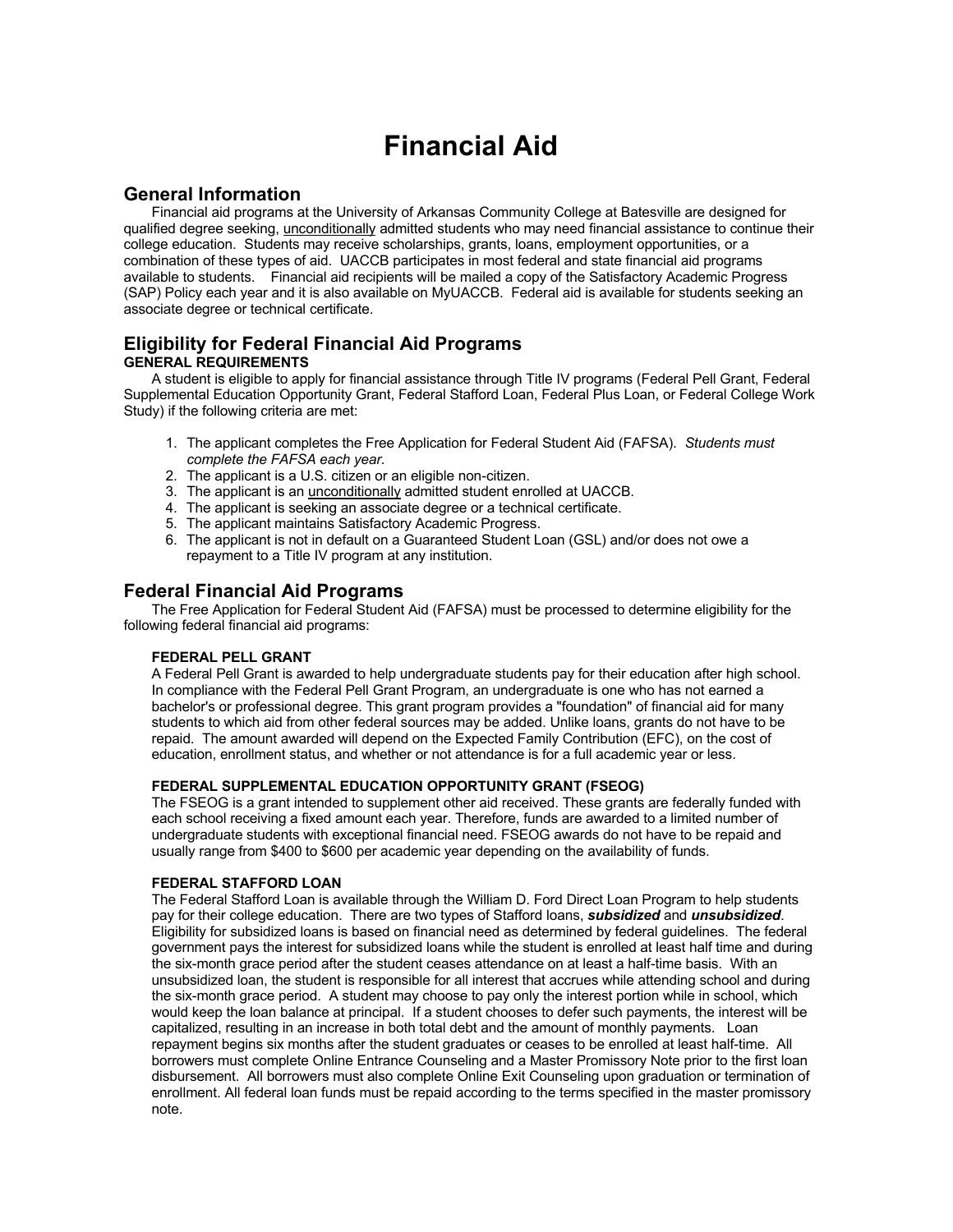#### **FEDERAL PARENT PLUS LOAN**

Federal Parent Plus loans enable parents of dependent students to borrow a variable rate, low-interest loan for each child who is enrolled at least half-time. Parents must pass a credit check with the US Department of Education to be eligible. Parents may borrow up to their student's total cost of attendance less other financial aid received. The total cost of attendance is determined by the Office of Financial Aid based on an average cost for tuition, books, room and board, travel, and miscellaneous expenses for the academic year. Generally, repayment begins within 60 days after the final loan disbursement is made to the borrower.

#### **FEDERAL WORK STUDY**

The federal work study program provides jobs for students who qualify and who need an income supplement to help pay for college expenses. Student employment falls into two categories: Federal Work Study, which is determined on the basis of financial need; and Institutional Work Study, which is determined by the degree of work skills possessed and availability of jobs. Earnings will be at least the current federal minimum wage. The total amount that a student earns will depend on the number of hours that the student works each week. Most students work between 10 and 20 hours per week and are paid twice a month. Types of employment include secretarial, clerical, custodial, library, tutoring, maintenance and some off campus community service jobs.

# **How to Apply for Federal Financial Aid Programs**

Students must complete and submit a *Free Application for Federal Student Aid* (FAFSA) each year to apply for federal student financial aid and to apply for most state and college aid. This application is used to determine eligibility for Financial Aid Programs. Certain types of aid are awarded as funds permit on a firstcome, first-served basis to those demonstrating need. All participants are encouraged to apply as early as possible. Applying online with *FAFSA on the Web* is faster and easier than using a paper FAFSA. To apply for financial aid, complete the FAFSA online at www.fafsa.gov. The Federal School code for UACCB is 014042.

# **Other Federal Financial Assistance Programs**

#### **VETERANS' AFFAIRS**

Military service veterans and the sons, daughters, husbands, wives, widows, or widowers of deceased or 100% disabled veterans may be eligible to receive benefits from Veterans' Affairs. For more information call the Department of Veterans' Affairs at 888-442-4551 or go online at va.gov. UACCB's Veterans' Affairs representative is located in the Financial Aid Office.

#### **WORKFORCE INVESTMENT OPPORTUNITY ACT (WIOA)**

The University of Arkansas Community College at Batesville works with the White River Planning and Development District (WRPDD) in placing students in programs. This program may assist students with expenses associated with attending UACCB. For more information contact WRPDD at 870-793-5233.

# **State Funded Financial Aid Assistance**

The Arkansas Department of Higher Education administers financial aid programs that are available to eligible students in the state of Arkansas. These programs include:

- Arkansas Academic Challenge Scholarship
- Arkansas Health Education Grant Program
- Career Pathways (UACCB Main Campus Building, Room 236) 870-612-2112
- Governor's Scholars Program
- Law Enforcement Officers Dependents Scholarship
- Military Dependents Scholarship (formerly MIA/KIA)
- Single Parent Scholarship
- ARFuture Grant
- Arkansas Workforce Challenge

For applications and information on these programs contact the Arkansas Department of Higher Education at scholarships.adhe.edu.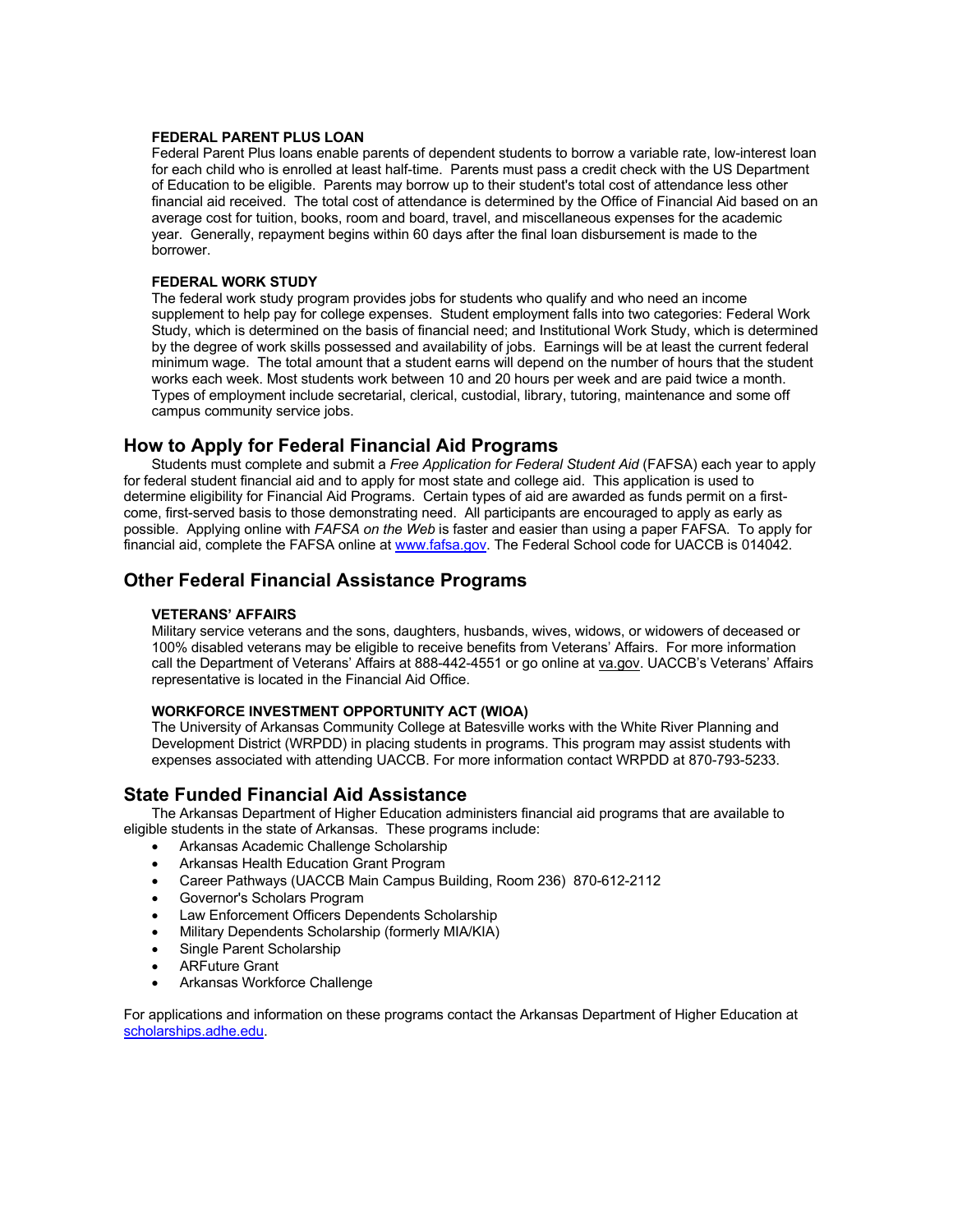# **Institutional Financial Aid Assistance**

#### **TRIO STUDENT SUPPORT SERVICES**

Student Support Services (SSS) is a part of the federally grant funded TRIO program. TRIO SSS facilitates the distribution of institutional scholarships for active TRIO participants for the summer sessions. Participants of the program who complete contract requirements and demonstrate academic progress are eligible to apply for UACCB SSS scholarships. Contact the Director of SSS for additional information.

#### **CAREER PATHWAYS INITIATIVE**

UACCB Career Pathways is an educational and financial assistance program that assists students in obtaining credentials that lead to a high-demand occupation. Services may include career counseling, job placement assistance, fuel reimbursement, childcare vouchers and textbook loans. To be eligible, students (single or married) must meet income requirements and be the parent or guardian of at least one child under 21 years of age. For more information, contact Career Pathways at 870-612-2112.

# **Revisions in Financial Aid**

Financial aid recipients may experience changes, cancellation, or revisions in their financial aid packages due to any of the following reasons:

- 1. Additional outside aid becomes available
- 2. A change in the family's financial circumstances
- 3. A change occurs in the student's enrollment status
- 4. Failure to meet Satisfactory Academic Progress Policy
- 5. Financial aid administrator becomes aware of conflicting information

It is the student's responsibility to notify the Financial Aid Office of changes that may affect the student's eligibility.

# **Return of Title IV Funds (R2T4)**

 Students who withdraw or are administratively withdrawn from school prior to the 60% completion point of any semester will require a R2T4 calculation to determine how much of their financial aid was earned and how much should be paid back to the school and/or federal government. The withdrawal date is the date that the Registrar's office receives the official withdrawal form. For a student who did not provide notification of his or her withdrawal to the institution, the date that the institution becomes aware that the student ceased attendance should be used as the withdrawal date. If the student ceases attendance without providing official notification to the institution of his or her withdrawal, the mid-point of the payment period or the last date of recorded attendance is used as the withdrawal date. Only students who have withdrawn from all classes are subject to the return of Title IV funds formula.

 The amount that is returned is calculated using the percentage of aid earned by calculating the percentage of the period that the student completed based on the withdrawal date. The amount of aid a student received is considered in the calculation to determine how much was actually earned. If unearned funds are to be returned, the amount that the student or the school must return is calculated.

 For a student who provides notification to the institution of his or her withdrawal, R2T4 is determined by the student's withdrawal date or the date of notification of withdrawal, whichever is later. For a student who did not provide notification of his of her withdrawal to the institution, the date that the institution becomes aware that the student ceased attendance is used as the withdrawal date.

 Students who unofficially withdraw are identified as having all failing grades (F) on their semester grade report. If students who unofficially withdraw are able to provide documentation proving their attendance in any class after the mid-point of the semester, the financial aid office will then re-calculate R2T4 funds based on the modified date as the withdrawal date.

R2T4 funds will be returned using the following priority:

- 1. Unsubsidized Federal Stafford loans
- 2. Subsidized Federal Stafford loans
- 3. Federal PLUS loans
- 4. Federal Pell Grants for which a return of funds is required
- 5. Federal Supplemental Educational Opportunity Grants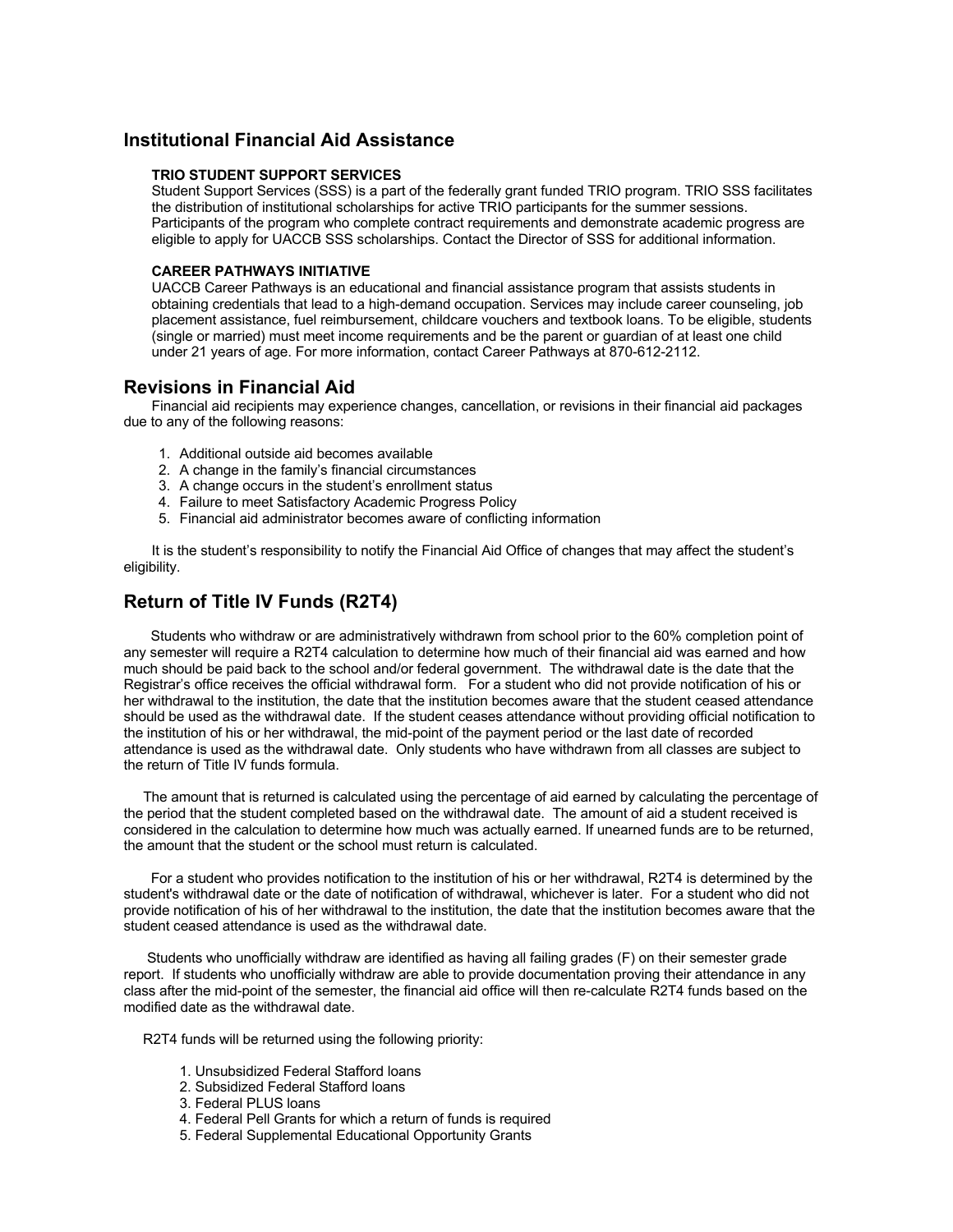# **Satisfactory Academic Progress Policy**

All students enrolled at UACCB who receive any Title IV aid should meet the following Satisfactory Academic Progress (SAP) requirements. Students' academic progress will go through a review at the conclusion of each semester of each school year and/or during the application process. Transfer work will be evaluated in the same manner as credit hours received at UACCB.

- 1. Students must be admitted and enrolled in an associate degree or eligible certificate granting program.
- 2. Each semester students must also complete a minimum of 67% of cumulative attempted hours. Completed credits include grades of A, B, C, D and P (Pass). For example, the maximum time frame for a 60 credit hour program is 90 hours. 60 divided by 90 is 67%. If a student earns 67% of the credits attempted in each term, the student should complete the program within the maximum time frame. If the student takes 12 credit hours in the fall and earns 12 credit hours, the student has earned 100% of credits attempted. In the spring, the student enrolls in 18 credit hours and earns 15 credit hours. He has earned 27 out of 30 attempted hours. 27 divided by 30 is a pace of 90%.
- 3. Withdrawal from the College and/or receiving a 0.00 G.P.A. for a semester are viewed as unsatisfactory progress and those students will be placed on financial aid suspension. Students who withdraw from classes or drop classes will have those courses counted as attempted credits, but not completed credits. (The completion of remedial courses is considered in the 67% attempted/completion standard above.)
- 4. Incomplete coursework will be evaluated as failing grades until the course has been satisfactorily completed or an explanation accepted by the Financial Aid Director. Incomplete courses are considered as attempted credit and are evaluated as incomplete coursework for satisfactory academic progress. Incomplete courses are not considered as part of a student's GPA, but will be considered as part of the overall timeframe to complete a program of study. The grade "I" should only be assigned when a student has not completed a significant component of a course (i.e. an exam, paper or project) and the student has a valid rational for this failure. A student receiving an "I" must meet with his/her instructor and contractually make arrangements to complete the course requirements no later than the end of the next regular semester (fall or spring). The student should maintain a copy of this contract for reference. The instructor, division chair and the Director of Student Information/Registrar will also keep copies of the contract.

Faculty members will submit the grade by the end of the next regular semester following the one in which the "I" designation was received. The College will change the "I" designation to a grade of "F" if a grade is not assigned within the specified time period. A student may petition for an extension not to exceed one year because of extenuating circumstances. A written request by the student should be submitted to and approved by the Vice Chancellor for Academics. Students may not re-register to take a course for which an "I" designation has been received until the grade designation has been changed.

- 5. Students must achieve an overall cumulative 2.0 GPA at the end of each semester to maintain satisfactory academic progress.
- 6. If a student changes his/her program of study while attending UACCB, he/she should notify the Financial Aid Office. All credits under all programs of study will be included in the calculation of attempted, earned, and maximum timeframe credits, as well as the cumulative GPA calculation. If a student continues to take classes toward a second degree, after completing all required coursework for a first degree, the student may continue to receive financial aid as long as he meets the 150% timeframe and GPA requirements for the second degree. Students pursuing a second undergraduate degree or certification will need to submit a degree plan approved by their academic advisor indicating the required courses. If approved by the financial aid office, a new maximum time frame will be established for that pursuit.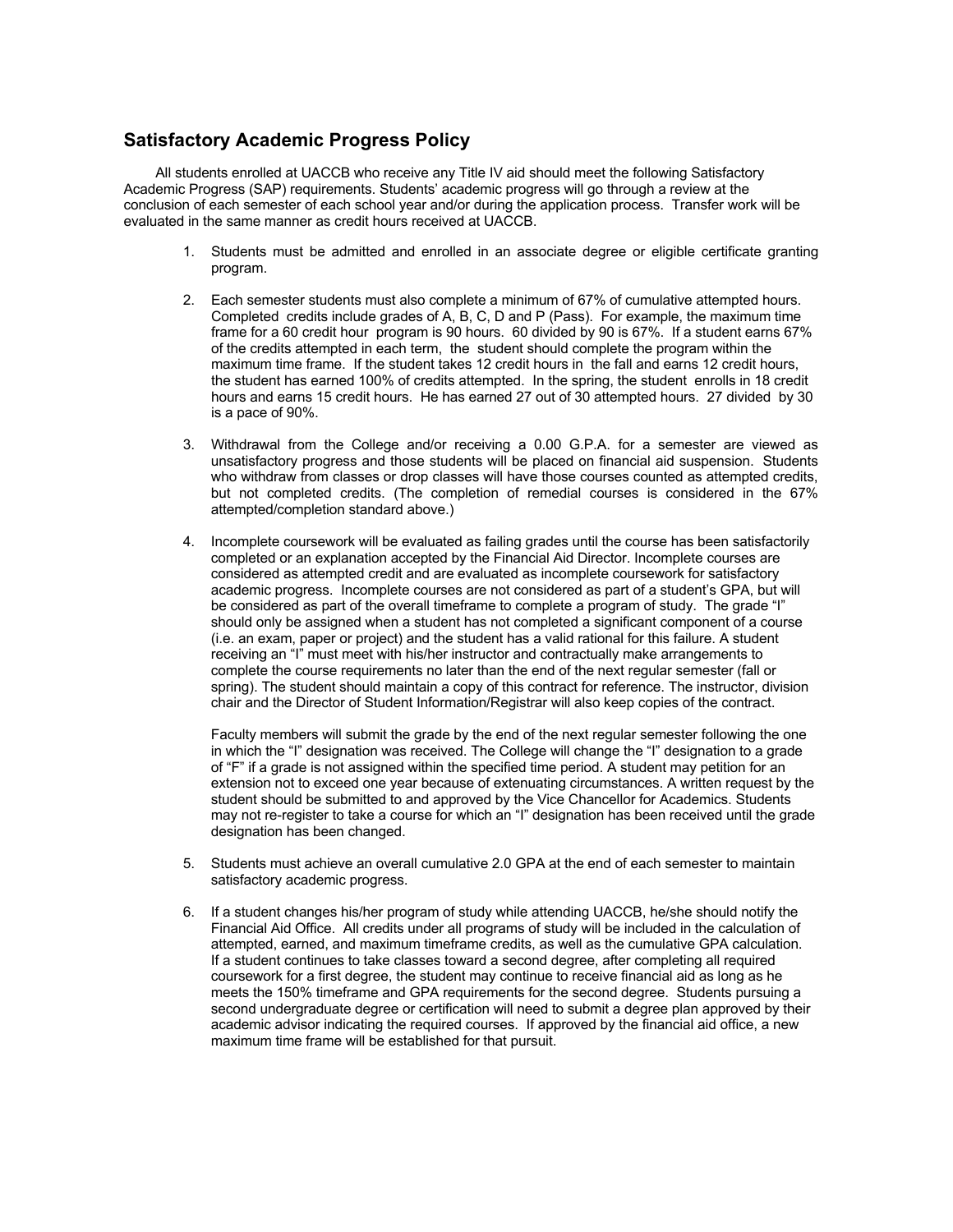- 7. If a student repeats courses, all of the attempted credits for each attempt will be considered as part of the calculation for attempted and earned credits. Only the most recent attempt of the course will be considered as earned credit, providing the student completes the course. Repeated courses will not be considered as part of the student's GPA for the purposes of satisfactory academic progress evaluation. For a student who is eligible for financial aid, only the first two attempts of a course will be funded.
- 8. Remedial courses taken while receiving financial aid are considered as attempted credit hours and are evaluated as part of the calculation for PACE (Path to Accelerated Completion and Employment). Additionally, remedial courses are considered credit courses and will be evaluated as part of the student's GPA.
- 9. If a student does not make satisfactory academic progress he/she will be placed on Financial Aid Warning. The student may continue to receive Title IV aid for the following semester. No appeal is necessary.
- 10. At the end of the Warning semester if the student makes satisfactory progress, then the Warning status is removed. If the student does not make satisfactory progress, then the student will be placed on financial aid suspension.
- 11. The student may submit a written appeal of financial aid suspension to the UACCB Financial Aid Office if extenuating circumstances exist. Examples of extenuating circumstances may include death of a relative or student injury/illness. The appeal must include why the student failed to make satisfactory progress and what has changed that will allow the student to make satisfactory process at the next evaluation. The appeal may be approved with one of the following status definitions:
	- Probation: With this status the student would be eligible for Title IV aid for one additional semester only. If the student does make satisfactory progress at the end of the Probation semester, his status will be updated to Satisfactory. If the student does not make satisfactory academic progress, the student's financial aid will be placed in a Terminated status with no further avenue for appeal.
	- Academic Plan: With this status an individualized academic plan would be developed for the student that will allow the student to make satisfactory academic progress standards by a specific point in time. Examples of academic plan requirements may include, but are not limited to, regularly scheduled meetings with an academic advisor, minimum number of visits to the Student Success Center and financial literacy workshops. At the conclusion of the Academic Plan, if the student does make satisfactory progress, his/her status will be updated to Satisfactory. If the student is not making satisfactory academic progress the student's financial aid will be placed in a Terminated status with no further avenue for appeal.

# **Financial Aid Student Grievance Policy**

 ADHE requires the certified institution to make a decision on the student grievance following the institution's public policy. Inquiries into student grievances must be limited to AHECB certified (under Arkansas Code §6- 61-301) courses/degree programs and institutions and to matters related to the criteria for certification. Within 20 days of completing the institution's grievance procedures, the student may file the complaint in writing with the ICAC Coordinator, Arkansas Department of Higher Education, 114 East Capitol, Little Rock, AR 72201. The grievant must provide a statement from the institution verifying that the institution's appeal process has been followed. ADHE will notify the institution of the grievance within 15 days of the filing. Within 10 days after ADHE notification, the institution must submit a written response to ADHE. Other action may be taken by ADHE as needed.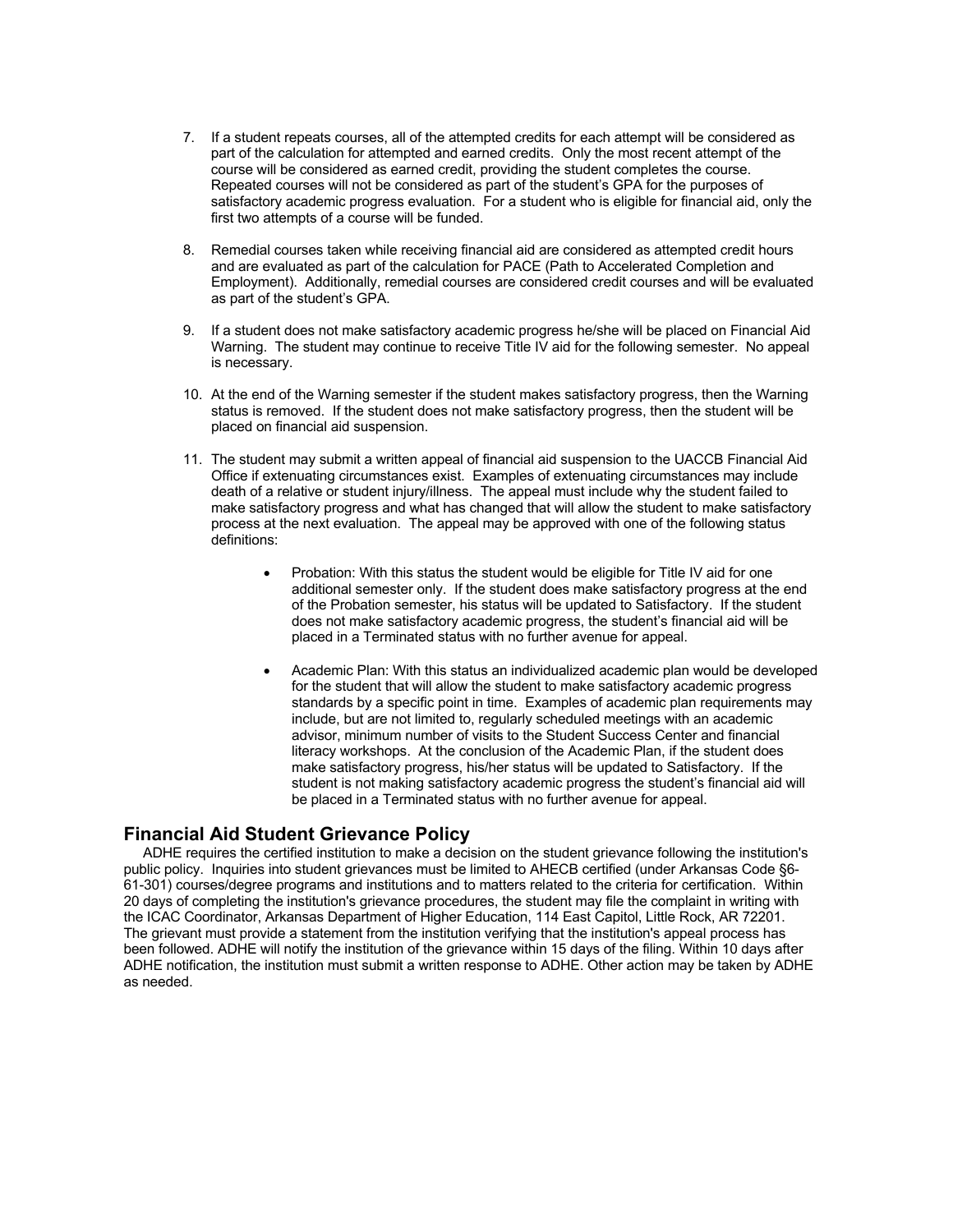# **UACCB Institutional Scholarships**

Priority Application Date: April 1 Application Deadline: first day of fall semester classes

- All scholarships are awarded based upon the availability of funds.
- All students must be a first time entering college student to qualify, effective following the student's graduation from high school.
- All scholarships with the exception of the Arkansas Scholar Book Award are for fall and spring semesters only. The Arkansas Scholar Book Award may be used during summer terms.
- UACCB scholarships are administered according to college guidelines and awarded only to students who have applied for admission to UACCB.

# **Application Procedure**

Students must submit a UACCB application for admission, an official high school or GED transcript and ACT scores to the UACCB Admissions Office for all academic scholarships.

UACCB reserves the right to restrict or limit the enrollment of any program and to make changes in the provisions of this document when such action is deemed to be in the best interest of the student or college. The provisions of this publication do not represent a contract between a student, prospective or otherwise, and the approving boards or the college, and should not be regarded as such.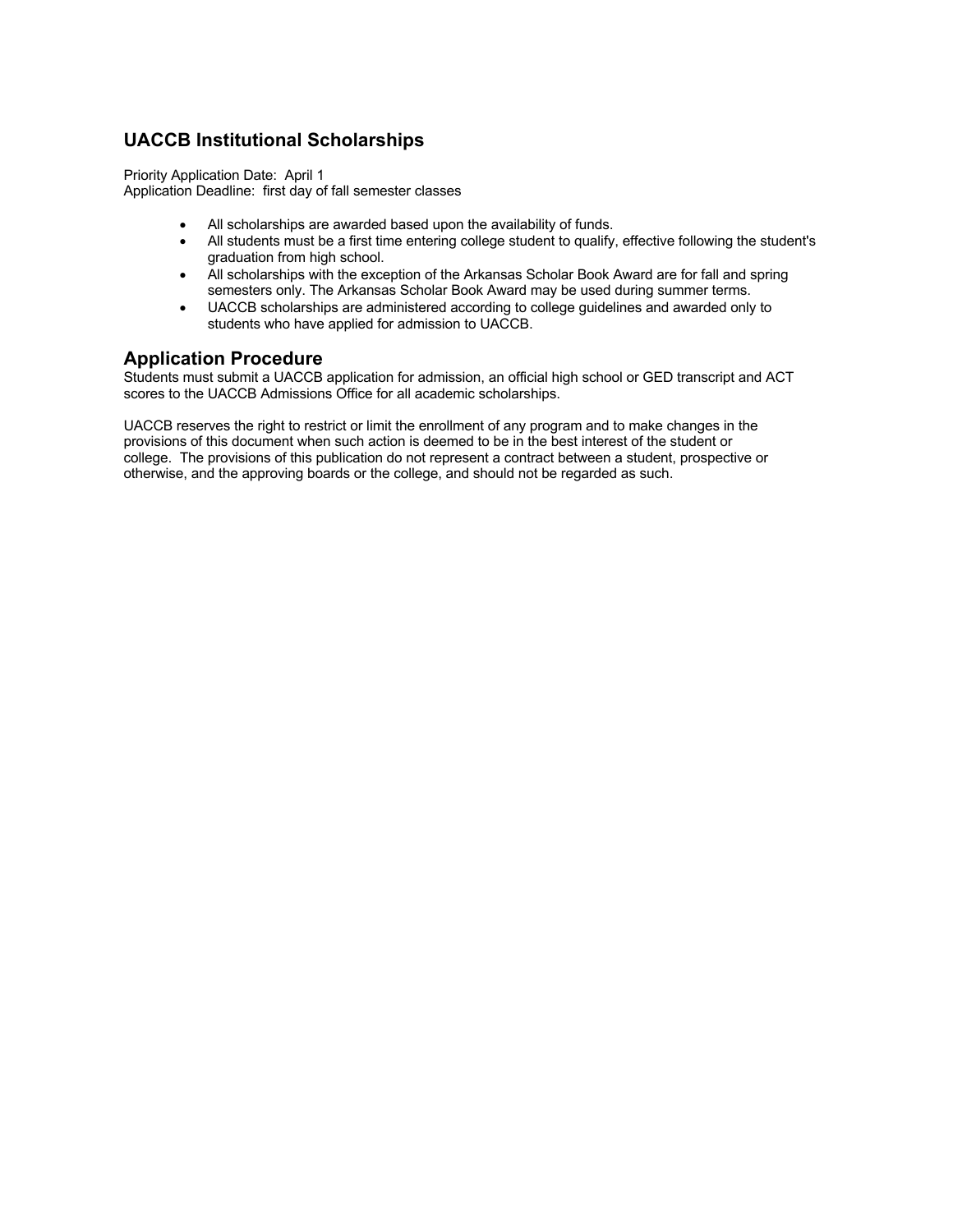| <b>Scholarship</b>          | <b>Requirements</b>                                                                                                                                                                                                                                 | <b>Award Amount</b>                                                                                         | <b>Renewal</b>                                                                                                                                                                                                     |
|-----------------------------|-----------------------------------------------------------------------------------------------------------------------------------------------------------------------------------------------------------------------------------------------------|-------------------------------------------------------------------------------------------------------------|--------------------------------------------------------------------------------------------------------------------------------------------------------------------------------------------------------------------|
| <b>Chancellor's</b>         | -Composite ACT of 27, or<br>-ACCUPLACER<br>CLASSIC total of<br>270, or<br>-ACCUPLACER NEXT<br><b>GENERATION total</b><br>of 825                                                                                                                     | In-state tuition (up to 15<br>hours per semester) use<br>of textbooks, and stipend<br>of \$250 per semester | -12 credit hours<br>completed each<br>semester<br>-3.00 cumulative GPA<br>after the first semester<br>-3.25 cumulative GPA<br>after the second and<br>third semesters<br>-Renewable for 3<br>consecutive semesters |
| <b>Academic Excellence</b>  | -Composite ACT of 25, or<br>-ACCUPLACER<br>CLASSIC total of<br>250, or<br>- ACCUPLACER NEXT<br><b>GENERATION total</b><br>of 807                                                                                                                    | In-state tuition (up to 15<br>hours per semester) and<br>stipend of \$250 per<br>semester                   | -12 credit hours<br>completed each<br>semester<br>-3.00 cumulative GPA<br>after the first semester<br>-3.25 cumulative GPA<br>after the second and<br>third semesters<br>-Renewable for 3<br>consecutive semesters |
| <b>Academic Distinction</b> | -Composite ACT of 21, or<br>-ACCUPLACER<br>CLASSIC total of<br>210, or<br>- ACCUPLACER NEXT<br><b>GENERATION total</b><br>of 774 or<br>-Valedictorian or<br>Salutatorian (from a<br>high school accredited<br>by the AR Department<br>of Education) | In-state tuition (up to 15<br>hours per semester)                                                           | -12 credit hours<br>completed each<br>semester<br>-3.00 cumulative GPA<br>after the first semester<br>-3.25 cumulative GPA<br>after the second and<br>third semesters<br>-Renewable for 3<br>consecutive semesters |
| <b>Skills USA/HOSA</b>      | -Place first in Skills USA<br>or<br>-HOSA state competition<br>or serve as a state<br>officer while in high<br>school                                                                                                                               | In-state tuition (up to15<br>hours per semester)                                                            | -12 credit hours<br>completed each semester<br>-3.00 GPA after the first<br>semester<br>-3.25 GPA after second<br>and third semesters<br>-Renewable for 3<br>consecutive semesters                                 |
| <b>GED</b>                  | -GED score of 580<br>average on 2002 Test<br>Series or<br>-GED score of 165<br>average on 2014 Test<br>Series                                                                                                                                       | In-state tuition (up to12<br>hours per semester)                                                            | -Complete number of<br>hours upon which the<br>scholarship amount was<br>based<br>-3.00 cumulative GPA<br>after each semester<br>-Renewable for 3<br>consecutive semesters                                         |

**\*Students cannot be awarded more than one institutional scholarship.**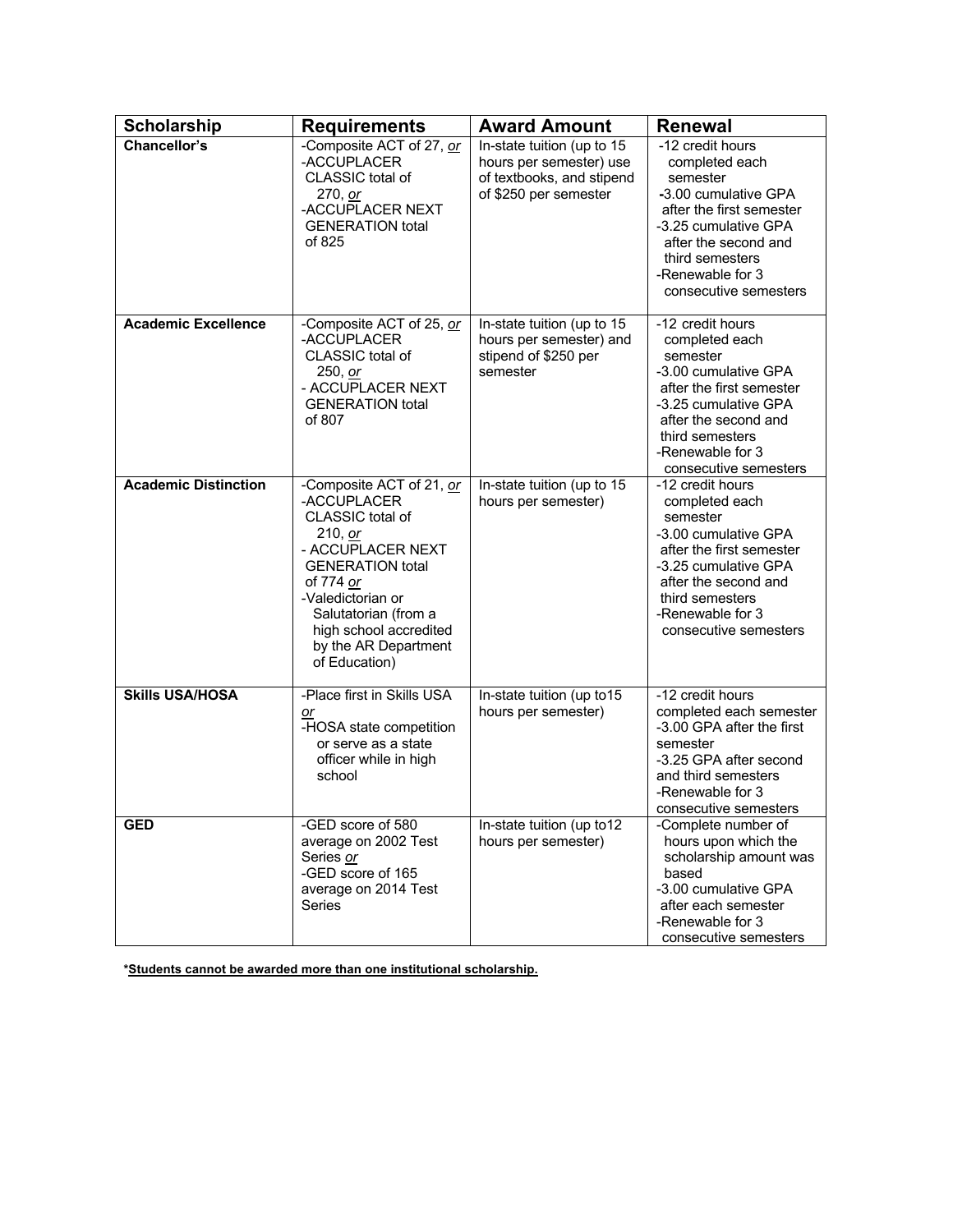**ARKANSAS SCHOLAR BOOK AWARD -** UACCB will provide, at no cost, required textbooks for UACCB courses to all students designated as Arkansas Scholars. Each Arkansas Scholar must purchase consumable items such as workbooks, online access codes, and other supplies such as pens, notebooks, etc. with personal funds or other financial aid. Arkansas Scholars must return all textbooks to UACCB at the end of each term. Arkansas Scholars who wish to purchase any of the provided textbooks for their personal libraries will be charged the "used" book price when the book is returned at the end of the term. The Arkansas Scholars Book Award will be effective following the student's graduation from high school. This award is applicable for fall, spring and summer terms. If a student fails to meet satisfactory academic progress as established by the college, the scholarship will be revoked. If the student does not return all textbooks at the end of each semester or make arrangements to buy the textbooks, the scholarship will be revoked. **Once a scholarship is revoked, it will not be reinstated.** 

# **UACCB Foundation Scholarships**

# **Application Process**

The University of Arkansas Community College at Batesville Foundation awards a limited number of scholarships for the fall, spring and summer semesters. Applications are available on the UACCB website and in the Advancement Office. Scholarship recipients are selected by committee from applicants who have completed the UACCB Foundation scholarship application and met the requirements outlined. Students receiving foundation scholarships are expected to maintain satisfactory academic progress, GPA of 2.0 or higher (unless otherwise noted) for the semester in which the scholarship is awarded, and complete 75 percent of their coursework.

#### **BANK OF AMERICA ENDOWED SCHOLARSHIP**

The Bank of America Endowed Scholarship is awarded annually with preference given to a non-traditional student. The scholarship committee will choose the recipient. This scholarship is provided by a donation from Bank of America.

#### **PEGGY MOORE BELLER SINGLE PARENT ENDOWED SCHOLARSHIP**

The Peggy Moore Beller Single Parent Endowed Scholarship is awarded to a single parent enrolled full-time in courses at UACCB. This scholarship is provided by gifts from the friends and family of Peggy Moore Beller.

#### **DOYLE AND DARLENE BERCKEFELDT ENDOWED RN SCHOLARSHIP**

The Doyle and Darlene Berckefeldt Endowed RN Scholarship is awarded annually to a non-traditional student enrolled in the LPN to RN program at UACCB with one year or more of field nursing experience. Preference is given to applicants over age 30. This scholarship is provided by a donation from Doyle and Darlene Berckefeldt.

#### **HERBY AND BILLIE JO BRANSCUM NON-TRADITIONAL ENDOWED SCHOLARSHIP**

The Herby and Billie Jo Branscum Non-Traditional Endowed Scholarship is given annually to a non-traditional student. The scholarship committee will choose the recipient. This award is provided by donations from business and industry in Independence County.

#### **WOODY CASTLEBERRY MEMORIAL ENDOWED SCHOLARSHIP**

The Woody Castleberry Memorial Endowed Scholarship will be awarded to a UACCB student who maintains a 2.5 GPA. Preference is given to a student who has demonstrated financial need and will transfer to the University of Arkansas – Fayetteville.

#### **CITIZENS BANK ENDOWED SCHOLARSHIP**

The Citizens Bank Endowed Scholarship is awarded annually to a UACCB student seeking an Associate Degree in Business to a student from counties where Citizens Bank is located: Independence, Stone, Sharp, and Lawrence. Three candidates will be chosen by the scholarship committee and Citizens Bank will make the final selection. This award is provided by the Officers, Directors and Staff of Citizens Bank.

#### **DESHA VFW POST 10472 SCHOLARSHIP**

The Desha VFW Post 10472 Scholarship was established to honor veterans of foreign wars with a strong academic background with a GPA of 3.0 of better. The scholarship is awarded annually with preference given to a relative of Veterans of Foreign Wars.

#### **HALIDE DUSAY ENDOWED SCHOLARSHIP**

The Halide Dusay Endowed Scholarship is available to an onsite RN student from Independence County, who maintains a 2.5 GPA. The scholarship is awarded for one year.

#### **FIRST COMMUNITY BANK ENDOWED SCHOLARSHIP**

The First Community Bank Endowed Scholarship is awarded annually to a student enrolled at UACCB who maintain a 2.5 GPA. This endowment was established to recognize First Community Bank's commitment to UACCB through its lead sponsorship of the annual foundation golf tournament.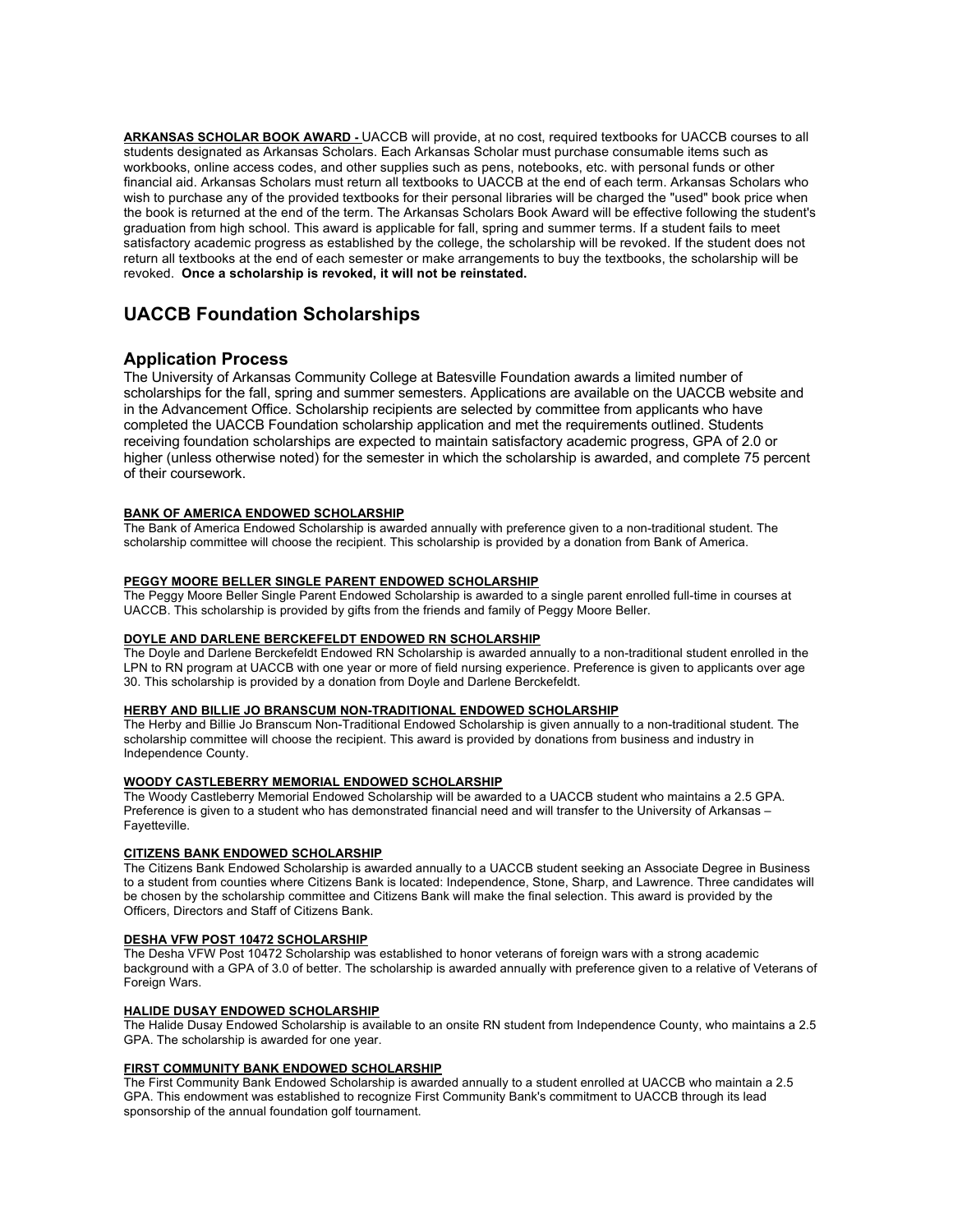#### **GDX NON-TRADITIONAL ENDOWED SCHOLARSHIP**

The GDX Non-Traditional Endowed Scholarship is awarded annually to a non-traditional student. The recipient must be an Independence County resident for a minimum of one year. The scholarship committee will choose the recipient. This scholarship is provided by a donation from GDX Automotive.

#### **ROBERT AND KATHLEEN GLINES ENDOWED SCHOLARSHIP**

The Robert and Kathleen Glines Endowed Scholarship is awarded annually, with preference to a non-traditional student. The scholarship committee will select the recipient. This scholarship is funded by proceeds from the estate of Robert and Kathleen Glines.

#### **GOLF TOURNAMENT NON-TRADITIONAL ENDOWED SCHOLARSHIP**

The Golf Tournament Non-Traditional Scholarship is awarded annually to a non-traditional student. The scholarship committee will select the recipient. This scholarship is funded by proceeds from the UACCB Foundation Golf Tournament.

#### **THE TENACIOUS TAMARA SCHOLARSHIP IN HONOR OF DR. TAMARA GRIFFIN**

The Tenacious Tamara Scholarship in Honor of Dr. Tamara Griffin is awarded to a non-traditional student enrolled in a business, technology, or public service program at UACCB with a GPA of 2.5 or better.

#### **HELPING HANDS ENDOWED SCHOLARSHIP**

Once endowed, the Helping Hands Endowed Scholarship will be awarded to a student who demonstrates a strong academic background by maintaining a 3.0 GPA. This scholarship was established by Mr. Gayle Cooper in the spirit of giving in honor of two long time employees of UACCB, Ms. Jenneal Runsick and Ms. Alexa Smith; who will also serve on the selection committee for the recipient.

#### **PAUL AND VIRGINIA HENRY ENDOWED SCHOLARSHIP**

The Paul and Virginia Henry Endowed Scholarship is awarded for one year to a student who demonstrates a "B" average and financial need. The scholarship committee will select the recipient. The scholarship is provided by a donation from Paul and Virginia Henry.

#### **DR. MARTIN LUTHER KING, JR. MEMORIAL ENDOWED SCHOLARSHIP**

The Dr. Martin Luther King, Jr. Memorial Endowed Scholarship is awarded each year to a full time student who:

- 1. Has received a high school diploma or GED.
- 2. Is a resident of Independence County.
- 3. Is seeking an Associate Degree or Technical Certificate from UACCB.
- 4. Has demonstrated financial need.

In order to be considered for the Martin Luther King, Jr. Memorial Scholarship, applicants must submit the following documentation no later than July 15 of each academic year.

- 1. A completed UACCB Scholarship Application form.
- 2. Verification of acceptance or enrollment at UACCB
- 3. Three letters of reference.
- 4. Financial statement for past twelve months or income tax return from previous year.
- 5. Projected income for twelve months after completion of training.
- 6. A paragraph or more stating the applicant's educational goals and plans.

The Martin Luther King, Jr. Memorial Scholarship Committee will review applications. UACCB's Advancement Office will notify applicants of award status.

The Martin Luther King, Jr. Memorial Scholarship will be awarded for one year and will be renewable at the end of the semester if the student maintains a 2.0 grade point average and is in good standing at the University of Arkansas Community College at Batesville. The Scholarship will be funded on a per semester basis and may be renewed.

The Scholarship may be renewable the following year if the student is seeking a two-year degree or certificate and scholarship funds are available.

Scholarship recipients who do not meet the minimum standards will have the scholarship revoked. **Once a scholarship is revoked, it will not be reinstated**.

#### **LACROIX OPTICAL ENDOWED SCHOLARSHIP**

The LaCroix Optical Endowed Scholarship is awarded annually by the scholarship committee. This scholarship is provided by a donation from LaCroix Optical.

#### **JACK AND JUDY LASSITER ENDOWED SCHOLARSHIP**

The Jack and Judy Lassiter Endowed Scholarship is awarded annually with preference given to a non-traditional student for one year. This scholarship is provided by donations from family, friends and businesses honoring Jack and Judy Lassiters' accomplishments at the University of Arkansas Community College at Batesville.

#### **SARA ELIZABETH LOW MEMORIAL ENDOWED SCHOLARSHIP**

The Sara Elizabeth Low Memorial Endowed Scholarship is awarded annually. The scholarship committee will choose the recipient. This scholarship is provided by gifts from the Sara Low Charitable Trust.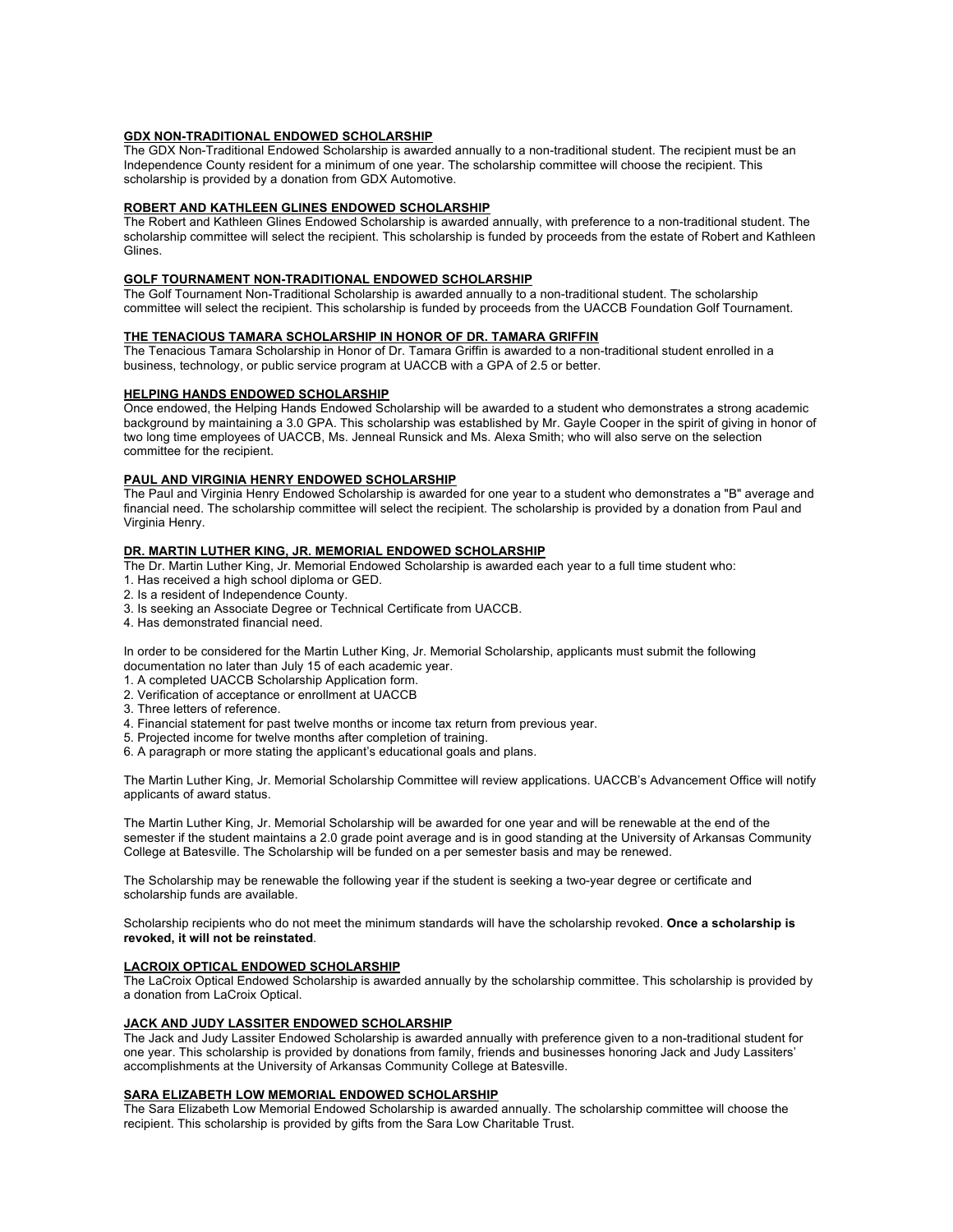#### **KIMBERLY L. McLENDON MEMORIAL ENDOWED SCHOLARSHIP**

The Kimberly L. McLendon Memorial Endowed Scholarship is awarded to a student who demonstrates a strong academic background by maintaining a 3.0 GPA. Preference is given to a student enrolled in a practical or registered nursing program. This scholarship is provided in honor of Kimberly who was a member of the UACCB staff.

#### **ROY ROW, SR., AND IMOGENE ROW JOHNS ENDOWED SCHOLARSHIP**

The Roy Row, Sr., and Imogene Row Johns Endowed Scholarship is awarded annually to UACCB students who demonstrate financial need and "B" averages. The scholarship is provided by a gift from Imogene Row Johns.

#### **DALE W. RUNSICK MEMORIAL SCHOLARSHIP**

The Dale W. Runsick Memorial Endowed Scholarship is awarded annually by the scholarship committee. This scholarship is provided by donations of the family and friends of Dale W. Runsick.

#### **MELISSA "SUSIE" SMART MEMORIAL ENDOWED SCHOLARSHIP**

The Melissa "Susie" Smart Memorial Endowed Scholarship is awarded annually to a student enrolled in the nursing program with preference to a student in the traditional, on-campus LPN to RN track with a minimum 2.5 GPA. This scholarship is provided by a gift from the Smart family, Bryant's Pharmacy, and Caring Hands Hospice.

#### **RACHEL KAY STEVENS MEMORIAL SCHOLARSHIP**

The Rachel Kay Stevens Memorial Scholarship is awarded annually by the scholarship committee to a student who maintain a 2.5 GPA. Preference is given to a student who is majoring in psychology and/or interested in the field of occupational therapy. This scholarship is provided by a gift from the Stevens family, the annual golf tournament, and donations from family and friends.

#### **JEFFREY DAVID TAYLOR MEMORIAL ENDOWED SCHOLARSHIP**

The Jeffrey David Taylor Memorial Endowed Scholarship is awarded to student with demonstrated financial need. This scholarship is provided by donations from family and friends of Jeffrey David Taylor.

#### **GERALDINE THOMAS ENDOWED SCHOLARSHIP**

The Geraldine Thomas Endowed Scholarship is awarded annually to a non-traditional student. Students receiving this award must maintain a 3.0 GPA. This scholarship is provided by donations from friends, family and former students of Geraldine Thomas.

#### **ROYCE AND RITA KAY WILSON ENDOWED SCHOLARSHIP**

The Royce and Rita Kay Wilson Endowed Scholarship is awarded annually to a graduate of Bald Knob High School. There are no minimum grade or age requirements. Applications are available through UACCB and the Bald Knob High School Counselor. This scholarship is provided by a gift from Royce and Rita Kay Wilson.

#### **DR. F.Q. WYATT ENDOWED NURSING SCHOLARSHIP**

The Dr. F.Q. Wyatt Endowed Nursing Scholarship is awarded annually to a student in the LPN to RN program option and to a student in the PN Program. Recipients are chosen by the scholarship committee and based on outstanding academic nursing GPA. This scholarship is provided by donations from friends and relatives of Dr. F.Q. Wyatt.

#### **LYNNE DAVIS WYATT ENDOWED SCHOLARSHIP**

The Lynne Davis Wyatt Endowed Scholarship is awarded annually to a non-traditional student; with preference given to students maintaining a 3.0 GPA from Stone County. This scholarship is provided by a donation in honor of Ms. Wyatt.

#### **UACCB Foundation Awards**

#### **TERRELL JAMESON MEMORIAL ENDOWED AWARD**

The Terrell Jameson Memorial Award is awarded annually to a non-traditional student by the scholarship committee. This award is provided by donations from friends and family of Terrell Jameson.

#### **ROTARY CLUB ENDOWED AWARD**

The Batesville Rotary Club Endowed Award is awarded annually to a UACCB student by the scholarship committee. This award is provided by donations from the Batesville Rotary Club.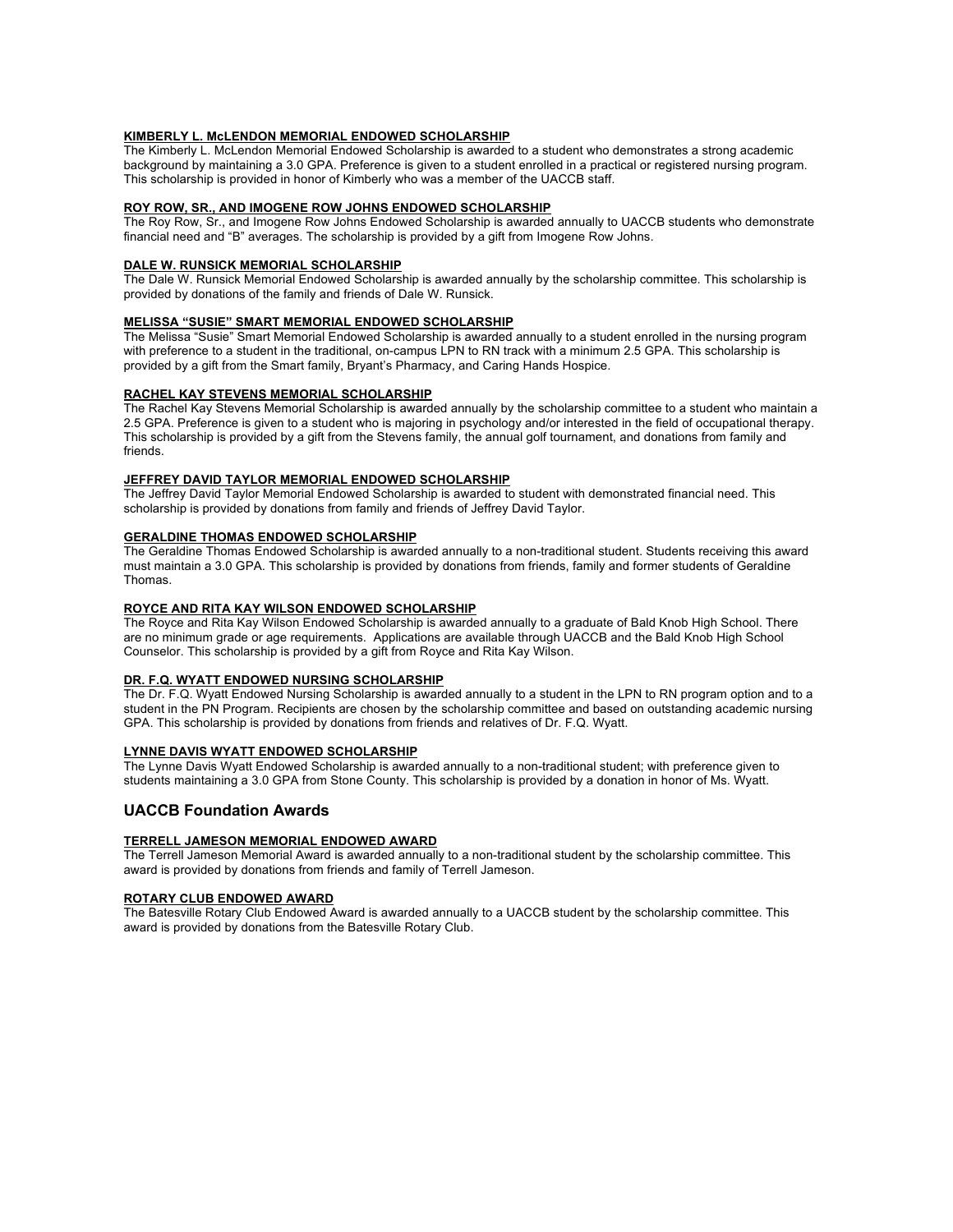# **DEADLINES FOR SCHOLARSHIP APPLICATIONS**

**April 1** 

Royce and Rita Kay Wilson Endowed Scholarship Summer Scholarships

#### **July 1**

Bank of America Endowed Scholarship Peggy Moore Beller Single Parent Endowed Scholarship Herby and Billie Jo Branscum Non-Traditional Endowed Scholarship Woody Castleberry Memorial Endowed Scholarship Citizens Bank Endowed Scholarship Desha VFW Post 10472 Scholarship First Community Bank Endowed Scholarship GDX Non-Traditional Endowed Scholarship Robert and Kathleen Glines Endowed Scholarship Golf Tournament Non-Traditional Endowed Scholarship The Tenacious Tamara Scholarship in Honor of Dr. Tamara Griffin Helping Hands Endowed Scholarship Paul and Virginia Henry Endowed Scholarship Terrell Jameson Memorial Endowed Award Dr. Martin Luther King, Jr. Memorial Endowed Scholarship LaCroix Optical Endowed Scholarship Jack and Judy Lassiter Endowed Scholarship Sara Elizabeth Low Memorial Endowed Scholarship Kimberley L. McLendon Memorial Endowed Scholarship Roy Row, Sr., and Imogene Row Johns Endowed Scholarship Dale W. Runsick Memorial Scholarship Rachel Kay Stevens Memorial Scholarship Jeffery David Taylor Memorial Endowed Scholarship Geraldine Thomas Endowed Scholarship Lynne Davis Wyatt Endowed Scholarship

#### **December 1**

Doyle and Darlene Berckefeldt Endowed RN Scholarship Halide Dusay Endowed Scholarship Melissa "Susie" Smart Memorial Endowed Scholarship Dr. F.Q. Wyatt Endowed Nursing Scholarship

#### **Other Scholarships**

There are many other scholarships and/or monies available to students interested in furthering their education at University of Arkansas Community College at Batesville. UACCB recognizes and accepts private scholarships from a variety of sources and may have available other business, non-profit, or private scholarships specifically for UACCB students. For application information, contact the Advancement or Financial Aid Office.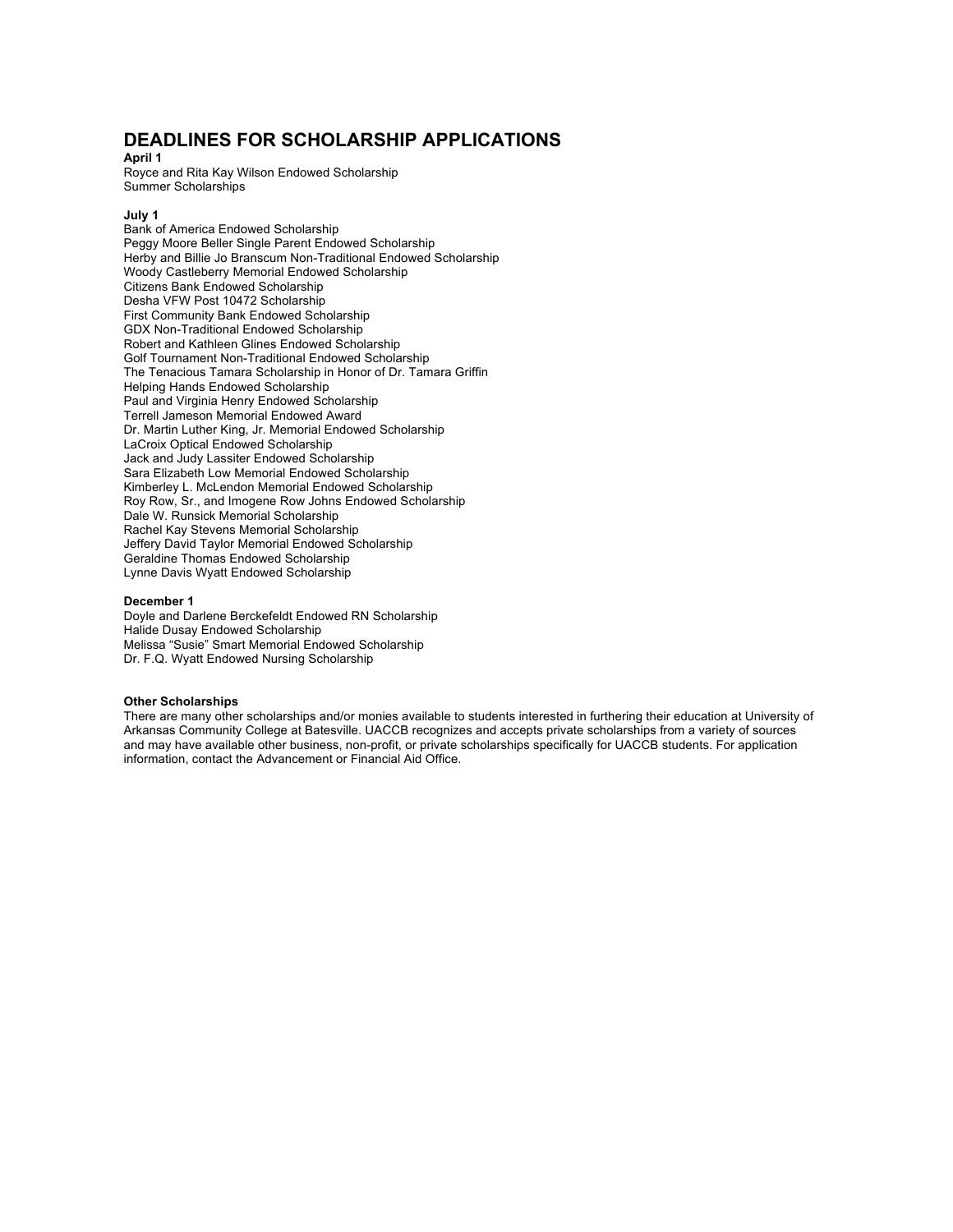# **Academic Information**

### **Student Responsibility**

 **Each student is responsible for thoroughly reading the college Catalog and Student Handbook and becoming familiar with the policies, regulations, and procedures of UACCB.** Students should be aware that they are ultimately responsible for their actions, behavior, and academic progress.

# **Registration**

Registration at the college is the process of selection of classes and payment of tuition and fees. The official college calendar indicates the dates of registration.

 Registration is officially completed when the student pays or makes arrangements for paying tuition and fees with the Business Office. The Business Office and the student retain a copy of the student's registration. Appropriate data will be entered into the college data system. Data entered and the reports generated will be the basis for official college records. The data records are kept by the Director of Student Information/Registrar. **Unless the student drops prior to the refund date, the student is financially responsible for course(s) in which he or she registers.**

# **Academic Clemency Policy**

A student is able to remove from the calculation of his/her GPA all grades received from previous UACCB coursework that meet the criteria identified below. Students who receive academic clemency will forfeit the use of any college credit earned prior to the date the clemency is effective. The effective date will be the date the student re-entered college. The principal benefit to the student will be in the recalculation of the GPA. The principal cost to the student will be that none of the prior coursework can be applied towards a degree or certificate. The granting of academic clemency does not automatically reinstate Financial Aid eligibility.

Academic clemency is intended to assist students who may have tried college at an earlier date but were unsuccessful due to personal reasons. The assumption is made that when students return to college after a prolonged absence, they do so with a different attitude and a greater likelihood of success.

Students wishing to invoke the Academic Clemency Policy must complete the Request for Academic Clemency form in the Director of Student Information/Registrar's office. The Director of Student Information/Registrar will verify that the student meets the following criteria for academic clemency approval:

- Separation from all regionally accredited higher education course work for two calendar years
- The successful completion of 12 semester hours of college credit at UACCB with a 2.0 or higher GPA following the two-year break in studies.

Students are not free to pick and choose which courses can be included in the Academic Clemency request. All courses prior to the 2-year break in studies must be included. The Academic Clemency Fee must be paid to the Business Office before the request will be processed.

# **Academic Standards of Progress**

The purpose for establishing standards for satisfactory academic progress is to identify students whose progress toward degree or technical certificate completion is below average in terms of grade-point average. The intent is to provide assistance to those students so that their GPA will reach acceptable graduation standards.

The College's Standards of Progress provide details regarding minimum standards, intervention strategies or actions to be taken when minimum standards are not met, dismissal action to be taken when satisfactory progress is not restored, and details regarding Dean's List and Chancellor's List eligibility.

The College establishes Standards of Progress to maintain academic standards and standards for financial aid eligibility, to provide details regarding intervention strategies to be implemented when minimum standards are not met, and to document appeal rights.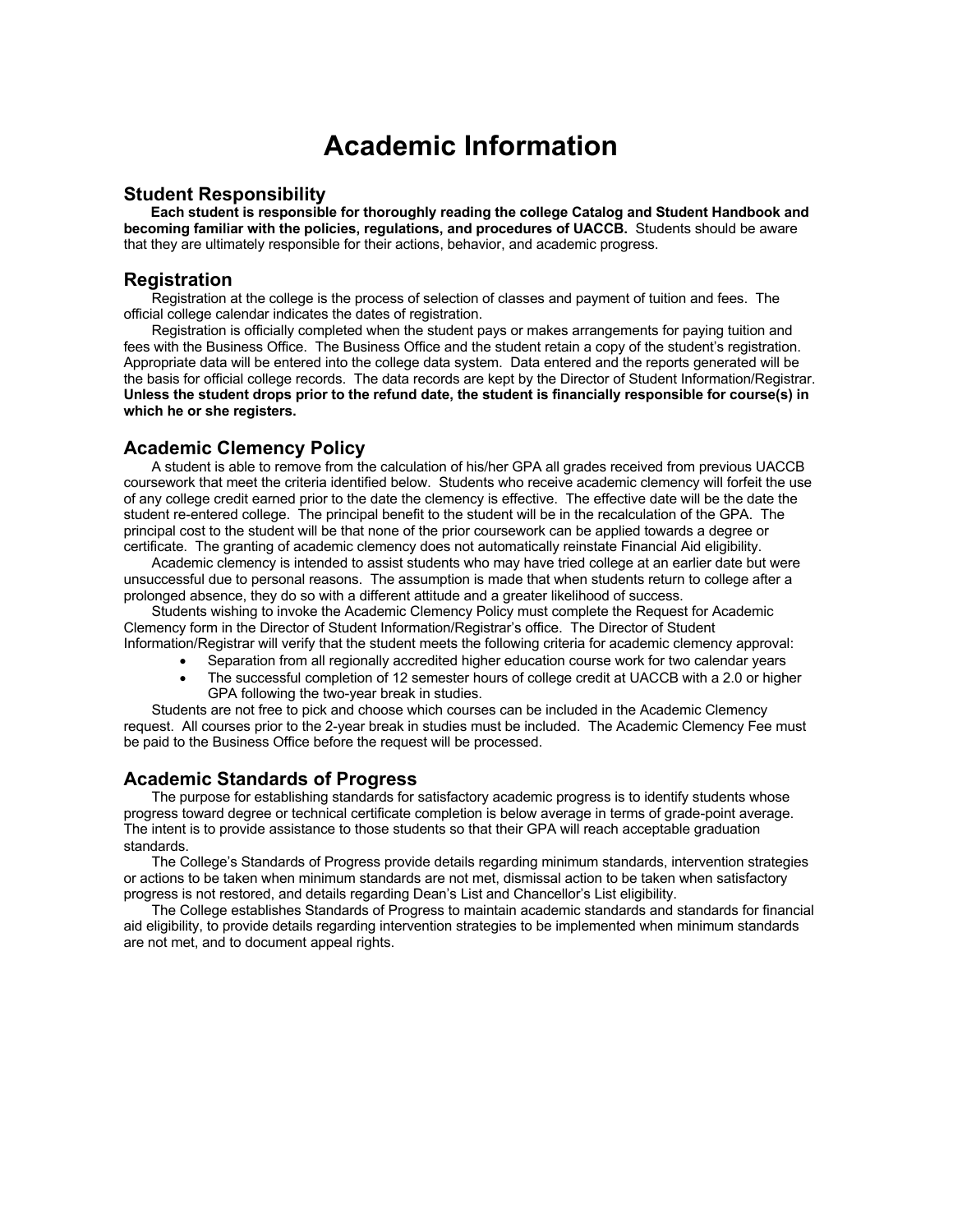# **Minimum Standards**

A student who is seeking a degree or technical certificate must maintain a 2.0 minimum cumulative GPA to be considered in satisfactory academic standing.

Students' progress will be evaluated at the end of each semester to determine if grade-point average requirements have been met. **Students must successfully complete basic skills courses earning a grade of "C" or better before progressing to the next course in the sequence.** 

Some academic programs require a grade of "C" or better in order to progress in the program of study. Failure to maintain at least a grade of "C" or better in **each course** will result in dismissal from the program.

# **Academic Probation**

Students whose cumulative GPA falls below 2.0 will be placed on Academic Probation. Students who are on Academic Probation may be continued on probation if they maintain a semester GPA of 2.0 or above on courses taken during the probationary period and their cumulative GPA remains below 2.0. The probationary status will be removed when the cumulative grade point average is 2.0. A transfer student who enrolls at UACCB and was on Academic Probation or has a GPA below 2.0 from the transferring institution will be placed on Academic Probation until the student achieves a cumulative GPA of 2.0 at UACCB.

# **Academic Suspension**

Students who fail to attain a 2.0 semester grade average during the semester of the Academic Probation will be suspended for a minimum of one semester. Students may re-enter after the suspension period has lapsed, under condition of academic probation for one semester. Should a student fail to maintain a 2.0 average during the second probationary period, a one-year suspension will ensue. A student who is dismissed twice for unsatisfactory academic progress will be suspended for one year.

Students who transfer from another college on academic suspension must sit out one semester before attending UACCB.

# **Academic Intervention Procedures**

Intervention procedures, which may be initiated for students on Academic Probation, may include one or more of the following:

- Restriction of enrollment;
- Limited course load;
- Required attendance at special counseling sessions; and
- Enrollment in basic skills classes.

Satisfactory academic progress is restored when a student successfully earns at least six credit hours and re-establishes a 2.0 cumulative grade-point average.

The college may elect to address individual mitigating circumstances administratively, with appropriate documentation to justify continuation of academic and/or financial aid eligibility. Students may always exercise their right of due process and appeal an academic suspension.

# **Adding Classes**

Students may add courses to their schedules or change from one class to another up to the final date for schedule changes. No classes may be added or changed to another after the published deadline in the academic calendar without permission from the Vice Chancellor for Academic Affairs.

# **Attendance**

Students are expected to be diligent in the pursuit of their studies and regular in their class attendance. Students have the responsibility of making arrangements satisfactory to the instructor regarding all absences. Excessive absences, as defined by the instructor and described in the syllabus for each class, may be penalized, including failure of the course. Policies of making up work missed as results of absence are at the discretion of the instructor and are also detailed in the course syllabus. It is students' responsibility to be informed of the course policies of each instructor. Failure to attend class does not constitute withdrawal. The appropriate withdrawal process must be followed. Students who have not attended at least 50% of a class by the  $11<sup>th</sup>$  day of the semester may be dropped from that course.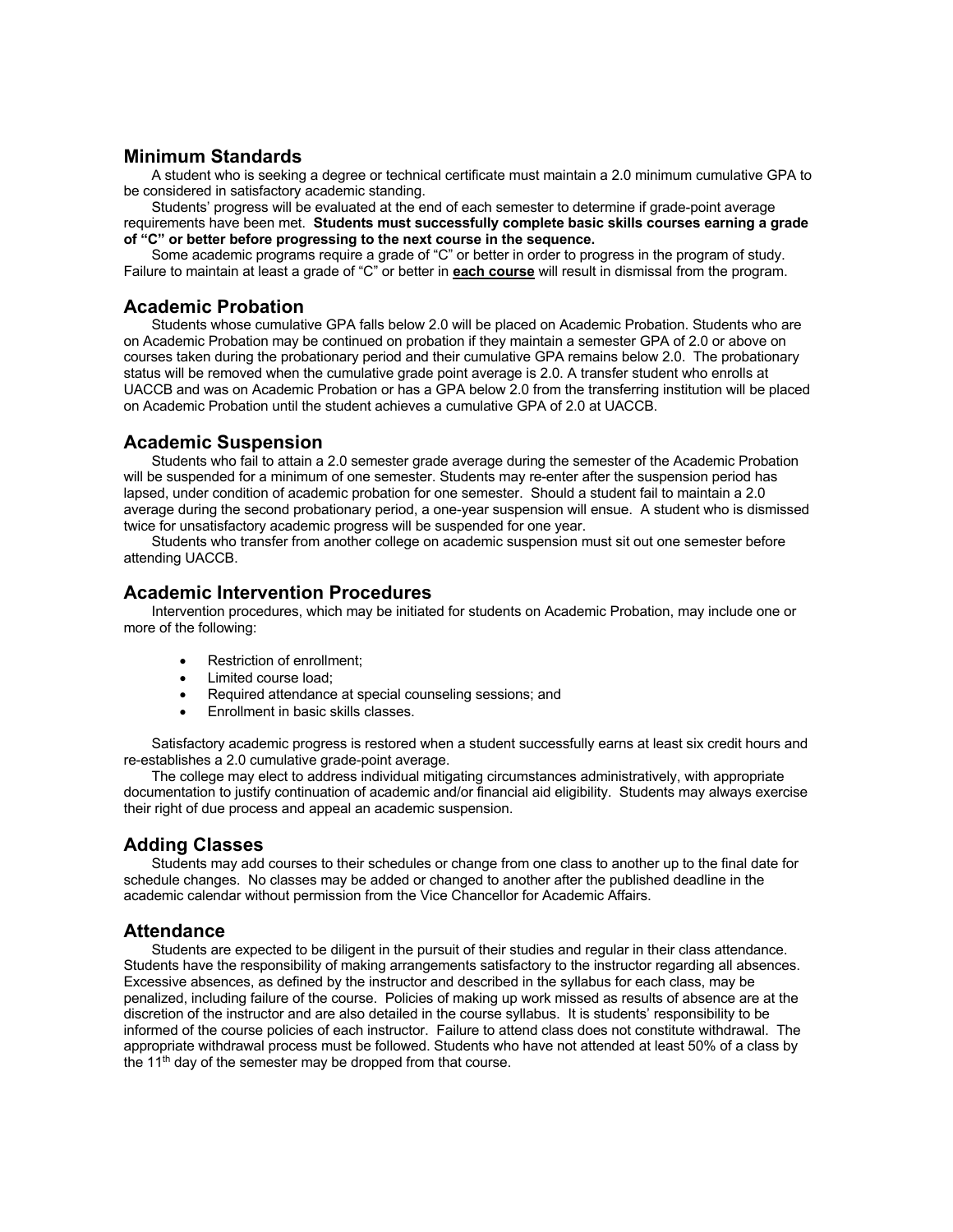# **Inclement Weather Policy**

Inclement weather occasionally impacts the UACCB schedule. These weather conditions may cause the campus to be closed or open late. The College uses local radio, TV stations and text messaging to inform students, faculty, staff and the community of these decisions. Students may sign up for UACCB Alerts which provides text messaging in the event of campus closings. The service is free; however, normal text message fees may apply. The service can be accessed through the UACCB website.

# **Auditing Classes**

Auditing a course(s) requires official admission to the College, approval of the student's advisor and payment of the regular tuition and fees for the course(s). Students auditing courses are subject to the same regulations as other students with regard to registration and attendance, but they neither take examinations nor receive quality points or hours earned for the course(s). Students may change from taking a course for credit to audit or audit to credit during the first week of the semester only. Exceptions must be approved by the Vice Chancellor for Academic Affairs. An auditing student who does not wish to complete the course(s) must complete official withdrawal/drop procedures. Audited courses will be shown on the student's official transcript as "AU." Students wanting to audit a course must complete the Request to Audit a Course form in the Director of Student Information/Registrar's office.

# **Changes in Student Information**

Students are responsible for reporting via appropriate written documentation or MyUACCB their accurate address, telephone number, and legal name to the College and reporting any changes in information promptly to the Director of Student Information/Registrar. Failure to do so may result in undelivered financial aid refunds, registration notices, invoices, invitations, and official correspondence.

The College considers information on file with the Director of Student Information/Registrar to be official. Legal documentation of a name change may be required.

# **Classification of Students**

Students who have earned 29 or fewer semester college credit hours are classified as freshmen. Those with 30 or more college credit hours are classified as sophomores.

# **Course Load**

The normal class load at UACCB is defined as 15 credit hours, with 18 credit hours being the maximum load. A student must have at least 12 credit hours to be classified as a full-time student. Some scholarships require more than 12 credit hours to be eligible. A student may petition the Vice Chancellor for Academic Affairs in situations where the student desires to carry more than 18 hours.

For summer terms, students must carry six credit hours during a term to be classified as a full-time student, with seven hours being the maximum load for each summer term. For students receiving Title IV aid, twelve total hours is required for full-time aid throughout the summer term(s).

Students on academic probation, basic skills students, and others identified as academically "at risk" may carry restricted class loads deemed in the best interest of the student by advisors or the Vice Chancellor for Academic Affairs.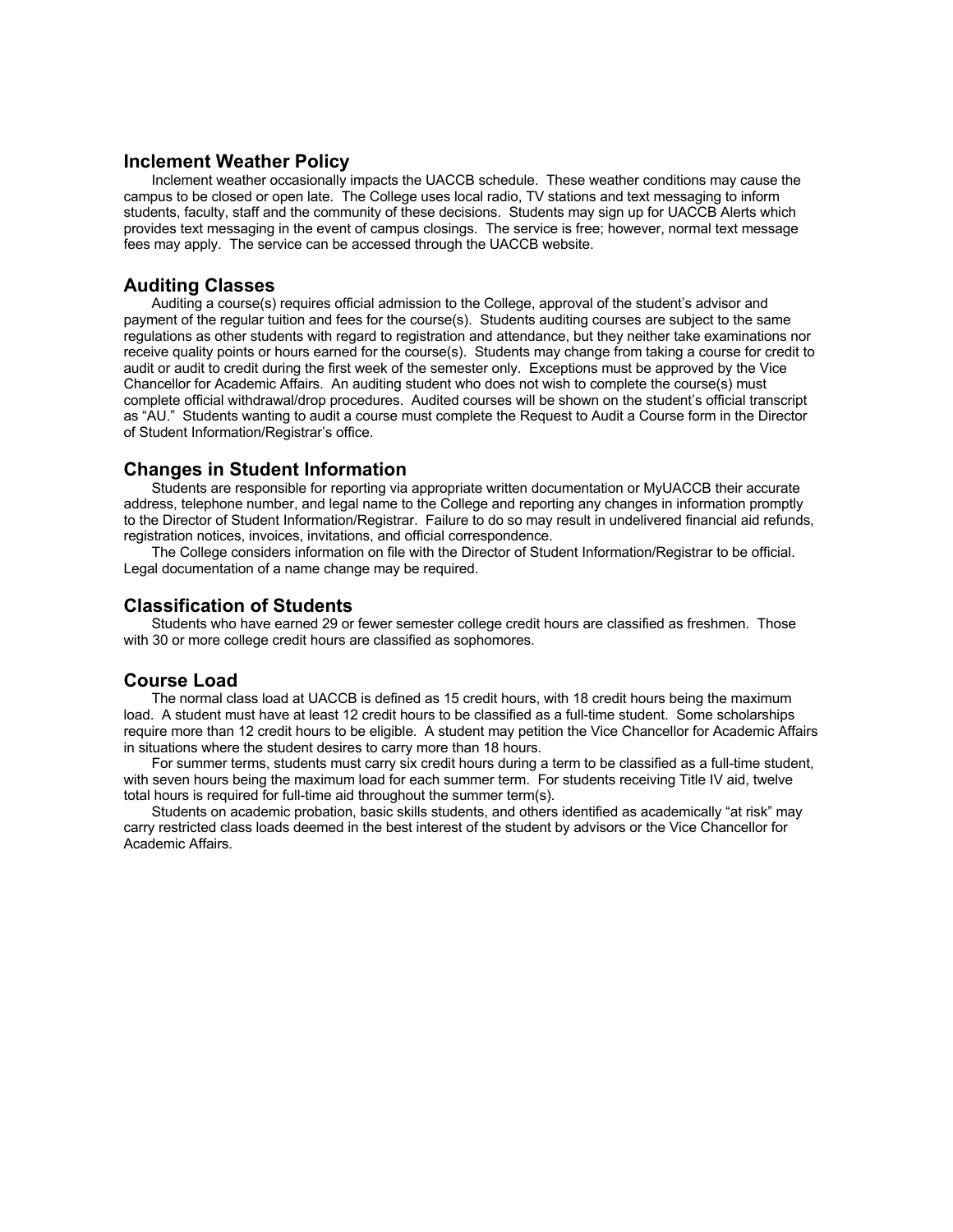# **Credit for Courses**

UACCB uses the credit hour as a standard unit of credit for college-level courses. A credit hour is defined as an institutionally established equivalency that reasonably approximates some minimum amount of student work reflective of the amount of work expected in a Carnegie unit. One semester credit hour equals 15 hours of academic work. For example, during fall and spring semesters, one credit hour = 15 weeks x (1 classroom hour + 2 out-of-class work hours). Classes that meet three hours per week, for example, carry three hours of credit per semester. Laboratory and clinical hours are calculated using a different formula.

# **Repeating Courses**

A student may repeat a course completed at the College for the purpose of grade point adjustment by reenrolling in the same course. Students repeating a course are subject to the following provisions:

- The student must complete the course in its entirety. Withdrawing from the course will not constitute a new letter grade or adjusted GPA.
- Adjustments to the cumulative grade points are not made for courses transferred from other colleges or universities. Transfer courses receive a grade of "CR" and do not enter the cumulative GPA calculation at the college.
- The highest grade earned will be used to meet degree requirements. The first grade of the course, however, will still appear on the student's transcript.
- Financial aid will only pay for two course attempts.

# **Grade Reports**

Mid-term and final grades will be available electronically on MyUACCB. Grade reports will not be mailed.

# **Grades and Grade Points**

UACCB's grading policy reflects the quality of performance and achievement of competency by students who complete one or more credit courses. Faculty are responsible for determining and assigning both grades and status based upon objective appraisal and evaluation of the student's performance. Grading standards are provided to students in writing at the beginning of each course in the course syllabus. The College uses the following four-point grading scale:

| <b>GRADE</b> | <b>DESCRIPTION</b> | <b>QUALITY POINTS</b> |
|--------------|--------------------|-----------------------|
| Α            | Excellent          |                       |
| в            | Good               | ິ                     |
| U            | Average            |                       |
|              | Poor/Below Average |                       |
|              | Failure            |                       |
|              | Pass               |                       |
|              | Did Not Pass       |                       |

A student's grade point average is determined by dividing the total number of quality points by the total number of credit hours attempted. All course work completed with assigned grades of "A," "B," "C," "D," or "F" is to be considered in calculating the cumulative GPA.

For a student who retakes courses, only the highest grade is calculated into the cumulative GPA and hours earned for the student. The first grade of the course will, however, still appear on the student's transcript.

Basic skills courses are taken for non-degree credit, although the grade is calculated into the cumulative GPA. Credit awarded does not count toward certificate or degree completion but does count toward Title IV financial aid eligibility.

Courses transferred to UACCB are not calculated into a student's cumulative GPA.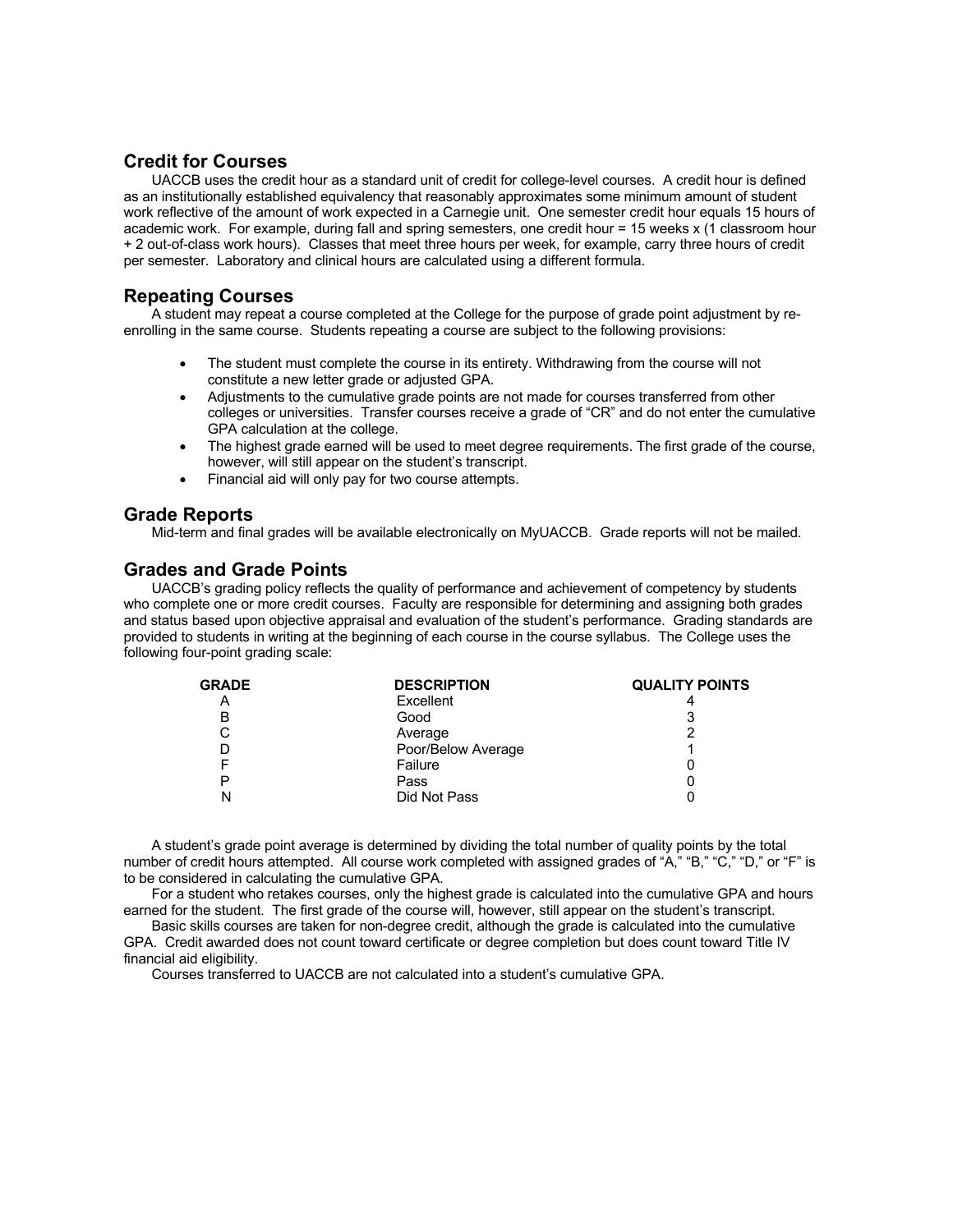## **Grade Status Codes**

In addition to course grades of "A," "B," "C," "D," and "F," students may receive the following grade status designations.

| <b>STATUS CODES</b> | <b>DESCRIPTION</b>         | <b>QUALITY POINTS</b> |
|---------------------|----------------------------|-----------------------|
|                     | Incomplete                 |                       |
| W                   | Withdrawn                  |                       |
| AU*                 | Audit                      |                       |
| <b>CR</b>           | <b>Verified Competency</b> |                       |
| <b>GP</b>           | Grade Pending              |                       |
| MW                  | Military Withdrawal        |                       |
| AW                  | Administrative Withdrawal  |                       |

\*Must be declared no later than the first week of class and will not qualify for financial aid.

**Incomplete (I):** The grade "I" should only be assigned when a student has not completed a significant component of a course (i.e. an exam, paper or project) and the student has a valid rationale for this failure.

A student receiving an "I" must meet with his/her instructor and contractually make arrangements to complete the course requirements no later than the end of the next regular semester (fall or spring). The student should maintain a copy of this contract for reference. The instructor, division chair and the Director of Student Information/Registrar will also keep copies of the contract.

Faculty members will submit the grade by the end of the next regular semester following the one in which the "I" designation was received. The college will change the "I" designation to a grade of "F" if a grade is not assigned within the specified time period.

A student may petition for an extension not to exceed one year because of extenuating circumstances. A written request by the student must be submitted to and approved by the Vice Chancellor for Academic Affairs. Students may not re-register to take a course for which an "I" designation has been received until the grade designation has been changed.

**Withdrawal (W):** A "W" is assigned for a student-initiated withdrawal during the period printed in the Academic Calendar in this catalog. A student must provide formal notification to the Director of Student Information/Registrar by completing a "Course Drop" form or complete a "Withdrawal" form. **Students who stop attending a course (or all courses) without dropping or withdrawing officially will receive failing grades.**

**Audit (AU):** Audit means enrollment in a course for no grade or credit. A student must declare an intent to audit by the end of the first week of classes of the semester he/she intends to audit. Auditing students will be required to pay the same tuition and fees as assessed for a class taken for credit.

**Verified Competency (CR):** The Verified Competency designation is used to indicate a status for which recognition is earned, but no grade is assigned. A "CR" will be recorded to document competencies demonstrated via test-out, credit-for-experience, College Level Examination Program (CLEP) and Advanced Placement (AP) options.

**Grade Pending (GP):** The Grade Pending designation is used to indicate that no grade has yet been submitted for the course. Upon receipt of the final grade, the Director of Student Information/Registrar will record the appropriate grade.

**Administrative Withdrawal (AW)**: An "AW" is a withdrawal from a course or the college initiated by faculty or an administrator.

### **Academic Dishonesty**

Cheating in any form is forbidden. The college defines cheating as several acts: plagiarism; the use of unauthorized materials, information or study aids in any academic exercise; falsification of college records; unauthorized possession of examinations; and any other action that may improperly affect the evaluation of a student's academic achievement or performance and the unauthorized assistance of others in any such act.

When an instructor or administrator charges a student with academic dishonesty deserving sanction, the instructor or administrator shall determine a grade sanction. Instructors who report students for academic dishonesty must provide essential details of the incident in writing to the Vice Chancellor for Academic Affairs within ten days of discovery of the incident. The student and instructor will be notified in writing of the sanction by the Vice Chancellor for Academic Affairs. In addition, the administration reserves the right to levy an additional sanction on any student who cheats. This sanction can extend to suspending the student from class or permanently dismissing him or her from the college. Students recommended for suspension or dismissal will be notified by the Vice Chancellor for Academic Affairs and will be given the opportunity to be heard by an academic appeals committee before a sanction is imposed.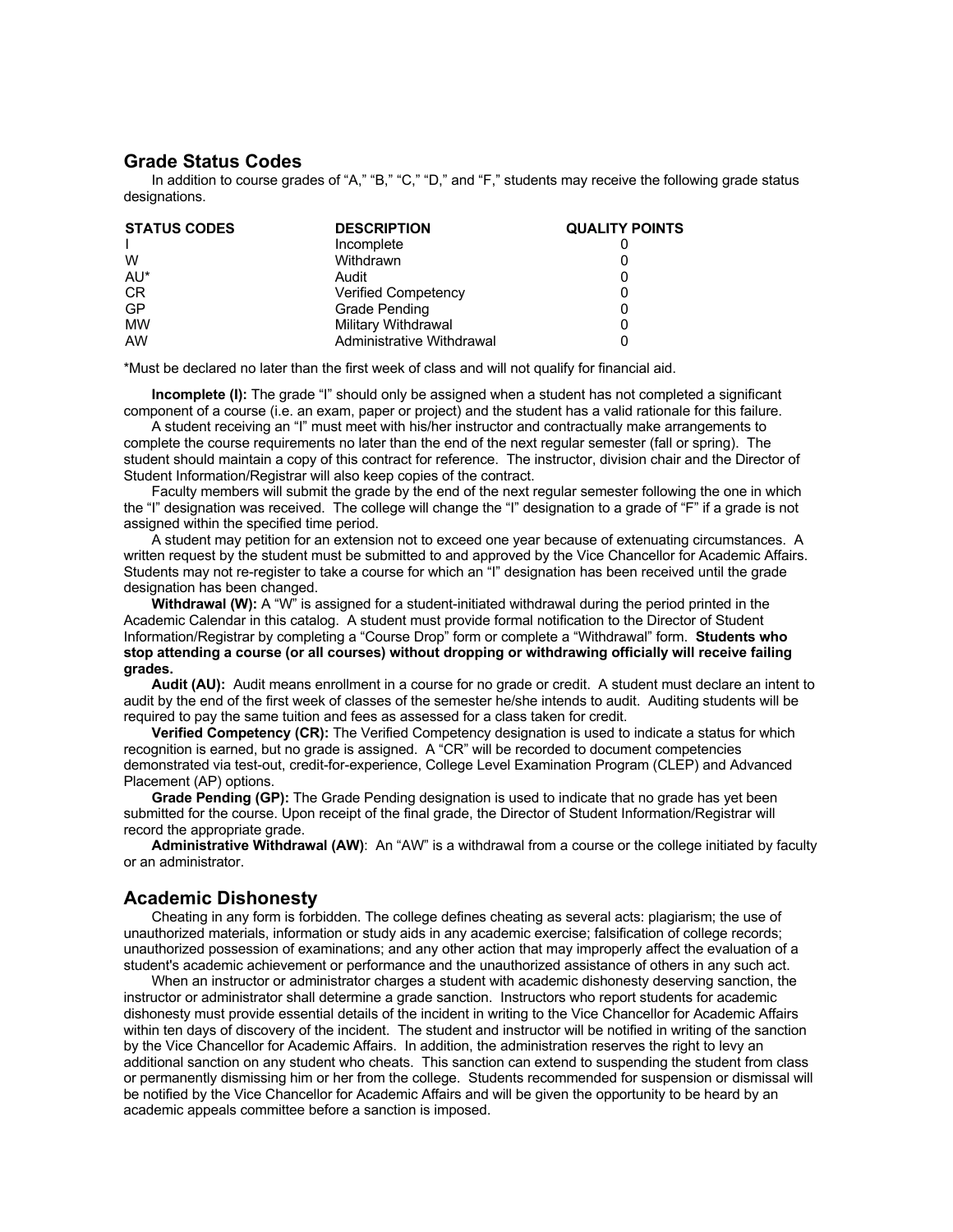### **Academic Appeals**

A student who feels they have been treated inappropriately in an academic matter should first discuss their concern with the faculty member whose action is in question.

If the student feels the instructor's position is still in error, the student can appeal in writing to the Division Chair who supervises the instructor. This notification must be submitted to the Division Chair within 10 working days of the student's notification by the instructor of the academic action. The Division Chair will review the matter with the instructor and attempt to facilitate an appropriate resolution. The student is limited to one appeal per course, with a maximum of two appeals per semester.

If the student feels the Division Chair has not reached an appropriate resolution of the matter, the student can appeal to the Vice Chancellor for Academic Affairs within five working days. The student's written submission to the Division Chair will form the basis of the student's appeal. A copy of the student's appeal will be made available to the instructor in question, and that instructor will then submit a written statement pertaining to the appeal. After receiving the instructor's written statement, the Vice Chancellor for Academic Affairs will notify the Faculty Affairs Committee of the student's appeal. The Chair of the Faculty Affairs Committee will appoint an appeals committee. The committee will consist of two students and three faculty members. If it is impossible for three Faculty Affairs Committee members to convene at the same time, then the Chair of the Faculty Affairs Committee may appoint faculty members outside the Faculty Affairs Committee to serve on the appeals committee. The committee will meet within 10 working days following receipt of the appeal.

The committee will review the written appeal and determine whether or not there may be merit to the appeal. If the committee feels that the written appeal has no merit, they shall recommend to the Vice Chancellor for Academic Affairs that no hearing be held. The Vice Chancellor's decision shall be final.

If the committee feels that the appeal may have merit, it shall hold a hearing promptly. At this hearing both the student filing the appeal and the instructor will have the opportunity to testify before the committee. Each party shall be present during the other party's testimony and shall be given the opportunity to question the testimony.

The committee has the right to request testimony from other pertinent parties. The committee will make a recommendation to the Vice Chancellor for Academic Affairs. The Vice Chancellor's decision is final.

A student appealing University of Arkansas online consortium courses follows the processes outlined by the University of Arkansas online consortium. See the Director of Educational Technology for details.

### **Non-Traditional Credit**

Students may establish credit in courses offered by UACCB by test-out, experience, or examination. Credit earned through non-traditional methods is limited to 30 credit hours, and may not transfer to other institutions.

**Test-out:** Students must complete the test at one sitting, unless it includes two parts (i.e., lab and written exams). Test-out examinations for specific courses may be taken only once each spring, summer, or fall semester, with at least a 30 day period between testing. Students may not apply test-out credits toward credit computation for financial aid programs or student grade point average, or certificates of proficiency requirements.

Students may test out of the following courses:

| CIS 1003        | Introduction to Computers             |
|-----------------|---------------------------------------|
| <b>CIS 1033</b> | PC Hardware Repair I                  |
| CIS 1053        | <b>Computer Software Applications</b> |
| BIO 2003/2001   | Anatomy and Physiology I/Lab          |
| BIO 2013/2011   | Anatomy and Physiology II/Lab         |
|                 |                                       |

#### *NOTE: An examination fee (see tuition and fees chart) must be paid prior to the exam. A student must present receipt at the time of testing. If the student passes the test, the student will be required to pay a per credit hour fee for the credit by examination to be documented on his or her transcript. Students must be enrolled at UACCB before credits will be applied to transcript.*

**By Experience:** Students may request credit for a college course through life experience. Students requesting such credit must submit sufficient documentation. The division chair should be contacted for specific details of the process. Upon notification of experiential learning credits to be awarded, the student must pay the per credit hour fee in order for these credits to be transcripted. **(Note: If a test-out is offered in a course, credit by experiential learning may not be requested.)**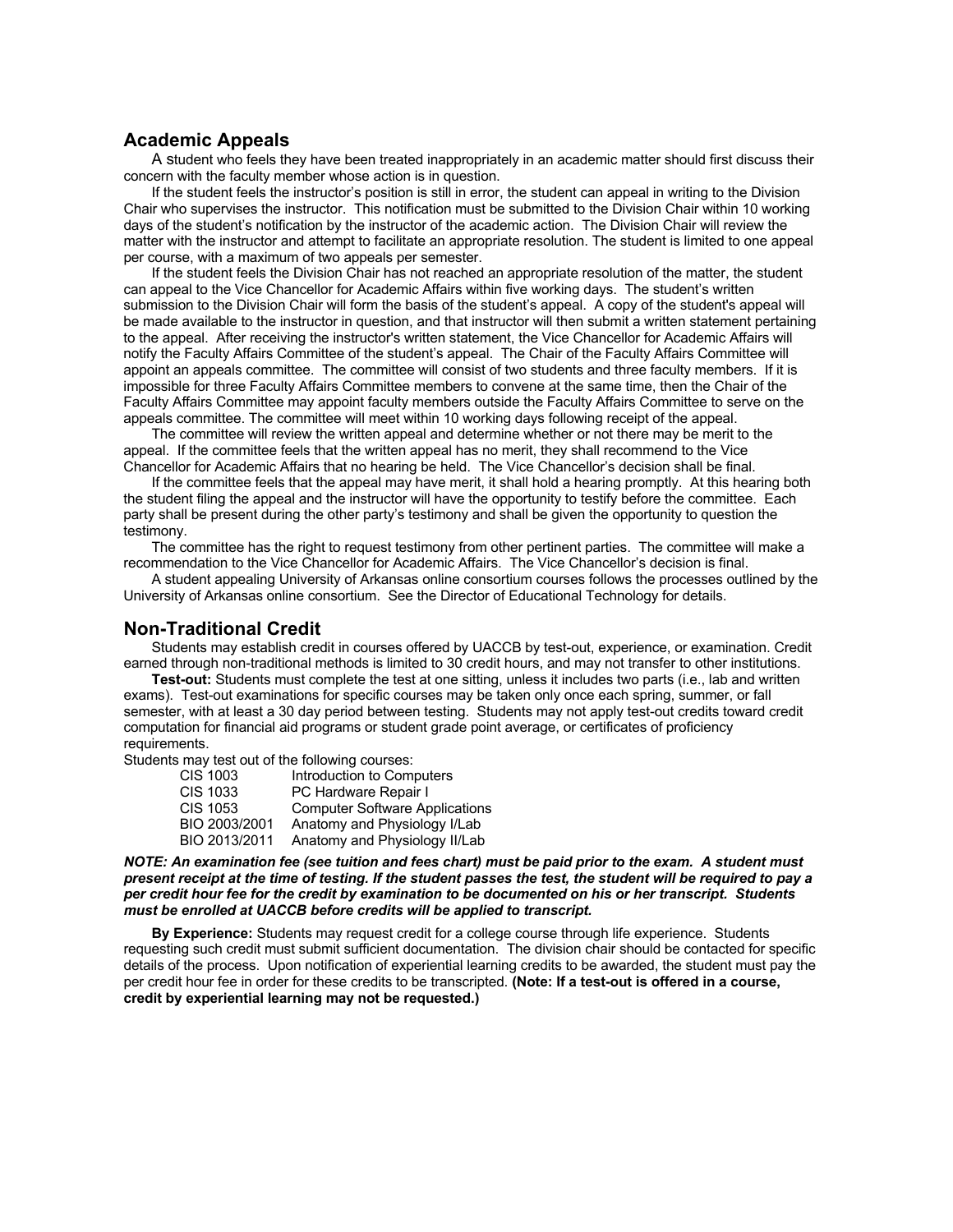**Examination:** UACCB serves as an open CLEP test center. CLEP tests will be administered online, by appointment. UACCB will only award credit for tests that are the equivalent of its courses. Students must achieve the minimum acceptable score, as listed by the American Council on Education, to be awarded credit at UACCB. Students' transcripts will indicate a grade of "CR" for the credit awarded. A fee for each exam will be charged. Students passing a CLEP exam will be required to pay the per credit hour fee to have credit applied to a transcript. For further details, please contact the Testing Center or the Director of Student Development.

A minimum score of 50 will be accepted for each CLEP Subject Exam. The College Composition Modular has an additional essay component. UACCB will award credit for the following CLEP examinations:

| <b>Subject Exams</b>                   | <b>UACCB Course</b> |
|----------------------------------------|---------------------|
| Freshman College Composition           | ENG 1103 & 1203     |
| (If taken prior to July 1, 2010)       |                     |
| College Composition Modular with essay | <b>ENG 1103</b>     |
| American Government                    | POS 2103            |
| History of the U.S. I                  | <b>HIS 2003</b>     |
| History of the U.S.II                  | <b>HIS 2013</b>     |
| Human Growth & Development             | <b>PSY 2013</b>     |
| Principles of Macroeconomics           | <b>ECN 2013</b>     |
| Introductory Psychology                | <b>PSY 1003</b>     |
| <b>Introductory Sociology</b>          | SOC 2003            |
| College Algebra                        | MTH 1023            |
| <b>Biology for Majors</b>              | BIO 1103 & 1101     |
| <b>Introductory Business Law</b>       | <b>BUS 2033</b>     |
| Spanish I and II                       | SPA 1003 & 1013     |
| <b>Principles of Management</b>        | <b>BUS 2013</b>     |
| <b>Principles of Marketing</b>         | <b>BUS 2513</b>     |
| <b>Fundamentals of Chemistry</b>       | CHM 1003 & 1001     |

## **Advanced Placement Program**

UACCB offers credit based on the Advanced Placement Program of the College Entrance Examination Board. This program gives students the opportunity to pursue college-level studies while still in high school and to receive advanced placement and/or credit at UACCB. The AP examinations are offered annually by high schools that participate in the program. Students should contact their high school counselor for information about the AP exams.

High school students seeking credit for AP examinations should contact the Director of Student Information/Registrar at UACCB. Students awarded AP credit will be required to pay a per credit hour fee for AP credit to be transcripted. The college offers credit for the following AP exams:

| <b>AP Course</b>      | <b>UACCB Course</b>                                   | <b>Minimum Score</b> |
|-----------------------|-------------------------------------------------------|----------------------|
| <b>Art History</b>    | FAV 2023 Visual Art                                   |                      |
| Biology               | BIO 1033/1031 Biology for General Education w/Lab     |                      |
| Biology               | BIO 1103/1101 Biological for Majors w/Lab             |                      |
| Calculus AB           | MTH 2004 Calculus I                                   |                      |
| Calculus BC           | MTH 2004 Calculus I and MTH 2014 Calculus II          |                      |
| Chemistry             | CHM 1001 Fundamentals of Chemistry w/Lab              |                      |
| English Language      | ENG 1103 English Comp I                               |                      |
|                       | ENG 1103 English Comp I and ENG 1203 English Comp II  |                      |
| Macroeconomics        | ECN 2013 Macroeconomics                               |                      |
| <b>Microeconomics</b> | ECN 2023 Microeconomics                               |                      |
| Psychology            | PSY 1003 General Psychology                           |                      |
| US Gov't & Politics   | POS 2103 United States Gov't                          |                      |
| U.S. History          | HIS 2003 United States History I                      |                      |
|                       | HIS 2003 U.S. History I and HIST 2013 U.S. History II |                      |
| Spanish Literature    | SPA 1003 Spanish I                                    |                      |
|                       | SPA 1003 Spanish I and SPAN 1013 Spanish II           |                      |
| <b>Statistics</b>     | MTH 2053 Statistics                                   | 3                    |

NOTE: Fees are listed in the Tuition and Fees chart in the Tuition and Fees section of the catalog.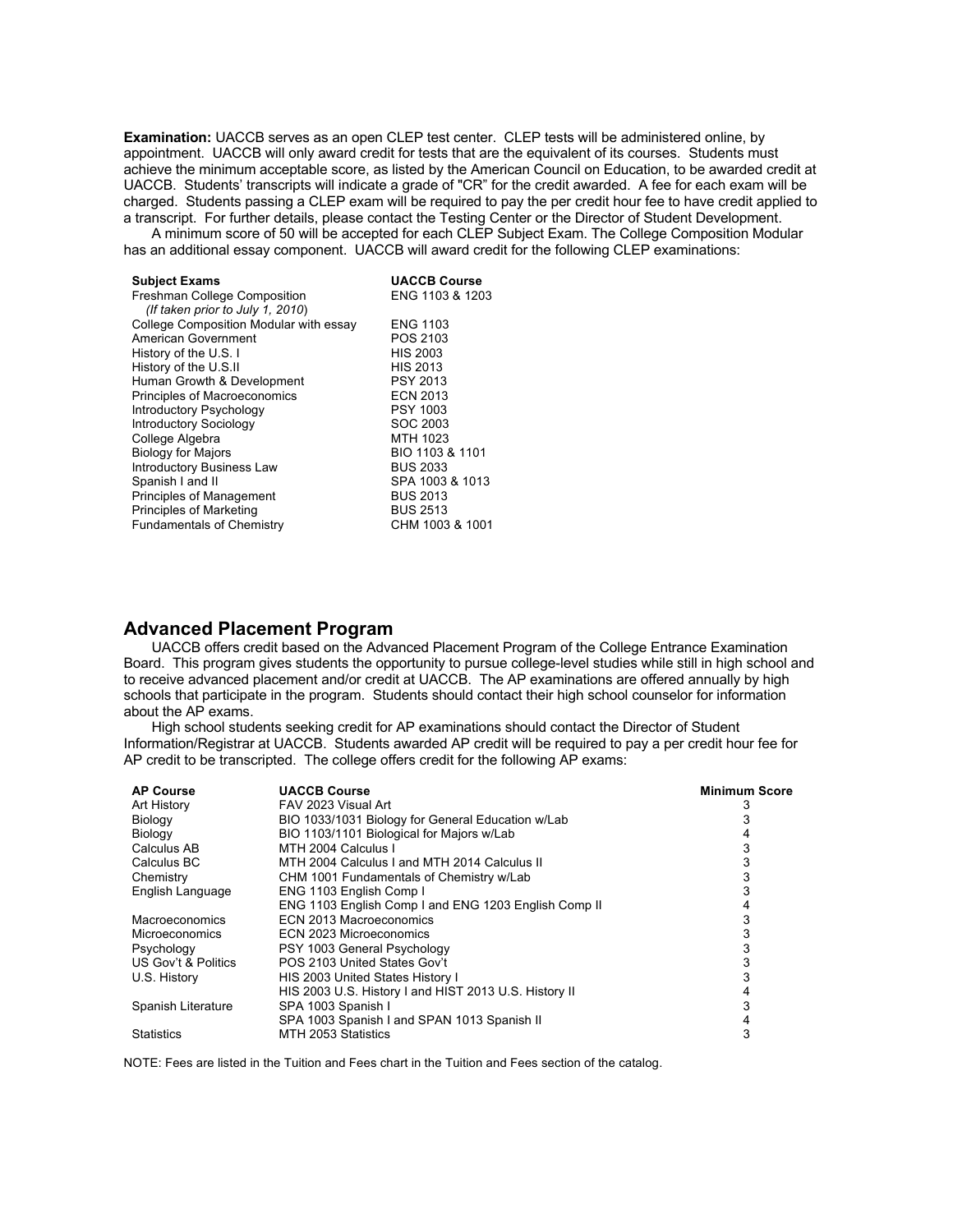### **Honors**

#### **CHANCELLOR'S LIST**

The college names to the Chancellor's List any student who has earned twelve or more credit hours in a given semester and earned a 4.00 GPA with no "I" grade.

#### **DEAN'S LIST**

The college names to the Dean's List any student who has earned twelve or more credit hours in a given semester, a 3.50 GPA or higher and has no "D," "F," or "I" grade for the term involved.

#### **Graduation with Honors**

Graduation with honors will be defined as follows:

- Students achieving a GPA of 3.50 to 3.74 will graduate *cum laude*;
- Students achieving a GPA of 3.75 to 3.89 will graduate *magna cum laude*; and
- Students achieving a GPA of 3.90 or above will graduate *summa cum laude*.

For the purpose of determining graduation with honors, GPAs will be calculated based on all UACCB coursework. Honor students are recognized at commencement based on cumulative GPA through the fall semester.

### **Transcripts**

Official transcripts of a student's work at UACCB may be obtained from the Director of Student Information/Registrar in accordance with federal guidelines. Official transcripts of the student's completed permanent record are issued with the Director of Student Information/Registrar's signature or digitally encrypted for electronic document transfer. The transcript will indicate degree or certificate earned, if any, and the GPA. Transcripts are available at no charge, but students are limited to five transcripts per request. Students have access to their unofficial transcript through MyUACCB.

Transcripts are issued only at the specific written request of the student or appropriate institution and official signed release from the student or electronic submission via MyUACCB. Requests for transcripts by mail should include the name under which the student was enrolled, the student's signature, social security number, dates of attendance at UACCB, and the name and address of the person or institution to which the transcript is to be sent. Only the student whose transcript is requested should pick up transcripts. Individuals requesting transcripts in person must complete a transcript request form. Transcript request forms can also be signed, scanned, and e-mailed to registrar@uaccb.edu.

Transcripts that have been presented to the Director of Student Information/Registrar for admissions or evaluation of credit become the property of UACCB as a part of the student's permanent record and are under the control of the Director of Student Information/Registrar's Office. Under federal policy, the student has the right to view his/her file; the college is not required to provide (or allow the making of) copies of these documents. Transcripts submitted to UACCB for admission or transfer credit *will not* be returned to the student or forwarded to other institutions.

Transfer students must obtain, as part of the application for admission to UACCB, official copies of their academic records from each institution attended.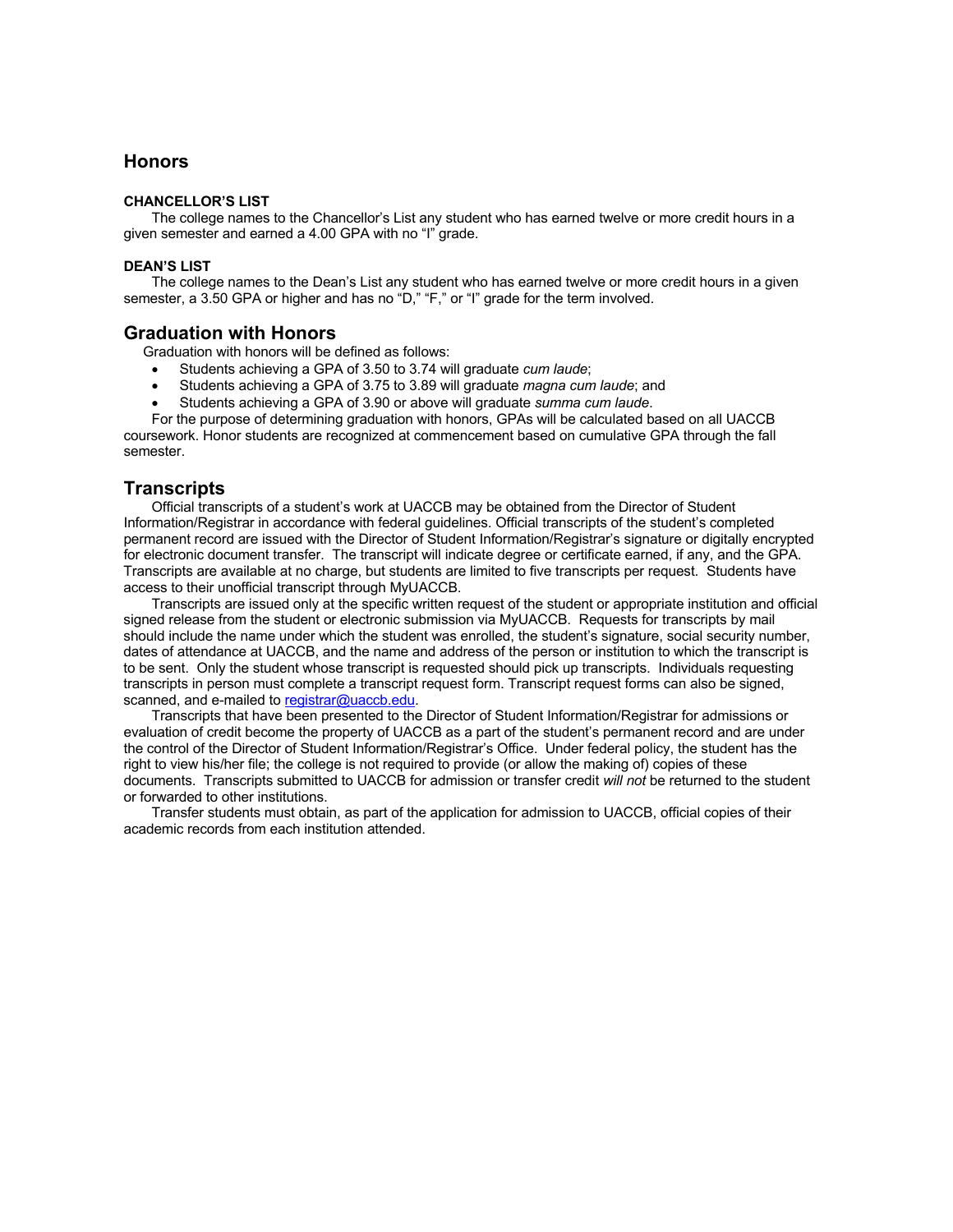## **Dropping a Class**

Students wishing to drop courses must initiate the process through their advisor. Students can obtain a drop form from their advisor or the Office of Student Information/Registrar. In order to complete the transaction, the drop form must be signed by the student, instructor and the advisor, and **the student must submit the drop form to the Office of the Director of Student Information/Registrar.** Failure to complete this entire process will nullify the action.

Students may drop courses from their schedules up to the final date for schedule changes.

Students who wish to drop a class or completely withdraw from college are governed by the following policies:

- Courses dropped and withdrawals completed prior to the  $12<sup>th</sup>$  class day in a regular term or the  $6<sup>th</sup>$ class day in a summer term will not be recorded on the student's transcript.
- Students officially dropping a credit course from the 12<sup>th</sup> class day through the published deadline will receive a grade of "W" on their permanent transcript.
- **Students who stop attending a course (or all courses) without dropping or withdrawing officially will receive failing grade(s).**

### **Withdrawal from the College**

A student who wishes to withdraw from college (all classes) during a term must complete a **Student Withdrawal form by the Last Date to Withdraw from the college.** Students should initiate this process through their advisor. The student will not be officially withdrawn until the completed form has been received in the Office of the Director of Student Information/Registrar. There is no fee for complete student withdrawal.

Students cannot withdraw from a course in which a final grade has been submitted.

When an emergency or other special circumstance makes it impossible for the student to withdraw in person, the student may correspond with the Office of Student Information/Registrar.

**Students who stop attending a course (or all courses) without dropping or withdrawing officially will receive failing grade(s).**

### **Application for Graduation**

Students requesting consideration for graduation will meet with their advisor to verify all degree requirements are pending completion. Advisors will submit a Degree Audit Evaluation to the Office of the Director of Student Information/Registrar by the due date (see calendar). In certain situations the advisor may, with the approval of the Vice Chancellor for Academic Affairs or his/her designee, allow limited substitution among program requirements. This action must be documented by submitting an approved Substitution/Elective form (or Waiver for Allied Health Programs only.) **It is the responsibility of the student to have submitted transcripts necessary to receive transfer credit and to have completed the process to transcript credit by exam or experience prior to submission of these forms.** Through completion of this process, the Office of the Director of Student Information/Registrar is notified of the student's intent to graduate.

Any Degree Audit Evaluations submitted past the deadline will be processed the following semester. The appropriate award will be prepared once the fulfillment of the graduation requirements is confirmed and all obligations to the college have been completed. **There is no fee charged for applying to graduate**.

**NOTE: Students who do not complete degree requirements at the end of the semester indicated on the evaluation must have their advisor submit a new evaluation to the Office of the Director of Student Information/Registrar if requirements will be met in future semesters.**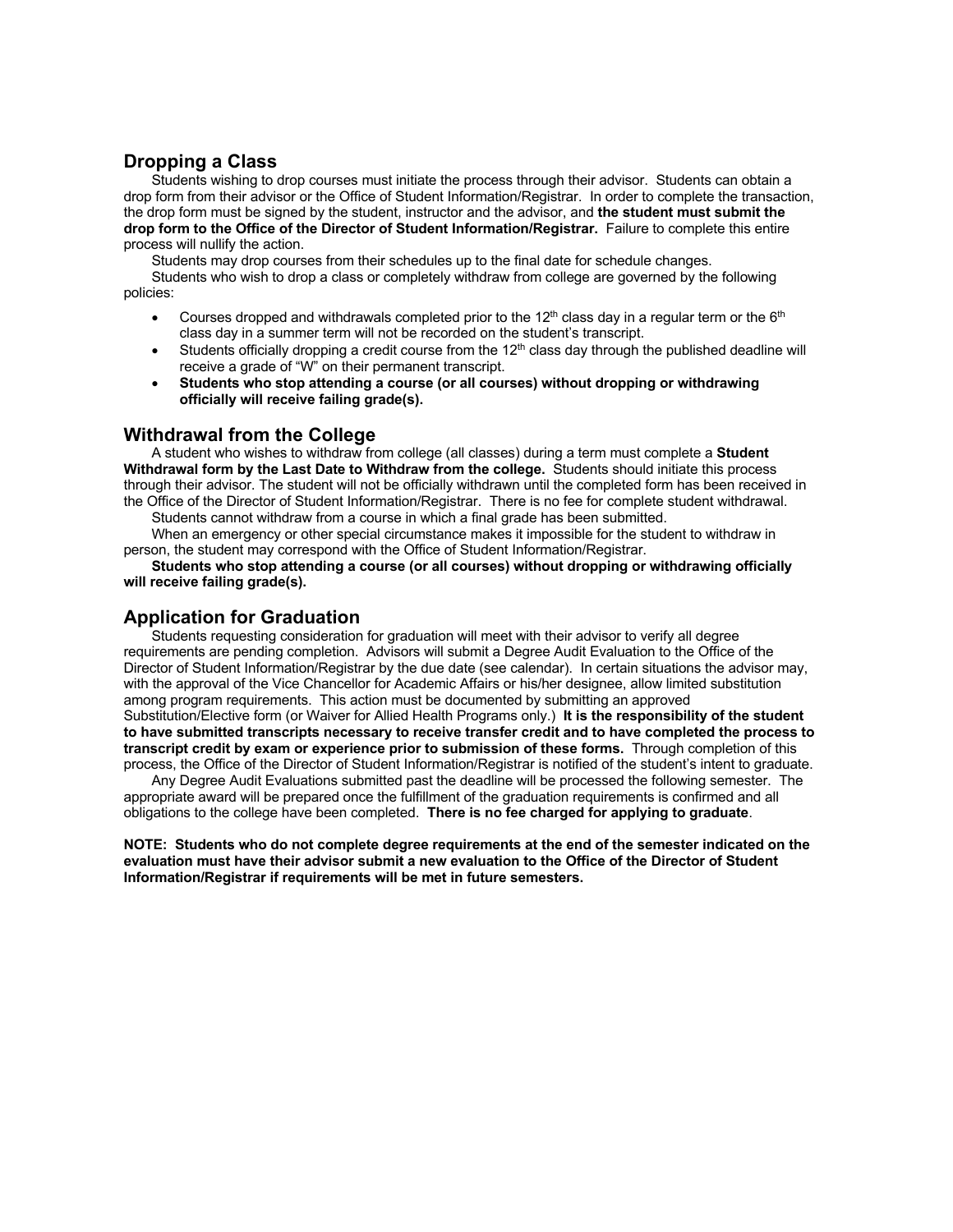## **Graduation Requirements**

Graduation requirements for students seeking a degree or certificate include:

- 1. Successfully complete all academic coursework, including mandated developmental coursework, with a minimum cumulative grade-point average of 2.0. Certificate of Proficiency candidates must successfully complete all program requirements with a minimum program GPA of 2.0.
- 2. Successful completion of the required number of credits and specified courses required.
- 3. Completion of two semesters (minimum of 24 credit hours) as a student at UACCB in order to earn an Associate Degree or completion of the last 15 semester credit hours of the program requirements at UACCB for a Technical Certificate, or completion of the last 6 semester credit hours of the program requirements at UACCB for a Certificate of Proficiency.
- 4. Satisfaction of all financial responsibilities due to the college.

 Students have five years to complete the degree/technical certificate program requirements in the college catalog under which they initially enroll. Students may petition the Vice Chancellor for Academic Affairs to graduate under a different catalog dated after their initial enrollment. Students may not graduate under a catalog dated before their initial enrollment. Students may petition the Vice Chancellor for Academic Affairs for permission to extend the maximum time period allowed for their graduation. This petition will be approved only in exceptional circumstances.

Transfer students seeking a UACCB degree must adhere to the graduation requirements.

- **Associate of Applied Science Degree -** A student must complete a minimum of 24 credit hours toward the degree at UACCB.
- **Associate of Arts Degree -** A student must complete a minimum of 24 credit hours toward the degree at UACCB.
- **Associate of Science Degree -** A student must complete a minimum of 24 credit hours toward the degree at UACCB.
- **Technical Certificate -** A student must complete a minimum of the last 15 credit hours of certificate requirements at UACCB. These credits must be earned as a regular student rather than by test-out or other means of advanced placement.
- **Certificate of Proficiency – A student must complete a minimum of 6 credit hours** toward the degree at UACCB. These credits must be earned as a regular student rather than by test-out or other means of advanced placement.

 The student may submit course descriptions and/or syllabi of transfer courses if there is any question concerning the acceptance of credits. The college reserves the right to revise any credit awards upon the receipt of additional information.

## **Commencement Exercises**

UACCB holds one commencement exercise each academic year. Commencement is indicated on the College's calendar. Any student who graduates or intends to graduate during that academic year (fall, spring and summer terms) may participate in commencement once a Commencement Application is completed through MyUACCB. The Commencement Application must be completed by the second Friday of February for the academic year. Diplomas are mailed to students after the semester in which they satisfactorily complete all college requirements. Summer graduates' diplomas will be ordered after the last summer term has ended.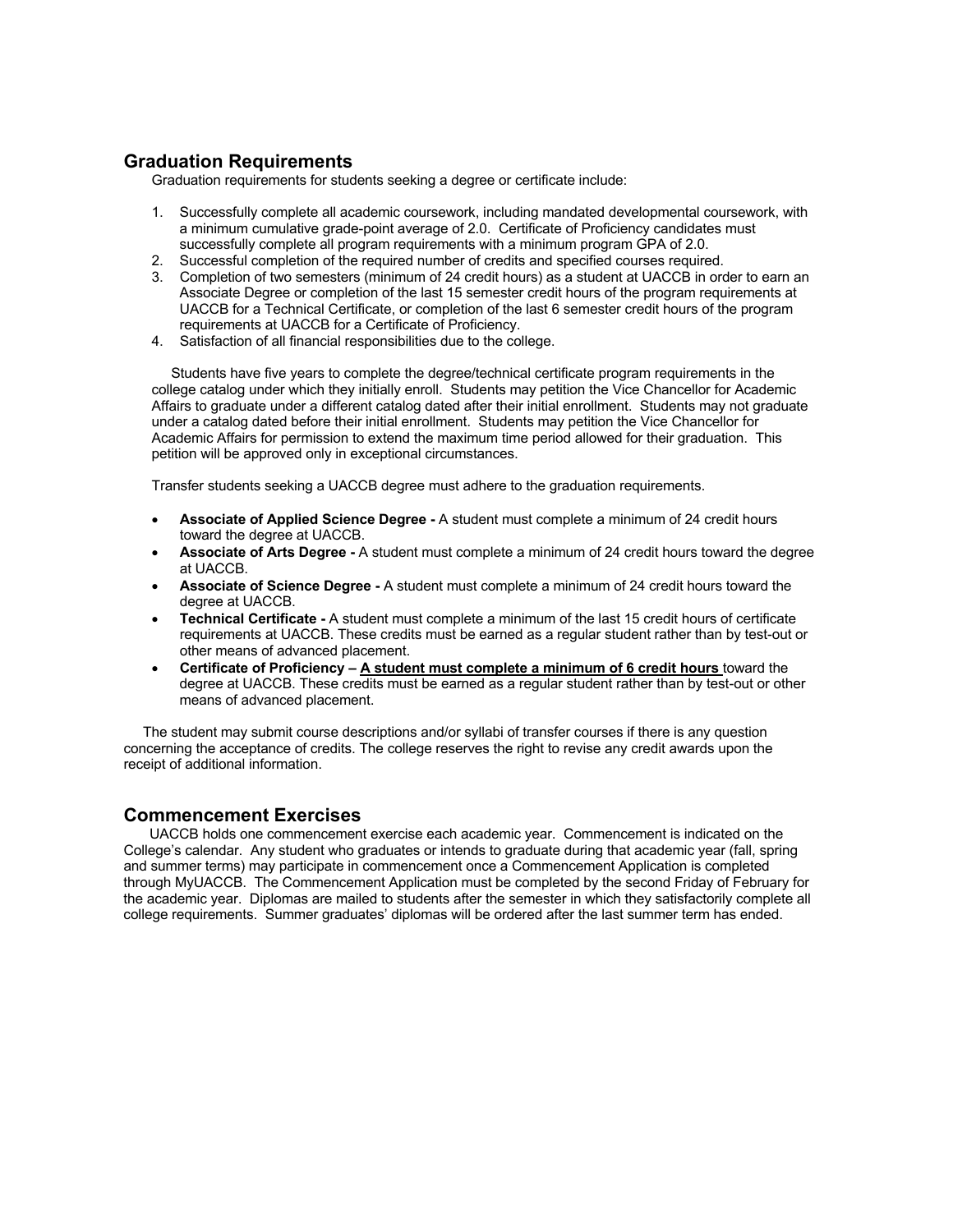# **Degree Programs**

### **Associate of Arts (A.A.) Degree**

The Arkansas Higher Education Coordinating Board and the Higher Learning Commission of the North Central Association of Colleges and Schools have approved UACCB to offer the Associate of Arts degree. The Associate of Arts degree is designed for students who wish to pursue a bachelor's degree at a four-year college or university.

## **Associate of Science (A.S.) Degree**

The Arkansas Higher Education Coordinating Board and the Higher Learning Commission of the North Central Association of Colleges and Schools have approved UACCB to offer Associate of Science degrees. The Associate of Science degree programs are designed for students who wish to pursue a bachelor's degree at a four-year college or university, with emphasis in a particular major.

## **Associate of Applied Science (A.A.S.) Degrees**

The Arkansas Higher Education Coordinating Board and the Higher Learning Commission of the North Central Arkansas Association of Colleges have approved UACCB to offer the Associate of Applied Science degree. The A.A.S degree is not designed for transfer to a baccalaureate program, except the B.A.S. baccalaureate degree. However, some courses in these programs may transfer to other institutions.

**Disclaimer for the Associate of Applied Science:** The Associate of Applied Science degree is designed for employment purposes and it should not be assumed that the degree or the courses in the degree can be transferred to another institution. While many institutions do accept some courses in the A.A.S. programs, the general rule is that courses in the A.A.S. degree are not accepted in transfer toward a bachelor's degree. Students to whom transfer is important should get assurance in writing in advance from the institution to which they wish to transfer.

## **Technical Certificates**

UACCB offers Technical Certificates in allied health, business, cosmetology, industrial technology and public service.

### **Certificates of Proficiency**

Certificates of Proficiency are awarded for programs that are less than 18 credit hours.

### **Criminal Justice Institute Training for Current Police Officers**

The Criminal Justice Institute of the University of Arkansas System and UACCB offer Associate of Applied Science degrees, Technical Certificates and Certificates of Proficiency in Crime Scene Investigation and Law Enforcement Administration for persons who are current law enforcement officers.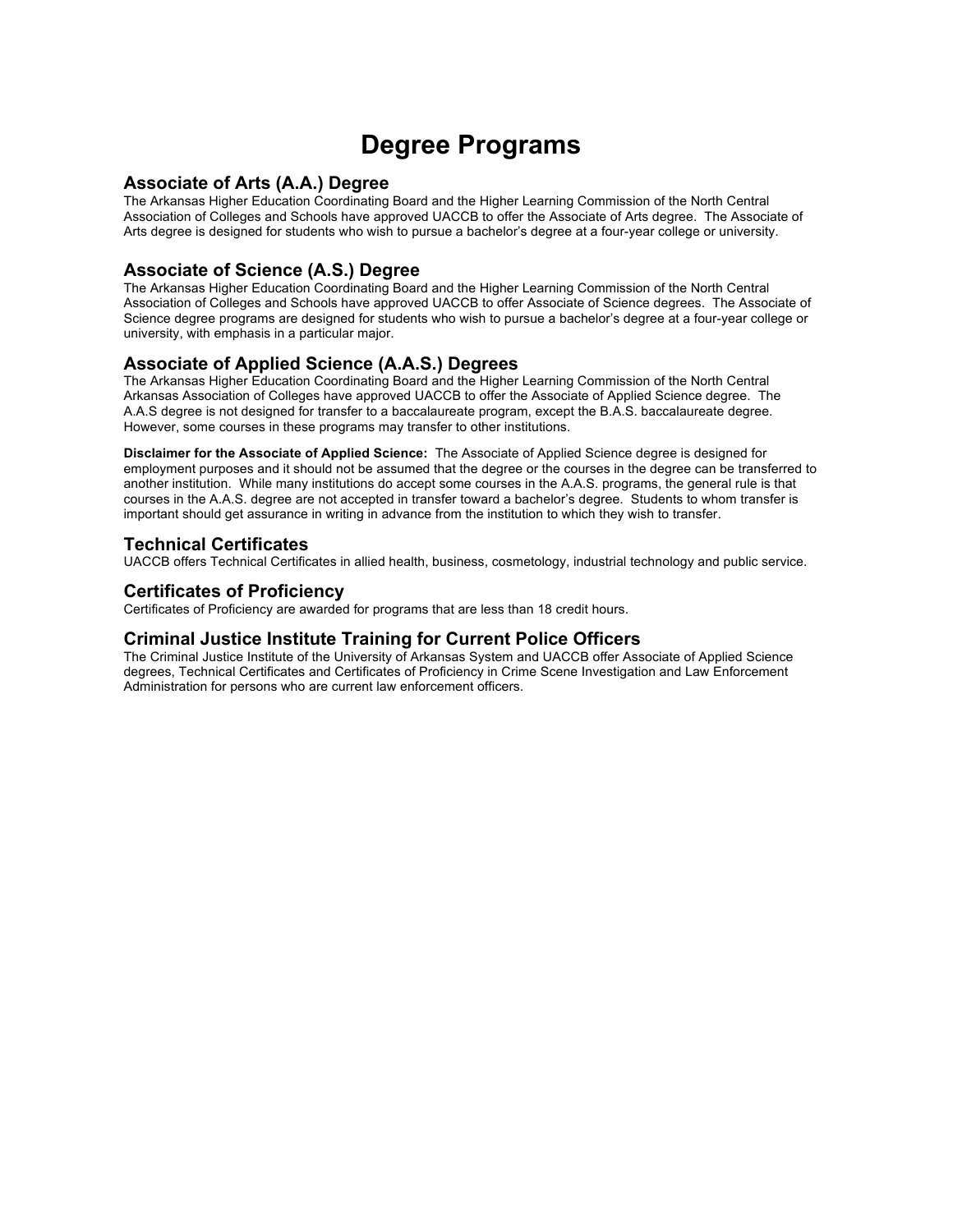### **ARTS AND HUMANITIES / MATH AND SCIENCE**

#### **Associate of Arts Degree**

• General Education

#### **Associate of Science Degree**

- Elementary Education
- Pre-Engineering
- STEM

#### **BUSINESS / TECHNOLOGY / PUBLIC SERVICE / INDUSTRIAL TECHNOLOGY**

#### **Associate of Science Degree**

- Agriculture Business
- Agriculture Technology
- Business
- Criminal Justice

#### **Associate of Applied Science Degree**

- Business Services
- Computer Technology
- Crime Scene Investigation\*
- Early Childhood Education
- General Technology
- Industrial Technology
- Law Enforcement Administration\*
- Management and Supervision
- Medical Office Management

#### **Technical Certificates**

- Air Conditioning, Heating, and Refrigeration
- Agriculture Business
- Agriculture Technology
- Clerical Services
- Computer Technology
- Construction Technology
- Cosmetology
- Crime Scene Investigation\*
- Early Childhood Education
- Entrepreneurship
- Law Enforcement Administration\*
- Management and Supervision
- Mechatronics
- Software Development
- Welding Technology

### **Certificate of General Studies**

#### **Certificates of Proficiency**

- Agricultural Business
- Animal Science
- Carpentry
- Computer Programming
- Computer Technology
- Crime Scene Investigation\*
- Drywall Installation and Finishing
- Early Childhood Education
- HVAC (Heating, Ventilation, Air
- **Conditioning**
- Law Enforcement Administration\*
- Masonry
- Mechatronics
- Medical Billing and Coding
- Network and System Administration
- Plant Science
- Security and Ethics
- Soil Science
- Web Development
- Welding

\*Only available to certified law enforcement officers. Programs offered in conjunction with the Criminal Justice Institute.

#### **NURSING AND ALLIED HEALTH**

#### **Associate of Science Degree**

• Health Professions

#### **Associate of Applied Science Degree**

- Emergency Medical Technician-Paramedic
- Registered Nursing

#### **Technical Certificates**

- Emergency Medical Technician-Paramedic
- Health Professions
- Practical Nursing

#### **Certificates of Proficiency**

- Emergency Medical Technician-Basic
- Health Professions
- Nursing Assistant

- -

- 
-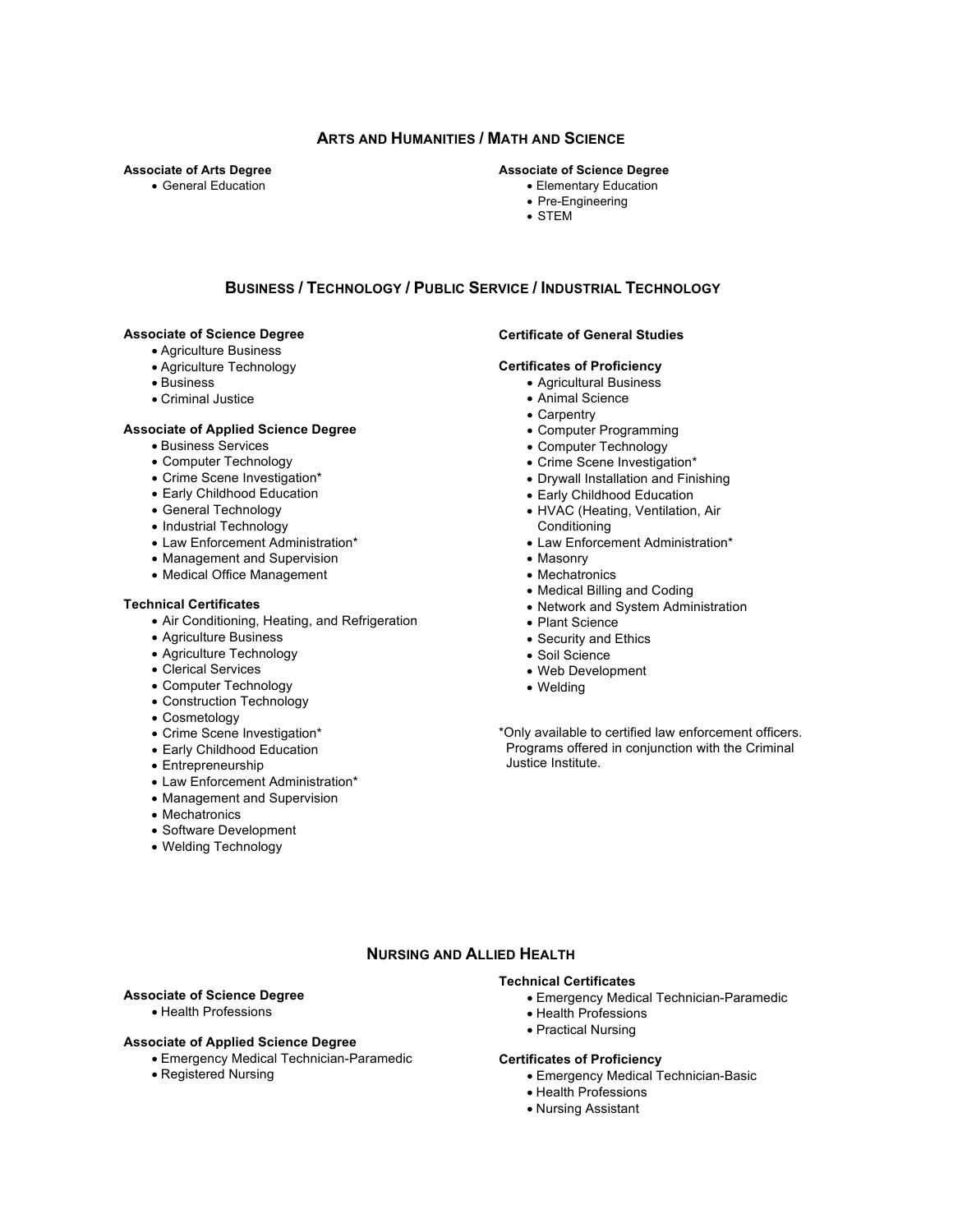## **UNIVERSITY OF ARKANSAS COMMUNITY COLLEGE AT BATESVILLE GENERAL EDUCATION CORE CURRICULUM**

The Arkansas Department of Higher Education has established a minimum core of general education courses that will transfer to **most** public Arkansas colleges or universities. The Arkansas Course Transfer System (ACTS) contains information about the transferability of courses **taken after January 1, 2007** within Arkansas public colleges and universities. Students are guaranteed the transfer of applicable credits and the equitable treatment in the application of credits for the admissions and degree requirements. Course transferability is **not** guaranteed for courses listed in ACTS as "No Comparable Course." Additionally, courses with a "D" frequently do not transfer and institutional policies may vary. ACTS may be accessed on the Internet by going to the ADHE website and selecting "Arkansas Course Transfer System for Students" (http://acts.adhe.edu).

UACCB offers the following courses within the state minimum general education core:

#### **English/Communications**

*Nine (9) hours required* ENG 1103 English Composition I ENG 1203 English Composition II SPC 1003 Oral Communication

#### **Math**

*At least three (3) hours required from the following:* MTH 1023 College Algebra MTH 1043 Quantitative Literacy\* *Or any higher-level mathematics course for which College Algebra is a prerequisite. \*Quantitative Literacy is designed for Non-STEM majors. Students who plan to study any higher mathematics course will need to take College Algebra and not this course.*

#### **Life/Natural Sciences** *Eight (8) hours required*

*Four (4) hours required from the following:* BIO 1033/1031 Biology for Gen Ed/Lab BIO 1103/1101 Biology for Majors/Lab BIO 1013/1011 Essentials of Anatomy and Physiology/Lab BIO 1023/1021 Principles of Zoology/Lab BIO 2003/2001 Anatomy & Physiology I/Lab BIO 2013/2011 Anatomy & Physiology II/Lab BIO 2203/2201 Microbiology/Lab

*Four (4) hours required from the following:* CHM 1013/1101 Concepts of Chemistry/Lab CHM 1103/1101 College Chemistry I/Lab CHM 1123/1121 College Chemistry II/Lab PHS 1003/1001 Physical Science/Lab PHS 2014 Physics for Health Sciences

#### **Fine Arts/Humanities**

*Six (6) hours required Three (3) hours required from the following:* FAC 2003 Understanding Film FAM 2003 Music FAT 2013 Theater FAV 1013 Introduction to Studio Art FAV 2023 Visual Art

*Three (3) hours required from the following:* ENG 2113 World Literature I ENG 2213 World Literature II ENG 2313 Introduction to Fiction PHI 1003 Introduction to Philosophy

#### **Social Sciences**

*Nine (9) hours required Three (3) hours required from the following:* HIS 1013 World Civilization I HIS 1023 World Civilization II

*Three (3) hours required from the following:* HIS 2003 United States History I HIS 2013 United States History II POS 2103 United States Government

*Three (3) hours required from the following:* ECN 2013 Macroeconomics ECN 2023 Microeconomics GEO 2003 Introduction to Cultural Geography HIS 1013 World Civilization I\* HIS 1023 World Civilization II\* HIS 2003 United States History I\* HIS 2013 United States History II\* POS 2103 United States Government\* PSY 1003 General Psychology PSY 2013 Human Growth & Development PSY 2023 Abnormal Psychology SOC 2003 Principles of Sociology SOC 2013 Social Problems SOC 2023 Cultural Anthropology

\**If not selected to meet another social science requirement.*

NOTE: Some institutions may accept or deny courses listed above. For specific information regarding the transfer of course work, students should contact the institution to which they are transferring.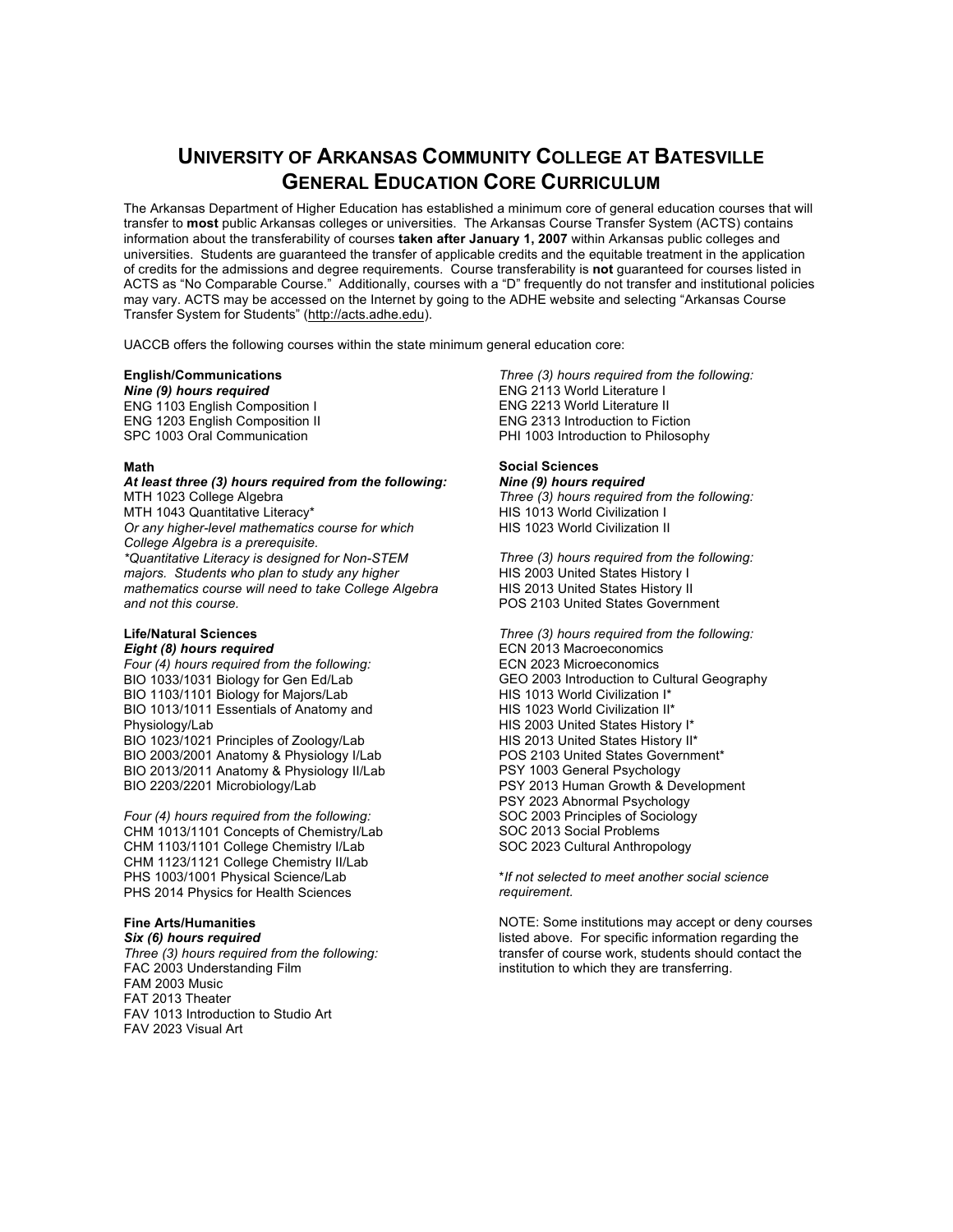## **Associate of Arts Degree – General Education**

The Associate of Arts degree is designed for students who wish to pursue a bachelor's degree at a four-year college or university. UACCB's A.A. degree consists of 48 credit hours of general education requirements and an additional 12 credit hours of electives. In the elective component, students may complete any 12 credit hours of college-level courses in order to complete the degree. The electives students choose, with the assistance of an academic advisor, will depend upon upper-level program intent.

## **A.A. – General Education (60 hours)**

#### **CORE REQUIREMENTS**

#### **English/Communications – Nine (9) hours**

- ENG 1103 English Composition I
- ENG 1203 English Composition II
- SPC 1003 Oral Communication

#### **Math – Three (3) hours**

MTH 1023 College Algebra

MTH 1043 Quantitative Literacy\* *Or any higher level math course for which College Algebra is a prerequisite. \*Quantitative Literacy is designed for Non-STEM majors. Students who plan to study any higher mathematics course will need to take College Algebra and not this course.*

#### **Life/Physical Sciences – Eight (8) hours**

*Four (4) hours required from the following:*

- BIO 1033/1031 Biology for General Education/Lab
- BIO 1103/1101 Biology for Majors/Lab
- BIO 1013/1011 Essentials of Anatomy and Physiology/Lab
- BIO 1123/1121 Principles of Zoology/Lab
- BIO 2003/2001 Anatomy and Physiology I/Lab
- BIO 2013/2011 Anatomy and Physiology II/Lab

#### *Four (4) hours required from the following:*

- CHM 1013/1011 Concepts of Chemistry/Lab
- CHM 1103/1101 College Chemistry I/Lab
- \_\_ PHS 1003/1001 Physical Science/Lab
- 
- GEL 1003/1001 Physical Geology/Lab
- \_\_ PHS 2014 Physics for Health Sciences

#### **Fine Arts/Humanities – Nine (9) hours**

- *\*Three (3) hours required from the following:* FAC 2003 Understanding Film
- FAM 2003 Music
- FAT 2013 Theater
- FAV 1013 Introduction to Studio Art
- $\overline{\phantom{a}}$  FAV 2023 Visual Art
- *\*Three (3) hours required from the following:*
- \_\_ ENG 2113 World Literature I
- ENG 2213 World Literature II
- ENG 2313 Introduction to Fiction

PHI 1003 Introduction to Philosophy *\*Students may choose from either area for the additional three hours required in Fine Arts/Humanities.* 

#### **Social Sciences – Fifteen (15) hours required**

*Three (3) hours required from the following:* \_\_ HIS 1013 World Civilization I

HIS 1023 World Civilization II

*Three (3) hours required from the following:*

- HIS 2003 United States History I
- HIS 2013 United States History II
- \_\_ POS 2103 United States Government

*Nine (9) hours required from the following:*

- ECN 2013 Macroeconomics
- ECN 2023 Microeconomics
- GEO 2003 Introduction to Cultural Geography
- HIS 1013 World Civilization I\*
- HIS 1023 World Civilization II\*
- HIS 2003 United States History I\*
- HIS 2013 United States History II\*
- POS 2103 United States Government\*
- PSY 1013 General Psychology
- PSY 2013 Human Growth and
- Development
- PSY 2023 Abnormal Psychology
- SOC 2003 Principles of Sociology
- SOC 2013 Social Problems
- SOC 2023 Cultural Anthropology

*\*If not selected to meet another Social Science requirement.*

#### **College and Life Skills – Four (4) hours**

- COL 1001 Foundations of Personal
- Finance
- \_\_ COL 1003 Strategies for College **Success**

#### **Electives –Twelve (12) hours**

To complete the elective component of the Associate of Arts degree, students may select – with the approval of their advisor – any 12 hours of college-level credit not selected for general education core requirements or other requirements.

NOTE: Some institutions may accept or deny courses listed above. For specific information regarding the transfer of course work, students should contact the institution to which they intend to transfer.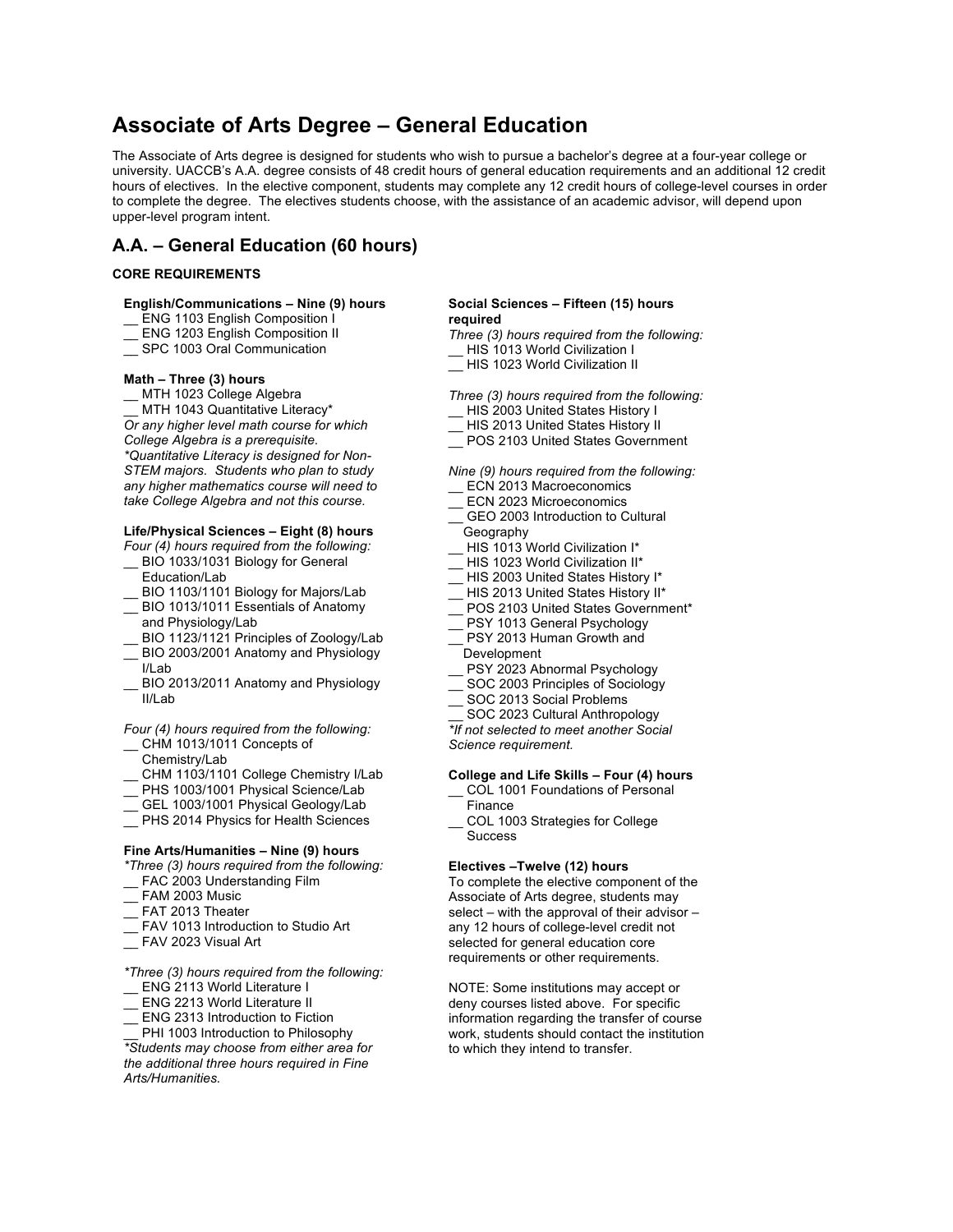## **Certificate of General Studies – Thirty-five (35) Hours**

#### **English/Communications – Nine (9) hours**

- \_\_ ENG 1103 English Composition I
- ENG 1203 English Composition II
- SPC 1003 Oral Communication

#### **Math – Three (3) hours**

- \_\_ MTH 1023 College Algebra
- MTH 1043 Quantitative Literacy\*

*Or any higher level math course for which College Algebra is a prerequisite.*

*\*Quantitative Literacy is designed for Non-STEM majors. Students who plan to study any higher mathematics course will need to take College Algebra and not this course.*

#### **Life/Physical Sciences – Eight (8) hours**

*Four (4) hours required from the following:*

- \_\_ BIO 1033/1031 Biology for General Education/Lab
- \_\_ BIO 1103/1101 Biology for Majors/Lab
- BIO 1013/1011 Essentials of Anatomy and
- Physiology/Lab
- BIO 1123/1121 Principles of Zoology/Lab
- \_\_ BIO 2003/2201 Anatomy and Physiology I/Lab
- \_\_ BIO 2013/2011 Anatomy and Physiology II/Lab

*Four (4) hours required from the following:*

- \_\_ CHM 1013/1011 Concepts of Chemistry/Lab
- \_\_ CHM 1103/1101 College Chemistry I/Lab
- \_\_ PHS 1003/1001 Physical Science/Lab
- GEL 1003/1001 Physical Geology/Lab

#### **Fine Arts/Humanities – Three (3) hours**

- \_EAC 2003 Understanding Film
- FAM 2003 Music
- FAT 2013 Theater
- \_\_ FAV 1013 Introduction to Studio Art
- $\equiv$  FAV 2023 Visual Art
- ENG 2113 World Literature I\*
- ENG 2213 World Literature II\*
- ENG 2313 Introduction to Fiction
- PHI 1003 Introduction to Philosophy
- *\*If not selected to meet another requirement.*

#### **Social Sciences – Nine (9) hours**

*Three (3) hours required from the following:*

- \_\_ HIS 2003 United States History I\*
- HIS 2013 United States History II
- POS 2103 United States Government

*Three (3) hours required from the following:*

- \_\_ PSY 1013 General Psychology
- \_\_ SOC 2003 Principles of Sociology

*Three (3) hours required from the following:*

- \_\_ HIS 1013 World Civilization I
- \_\_ HIS 1023 World Civilization II
- HIS 2003 United States History I\*
- *\*If not selected to meet another requirement.*

#### **Computer/Technology – Three (3) hours**

- CIS 1003 Introduction to Computers
- \_\_ CIS 1053 Computer Software Applications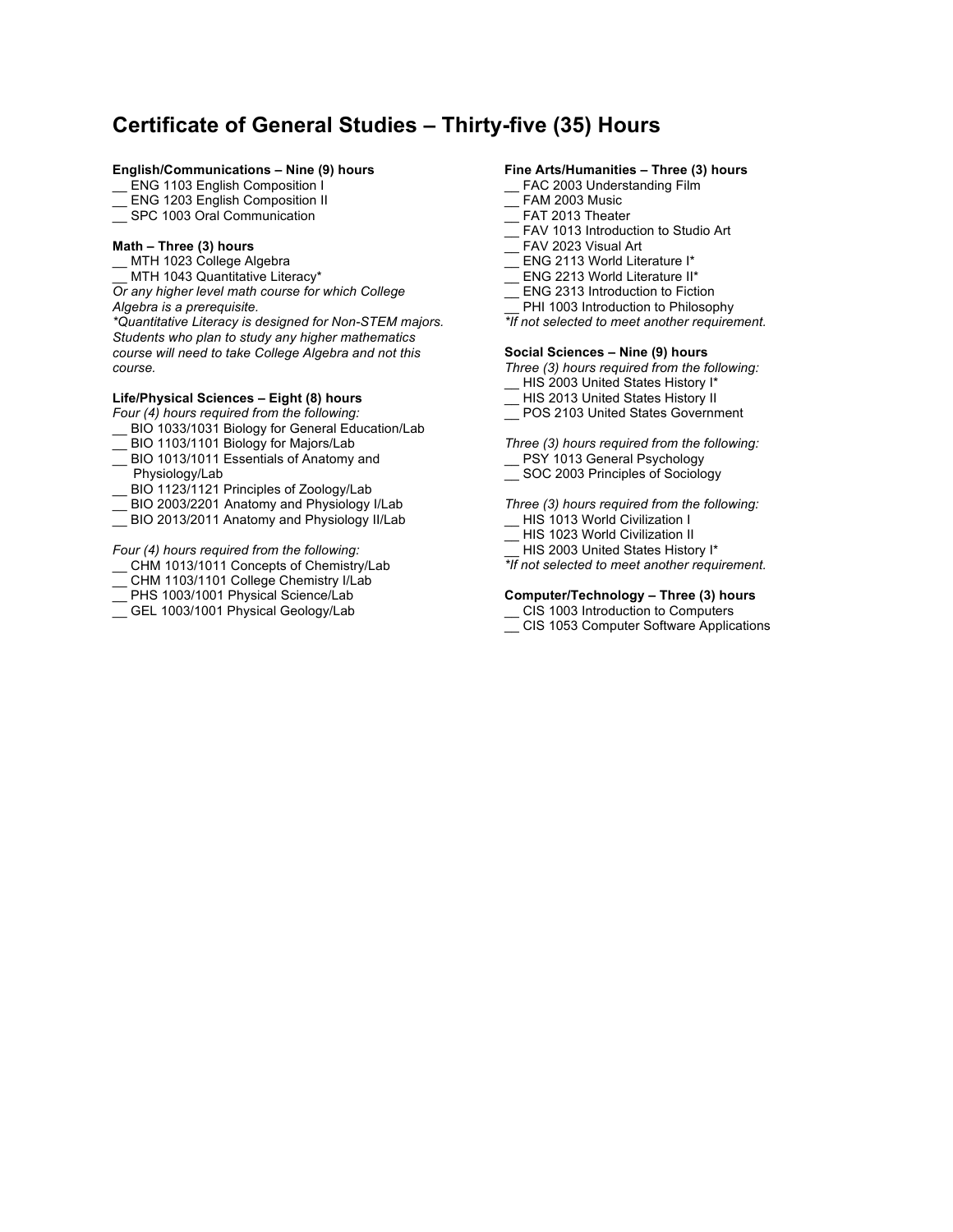# **Associate of Science Degree – Agriculture Business**

The Associate of Science in Agriculture Business degree prepares students with accounting, economic analysis, and business management skillsets necessary to work competently in various sectors of the agriculture industry. Additionally, the program prepares those students with the foundational knowledge necessary to transfer to a four-year program in agriculture business, marketing, finance, or management.

## **A.S. – Agriculture Business (60 hours)**

#### **GENERAL EDUCATION CORE REQUIREMENTS**

#### **English/Communications – Nine (9) hours required**

- ENG 1103 English Composition I
- \_\_ ENG 1203 English Composition II
- SPC 1003 Oral Communication

#### **Math – Three (3) hours required**

MTH 1023 College Algebra

*Or any higher-level math course.*

#### **Life/Physical Sciences – Eight (8) hours required**

\_\_ BIO 1003/1101Biology for Majors/Lab

\_\_ CHM 1103/1101 College Chemistry I/Lab

#### **Fine Arts/Humanities – Six (6) hours required**

*Three (3) hours required from the following:*

- FAV 2023 Visual Art
- $^-$  FAM 2003 Music
- FAT 2013 Theater

#### *Three (3) hours required from the following:*

\_\_ ENG 2113 World Literature I

- \_\_ ENG 2213 World Literature II
- \_\_ PHI 1003 Introduction to Philosophy

#### **Social Sciences – Nine (9) hours required**

- \_\_ HIS 1013 World Civilization I
- HIS 1023 World Civilization II
- POS 2103 United States Government
- \_\_ HIS 2003 United States History I
- \_\_ HIS 2013 United States History II
- \_\_ GEO 2003 Introduction to Cultural Geography
- \_\_ SOC 2003 Principles of Sociology

#### **DIRECTED ELECTIVE REQUIREMENTS**

#### **Agriculture Technology – Twenty-five (25) hours required**

- \_\_ AGR 1903 Making Connections in Agriculture
- \_\_ AGR 1923 Introduction to Agriculture Business
- \_\_ BUS 2053 Business Statistics
- \_\_ ECN 2013 Macroeconomics
- \_\_ ACC 1013 Principles of Accounting I
- ACC 1023 Principles of Accounting II
- BUS 2033 Legal Environment of Business
- \_\_ AGR 1901 Agriculture Laboratory

*Six (6) hours required from the following:* 

- \_\_ AGR 1933 Introduction to Animal Science
- \_\_ AGR 2913 Introduction to Plant Science
- \_\_ AGR 2923 Soils

## **Technical Certificate – Agriculture Business (30 hours)**

#### **General Education Core – Nine (9) hours required**

- \_\_ ENG 1103 English Composition I
- SPC 1003 Oral Communication
- \_\_ MTH 1023 College Algebra

#### **Agriculture Core – Twenty-one (21) hours required**

- \_\_ ACC 1013 Principles of Accounting I
- \_\_ ACC 1023 Principles of Accounting II
- \_\_ AGR 1903 Making Connections in Agriculture
- \_\_ AGR 1923 Introduction to Agriculture Business
- \_\_ BUS 2033 Legal Environment of Business
- \_\_ CIS 1053 Computer Software Applications
- ECN 2013 Macroeconomics

## **Certificate of Proficiency – Agriculture Business (9 hours)**

**General Education Core** – **Three (3) hours required**

\_\_ SPC 1003 Oral Communication

#### **Agriculture Core – Six (6) hours required**

\_\_ AGR 1903 Making Connections in Agriculture

\_\_ AGR 1923 Introduction to Agriculture Business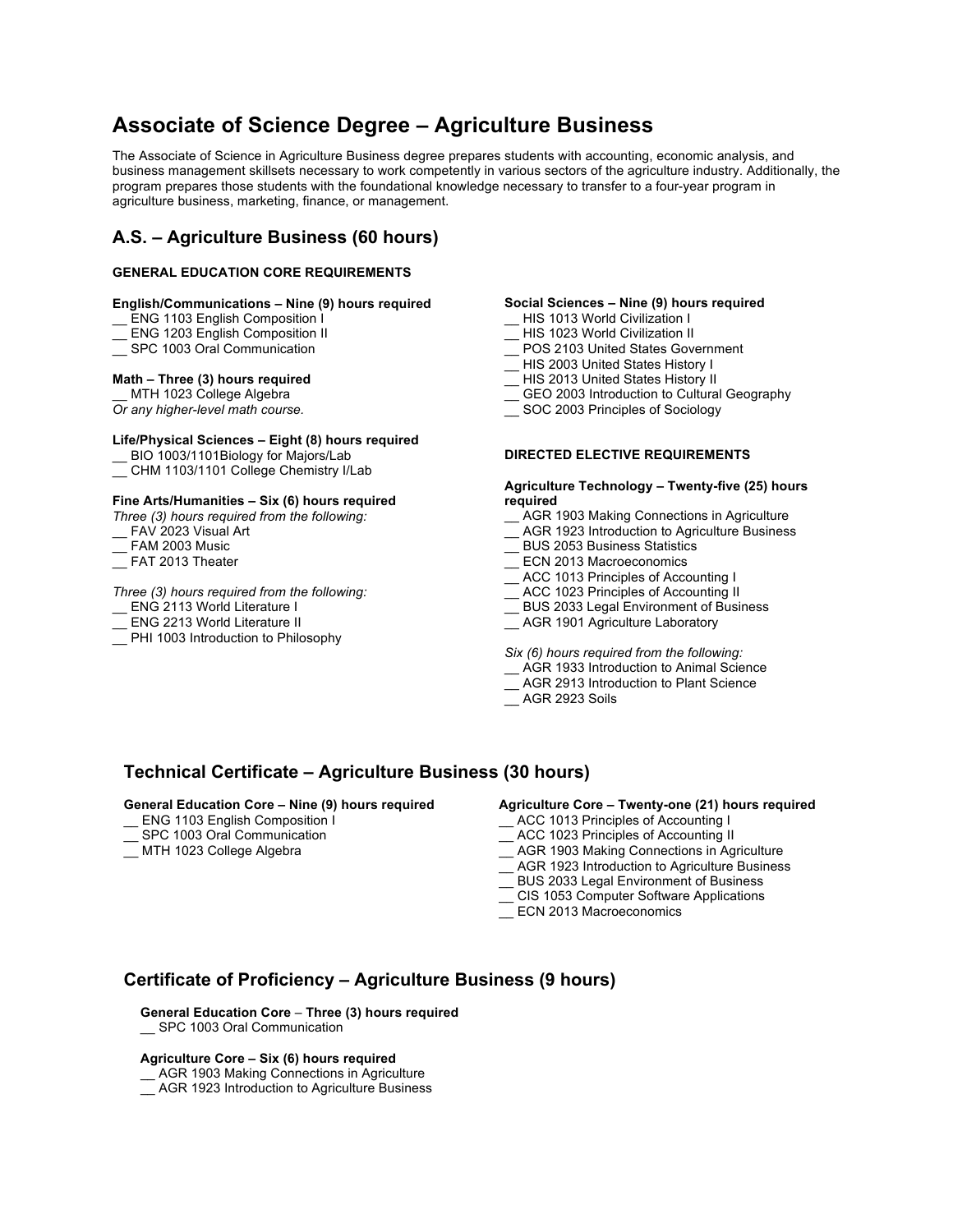# **Associate of Science Degree – Agriculture Technology**

As farm and land management has grown more complex and costly, farmers, ranchers, and other agricultural managers have increasingly needed postsecondary education, such as an associate's degree or a bachelor's degree in agriculture or a related field. The Associate of Science in Agriculture Technology degree provides students the diverse skillsets necessary to work competently in various sectors of the agriculture industry. Additionally, the program prepares those students with the foundational knowledge necessary to transfer to a four-year program in agriculture or a related field. Students should check with their intended transfer institution to ensure transferability.

## **A.S. – Agriculture Technology (60 hours)**

#### **GENERAL EDUCATION CORE REQUIREMENTS**

#### **English/Communications – Nine (9) hours required**

- ENG 1103 English Composition I
- \_\_ ENG 1203 English Composition II
- \_\_ SPC 1003 Oral Communication

#### **Math – Three (3) hours required**

MTH 1023 College Algebra

## *Or any higher level math course.*

#### **Life/Physical Sciences – Eight (8) hours required**

- \_\_ BIO 1003/1101Biology for Majors/Lab
- \_\_ CHM 1103/1101 College Chemistry I/Lab

#### **Fine Arts/Humanities – Six (6) hours required**

*Three (3) hours required from the following:*

- FAV 2023 Visual Art
- \_\_ FAM 2003 Music
- \_\_ FAT 2013 Theater

#### *Three (3) hours required from the following:*

- \_ ENG 2113 World Literature I
- ENG 2213 World Literature II
- \_\_ PHI 1003 Introduction to Philosophy

#### **Social Sciences – Nine (9) hours required**

- GEO 2003 Introduction to Cultural Geography
- \_\_ HIS 1013 World Civilization I
- \_\_ HIS 1023 World Civilization II
- \_\_ HIS 2003 United States History I
- \_\_ HIS 2013 United States History II
- \_\_ POS 2103 United States Government
- \_\_ SOC 2003 Principles of Sociology

#### **DIRECTED ELECTIVE REQUIREMENTS**

#### **Agriculture Technology – Twenty-five (25) hours required**

- \_\_ AGR 1903 Making Connections in Agriculture
- \_\_ AGR 1923 Introduction to Agriculture Business
- \_\_ AGR 1933 Introduction to Animal Science
- \_\_ AGR 2913 Introduction to Plant Science
- \_\_ AGR 2923 Soils
- \_\_ AGR 2933 Agriculture Internship
- \_\_ AGR 1901 Agriculture Laboratory
- \_\_ BUS 2053 Business Statistics
- ECN 2013 Macroeconomics

## **Technical Certificate – Agriculture Technology (24 hours)**

#### **General Education Core** – **Nine (9) hours required**

- ENG 1103 English Composition I
- MTH 1023 College Algebra
- SPC 1003 Oral Communication

#### **Agriculture Core – Fifteen (15) hours required**

- \_\_ AGR 1903 Making Connections in Agriculture
- \_\_ AGR 1923 Introduction to Agriculture Business
- AGR 1933 Introduction to Animal Science
- AGR 2913 Introduction to Plant Science
- AGR 2923 Soils

*(Continued on next page)*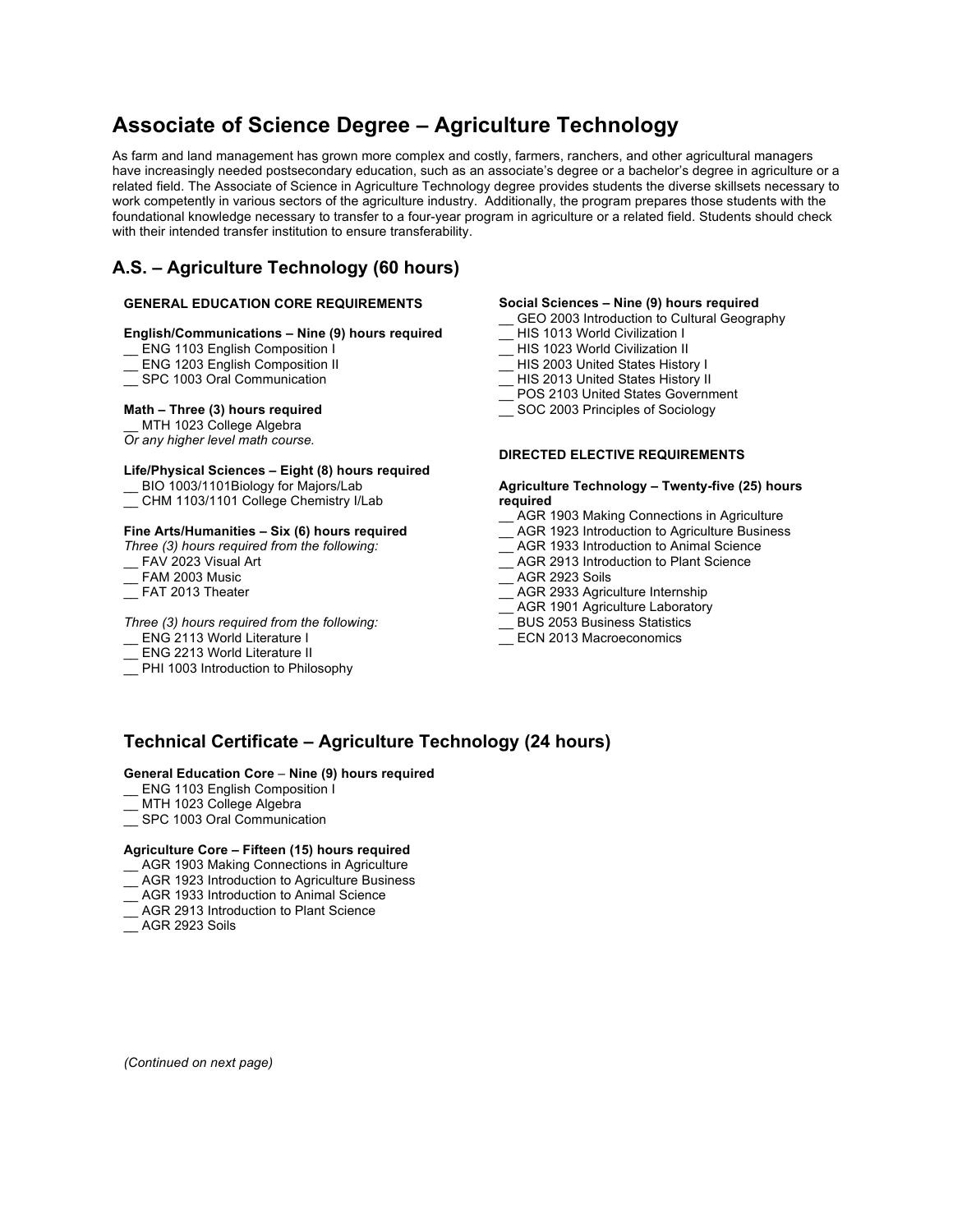## **Certificate of Proficiency – Animal Science (9 hours)**

**General Education Core** – **Three (3) hours required**

\_\_ SPC 1003 Oral Communication

#### **Agriculture Core – Six (6) hours required**

\_\_ AGR 1903 Making Connections in Agriculture

\_\_ AGR 1933 Introduction to Animal Science

## **Certificate of Proficiency – Plant Science (9 hours)**

#### **General Education Core** – **Three (3) hours required**

\_\_ SPC 1003 Oral Communication

#### **Agriculture Core – Six (6) hours required**

\_\_ AGR 1903 Making Connections in Agriculture

\_\_ AGR 2913 Introduction to Plant Science

## **Certificate of Proficiency – Soil Science (9 hours)**

#### **General Education Core** – **Three (3) hours required** \_\_ SPC 1003 Oral Communication

#### **Agriculture Core – Six (6) hours required**

\_\_ AGR 1903 Making Connections in Agriculture

\_\_ AGR 2923 Soils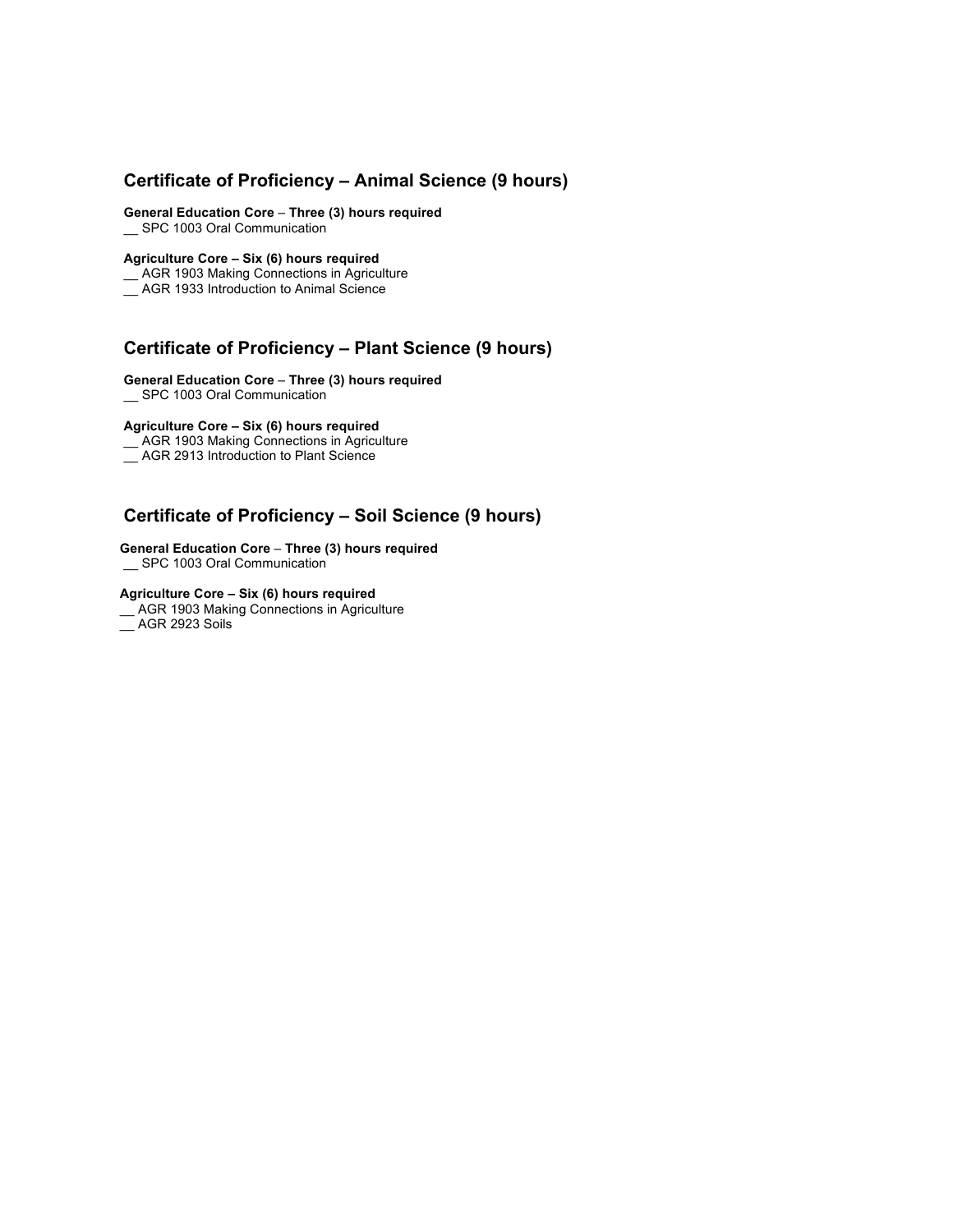## **Associate of Science Degree – Business**

The Associate of Science in Business is designed for students who wish to pursue a bachelor's degree in business at a fouryear college or university. UACCB's A.S. in Business degree consists of 44 credit hours of general education requirements and 18 credit hours in business classes. Students in the A.S. in Business program should research university programs as early as possible. Each college of business has selected their particular directed elective, so students should become informed about specific universities. There are no substitutions allowed to this degree program.

## **A.S. – Business (62 hours)**

#### **CORE REQUIREMENTS IN GENERAL EDUCATION**

#### **English/Communications – Nine (9) hours required**

- \_\_ ENG 1103 English Composition I
- ENG 1203 English Composition II
- SPC 1003 Oral Communication

#### **Math – Six (6) hours required**

MTH 1023 College Algebra

\_\_ MTH 2003 Survey of Calculus/Business Calculus

#### **Life/Physical Sciences – Eight (8) hours required**

*Four (4) hours required from the following:*

- \_\_ BIO 1033/1031 Biology for General Education/Lab
- BIO 1103/1101 Biology for Majors/Lab
- \_\_ BIO 1123/1121 Principles of Zoology/Lab
- BIO 2203/2201 Microbiology/Lab
- BIO 1113/1111 General Botany/Lab

#### *Four (4) hours required from the following:*

- \_\_ CHM 1103/1101 College Chemistry I/Lab
- \_\_ CHM 1123/1121 College Chemistry II/Lab
- \_\_ PHS 1003/1001 Physical Science/Lab
- \_\_ GEL 1003/1001 Physical Geology/Lab

#### **Fine Arts/Humanities – Six (6) hours required**

- *Three (3) hours required from the following:*
- \_\_ FAM 2003 Music
- FAT 2013 Theater
- \_\_ FAV 2023 Visual Art

*Three (3) hours required from the following:* \_\_ ENG 2113 World Literature I

\_\_ ENG 2213 World Literature II

#### **Social Sciences – Fifteen (15) hours required**

*Three (3) hours required from the following:*

- \_\_ HIS 1013 World Civilization I
- \_\_ HIS 1023 World Civilization II

*Three (3) hours required from the following:*

- \_\_ HIS 2003 United States History I
- \_\_ HIS 2013 United States History II
- \_\_ POS 2103 United States Government

*Nine (9) hours required from the following:*

- ECN 2013 Macroeconomics
- ECN 2023 Microeconomics
- SOC 2003 Principles of Sociology

#### **Business Focus – Eighteen (18) hours required**

To complete the business component of the degree, students must take the following courses. Students should be aware there are no course substitutions for this degree. The directed elective is based upon the transfer institutions requirement and the student take the university's required course with the approval of their academic advisor.

- ACC 1013 Principles of Accounting I
- ACC 1023 Principles of Accounting II
- CIS 1053 Computer Software Applications
- \_\_ BUS 2033 Legal Environment of Business
- MTH/BUS 2053 Statistics
- \_\_ Directed Elective\*

#### **\*Recommended directed electives for participating institutions:**

Arkansas State University Business Communications Arkansas Tech Introduction to Business Henderson State University Business Communications UCA **Business Communications**<br>
UA – Fort Smith **Business Communications** UA – Little Rock Introduction to Business<br>UA – Monticello Introduction to Business UA – Pine Bluff Introduction to Business South Ark University **Introduction to Business** 

**Business Communications** Introduction to Business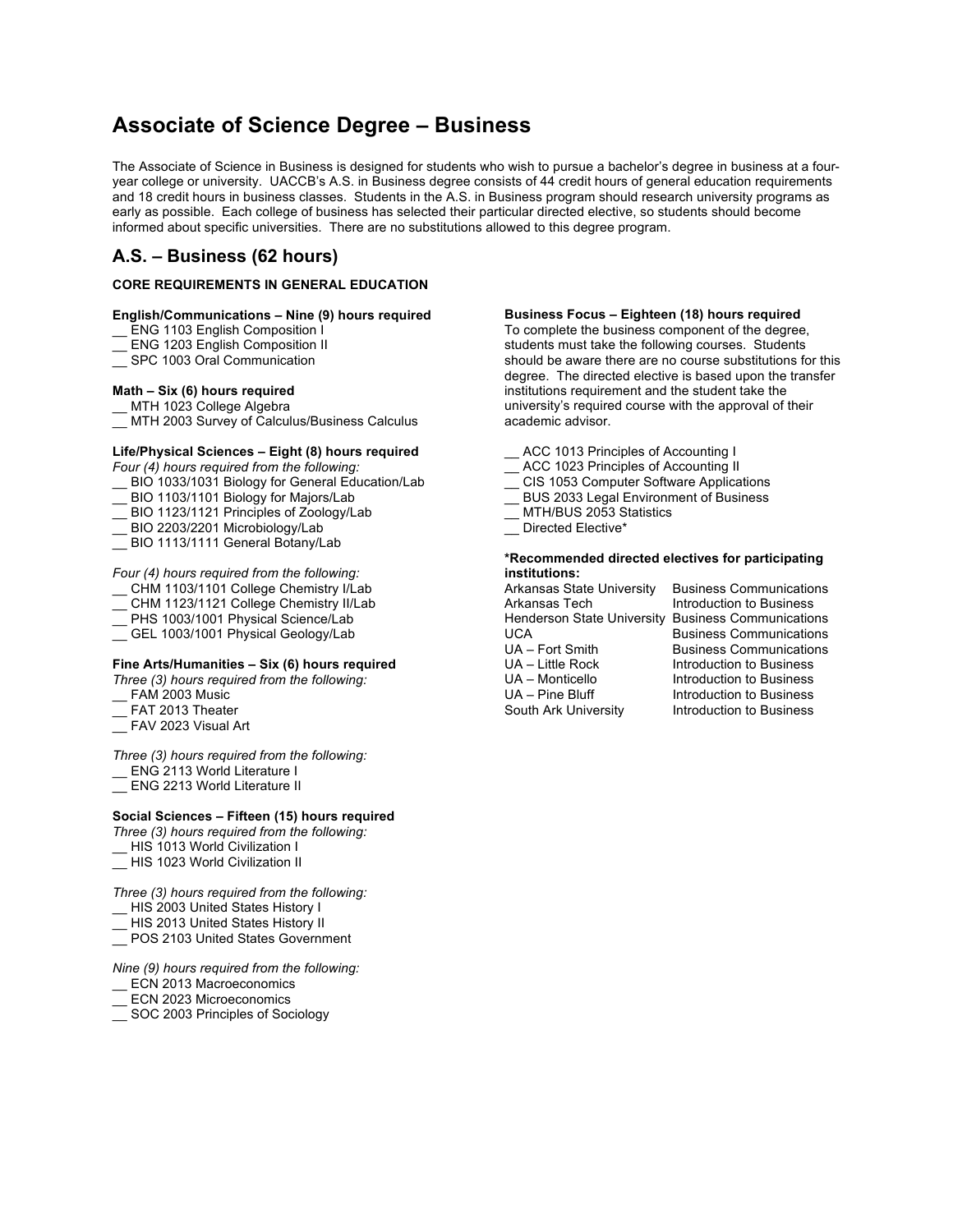## **Associate of Science Degree – Criminal Justice**

The Associate of Science in Criminal Justice is designed to address the needs of three different types of students - those students wishing to begin a career in criminal justice/law enforcement; those already working in the field of criminal justice/law enforcement; and those students wishing to complete a program of study and transfer to a baccalaureate institution in order to complete a bachelor degree. The program is not intended to be a substitute for Police Academy training.

## **A.S. – Criminal Justice (60 hours)**

#### **CORE REQUIREMENTS IN GENERAL EDUCATION**

#### **English/Communications – Nine (9) hours required**

- ENG 1103 English Composition I
- \_\_ ENG 1203 English Composition II
- SPC 1003 Oral Communication

#### **Math – Six (6) hours required**

- MTH 1023 College Algebra
- *Or any higher level math course.*
- MTH 2053 Statistics

#### **Life/Physical Sciences – Eight (8) hours required**

*Four (4) hours required from the following:*

- BIO 1033/1031 Biology for General Education/Lab
- BIO 1003/1101 Biology for Majors/Lab
- BIO 1123/1121 Principles of Zoology/Lab
- BIO 2203/2201 Microbiology/Lab
- BIO 1113/1111 General Botany/Lab

#### *Four (4) hours required from the following:*

- \_\_ CHM 1103/1101 College Chemistry I/Lab
- CHM 1123/1121 College Chemistry II/Lab
- PHS 1003/1001 Physical Science/Lab
- GEL 1003/1001 Physical Geology/Lab

#### **Fine Arts/Humanities – Six (6) hours required**

- *Three (3) hours required from the following:*
- FAM 2003 Music
- FAT 2013 Theater
- \_\_ FAV 2023 Visual Art

#### *Three (3) hours required from the following:*

- ENG 2113 World Literature I
- \_\_ ENG 2213 World Literature II

#### **Social Sciences – Nine (9) hours required**

- POS 2103 United States Government
- SOC 2003 Principles of Sociology
- \_\_ PSY 1003 General Psychology

**\***Up to six hours equivalent credit in experiential learning will be given to persons for a combination of a certificate of completion from the Arkansas Law Enforcement Training Academy and other approved professional development hours.

## **Criminal Justice Institute Training for Current Law Enforcement Officers**

In partnership with the Criminal Justice Institute of the University of Arkansas System, UACCB provides career-training opportunities for men and women who are currently employed law enforcement. Students enrolling in the CJI training program must complete the enrollment process as described in the Admissions section of this catalog. Students must independently enroll with the CJI to complete the CJI courses.

Students completing the CJI training and a general studies body of courses will be eligible to obtain a certificate of proficiency, technical certificate and associate of applied science degree in Crime Scene Investigation and/or Law Enforcement Administration. Please refer to the student's advisor for more information.

#### **Criminal Justice Focus – Twenty-two (22) hours required**

To complete the criminal justice component of the degree, students must take the following courses. Students should be aware there are no course substitutions for this degree.

- CRJ 1103 Introduction to Criminal Justice
- CRJ 1303 Criminal and Procedural Law
- \_\_ CRJ 1403 Criminal Investigations
- CRJ 1253 Criminology
- \_\_ CRJ 2303 Policing in America
- CRJ 2503 Legal Writing
- SPA 1003 Spanish I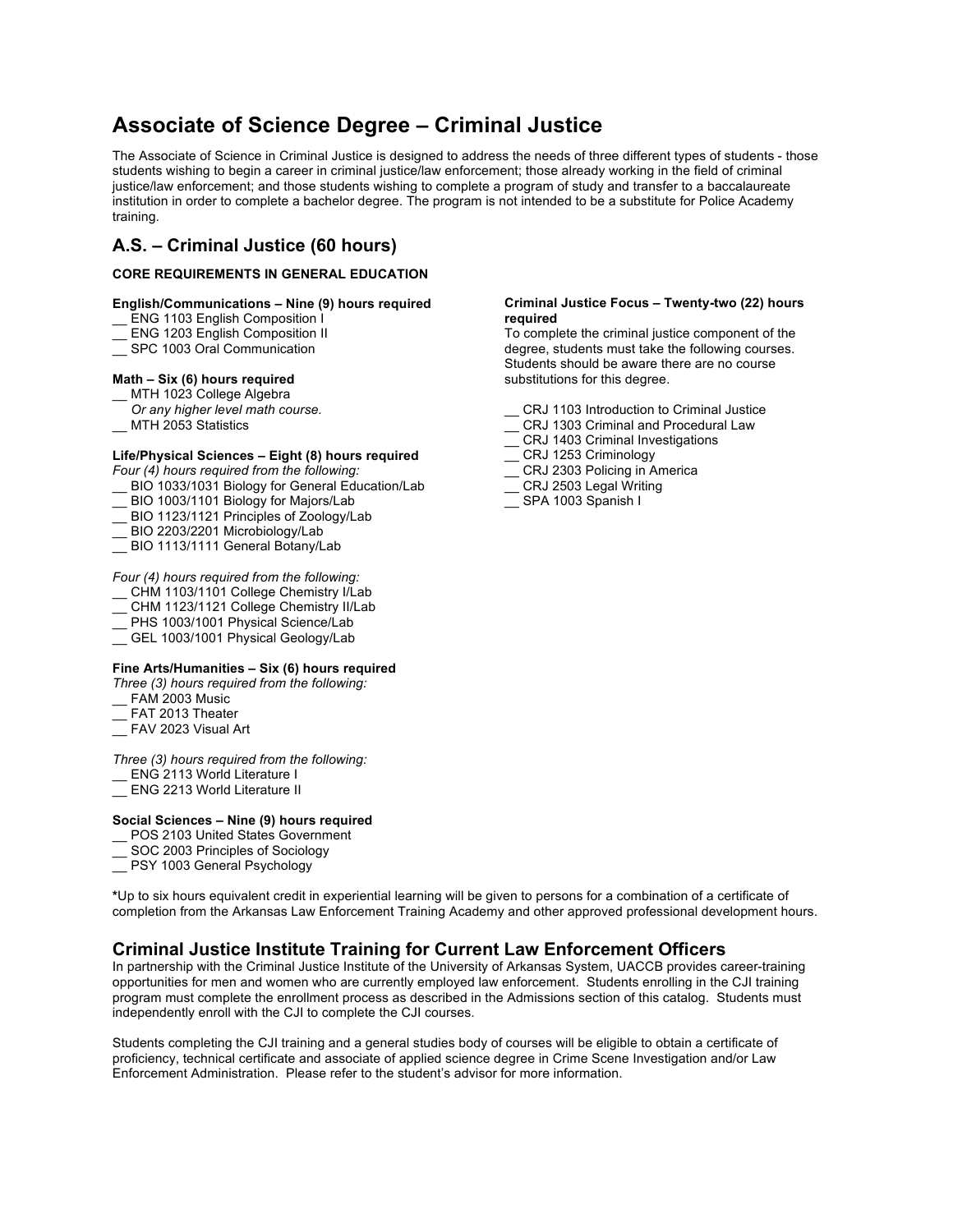## **Associate of Science Degree – Elementary Education**

The Associate of Science in Elementary Education degree is designed for students preparing to transfer to a four-year college or university to obtain a bachelor's degree in elementary education and teacher certification. This program incorporates foundation coursework in teacher education, field-based experience, and content coursework specific to elementary education. This degree was developed in conjunction with the College of Education and Health Professions at the University of Arkansas – Little Rock and is intended to transfer to the UALR Bachelor of Science in Elementary Education – Elementary Education K-6. Students should check with their intended transfer institution to ensure transferability.

## **A.S. – Elementary Education (60 hours)**

#### **GENERAL EDUCATION CORE REQUIREMENTS**

#### **English/Communications – Nine (9) hours required**

- ENG 1103 English Composition I
- \_\_ ENG 1203 English Composition II
- \_\_ SPC 1003 Oral Communication

#### **Math – Three (3) hours required**

MTH 1023 College Algebra

*Or any higher level math course.*

#### **Life/Physical Sciences – Eight (8) hours required** *Four (4) hours required:*

- BIO 1013/1011 Essentials of Anatomy and Physiology/Lab
- BIO 1033/1031 Biology for General Education/Lab
- BIO 1103/1101Biology for Majors/Lab
- \_\_ BIO 1123/1121 Principles of Zoology/Lab
- BIO 2003/2201 Anatomy and Physiology I/ Lab

## *Four (4) hours required from the following:*

- \_\_ CHM 1103/1101 College Chemistry I/Lab
- GEL 1003/1001 Physical Geology/Lab
- PHS 1003/1001 Physical Science/Lab

#### **Fine Arts/Humanities – Six (6) hours required**

*Three (3) hours required from the following:*

- FAV 2023 Visual Art
- FAM 2003 Music
- $\equiv$  FAT 2013 Theater

#### *Three (3) hours required from the following:*

- ENG 2113 World Literature I
- ENG 2213 World Literature II

#### **Social Sciences – Twelve (12) hours required**

- *Three (3) hours required from the following:*
- HIS 1013 World Civilization I
- $\equiv$  HIS 1023 World Civilization II

*Three (3) hours required from the following:*

- HIS 2003 United States History I
- HIS 2013 United States History II
- \_\_ POS 2103 United States Government

*Six (6) hours required:*

- \_\_ PSY 1003 General Psychology
- PSY 2013 Human Growth and Development

#### **DIRECTED ELECTIVE REQUIREMENTS Elementary Education – Twenty-two (22) hours required**

- \_\_ EDU 1002 Art for Elementary Teachers
- \_\_ EDU 1012 Elementary Classroom Music
- \_\_ EDU 2003 Introduction to Education
- EDU 2013 Teaching Diversity
- \_\_ EDU 2033 Teaching Physical Education
- \_\_ MTH 2103 Math I
- \_\_ MTH 2113 Math II
- \_\_ HIS 2053 Arkansas History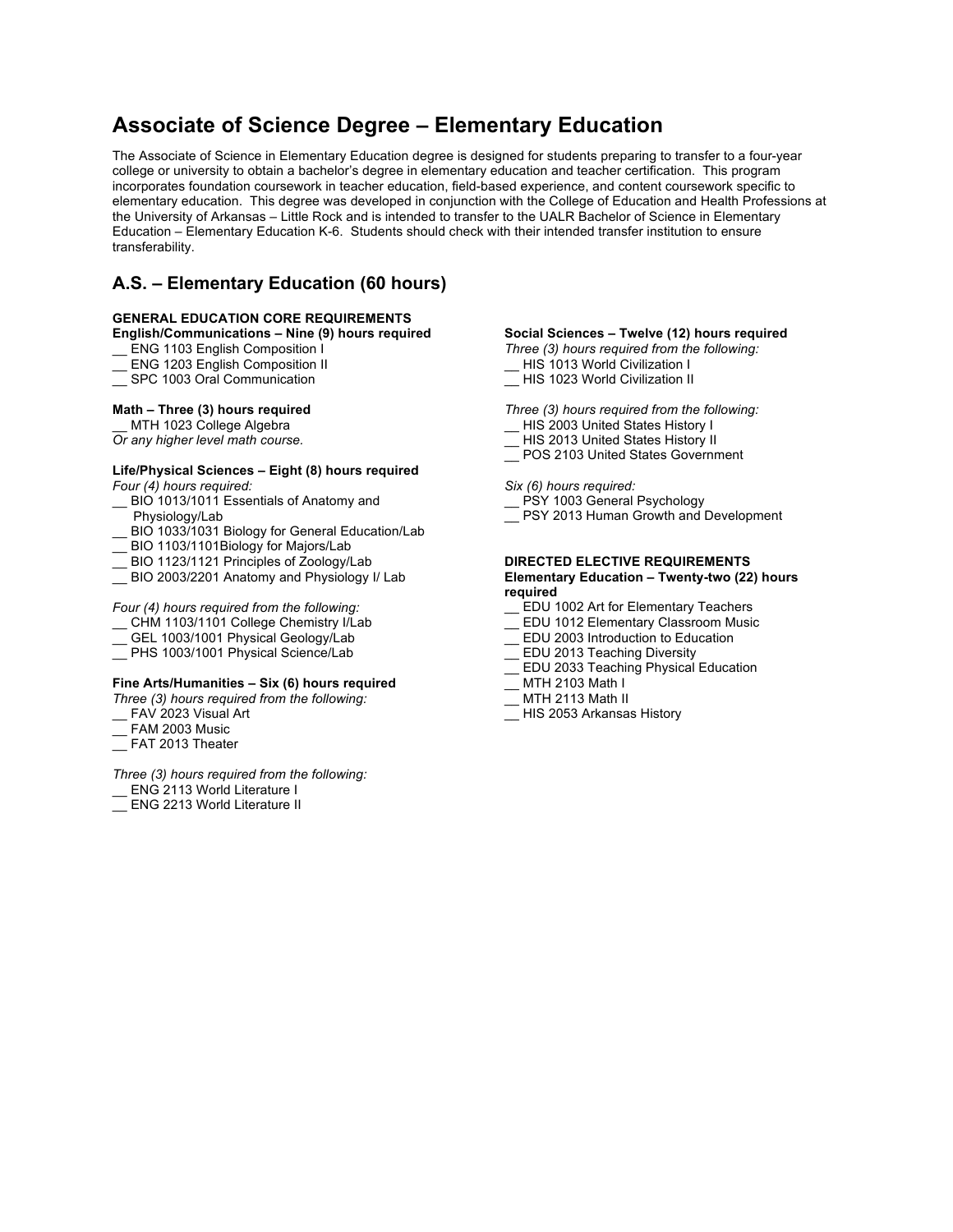## **Associate of Science Degree – Health Professions**

The Associate of Science degree in Health Professions is for students interested in pursuing a career in healthcare. This degree is suitable for students who desire to enter directly into an associate level or below nursing program or for those students interested in pursuing a health professions career requiring a four-year degree or higher.

## **A.S. – Health Professions (60 hours)**

#### **CORE REQUIREMENTS IN GENERAL EDUCATION**

#### **English/Communications – Nine (9) hours required**

\_\_ ENG 1103 English Composition I

- ENG 1203 English Composition II
- SPC 1003 Oral Communication

#### **Mathematics – Three (3) hours required**

MTH 1023 College Algebra

\_MTH 1043 Quantitative Literacy

#### **Life/Physical Sciences – Eight (8) hours required**

- \_\_ BIO 1013/1011 Essentials of Anatomy and
- Physiology/Lab
- BIO 1033/1031 Biology for General Education/Lab
- \_\_ BIO 1103/1101 Biology for Majors/Lab
- \_\_ BIO 2003/2001 Anatomy and Physiology I/Lab

*Four (4) hours required from the following:* 

- \_\_ CHM 1013/1011 Concepts of Chemistry/Lab
- \_\_ CHM 1103/1101 College Chemistry I/Lab
- PHS 1003/1001 Physical Science/Lab
- PHS 2014 Physics for Health Sciences

#### **Fine Arts/Humanities – Six (6) hours required**

*Three (3) hours required from the following:*

- FAM 2003 Music
- FAT 2013 Theater
- FAV 2023 Visual Art

*Three (3) hours required from the following:* \_\_ PHI 1003 Introduction to Philosophy

#### **Social Sciences – Nine (9) hours required**

*Three (3) hours required from the following:*

HIS 1013 World Civilization I

\_\_ HIS 1023 World Civilization II

*Three (3) hours required from the following:*

- \_\_ HIS 2003 United States History I
- HIS 2013 United States History II
- POS 2103 United States Government

*Three (3) hours required from the following:* PSY 1003 General Psychology

#### **College and Life Skills- Four (4) Hours**

COL 1001 Foundations of Personal Finance \_\_ COL 1003 Strategies for College Success

#### **Electives – Twenty-five (21) hours required**

To complete the elective component of the degree, students may select from the following list any 21 hours of college-level credit not previously selected for general education requirements. Students should be aware of degree requirements at institutions to which they may transfer and should take a relevant selection of courses to be chosen with the approval of their advisor.

- BIO 1013/1011 Essentials of Anatomy and
- Physiology/Lab
- BIO 1033/1031 Biology for General Education/Lab
- BIO 1103/1101 Biology for Majors/Lab
- BIO 2003/2001 Anatomy and Physiology I/Lab
- BIO 2013/2011 Anatomy and Physiology II/Lab
- \_\_ BIO 2103 Pathophysiology for Health Professions
- BIO 2203/2201 Microbiology/Lab
- CHM 1013/1011 Concepts of Chemistry/Lab
- CHM 1103/1101 College Chemistry I/Lab
- CHM 1123/1121 College Chemistry II/Lab
- \_\_ CIS 1053 Computer Software Applications
- MTH 1013 Trigonometry
- MTH 2053 Statistics
- MTH 2004 Calculus I
- NAH 1507 Health Skills I
- NAH 2003 Nutrition
- NAH 2013 Health Assessment
- OFA 1053 Medical Terminology
- PHS 1003/1001 Physical Science/Lab
- PHS 2014 Physics for Health Sciences
- PSY 2013 Human Growth and Development
- PSY 2023 Abnormal Psychology
- \_\_ SOC 2003 Principles of Sociology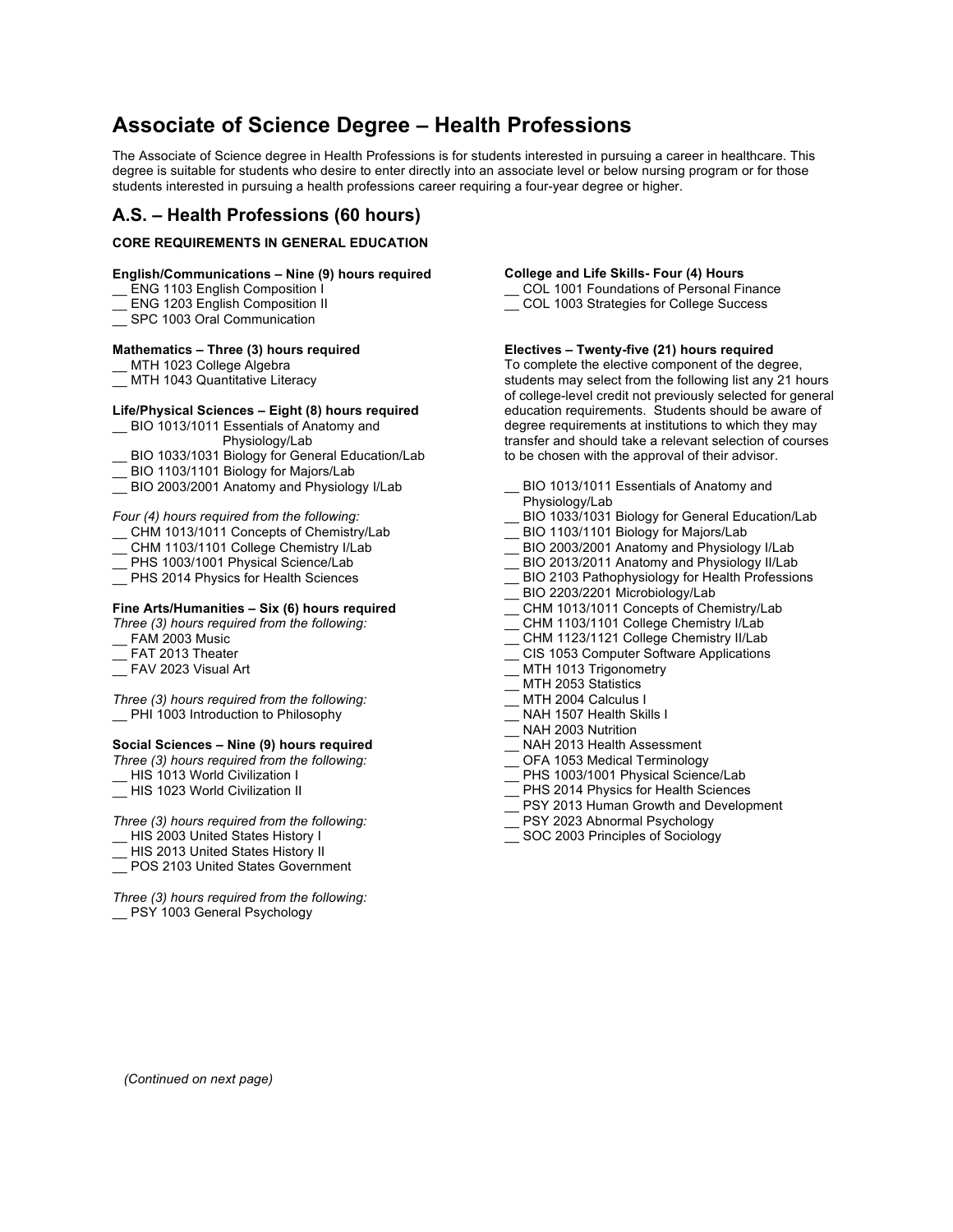## **Technical Certificate – Health Professions (26 hours)**

### **General Education Core- Seventeen (17) Hours**

- ENG 1103 English Composition I
- ENG 1203 English Composition II
- \_\_ SPC 1003 Oral Communication
- \_\_ MTH 1023 College Algebra  **OR**

#### \_\_ MTH 1043 Quantitative Literacy

#### *Eight (8) hours required of the following:*

BIO 1013/1011 Essentials of Anatomy and

Physiology/Lab

- BIO 1033/1031 Biology for General Education/Lab
- BIO 1103/1101 Biology for Majors/Lab
- \_\_ BIO 2003/2001 Anatomy and Physiology I/Lab
- \_\_ BIO 2013/2011 Anatomy and Physiology II/Lab
- \_\_ BIO 2203/2201 Microbiology/Lab
- \_\_ CHM 1013/1011 Concepts of Chemistry/Lab
- CHM 1103/1101 College Chemistry I/Lab
- (*Continued in next column)*
- \_\_ CHM 1123/1121 College Chemistry II/Lab
- \_\_ PHS 1003/1001 Physical Science/Lab
- \_\_ PHS 2014 Physics for Health Sciences

#### **Electives- Nine (9) Hours**

- \_\_ CIS 1053 Computer Software Applications
- \_\_ COL 1001 Foundations of Personal Finance
- \_\_ FAM 2003 Music
- \_\_ FAT 2013 Theater
- \_\_ FAV 2023 Visual Art
- \_\_ HIS 2003 United States History I
- \_\_ HIS 2013 United States History II
- \_\_ OFA 1053 Medical Terminology
- \_\_ PSY 1003 General Psychology
- \_\_ PSY 2013 Human Growth and Development
- \_\_ SOC 2003 Principles of Sociology
- SPC 1003 Oral Communication

## **Certificate of Proficiency – Health Professions (13 hours)**

#### **General Education Core- Ten (10) Hours**

ENG 1103 English Composition I

MTH 1023 College Algebra  **OR**

\_\_ MTH 1043 Quantitative Literacy

*Four (4) hours required of the following:*

BIO 1013/1011 Essentials of Anatomy and Physiology/Lab

- \_\_ BIO 1033/1031 Biology for General Education/Lab
- \_\_ BIO 1103/1101 Biology for Majors/Lab
- \_\_ BIO 2003/2001 Anatomy and Physiology I/Lab

#### **Electives- Three (3) Hours**

- \_\_ CIS 1053 Computer Software Applications
- \_\_ COL 1003 Strategies for College Success
- \_ OFA 1053 Medical Terminology
- SOC 2003 Principles of Sociology
- \_\_ SPC 1003 Oral Communication

\*Associate of Science Health Professions, Technical Certificate Health Professions, and Certificate of Proficiency Health Professions pending ADHE approval.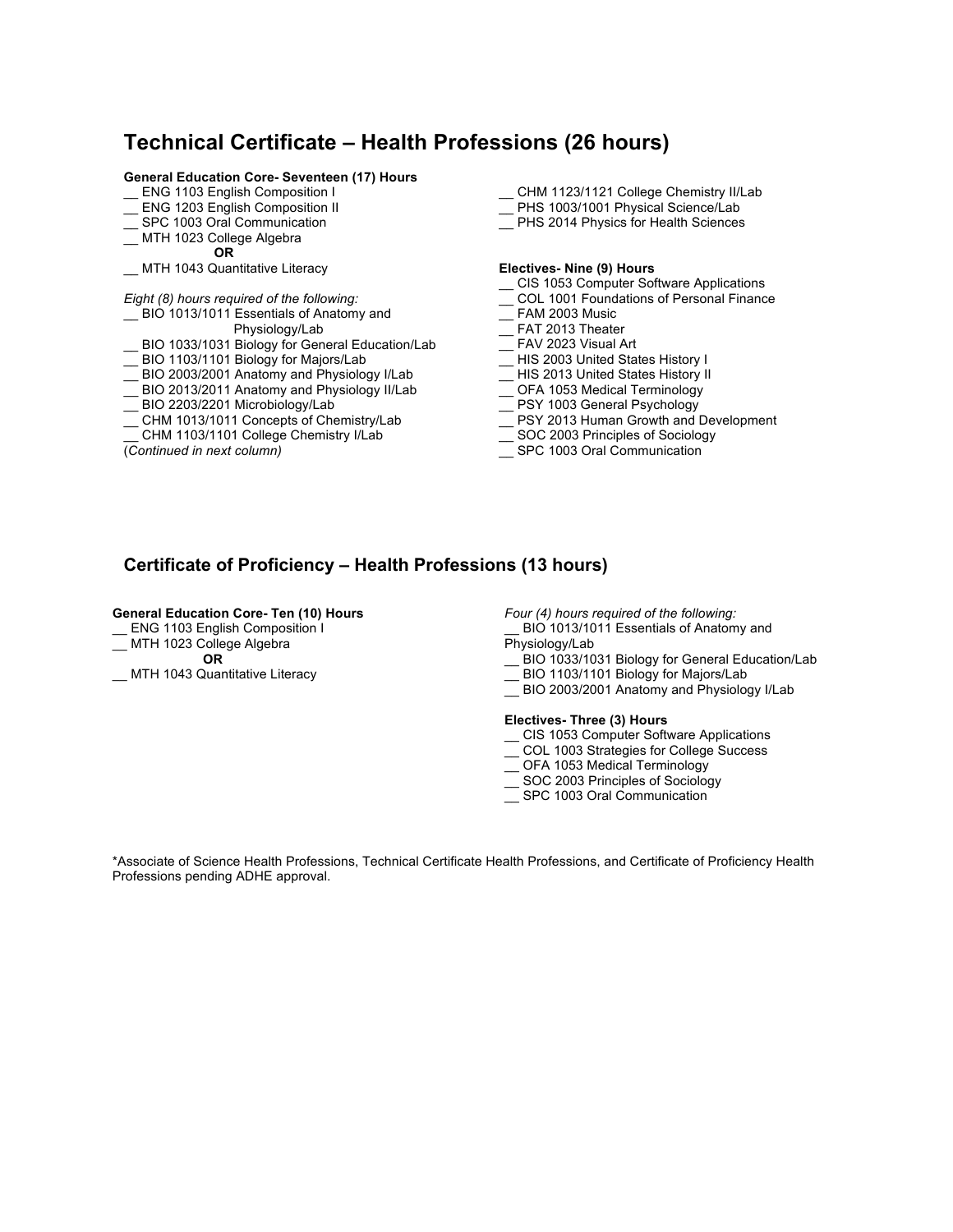## **Associate of Science Degree – Pre-Engineering**

The Associate of Science degree in Pre-Engineering is designed for students who wish to pursue a bachelor's degree in an engineering field at a four-year college or university. UACCB's A.S. degree in Pre-Engineering consists of 35 credit hours of general education requirements and 25 credit hours of college-level courses to complete the degree.

## **A.S. – Pre-Engineering (60 hours)**

#### **CORE REQUIREMENTS IN GENERAL EDUCATION**

#### **English/Communications – Nine (9) hours required**

- ENG 1103 English Composition I
- ENG 1203 English Composition II
- \_\_ SPC 1003 Oral Communication

#### **Mathematics – Three (3) hours required**

MTH 1023 College Algebra *Or any higher level math course.*

#### **Life/Physical Sciences – Eight (8) hours required**

- \_\_ CHM 1103/1101 College Chemistry I/Lab
- \_\_ BIO 1103/1101 Biology for Majors/Lab

#### **Fine Arts/Humanities – Six (6) hours required**

- *Three (3) hours required from the following:*
- FAM 2003 Music
- FAT 2013 Theater
- \_\_ FAV 2023 Visual Art

#### *Three (3) hours required from the following:*

- ENG 2113 World Literature I
- ENG 2213 World Literature II
- PHI 1003 Introduction to Philosophy

#### **Social Sciences – Nine (9) hours required**

#### *Three (3) hours required from the following:*

- HIS 1013 World Civilization I
- \_\_ HIS 1023 World Civilization II

#### *Three (3) hours required from the following:*

- HIS 2003 United States History I
- HIS 2013 United States History II
- \_\_ POS 2103 United States Government

*Three (3) hours required from the following:* ECN 2013 Macroeconomics

#### **Major Electives – Thirteen (13) hours required**

- \_\_ MTH 2033 Introduction to Engineering#
- MTH 2004 Calculus  $I^#$
- MTH 2014 Calculus II<sup>#</sup>

### **Electives – Twelve (12) hours required**

To complete the elective component of the degree, students may select from the following list any 12 hours of college-level credit not previously selected for general education requirements above. Students should be aware of degree requirements at institutions to which they may transfer and should take a relevant selection of courses to be chosen with the approval of their advisor.

- GEL 1003/1001 Physical Geology/Lab
- BIO 2203/2201 Microbiology/Lab
- \_\_ CHM 1013/1011 Concepts of Chemistry/Lab
- \_\_ CHM 1123/1121 College Chemistry II/Lab
- \_MTH 1013 Trigonometry
- MTH 2024 Calculus III#
- MTH 2053 Statistics

#### **Students should work with an advisor to select courses most relevant to their plans for transfer.**

# Courses available through either UACCB or the online STEM-Prep program offered by the University of Arkansas – Fayetteville.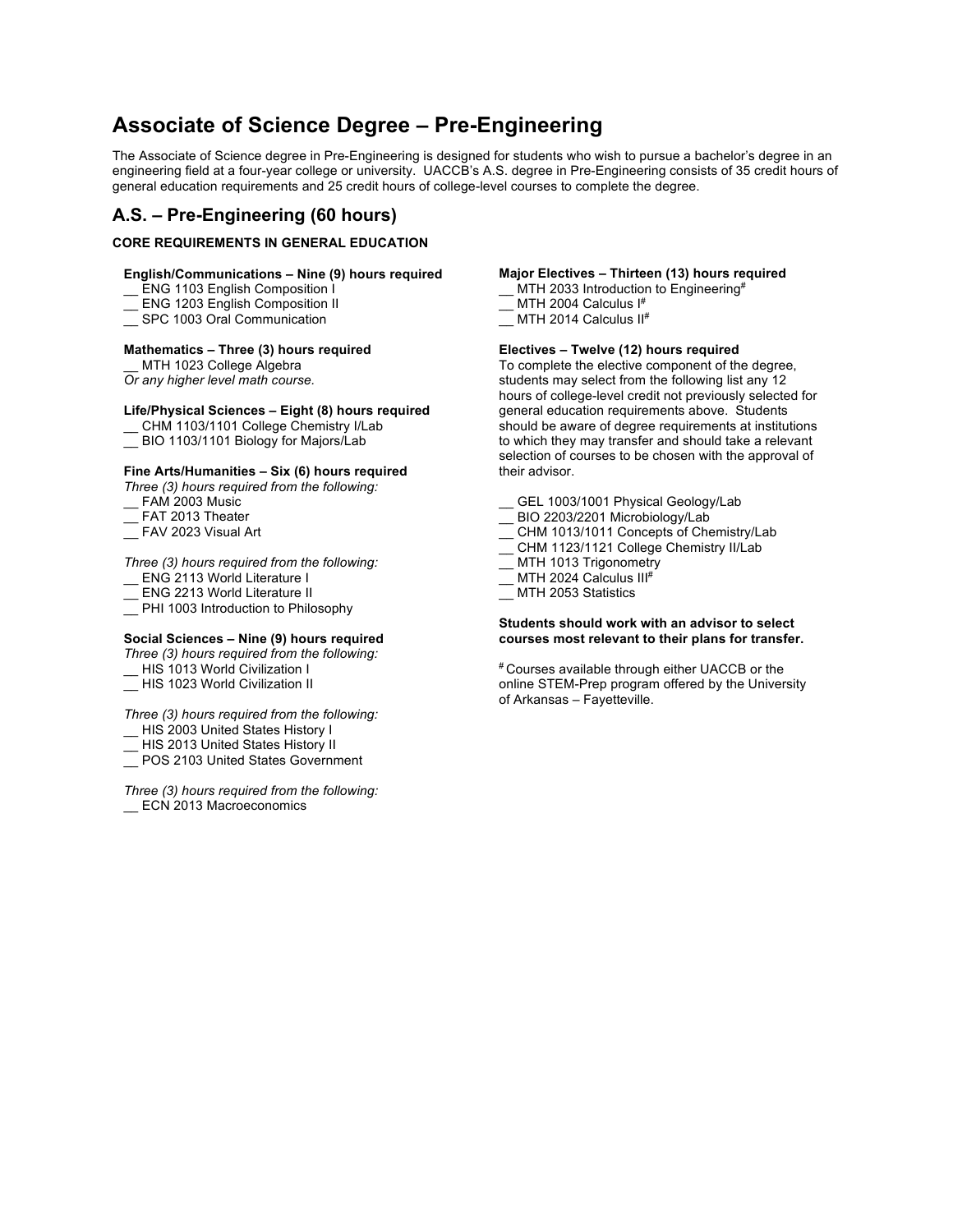## **Associate of Science Degree – STEM**

The Associate of Science degree in STEM is designed for students who wish to pursue a bachelor's degree in a science or mathematics field at a four-year college or university. UACCB's A.S. degree in STEM consists of 35 credit hours of general education requirements and 25 credit hours of college-level science and mathematics courses to complete the degree. Note: STEM is an acronym for Science, Technology, Engineering, and Mathematics – this degree program focuses on the fields of Science and Mathematics.

## **A.S. – STEM (60 hours)**

#### **CORE REQUIREMENTS IN GENERAL EDUCATION**

#### **English/Communications – Nine (9) hours required**

- \_\_ ENG 1103 English Composition I
- \_\_ ENG 1203 English Composition II
- SPC 1003 Oral Communication

#### **Mathematics – Three (3) hours required**

MTH 1023 College Algebra

*Or any higher level math course.*

#### **Life/Physical Sciences – Eight (8) hours required**

- \_\_ CHM 1103/1101 College Chemistry I/Lab
- \_\_ CHM 1123/1121 College Chemistry II/Lab
- \_\_ BIO 1103/1101 Biology for Majors/Lab
- \_\_ PHS 2014 Physics for Health Sciences

#### **Fine Arts/Humanities – Six (6) hours required**

*Three (3) hours required from the following:*

- FAM 2003 Music
- FAT 2013 Theater
- FAV 2023 Visual Art

#### *Three (3) hours required from the following:*

- ENG 2113 World Literature I
- ENG 2213 World Literature II
- PHI 1003 Introduction to Philosophy

#### **Social Sciences – Nine (9) hours required**

- *Three (3) hours required from the following:*
- HIS 1013 World Civilization I
- \_\_ HIS 1023 World Civilization II

*Three (3) hours required from the following:*

- HIS 2003 United States History I
- HIS 2013 United States History II
- \_\_ POS 2103 United States Government

## *Three (3) hours required from the following:*

- ECN 2013 Macroeconomics
- ECN 2023 Microeconomics
- \_\_ HIS 1013 World Civilization I\*
- \_\_ HIS 1023 World Civilization II\*
- HIS 2003 United States History I\*
- HIS 2013 United States History II\*
- \_\_ POS 2103 United States Government\*
- PSY 1003 General Psychology
- PSY 2013 Human Growth and Development
- PSY 2023 Abnormal Psychology
- SOC 2003 Principles of Sociology
- SOC 2013 Social Problems
- SOC 2023 Cultural Anthropology

\*If not selected to meet another requirement.

#### **Electives – Twenty-five (25) hours required**

To complete the elective component of the degree, students may select from the following list any 25 hours of college-level credit not previously selected for general education requirements. Students should be aware of degree requirements at institutions to which they may transfer and should take a relevant selection of courses to be chosen with the approval of their advisor.

#### *Life and Physical Sciences*

- BIO 1103/1101 Biology for Majors/Lab
- BIO 1113/1111 Botany/Lab
- BIO 1123/1121 Principles of Zoology/Lab
- BIO 2003/2001 Anatomy and Physiology I/Lab
- BIO 2013/2011 Anatomy and Physiology II/Lab
- BIO 2203/2201 Microbiology/Lab
- BIO 2301 Field Techniques in Science
- \_\_ CHM 1013/1011 Concepts of Chemistry/Lab
- CHM 1103/1101 College Chemistry I/Lab
- CHM 1123/1121 College Chemistry II/Lab
- CHM 2113/2111 Organic and Biochemistry/Lab
- GEL 1003/1001 Physical Geology/Lab

#### *Mathematics*

- \_\_ MTH 1013 Trigonometry
- MTH 2003 Survey of Calculus
- MTH 2004 Calculus I
- MTH 2014Calculus II
- MTH 2024 Calculus III
- \_\_ MTH 2053 Statistics

#### *Health Sciences*

- BIO 2103 Pathophysiology
- ACC 1013 Principles of Accounting I\*\*
- NAH 2003 Nutrition
- NAH 2013 Health Assessment
- OFA 1053 Medical Terminology
- PHI 1003 Introduction to Philosophy\*
- PSY 1003 General Psychology
- PSY 2013 Human Growth and Development
- PSY 2023 Abnormal Psychology
- SOC 2003 Principles of Sociology\*
- SOC 2023 Cultural Anthropology\*
- \*If not selected to meet another requirement.
- \*\*Required for most Pharmacy programs.
-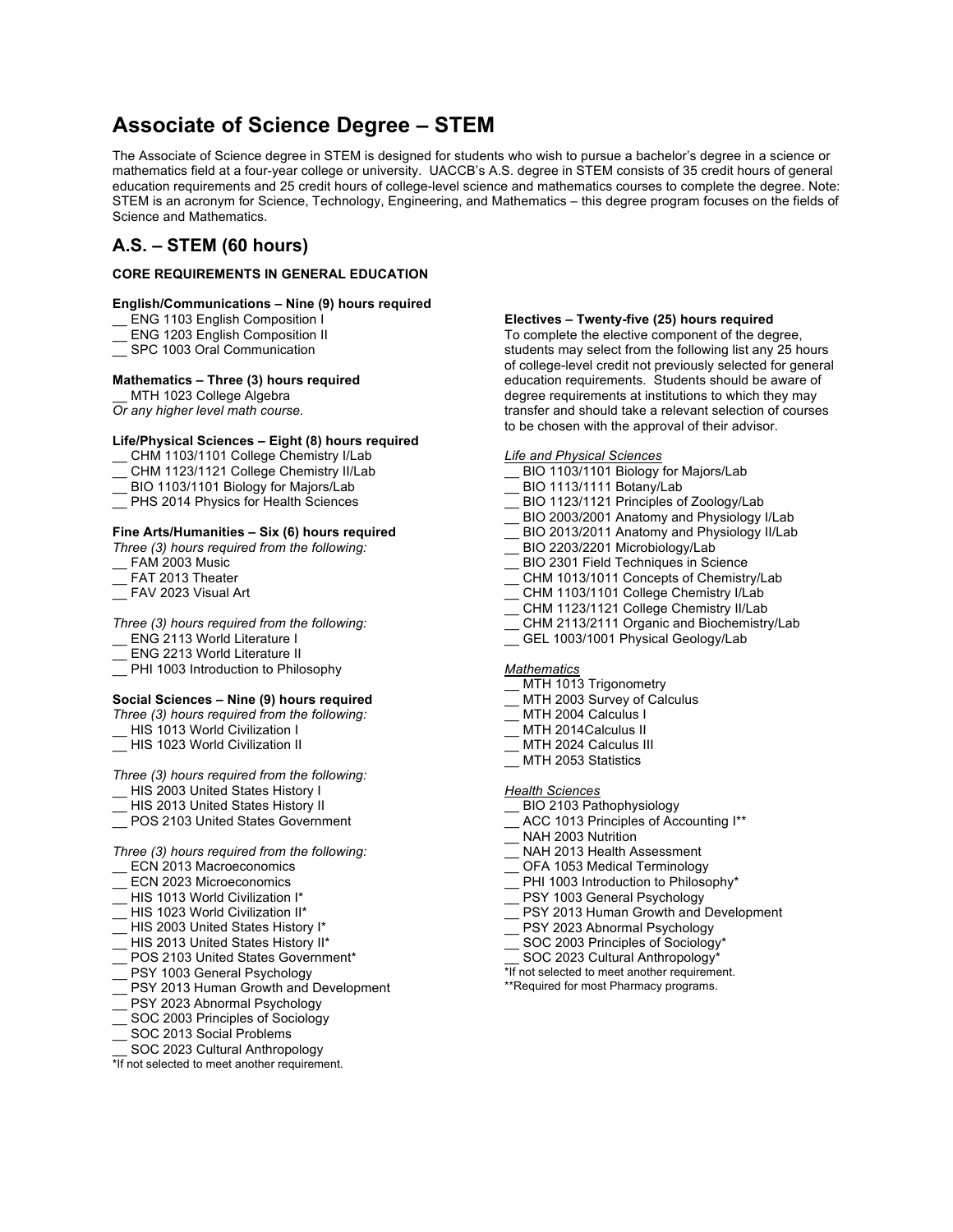## **Associate of Applied Science Degree – Business Services**

The Associate of Applied Science in Business Services degree is designed for students who wish to enter the workforce as entry-level business employees. Students will take courses from a variety of business disciplines to make them wellrounded, highly-productive personnel. UACCB's A.A.S. in Business Services degree consists of 15 credit hours of general education requirements and 45 credit hours in business classes.

## **A.A.S. – Business Services (60 hours)**

#### **CORE REQUIREMENTS IN GENERAL EDUCATION**

#### **English/Communications – Six (6) hours required**

- ENG 1103 English Composition I
- ENG 1203 English Composition II **OR**

#### ENG 1303 Technical Writing

#### **Math – Three (3) hours required**

- MTH 1003 Technical Math
- MTH 1023 College Algebra
- MTH 1043 Quantitative Literacy
- *Or any higher level math course.*

#### **Computer Sciences – Three (3) hours required**

\_\_ CIS 1053 Computer Software Applications

#### **Social Sciences – Three (3) hours required**

- ECN 2013 Macroeconomics
- ECN 2023 Microeconomics

#### **Business Core Curriculum – Fifteen (15) hours required**

- ACC 1033 Computerized Accounting
- \_\_ BUS 1013 Introduction to Business
- \_\_ BUS 1023 Business Communications
- \_\_ ACC 1013 Principles of Accounting I
- \_\_ BUS 2033 Legal Environment of Business

#### **Business Major Courses – Thirty (30) hours required**

- \_\_ BUS 2013 Principles of Management
- CIS 2013 Applied Electronic Spreadsheets
- \_\_ OFA 1063 Word Processing
- OFA 2033 Administrative Office Procedures
- \_\_ BUS 2113 Business Ethics
- \_\_ ACC 1023 Principles of Accounting II
- \_\_ BUS 2513 Principles of Marketing
- \_\_ BUS 2503 Personal Finance
- \_\_ BUS 2753 Small Business Management
- \_\_ BUS 2653 Internship

## **Technical Certificate – Clerical Services (30 hours)**

#### **General Education Core**

- CIS 1003 Introduction to Computers
- ENG 1103 English Composition I
- MTH 1003 Technical Math *or* other college level math course

#### **Technical Education Core**

- \_\_ ACC 1013 Principles of Accounting I
- \_\_ BUS 1023 Business Communications
- \_\_ CIS 1053 Computer Software Applications
- ACC 1033 Computerized Accounting

#### **Major Courses**

- \_\_ OFA 1063 Word Processing
- \_\_ CIS 2013 Applied Electronic Spreadsheet
- \_\_ OFA 2033 Administrative Office Procedures

## **Technical Certificate – Entrepreneurship Focus (33 hours)**

#### **General Education Core**

- ENG 1103 English Composition I
- CIS 1003 Introduction to Computers
- MTH 1003 Technical Math *or* other college level math course

#### **Major Courses**

- \_\_ ACC 1013 Principles of Accounting I
- ETR 1003 Introduction to Entrepreneurship
- \_\_ ETR 2003 Professional Selling/Advertising
- **ETR 2033 Feasibility and Funding**
- \_\_ BUS 2113 Business Ethics
- \_\_ BUS 2013 Principles of Management
- \_\_ BUS 2753 Small Business Management
- \_\_ BUS 2513 Principles of Marketing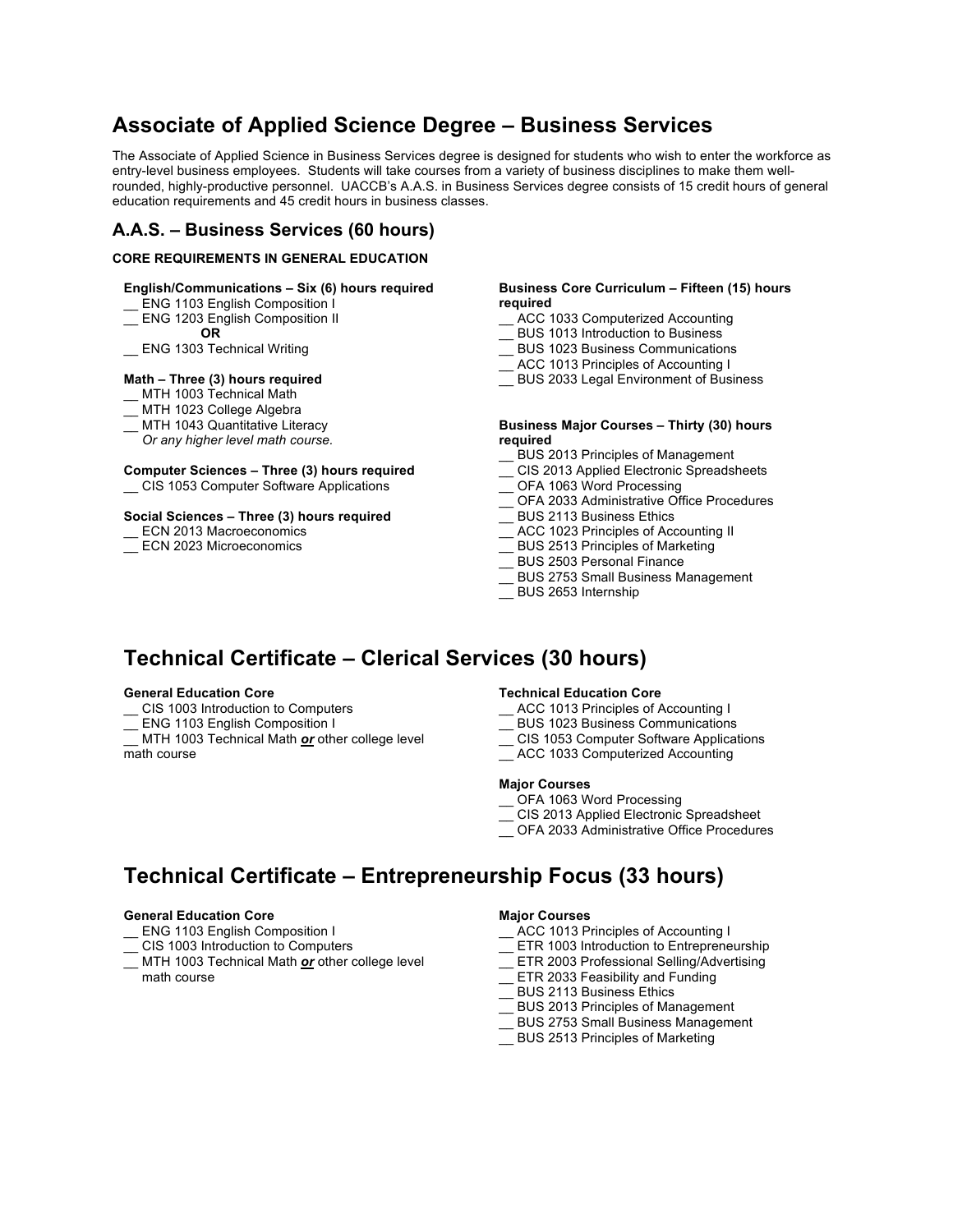## **Associate of Applied Science Degree – Computer Technology (CIS)**

The Associate of Applied Science in Computer Technology is designed to provide students a well-rounded set of technology skills needed in the modern workplace. This degree is ideal for students who wish to attain technology skills useful in any discipline. Focusing on the human factor of technology, the curriculum will evolve to consistently provide the 21st Century skills required to be a successful professional in an ever-changing technological world.

## **A.A.S. – Computer Technology (60 hours)**

#### **CORE REQUIREMENTS IN GENERAL EDUCATION**

#### **English/Communications – Nine (9) hours required**

\_\_ ENG 1103 English Composition I

- **OR**
- ENG 1004 Writing for the Workplace
- \_\_ ENG 1203 English Composition II
- SPC 1003 Oral Communications

#### **Math – Three (3) hours required**

- \_\_ MTH 1003 Technical Math
- MTH 1043 Quantitative Literacy
- MTH 1023 College Algebra
- *Or any higher level math course.*

#### **Computer Sciences – Three (3) hours required**

\_\_ CIS 2223 Survey of Operating Systems

#### **Social Sciences – Three (3) hours required**

- ECN 2013 Macroeconomics
- ECN 2023 Microeconomics
- HIS 1013 World Civilization I
- HIS 1023 World Civilization II
- **\_\_** HIS 2003 United States History I

*(Continued in next column)*

- \_\_ HIS 2013 United States History II
- POS 2103 United States Government
- \_\_ SOC 2003 Principles of Sociology

#### **CIS Technical Courses – Forty-two (42) hours required**

- \_\_ CIS 1102 Survey of Technology
- \_\_ CIS 1203 User Interface & Human Interaction
- \_\_ CIS 1901 Making Connections in Computer Technology
- \_\_ CIS 2023 Database Fundamentals
- \_\_ CIS 2102 Emerging Trends in Technology
- \_\_ CIS 2104 Computer Technology Capstone
- \_\_ CIS 2203 Computer Ethics
- \_\_ CIS 2153 Fundamentals of Programming
- \_ CIS 2233 Cyber Security
- \_\_ CIS 2243 Linux Operating System
- \_\_ CIS 2253 Fundamentals of Web Development
- \_\_ CIS 2503 Fundamentals of Networking
- \_\_ CIS 2603 JavaScript Fundamentals
- \_\_ CIS 2703 Server-side Web Development
- \_\_ CIS 2803 Survey of Programming Languages

## **Technical Certificate – Computer Technology (30 hours)**

#### **General Education Core – Nine (9) hours required**

- ENG 1103 English Composition I
	- **OR**
- ENG 1004 Writing for the Workplace
- **ENG 1203 English Composition II**
- MTH 1003 Technical Math
- *Or higher level math course.*

#### **Computer Technology Core – Twenty-one (21) hours required**

- \_\_ CIS 1102 Survey of Technology
- CIS 1203 User Interface and Human Interaction
- \_\_ CIS 1901 Making Connections in Computer Technology
- \_\_ CIS 2023 Database Fundamentals
- \_\_ CIS 2153 Fundamentals of Programming
- \_\_ CIS 2223 Survey of Operating Systems
- CIS 2253 Fundamentals of Web Development
- \_\_ CIS 2603 JavaScript Fundamentals

*(Continued on next page)*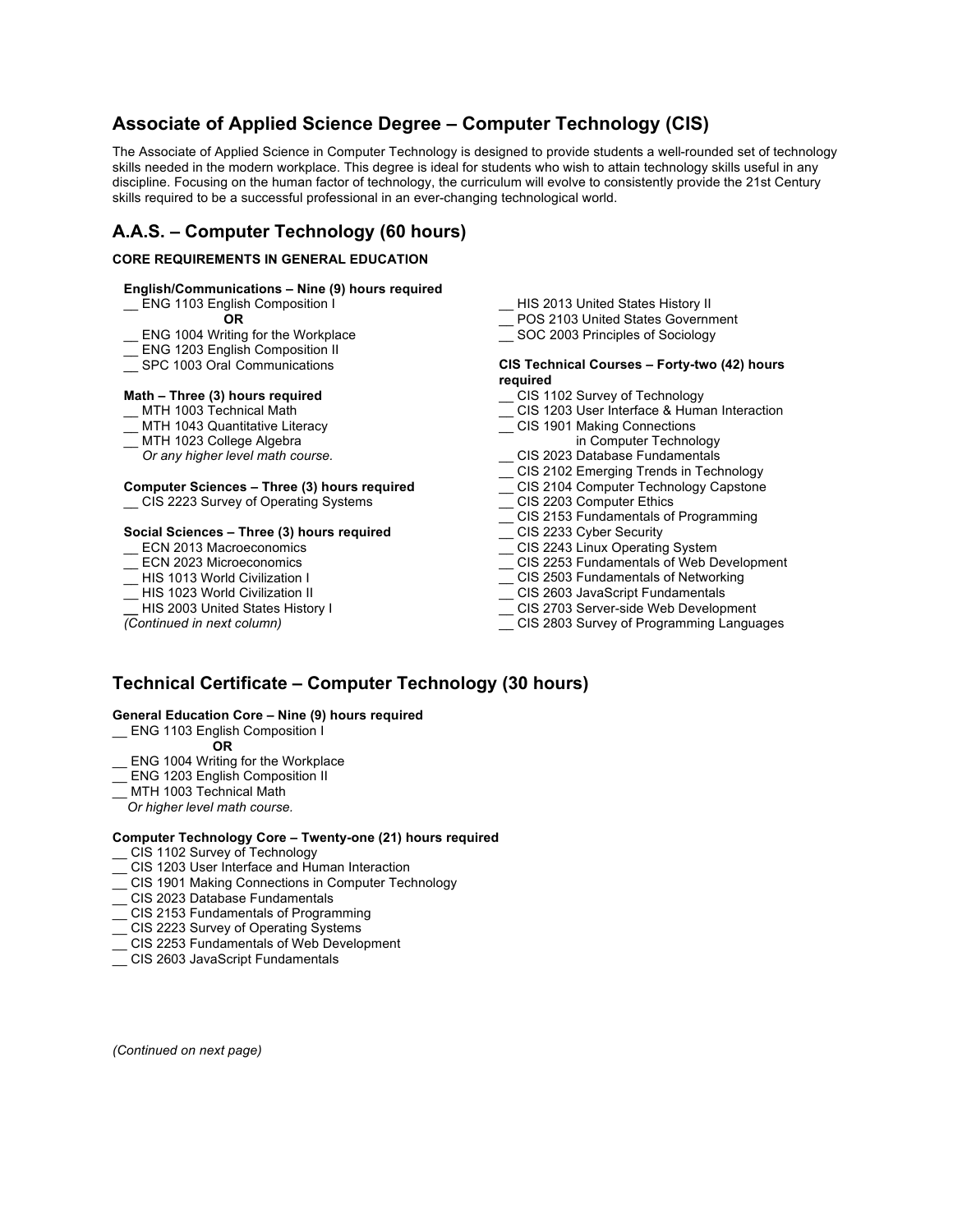## **Technical Certificate – Software Development (30 hours)**

#### **General Education Core – Six (6) hours required**

- \_\_ ENG 1103 English Composition I
	- **OR**
- \_\_ ENG 1004 Writing for the Workplace
- \_MTH 1003 Technical Math
- \_\_ SPC 1003 Oral Communications
- *Or higher level math course*

#### **Software Development Core – Twenty-four (24) hours required**

- \_\_ CIS 1203 User Interface and Human Interaction
- \_\_ CIS 2023 Database Fundamentals
- \_\_ CIS 2153 Fundamentals of Programming
- \_\_ CIS 2253 Fundamentals of Web Development
- \_\_ CIS 2603 JavaScript Fundamentals
- \_\_ CIS 2703 Server-side Web Development
- \_\_ CIS 2803 Survey of Programming Languages

## **Certificate of Proficiency – Computer Programming (9 hours)**

- CIS 2023 Database Fundamentals
- CIS 2153 Fundamentals of Programming
- \_\_ CIS 2603 JavaScript Fundamentals

## **Certificate of Proficiency – Computer Technology (9 hours)**

- CIS 1102 Survey of Technology
- \_\_ CIS 1901 Making Connections in Computer Technology
- \_\_ CIS 2223 Survey of Operating Systems
- \_\_ CIS 2253 Fundamentals of Web Development

### **Certificate of Proficiency – Network and System Administration (9 hours)**

- \_\_ CIS 2233 Cyber Security
- CIS 2243 Linux Operating System
- \_\_ CIS 2503 Fundamentals of Networking

## **Certificate of Proficiency – Security and Ethics (9 hours)**

- CIS 2203 Computer Ethics
- \_\_ CIS 2223 Survey of Operating Systems
- CIS 2233 Cyber Security

### **Certificate of Proficiency – Web Development (9 hours)**

- \_\_ CIS 2253 Fundamentals of Web Development
- CIS 2603 JavaScript Fundamentals
- \_\_ CIS 2703 Server-side Web Development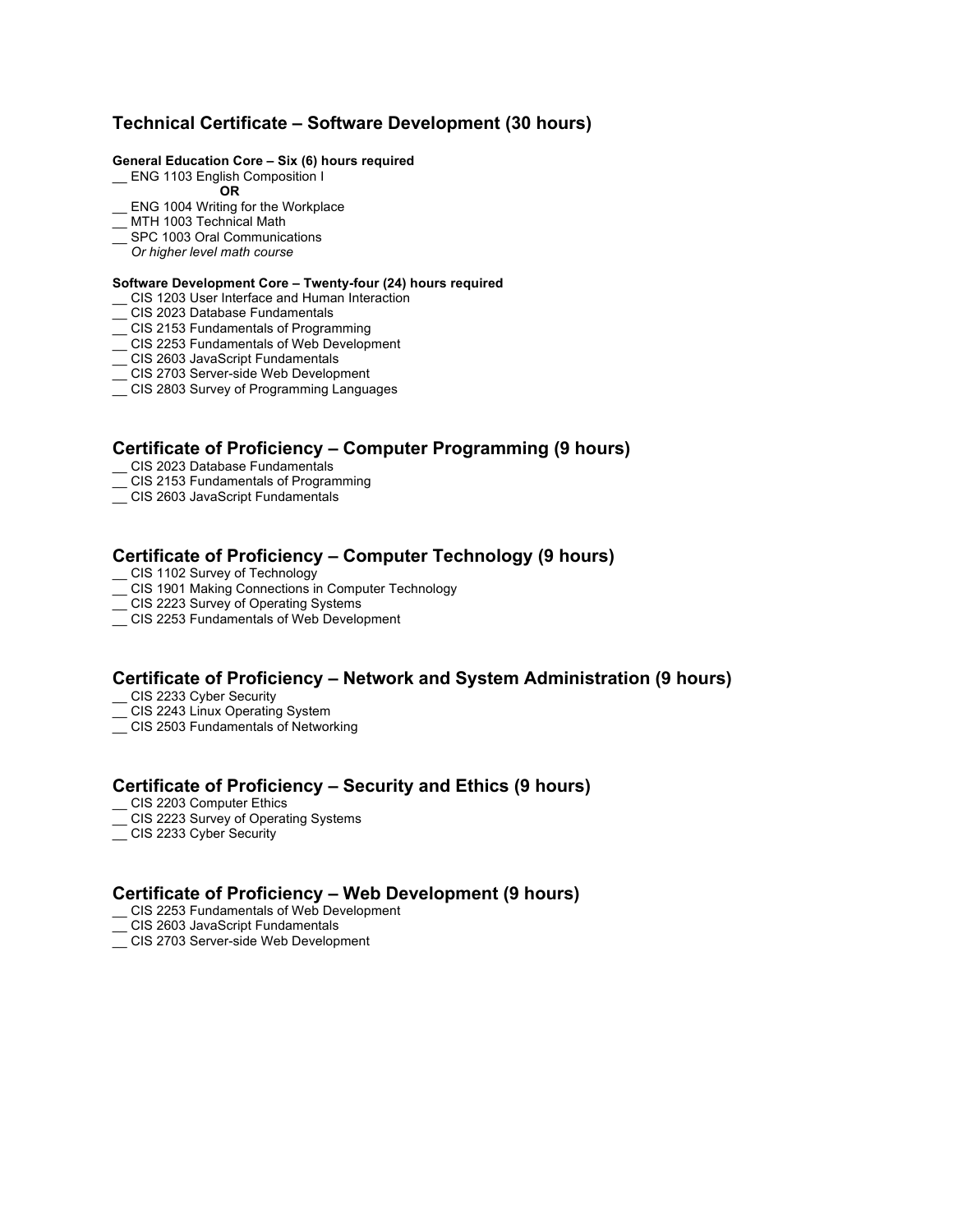## **Associate of Applied Science Degree – Management and Supervision**

The Associate of Applied Science in Management and Supervision degree is designed for students who wish to enter the workforce as mid-management employees. Students will take courses from a variety of management and supervision disciplines to make them well-rounded, highly-productive personnel. UACCB's A.A.S. in Management and Supervision degree consists of 18 credit hours of general education requirements and 42 credit hours in management and supervision classes.

## **A.A.S. – Management and Supervision (60 hours)**

#### **CORE REQUIREMNETS IN GENERAL EDUCATION**

#### **English/Communications – Nine (9) hours required**

- ENG 1103 English Composition I
- \_\_ ENG 1203 English Composition II
- SPC 1003 Oral Communications

#### **Math – Three (3) hours required**

- \_\_ MTH 1003 Technical Math
- MTH 1023 College Algebra
- MTH 1043 Quantitative Literacy
- *Or any higher level math course*

#### **Computer Sciences – Three (3) hours required**

\_\_ CIS 2233 Cyber Security

#### **Social Sciences – Three (3) hours required**

- PSY 1003 General Psychology
- SOC 2003 Principles of Sociology

#### **Management and Supervision Core Curriculum – Twelve (12) Hours required**

- BUS 1013 Introduction to Business
- \_\_ BUS 2033 Legal Environment of Business
- \_\_ BUS 2113 Business Ethics
- MGT 1003 Public Relations

#### **Management and Supervision Major Courses – Thirty (30) hours required**

- \_\_ BUS 2013 Principles of Management
- \_\_ BUS 2043 Human Resource Management
- \_\_ BUS 2253 Principles of Finance
- \_\_ BUS 2513 Principles of Marketing
- \_\_ BUS 2653 Internship
- MGT 1013 Customer Relations Management
- \_\_ MGT 1023 Social Media Management
- \_ MGT 2003 Principles of Leadership
- \_\_ MGT 2013 Conflict Management
- \_\_ MGT 2023 Project Management

## **Technical Certificate – Management and Supervision (27 hours)**

#### **General Education Core**

- \_\_ CIS 2233 Cyber Security
- **ENG 1103 English Composition I**

MTH 1003 Technical Math *or* other college level math course

#### **Technical Core**

- \_\_ BUS 1013 Introduction to Business
- BUS 2013 Principles of Management
- \_\_ BUS 2253 Principles of Finance
- \_\_ BUS 2513 Principles of Marketing
- MGT 1013 Customer Relations Management
- \_\_ MGT 2003 Principles of Leadership

\*Associate of Applied Science Management and Supervision and Technical Certificate Management and Supervision pending ADHE approval.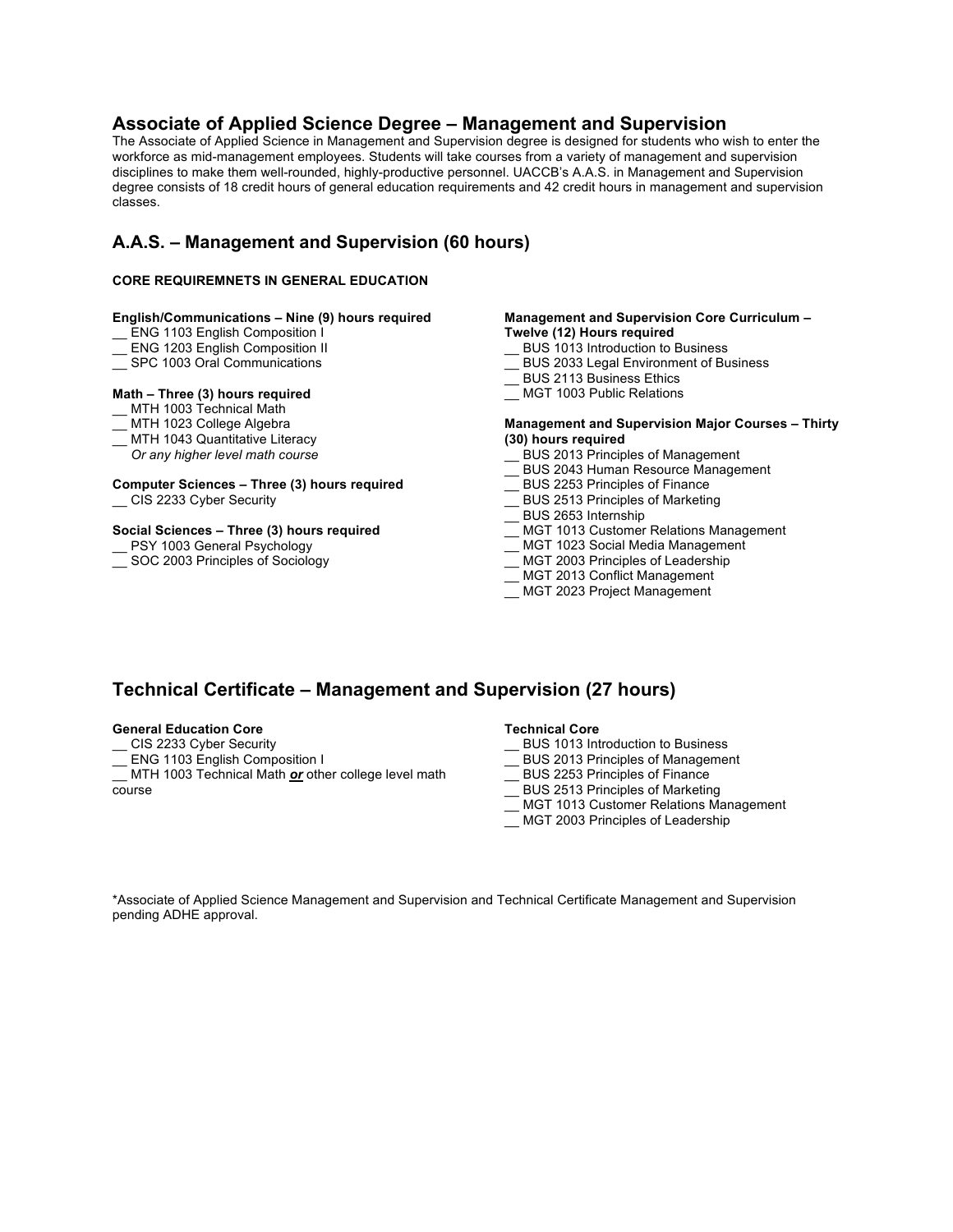## **Associate of Applied Science Degree – Medical Office Management**

The Medical Office Management Associate of Applied Science degree program provides a broad exposure to the functional areas of business and the technical courses required to develop skills necessary for competence as a medical office manager.

## **A.A.S. – Medical Office Management (60 hours)**

#### **CORE REQUIREMENTS IN GENERAL EDUCATION**

#### **English/Communications – Nine (9) hours required**

- \_\_ ENG 1103 English Composition I
- ENG 1203 English Composition II
- \_\_ SPC 1003 Oral Communication

#### **Math – Three (3) hours required**

- \_\_ MTH 1003 Technical Math
- \_\_ MTH 1023 College Algebra
- \_ MTH 1043 Quantitative Literacy
- *Or higher level math course.*

## **Computer Sciences – Three (3) hours required**

\_\_ CIS 1003 Introduction to Computers

#### **Social Sciences – Three (3) hours required**

- \_\_ HIS 1013 World Civilization I
- HIS 1023 World Civilization II
- HIS 2003 United States History I
- \_\_ HIS 2013 United States History II
- \_\_ POS 2103 United States Government
- \_\_ PSY 1003 General Psychology
- SOC 2003 Principles of Sociology

#### **Business Core Curriculum – Fifteen (15) hours required**

- \_\_ CIS 1053 Computer Software Applications
- \_\_ HIT 2003 Health Data Content
- \_\_ CIS 2013 Applied Electronic Spreadsheets
- \_\_ OFA 1063 Word Processing
- \_\_ OFA 1053 Medical Terminology

#### **Major Courses – Twenty-seven (27) hours required**

- \_\_ MOM 2023 Medical Diagnosis Coding and Billing
- \_\_ MOM 2033 Medical Outpatient Coding and Billing
- \_\_ MOM 2013 Legal Concepts in Health Care
- \_\_ ACC 1013 Principles of Accounting I
- \_\_ OFA 2033 Administrative Office Procedures
- \_\_ BIO 1013 Essentials of Anatomy and Physiology
- \_\_ BUS 2113 Business Ethics
- \_\_ BUS 2013 Principles of Management
- \_\_ BUS 2653 Internship

## **Certificate of Proficiency, Medical Billing and Coding (12 hours)**

#### **Major Courses**

- \_\_ BIO 1013 Essentials of Anatomy and Physiology
- \_\_ MOM 2023 Medical Diagnosis Coding and Billing
- \_\_ MOM 2033 Medical Outpatient Coding and Billing
- OFA 1053 Medical Terminology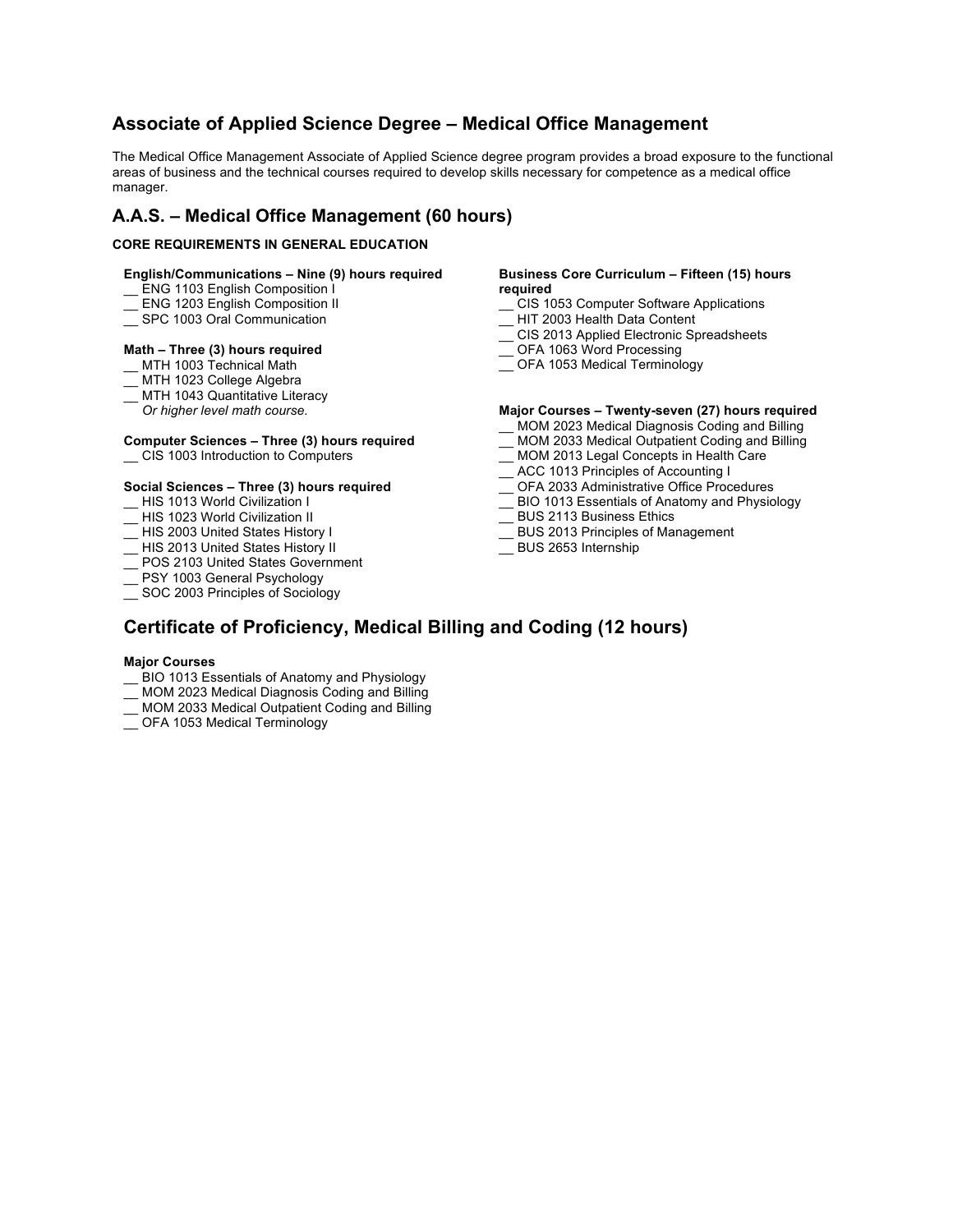## **Technical Certificate – Cosmetology (42 hours)**

The cosmetology program is designed to provide students with the theoretical and practical instruction required as a prerequisite to qualify for licensure examination by the Arkansas Department of Health Cosmetology Section. Students will be trained in hygiene and sanitation, physiotherapy, cosmetricity, physiology and histology anatomy, neurology, mycology, osteology, hairdressing, manicuring, aesthetics, salesmanship, shop management, and shop deportment.

In addition to completing an application for admission to the college, prospective cosmetology must also complete a cosmetology program application. Both applications are available in the Enrollment Center.

#### **Courses**

- \_\_ COS 1118 Cosmetology I
- \_\_ COS 1218 Cosmetology II
- \_\_ COS 1306 Cosmetology III

Note: This is a limited access program. Available class openings will be filled on a first-come, first-served basis at the beginning of each semester.

## **Certificate of Proficiency – Cosmetology Instructor (18 hours)**

#### **Courses**

- \_\_ COS 2109 Cosmetology Instructor I
- \_ COS 2209 Cosmetology Instructor II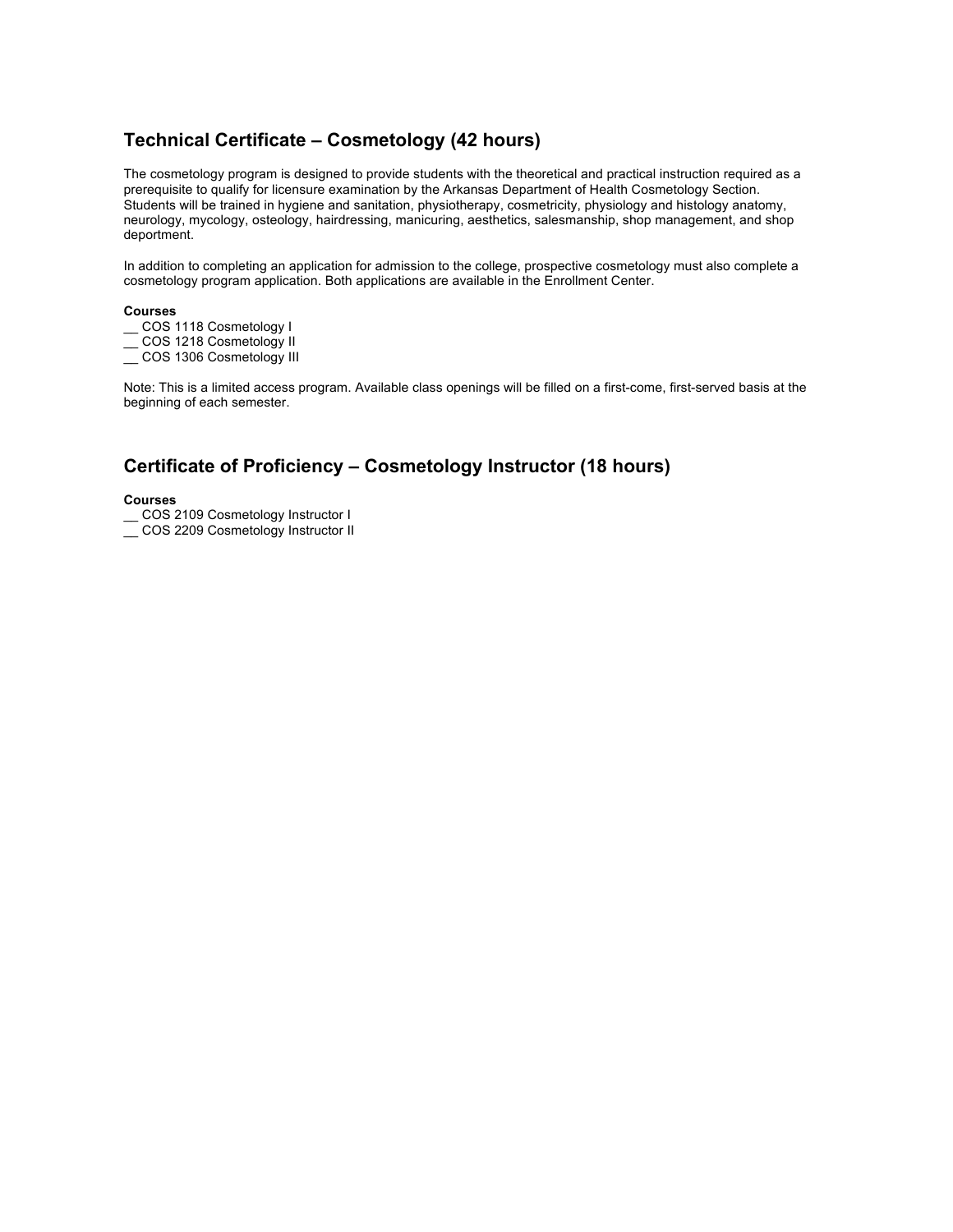## **Associate of Applied Science Degree - Early Childhood Education**

The Associate of Applied Science in Early Childhood Education is designed to meet the competencies required for the Birth through Pre-Kindergarten Teaching Credential which is required by Act 187 passed by the Arkansas Legislature during the 2009 session. This degree will allow a graduate to apply for the Birth through Pre-Kindergarten Teaching Credential from the Division of Early Care and Education of the Department of Human Services. It will allow the graduate to be the lead teacher in a non-public school classroom or in a Head Start classroom as they pursue a Bachelor's degree. The student will be qualified to serve as a para-professional in a public school pre-kindergarten classroom. It will not allow the graduate to be the lead teacher in a public school pre-kindergarten classroom.

## **A.A.S. – Early Childhood Education (60 hours)**

#### **General Education Core – Fifteen (15) hours required**

- \_\_ ENG 1103 English Composition I
- ENG 1203 English Composition II
- \_\_ MTH 1003 Technical Math *or* other college level math course
- BUS 1013 Introduction to Business
- SPC 1003 Oral Communication

#### **Social Science Core – Three (3) hours required**

- \_\_ PSY 1003 General Psychology
- \_\_ SOC 2003 Principles of Sociology

#### **Development Education Core – Eighteen (18) hours required**

- ECE 1003 Foundations of Early Childhood Education
- ECE 1103 Child Growth and Development
- ECE1203 Environments for Young Children
- \_\_ ECE 1303 Field Experience
- ECE 2303 Practicum
- EDU 2103 Introduction to K-12 Educational
- **Technology**

#### **Teaching Credential Core – Twenty-four (24) hour required**

- \_\_ ECE 2003 Child Guidance
- ECE 2103 Preschool Curriculum
- ECE 2203 Infant/Toddler Curriculum
- \_\_ ECE 2923 Literacy and Language Arts for Early Childhood
- \_\_ ECE 2943 Math and Science for Early Childhood
- \_\_ ECE 2993 Future Perspectives of Early Childhood
- ECE 2963 Health, Safety, and Nutrition
- \_\_ ECE 2973 Special Needs

## **Technical Certificate – Early Childhood Education (27 hours)**

#### **General Education Core**

- ENG 1103 English Composition I
- \_\_ MTH 1003 Technical Math *or* other college level math course

#### **Development Education Core**

- \_\_ ECE 1003 Foundations of Early Childhood Education
- ECE 1103 Child Growth and Development
- ECE 2003 Child Guidance
- EDU 2103 Intro to K-12 Educational Technology
- *\_\_* ECE 1203 Environments for Young Children
- ECE 1303 Field Experience

#### **Electives (Choose one of the following courses)**

- ECE 2103 Preschool Curriculum or
- ECE 2973 Special Needs

## **Certificate of Proficiency – Early Childhood Education (9 hours)**

The Early Childhood Education Certificate of Proficiency provides performance-based training covering topics such as professionalism, child development and behavior, the learning environment, and program management designed to meet academic requirements established by the Council for Early Childhood Professional Recognition for the Child Development Associate (CDA) credential. UACCB's Early Childhood Education curriculum provides 135 hours of instruction to prepare students to earn CDA certification in order to work in childcare and family day care settings. If the student has completed 480 hours working in a preschool, the student is eligible to take ECE1303 Field Experience with the CDA block of courses. To be eligible for admission, applicants must submit proof of negative TB test.

#### **Major Courses**

- \_\_ ECE 1003 Foundations of Early Childhood Education\*
- ECE 1103 Child Growth and Development\*
- \_\_ ECE 1203 Environments for Young Children\*
- 
-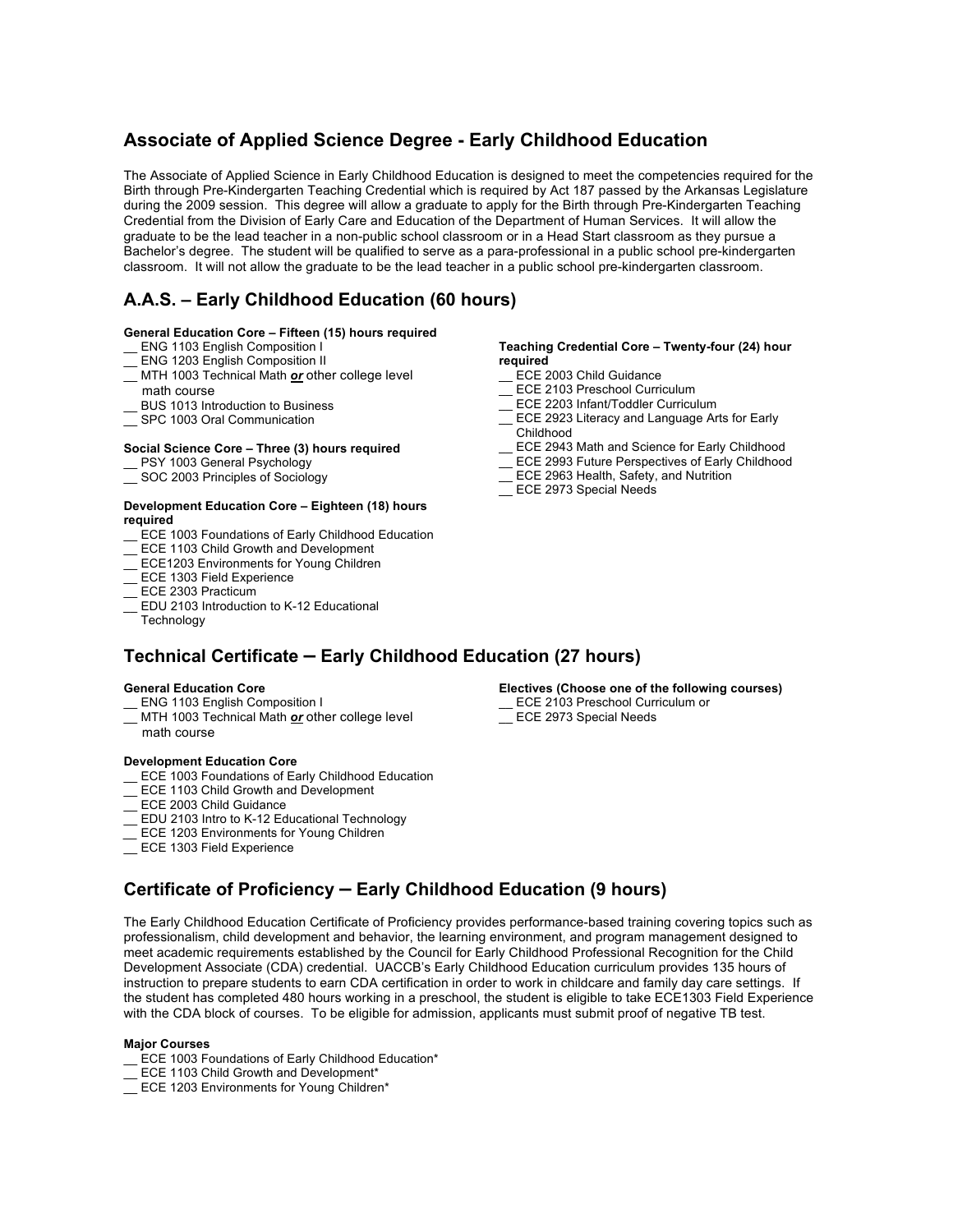## **Associate of Applied Science Degree – General Technology**

The General Technology Associate of Applied Science degree is an individualized program of study in which students select courses from two or more technical disciplines and develop a coherent technical program. With both a major technical focus and support courses directly related to a career objective, students can tailor the degree program to meet their specific needs.

## **A.A.S. – General Technology (60 hours)**

#### **CORE REQUIREMENTS IN GENERAL EDUCATION**

#### **English/Communications – Six (6) hours required**

- \_\_ ENG 1103 English Composition I
- \_\_ ENG 1203 English Composition II

#### **Math – Three (3) hours required**

- \_\_ MTH 1003 Technical Math
- MTH 1043 Quantitative Literacy
- MTH 1023 College Algebra
- *Or any higher level math course.*

#### **Social Sciences – Three (3) hours required**

- HIS 1013 World Civilization I
- HIS 1023 World Civilization II
- \_\_ HIS 2003 United States History I
- \_\_ HIS 2013 United States History II
- \_\_ POS 2103 United States Government
- ECN 2013 Macroeconomics
- ECN 2023 Microeconomics
- GEO 2003 Introduction to Cultural Geography
- HIS 1013 World Civilization I
- \_\_ HIS 1023 World Civilization II
- \_\_ HIS 2003 United States History
- \_\_ HIS 2013 United States History II
- \_\_ POS 2103 United States Government
- PSY 1013 General Psychology
- PSY 2013 Human Growth and Development
- \_\_ PSY 2023 Abnormal Psychology
- \_\_ SUC 2003 Principles of Sociology
- \_\_ SOC 2013 Social Problems
- SOC 2023 Cultural Anthropology

**Technical Major – Twenty-four (24) hours required** Select a minimum of 24 credit hours from one of the following technical majors:

- Business Services
- Computer Technology
- Entrepreneurship
- Medical Office Management
- Industrial Technology

**Technical Minor – Twenty-four (24) hours required** Select a minimum of 24 credit hours from one of the following technical minors:

- Business Services
- Computer Technology
- Entrepreneurship
- Medical Office Management
- Industrial Technology

Note: The student's program of study must be approved by the appropriate Division Chair.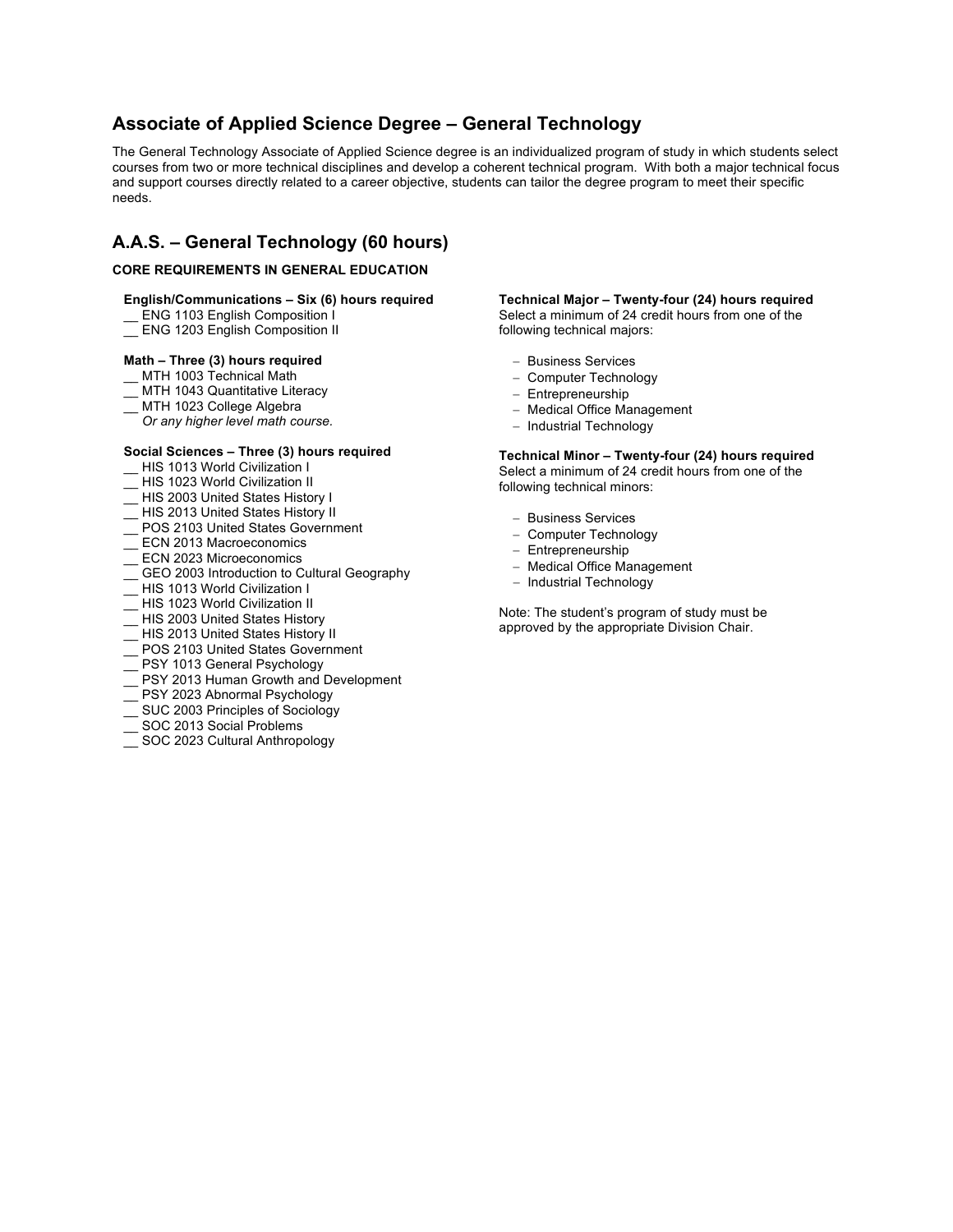## **Associate of Applied Science – Industrial Technology**

The UACCB Industrial Technology program provides students with the knowledge and skills necessary for successful employment as entry-level Industrial Technicians in a variety of industries. Students enrolled in the Industrial Technology program specialize in one of three disciplines: welding or Heating, Ventilation, and Air Conditioning (HVAC), or Mechatronics. The program includes Certificates of Proficiency, Technical Certificates, and an Associate of Applied Science degree. All credit hours earned in an Industrial Technology Certificate of Proficiency program count toward the corresponding credit hour requirements for an Industrial Technology Technical Certificate or A.A.S. degree. Likewise, all credit hours earned in an Industrial Technology Technical Certificate program count toward the corresponding credit hour requirements for an Industrial Technology A.A.S. degree.

## **A.A.S. – Industrial Technology (60 hours)**

#### **English/Communications – Seven (7) hours**

- ENG 1004 Writing for the Workplace
- ENG 1103 English Composition I

#### **Math – Three (3) hours required**

MTH 1003 Technical Math

 *Or any higher level math course.*

#### **Computer Sciences – Three (3) hours required**

\_\_ CIS 1053 Computer Software Applications

#### **Social Sciences – Three (3) hours required**

\_\_ *Choose from any Social Science listed in the UACCB General Education Core Curriculum*

#### **Major Courses – Thirty-two (32) hours required**

- \_\_ IND 1013 Technical Methods
- IND 1023 Engineering Drawings
- IND 1033 DC Electricity
- IND 1043 AC Electricity
- IND 2003 Industrial Safety
- IND 2013 Electric Motor Control
- *(Continued in next column)*
- IND 2023 Technical Physics
- \_\_ IND 2033 AutoCAD
- IND 2054 Programmable Logic Controllers
- \_\_ IND 2104 Industrial Technology Capstone

#### **Technical Courses – Twelve (12) hours required** *Choose either Welding, HVAC or Mechatronics*

*concentration*

- \_\_ IND 1104 Welding I
- \_\_ IND 1204 Welding II
- \_ IND 1304 Welding III
- **-OR-**
- IND 1053 HVAC Fundamentals
- \_ IND 1153 HVAC Controls
- \_\_ IND 1253 HVAC Troubleshooting
- \_\_ IND 1073 Introduction to Sheet Metal **-OR-**
- \_\_ IND 2133 Robotics
- \_\_ CIS 2153 Fundamentals of Programming
- IND 2233 Computer Numerical Control (CNC)
- \_\_ BUS 2653 Internship

## **Technical Certificate – Construction Technology (31 hours)**

#### **General Education Core – Seven (7) hours required**

- ENG 1004 Writing for the Workplace
- MTH 1003 Technical Math

#### **Construction Technology Core – Twenty-four (24) hours required**

- \_\_ CST 1016 Masonry I
- CST 1026 Carpentry I
- CST 1036 Drywall Installation and Finishing
- \_ IND 1013 Technical Methods
- \_\_ IND 2003 Industrial Safety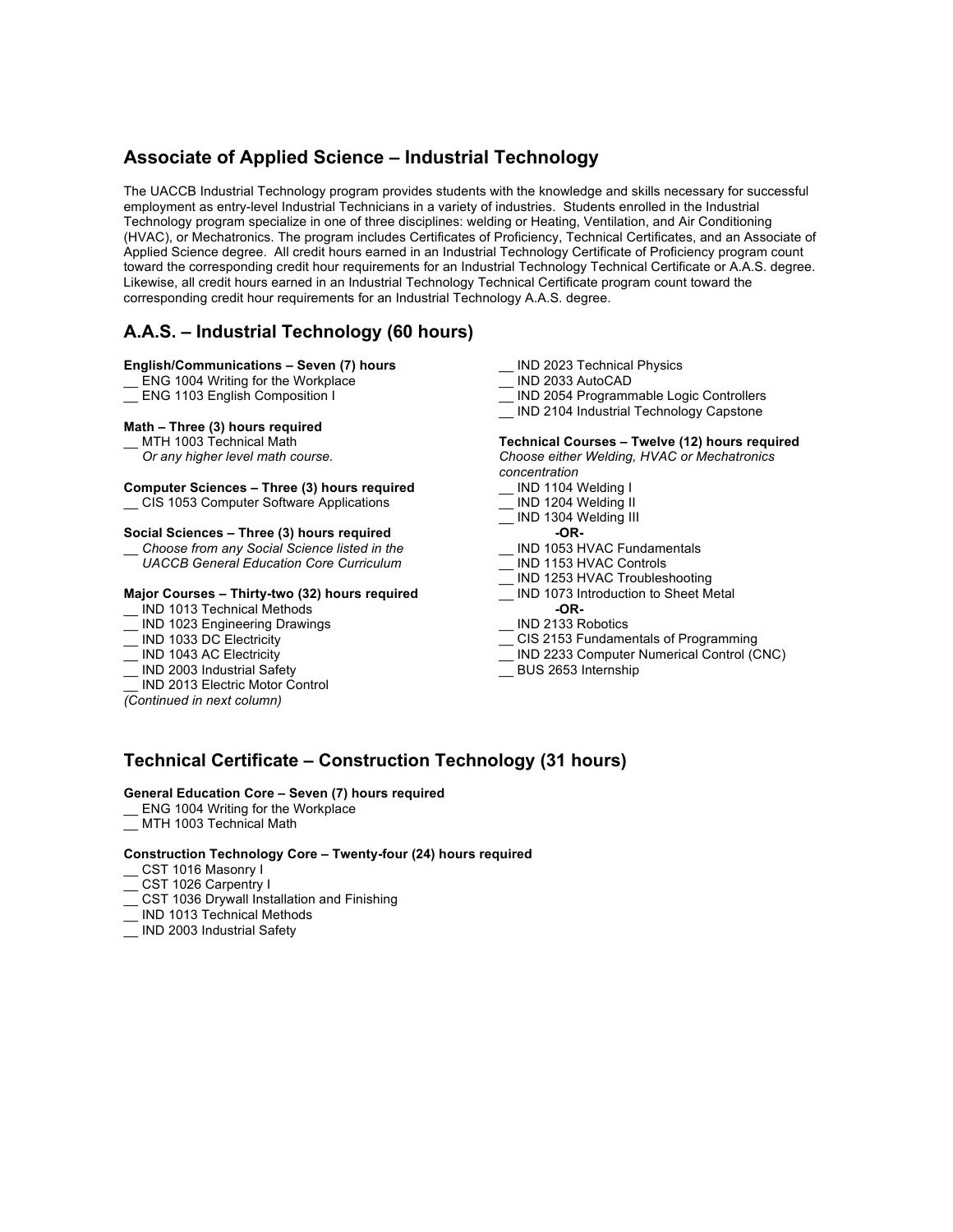## **Technical Certificate – Mechatronics (27 hours)**

#### **General Education Core – Six (6) hours required**

- \_\_ ENG 1103 English Composition I **or**
- \_\_ ENG 1004 Writing for the Workplace
- \_\_ MTH 1023 College Algebra **or**
- \_\_ MTH 1003 Technical Math
- **Technical Core – Twenty-one (21) hours required**
- \_\_ IND 2003 Industrial Safety
- \_ IND 1013 Technical Methods
- \_\_ IND 1023 Engineering Drawings
- \_\_ IND 2033 AutoCAD
- LND 1033 DC Electricity
- \_\_ CIS 2153 Fundamentals of Programming
- \_\_ IND 2133 Robotic

## **Technical Certificate – Welding Technology (28 hours)**

#### **General Education Core** – **Seven (7) hours required**

- ENG 1004 Writing for the Workplace
- MTH 1003 Technical Math

#### **Welding Core – Twenty (21) hours required**

- \_\_ IND 1013 Technical Methods
- \_\_ IND 1023 Engineering Drawings
- \_\_ IND 1104 Welding I
- \_\_ IND 1204 Welding II
- \_ IND 1304 Welding III
- \_\_ IND 2003 Industrial Safety

## **Technical Certificate – Air Conditioning, Heating, and Refrigeration Technology (31 hours)**

#### **General Education Core** – **Seven (7) hours required**

- \_\_ ENG 1004 Writing for the Workplace
- \_\_ MTH 1003 Technical Math

#### **Air Conditioning, Heating, and Refrigeration Core – Twenty-one (24) hours required**

- IND 1013 Technical Methods
- IND 1033 DC Electricity
- \_\_ IND 1043 AC Electricity
- \_\_ IND 1053 HVAC Fundamentals
- IND 1073 Introduction to Sheet Metal
- \_ IND 1153 HVAC Controls
- \_\_ IND 1253 HVAC Troubleshooting
- IND 2003 Industrial Safety

## **Certificate of Proficiency – Carpentry (12 hours)**

- CST 1026 Carpentry I
- \_ IND 1013 Technical Methods
- \_\_ IND 2003 Industrial Safety

## **Certificate of Proficiency – Drywall Installation and Finishing (12 hours)**

- CST 1036 Drywall Installation and Finishing
- \_\_ IND 1013 Technical Methods
- \_ IND 2003 Industrial Safety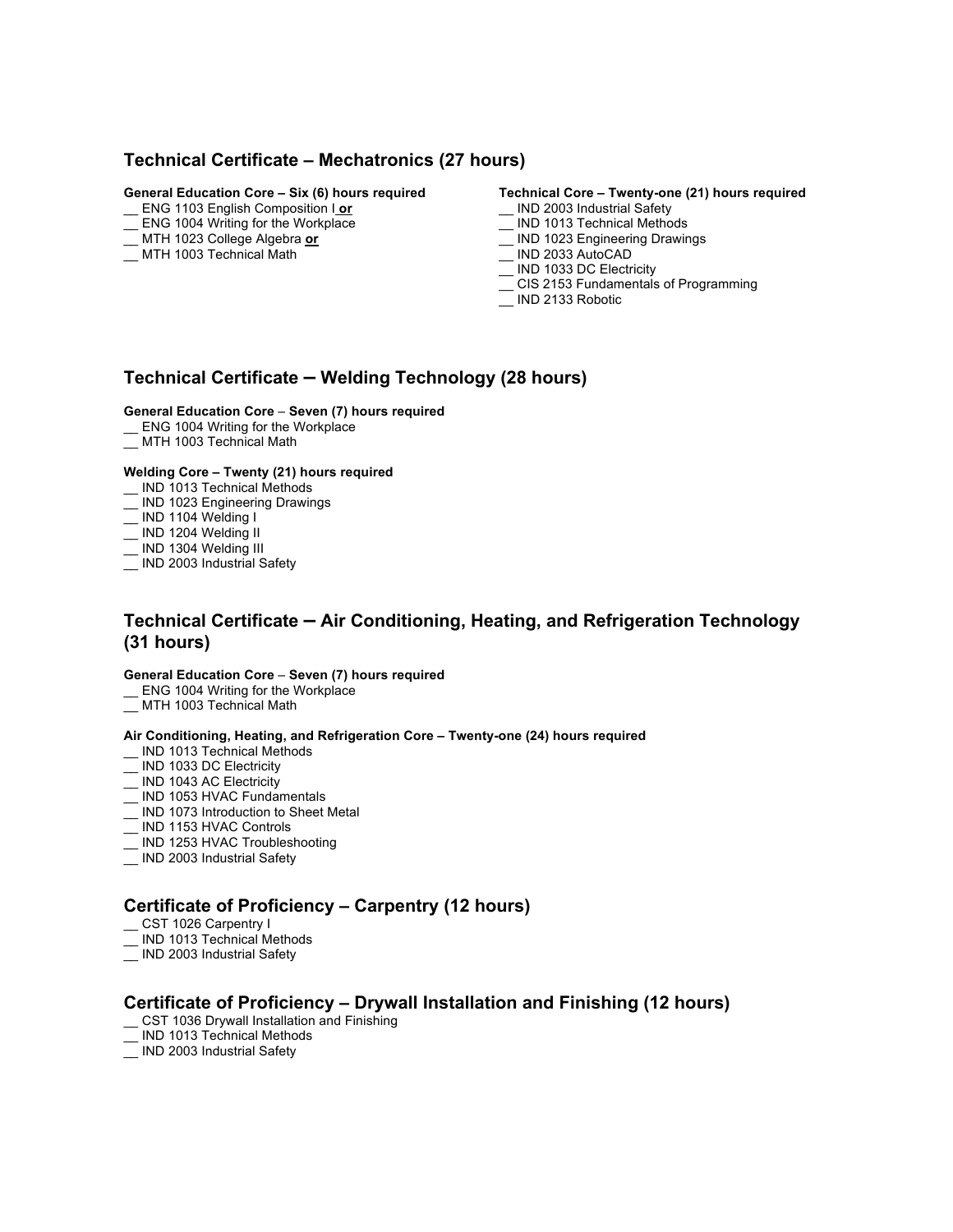## **Certificate of Proficiency – Masonry (12 hours)**

- \_\_ CST 1016 Masonry I
- $\equiv$  IND 1013 Technical Methods
- $\equiv$  IND 2003 Industrial Safety

### **Certificate of Proficiency – Mechatronics (12 hours)**

- IND 2003 Industrial Safety
- \_\_ IND 1013 Technical Methods
- \_\_ IND 1023 Engineering Drawings
- \_\_ IND 2033 AutoCAD

## **Certificate of Proficiency – Welding (13 hours)**

- \_\_ IND 1013 Technical Methods
- \_\_ IND 1023 Engineering Drawings
- \_\_ IND 1104 Welding I
- \_\_ IND 2003 Industrial Safety

### **Certificate of Proficiency – HVAC (15 hours)**

- \_\_ IND 1013 Technical Methods
- \_\_ IND 1033 DC Electricity
- \_\_ IND 1043 AC Electricity
- \_\_ IND 1053 HVAC Fundamentals
- \_\_ IND 2003 Industrial Safety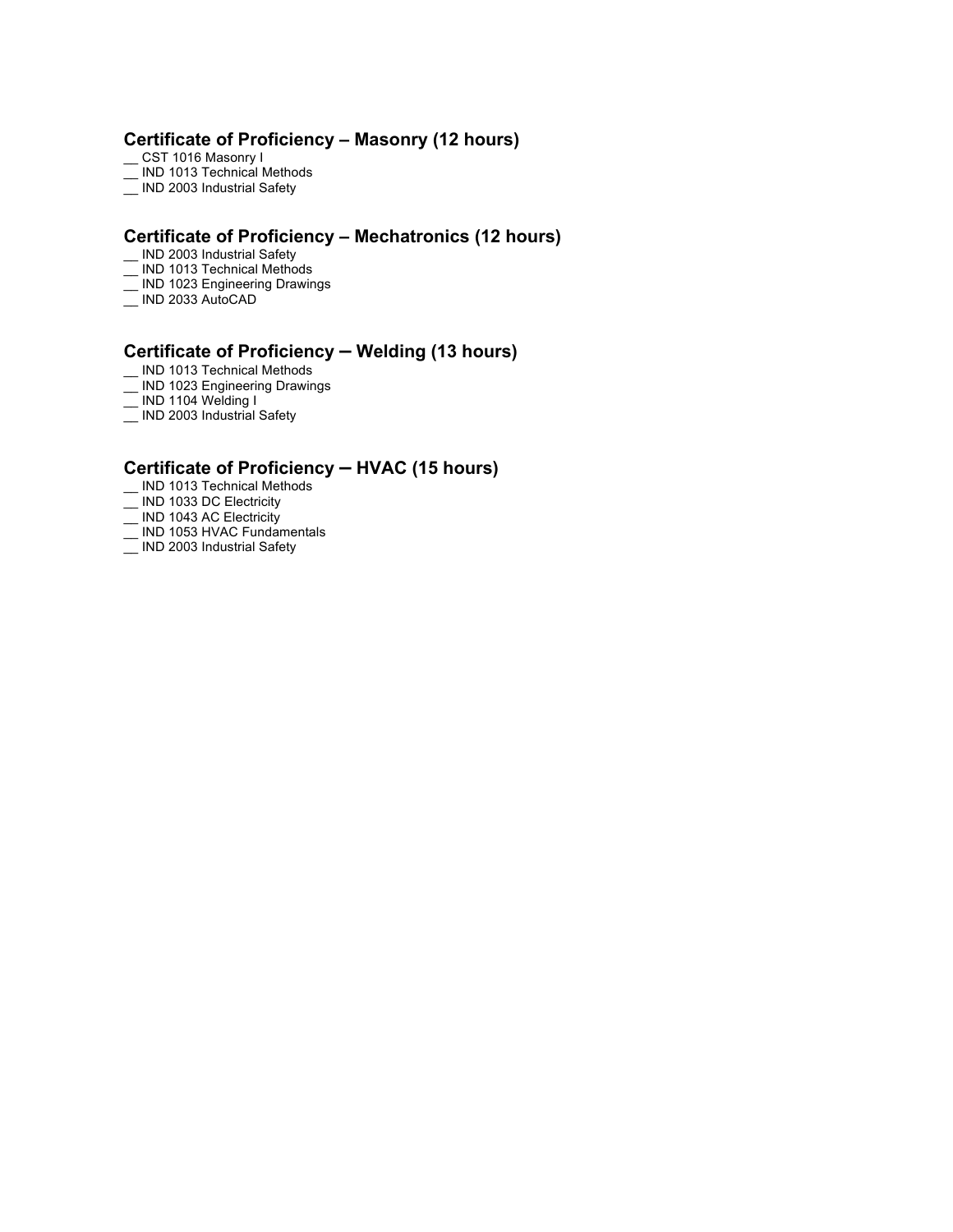## **Associate of Applied Science – Emergency Medical Technology, Paramedic**

The UACCB Emergency Medical Technology program prepares students for licensure as Emergency Medical Technicians (EMTs) and Paramedics. EMTs and Paramedics respond to emergency calls, performing medical services and transporting patients to medical facilities. The program offers three levels of credentialing: a Certificate of Proficiency in EMT; a Technical Certificate in Paramedic; and, an Associate of Applied Science in Emergency Medical Technology, Paramedic. Students will take general education courses and EMT specific courses, including classroom instruction, hospital and ambulance clinical experiences, and field internships with an Advanced Life Support (ALS) EMS service provider.

## **A.A.S. – Emergency Medical Technology, Paramedic (64 hours)**

#### **English/Communications – Six (6) hours**

ENG 1103 English Composition I

\_ ENG 1203 English Composition II

## **Math – Three (3) hours required**

MTH 1003 Technical Math *Or any higher level math course.*

#### **Life Sciences – Four (4) hours required**

\_ BIO 1013/1011 Essentials of Anatomy and Physiology with Lab *BIO 2003/2001 A&P I AND BIO 2013/2011 A&P II may be substituted for BIO 1013/1011*

#### **Social Sciences – Three (3) hours required**

\_ PSY 1003 General Psychology

\_ SOC 2003 Principles of Sociology

#### **Technical Core – Ten (10) hour required**

- \_ EMT 1107 Emergency Medical Technician, Basic
- \_ OFA 1053 Medical Terminology

#### **Technical Major – Thirty-eight (38) hours required**

- \_ EMT 2014 Paramedic I<sup>1</sup>
- EMT 2216 Paramedic II
- EMT 2208 Paramedic III

## **Technical Certificate – Emergency Medical Technology, Paramedic (38 hours)**

**Paramedic Core – Thirty-eight (38) hours required**

 $\_$  EMT 2014 Paramedic I<sup>1</sup>

- EMT 2216 Paramedic II
- EMT 2208 Paramedic III

## **Certificate of Proficiency – Emergency Medical Technology, Basic (7 hours)**

#### **EMT, Basic Core – Seven (7) hours required**

EMT 1107 Emergency Medical Technician, Basic $1,2$ 

<sup>1</sup>Certification by the Arkansas Department of Health as an Emergency Medical Technology (EMT) – Basic; BIO 1013/1011 Essential of Anatomy<br>and Physiology with Lab; and, OFA 1053 Medical Terminology is a corequisite.

**2 OFA1053 Medical Terminology is a corequisites.**

**Note 1: All EMT students must maintain American Heart Association Healthcare Provider CPR throughout the program; provide proof of two (2) MMR vaccinations or positive titer; negative tuberculin skin test or documentation of appropriate follow-up care in case of positive test results; Hepatitis B series or signed informed consent waiver; and, at the student's expense, submit to a criminal background check as required by the Arkansas Department of Health for licensure.**

**Note 2: Students must complete all general education requirements and all Paramedic courses with a grade of "C" or better to successfully complete the program.**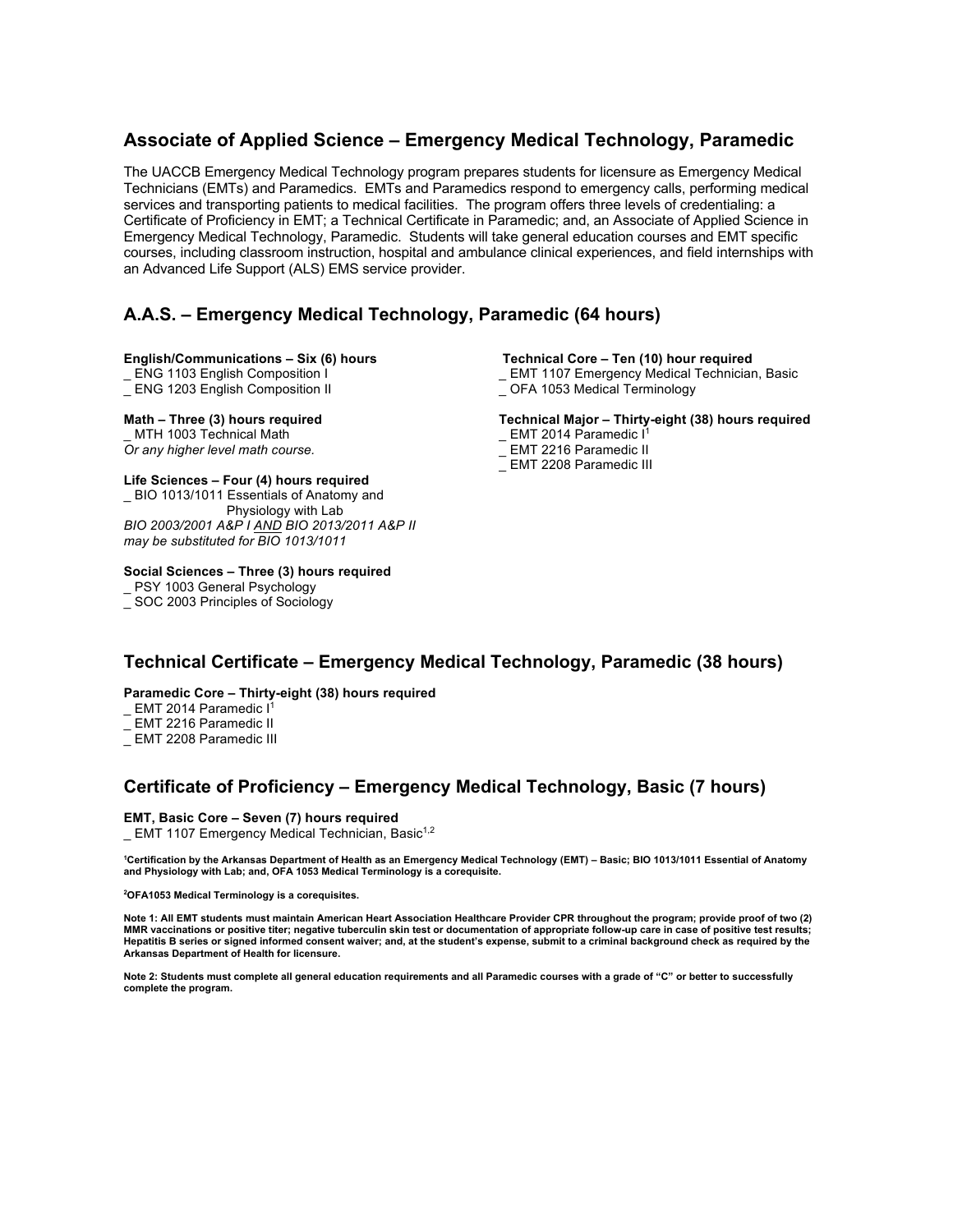## **Nursing Program Applicant Information**

The Division of Nursing and Allied Health offers nursing programs that lead to licensure/certification at three different levels: Certified Nursing Assistant (CNA), Licensed Practical Nurse (LPN), and Registered Nurse (RN).

The Certified Nursing Assistant program is a seven-credit hour Certificate of Proficiency program consisting of classroom instruction and clinical training. The program meets the educational requirements of the Arkansas Department of Human Services, Office of Long-Term Care. UACCB's curriculum provides instruction with emphasis on technical skills, professional relationships, and workplace ethics. Near the end of the program, students will attend two 8-hour clinical days in area long-term care facilities. Graduates of the program are eligible to apply for the written and skills test to become a Certified Nursing Assistant (CNA).

The Practical Nursing Technical Certificate program combines classroom instruction with clinical experience. The program meets the Arkansas State Board of Nursing requirements for practical nursing programs. Upon successful completion of the program, graduates may be eligible to apply for the National Council of Licensure Examination to become a Licensed Practical Nurse (LPN).

The Associate of Applied Science degree in Registered Nursing has three entry options:

- Pre-licensure RN entry option that is available for the non-nurse
- Two LPN to RN options for the licensed practical nurse who holds a current unencumbered LPN license:
	- 1. On campus Licensure RN option in the traditional classroom setting
		- 2. Online Licensure RN option

Graduates of the A.A.S. Registered Nursing program who meet Arkansas State Board of Nursing requirements are eligible to apply for the National Council Licensure Examination for Registered Nurses (NCLEX RN). *Note: Prelicensure RN students must take Health Skills or CNA prior to applying to the program.*

Admission to the Nursing Assistant program is "open admissions"; however, previous conviction of a crime may prohibit the student from being eligible for certification/employment. For rules applicable to criminal records visit http://humanservices.arkansas.gov/dms/oltcDocuments/crc.pdf. Students must provide proof of a negative TB skin test and/or follow up for a positive skin test to be eligible for the required clinical practicum of the program. The Hepatitis B vaccine is desirable, but not essential to start the program.

Admission to the Technical Certificate Practical Nursing (PN) and Associate of Applied Science Registered Nursing (RN) programs is a selective application process. Applicants must:

- Be a resident of Arkansas
- Submit an application to the appropriate program prior to published deadlines
- Demonstrate the potential to succeed in a nursing program through HESI A2 Admission Assessment Exam scores and a weighted point system (Class may be filled by applicants who score higher than minimum scores.)
	- o 65% minimum score for PN program
	- o 75% minimum score for RN program
- Submit official transcript(s) for all college coursework and LPN program (LPN to RN applicants) to the UACCB Enrollment Center
- Complete all required prerequisite and corequisite courses with a grade of "C" or better
- Cumulative GPA of 2.5 (PN) and 2.75 (RN) or higher is required for admission and GPA of 2.0 or higher is require for completion of both programs

Applicants who are admitted must provide proof of the following by the published deadlines

- Proof of two (2) MMR and varicella vaccinations or positive titer (serologic immunity)
- Hepatitis B series immunization, or signed informed consent waiver
- Negative TB skin test or proof of appropriate treatment for positive skin test
- Current American Heart Association (AHA) CPR certification. Certification must include AHA Healthcare Provider Basic Life Support and remain effective throughout the duration of the program
- Proof of yearly flu vaccination
- Completion of criminal background check

Applicants who are applying to the Practical Nursing program or the Pre-licensure RN option **will not be accepted if they are lacking more than eight (8) credit hours of general education pre-requisites** that must be completed during the summer semester prior to starting the program.

Applicants who are applying to the Licensure RN traditional and online tracks **will not be accepted if they are lacking more than eighteen (18) credit hours of general education pre-requisites** that must be completed during the fall semester prior to starting the program.

Students who are taking prerequisite courses at the time of application may be selected for **conditional** admission. Any student who is admitted conditionally due to lack of completed prerequisites must submit official transcripts to the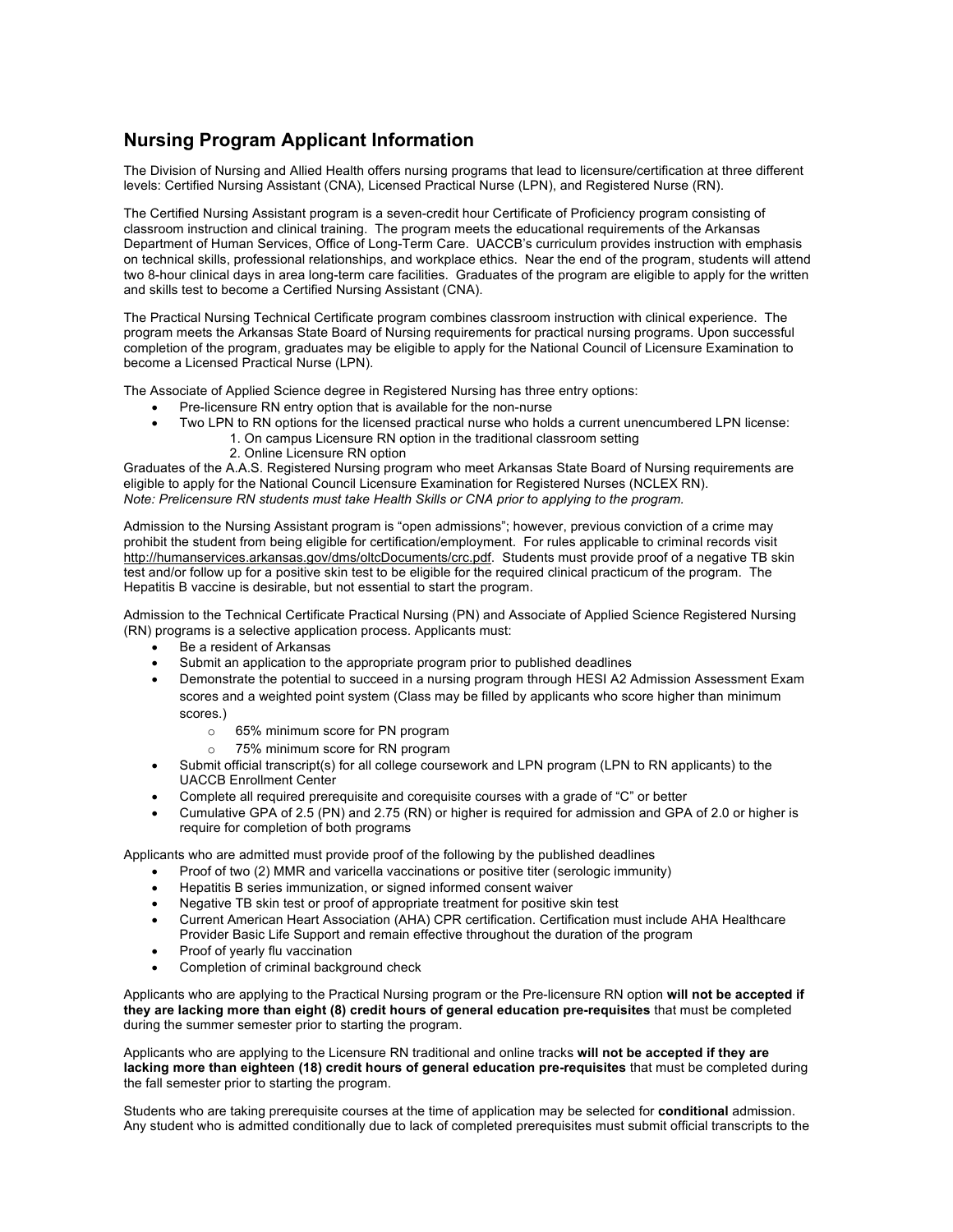Division of Nursing and Allied Health that indicate all prerequisite courses have been completed with a grade of "C" or better prior to the start of the program. The student who fails to meet ALL admission requirements prior to the start of the program will not be granted admission and will not be allowed to attend any RN program courses.

## **Students attending the A.A.S. RN program are required to:**

- Complete all corequisite courses with a grade of "C" or better
- Complete mandatory and random drug screening
- Maintain reliable internet access throughout the program
- Maintain Arkansas residency
- Maintain an unencumbered LPN license (Licensure RN options only)
- Complete a criminal background check

**Application and HESI A2 Admission Assessment Exam** Enrollment in the Practical Nursing (PN) and Registered Nursing (RN) programs is limited to those students who meet program specific admission criteria. Applicants who meet the following criteria will be considered for admission:

- Complete all pre-requisites with a grade of C or better
- GPA of 2.5 (PN) and 2.75 (RN) or better
- \*Submit program application and HESI A2 Admission Assessment Exam scores within specified timeframe
- \*Demonstrate the potential to succeed in a nursing program through HESI A2 Admission Assessment Exam scores (Class may be filled by applicants who score higher than minimum scores.)
	- o 65% minimum score for PN program
	- o 75% minimum score for RN program

Admission based on a weighted scale - http://www.uaccb.edu/academics/academic-divisions/nursing-allied-health.

*\*The HESI A2 Admission Assessment Exam may be attempted one time per application period. Applicants not chosen for admission and those who must reapply due to non-progression beyond their first semester may choose to re-use HESI A2 Admission Assessment Exam scores during the program's next application period, or they may choose to re-test. HESI A2 Admission Assessment Exam scores older than one year may not be used.* 

**Previous nursing program attendance:** Eligibility for admission to a UACCB nursing program may be affected by previous nursing program attendance. Applicants who have withdrawn, been dismissed, or otherwise not completed any other nursing program must submit a letter of good standing from the Dean/ Director of the nursing program(s) previously attended. Letter must be on school's official letterhead, signed by Dean/Director and mailed (standard or electronic mail) or faxed to the Division Chair for Nursing and Allied Health.

**Criminal background:** Students entering the PN or RN program are required to complete criminal background check procedures upon acceptance in respective programs and at the time of licensure application at program completion. Criminal background information will be reported to clinical practicum affiliates upon request.

**The Arkansas State Board of Nursing (ASBN) requires a criminal background check for all graduates applying for licensure. Graduating from a nursing program does not assure ASBN's approval to take the licensure examination. Eligibility to take the licensure examination is dependent on meeting standards in the ASBN Nurse Practice Act and Rules. Students will be required to sign a statement, before beginning the nursing program, that states they have read and understood ACA §17-87-312 and the specific offenses which, if pleaded guilty, nolo contender, or found guilty, would make an individual ineligible to receive or hold a license in Arkansas. For additional information -** http://www.arsbn.org/laws-rules**.** 

**English as a Second Language:** The Arkansas State Board of Nursing requires all nursing students who speak English as a second language to demonstrate proof of English proficiency prior to admission to any Arkansas nursing program. Applicants to whom this applies should contact the Division Chair of Nursing and Allied Health for more information.

**Science courses:** All science courses must be completed with a grade of "C" or better and within 5 years of the application semester. For the Practical Nursing and Pre-licensure RN programs, this is the end of the spring semester (May). Licensure RN option (Tradition and Online) application semester is Summer II (August). An applicant for the Licensure RN tracks may be granted an extension of this deadline provided he/she can provide proof of having completed an LPN education program within the past 12 months or have at least 1,200 work hours per year as an LPN providing direct patient care. The Admission and Progression Committee will review each applicant's request on a case-by-case basis. Proof of meeting these criteria may include, but is not limited to, Practical Nursing transcript and/or record of work place setting and hours worked record. Applicants who cannot provide satisfactory proof of meeting the above criteria will not be considered for an extension.

**Computer course requirements:** Computer courses must have been completed within five (5) years of application to the RN program.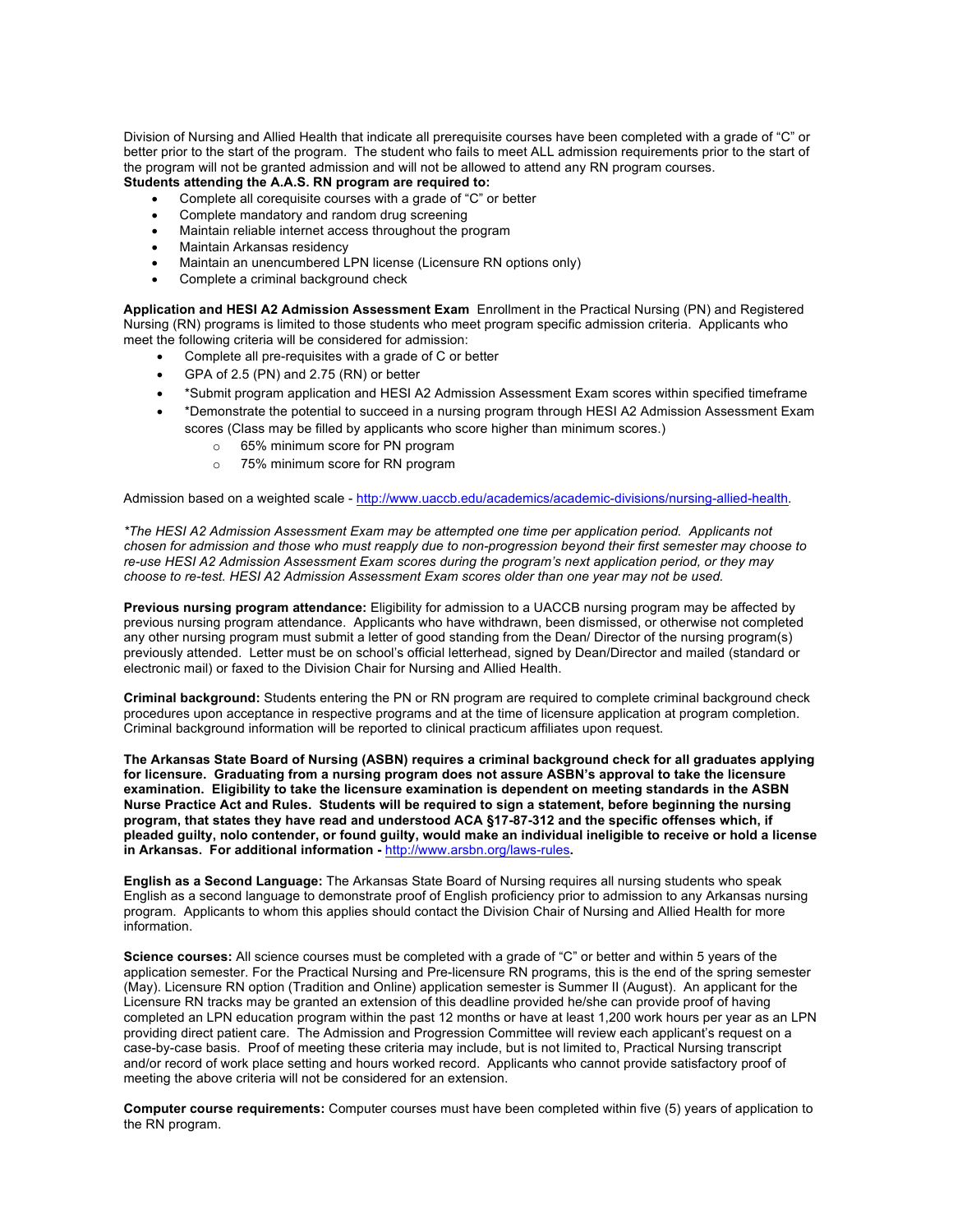## **Associate of Applied Science – Registered Nursing**

The Division of Nursing and Allied Health offers nursing programs that lead to licensure/certification at three different levels: Certified Nursing Assistant (CNA), Licensed Practical Nurse (LPN), and Registered Nurse (RN). Note: Prelicensure RN students must take Health Skills or CNA prior to applying to the program.

## **A.A.S. – Registered Nursing (67 hours)**

#### **English/Communications – Six (6) hours**

- ENG 1103 English Composition I<sup>1</sup>
- \_ ENG 1203 English Composition II<sup>1</sup>

#### **Math – Three (3) hours**

- MTH 1023 College Algebra<sup>1</sup>
- *Or any higher level math course.*

#### **Computer Sciences – Three (3) hours**

\_\_ CIS 1053 Computer Software Applications, 2

#### **Life Sciences – Twelve (12) hours**

- $\_$  BIO 2003/01 Anatomy and Physiology I w/ Lab<sup>1, 2</sup>
- BIO 2013/11 Anatomy and Physiology II w/ Lab<sup>1, 2</sup>
- \_ BIO 2203/01 Microbiology w/ Lab<sup>2</sup>

#### **Social Sciences – Three (3) hours**

\_\_ PSY 1003 General Psychology

#### **Registered Nursing Core – Forty (40) hours**

- NRN 1506 Nursing Theory I<sup>3</sup>
- \_\_ NRN 1513 Nursing Practicum I**<sup>3</sup>**
- \_\_ NRN 2208 Nursing Theory II
- \_ NRN 2214 Nursing Practicum II
- \_\_ NRN 2303 Nursing Theory III
- \_ NRN 2313 Nursing Practicum III
- \_\_ NRN 2408 Nursing Theory IV
- \_\_ NRN 2414 Nursing Practicum IV
- NRN 2501 Nursing Seminars

**1** *Must be taken prior to admission to program.* **2** *See science and computer course requirements on previous page.* **3** *Licensure RN students will be awarded credit for* 

*NRN 1506 and NRN 1513 after successful completion of the remainder of the program. Pre-licensure RN students must complete these two courses prior to entering the program with a grade of "C" or better.*

### **Technical Certificate – Practical Nursing (36 hours)**

#### **Program Prerequisites**

- BIO 1013/11 Essentials of A&P w/ Lab<sup>1</sup>
- ENG 1103 English Composition I
- \_\_ MTH 0003 Beginning Algebra
- *Or any higher level math course (UACCB Technical Math requires the Nursing Track option)* \_\_ CNA 1107 Nursing Assistant

 **-OR-**

\_\_ NAH 1507 Health Skills I (or *licensure as a CNA*)

**Practical Nursing Core** – **Thirty-six (36) hours**

- \_\_ PNG 1110 PN Nursing Theory I
- PNG 1105 PN Nursing Practicum I
- \_\_ PNG 1210 PN Nursing Theory II
- \_\_ PNG 1205 PN Nursing Practicum II
- PNG 1304 PN Nursing Theory III
- PNG 1302 PN Nursing Practicum III

**1** *BIO 2003/01 and BIO 2013/11 combined will substitute for BIO 1013/11*

## **Certificate of Proficiency – Nursing Assistant (7 hours)**

#### **Nursing Assistant Core** – **Seven (7) hours**

\_\_ CNA 1107 Nursing Assistant

 **-OR-**

NAH 1507 Health Skills I

*(The Certificate of Proficiency, Nursing Assistant is awarded to students who earn a "C" or better and meet attendance requirements as set by the Arkansas Office of Long-term Care.)*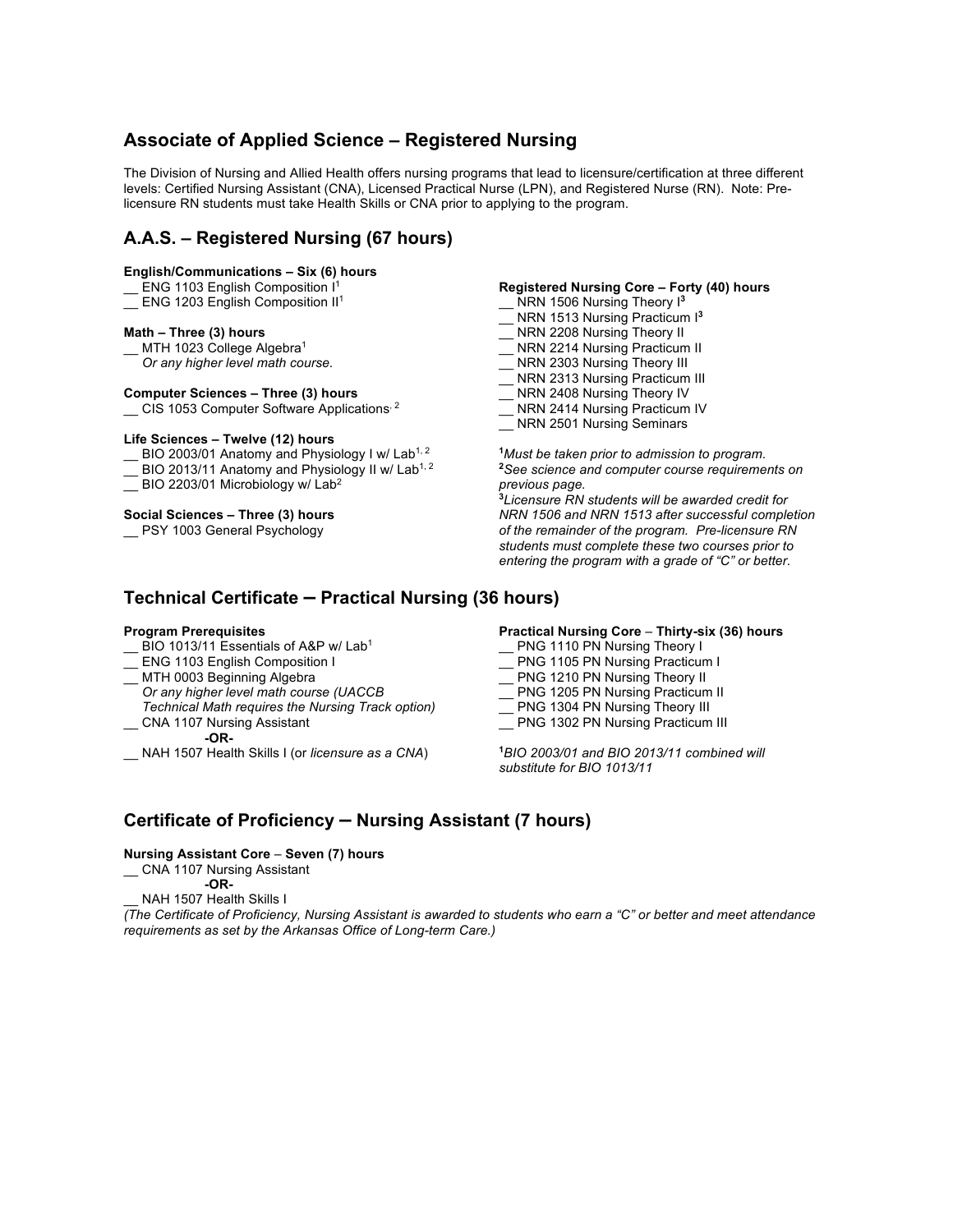# *Non-Credit Programs*

# **Adult Education**

The Adult Education Department offers a variety of classes for individuals working to improve their skills and knowledge to a level equivalent to high school. All classes provided by the Adult Education Department are free to the public. Adult Education classes are offered throughout the year.

# **Below is a listing of classes and testing offered:**

- GED Preparation for adults who have not finished high school.
- GED (General Educational Development) Testing (\$4.00 per subject area)
- Classes in reading, writing, and math for individuals with a high school diploma, but who lack these necessary skills for job advancement or for enrollment in college.
- English as a Second Language (ESL) for non-English speaking adults.
- Customized basic skills training for business and industry.
- Distance Education Program which includes online instruction for students unable to regularly attend traditional classes.

Classes are offered during day and evening hours. Students choose the hours that are most convenient to their family and work schedules. Classes are offered on the UACCB campus and in Highland at the Choctaw Center; satellite classes are periodically offered in rural locations in Independence and Sharp Counties.

# **Community and Workforce Education**

Community and Workforce Education provides non-credit educational opportunities for residents of the College's service area. More information about services provided can be found on-line at www.uaccb.edu or by contacting the Coordinator of Community Education.

Program areas include:

- **Contract Training**: Classes arranged with industry and business to meet specific training needs. Classes taught include, but are not limited to: Microsoft Office, Digital Controls, Semi-Conductor, Blueprint Reading, Industry Specific Conversational Spanish and Supervision and Management.
- **Professional Development Classes**: Non-credit classes offered for the purpose of developing or improving professional skills. Sample courses include: computer courses and small business seminars.
- **Personal Enrichment Classes**: Non-credit classes taught to enhance skills in language, art, leisure and recreation. Offerings will vary.
- **Online Classes**: Non-credit classes offered through Education to Go. These courses can be reached through the Community and Workforce Education's website at www.uaccb.edu.
- **Community Service Classes**: Free or nominal cost classes for the benefit of the UACCB community. The classes include Child Care Orientation, Hunter Education and Customer Service Workshops.
- **Kids' College**: A summer enrichment program for children entering grades 1 through 6.

**CTE Discount Policy for Non-Credit Personal Enrichment Classes:** A 20% discount shall be given to all senior citizens, those 60 years of age and above, on non-credit courses originating from UACCB.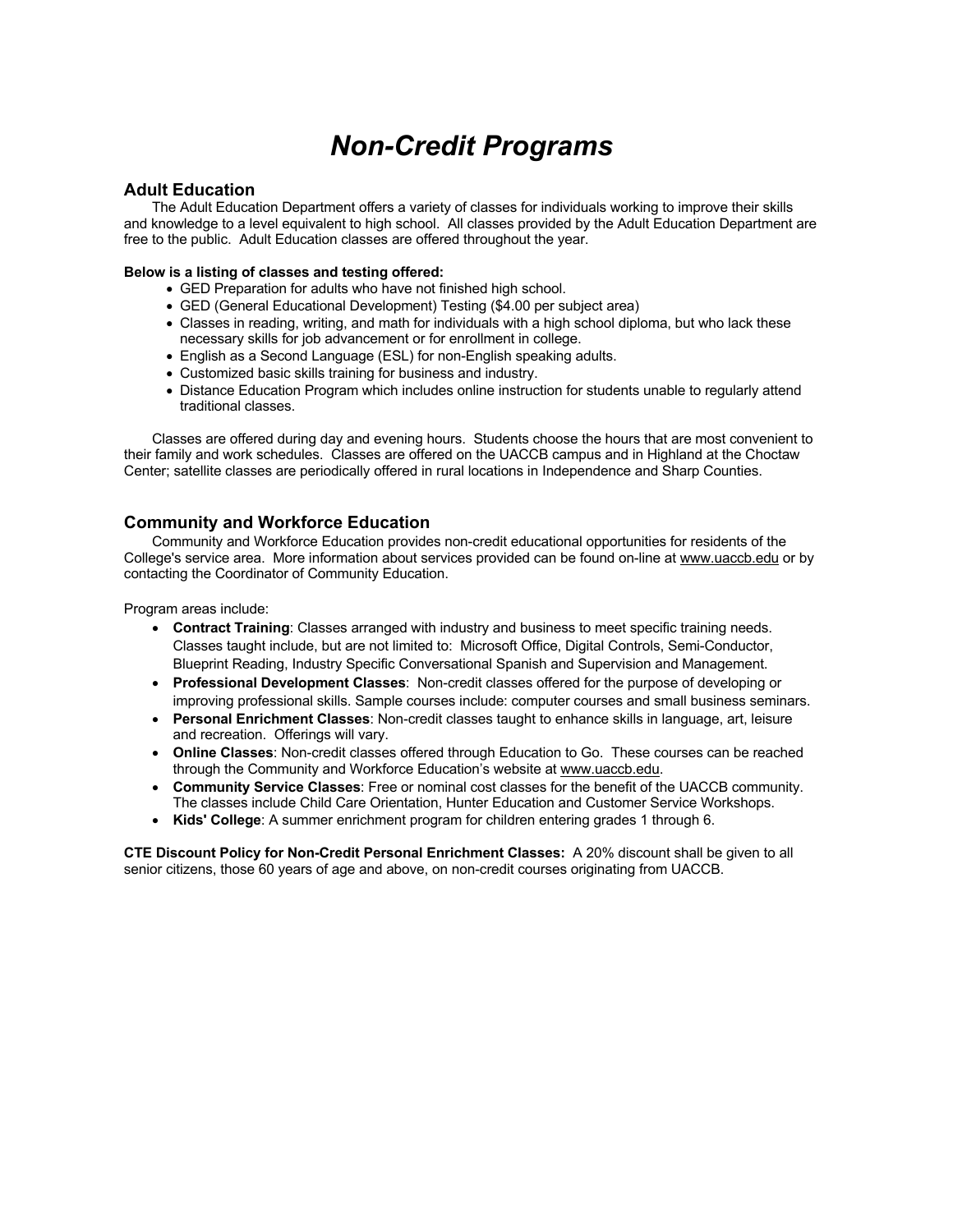# **Course Descriptions**

#### **Course Description Key**

Example: CRJ 2304 FORENSIC SCIENCE w/ LAB 3-2-4

- **CRJ -** Indicates the academic department that offers the course. For example, this particular course is being offered by UACCB's Criminal Justice Department.
- **2304 -** This is the course number. The first number indicates the level for the course. Level 1 courses are recommended freshman or entry-level courses. Level 2 courses are typically sophomore or advanced-level courses. The College uses the second and third numbers for record-keeping purposes. The last number in the sequence states the number of credit hours awarded for the course, with some exceptions, where the last two numbers indicate credit hours awarded.
- **3-2-4 -** These numbers represent the actual time spent in this course. The first number indicates how many hours per week the class meets for lectures. The second number designates how many hours per week the class meets for labs. The third and last number indicates how many credits are awarded for this course.

#### **Prerequisites –** A listing of courses a student must take before enrolling in this course.

**Corequisites –** A listing of courses a student must take prior to or at the same time as this course.

*Arkansas Course Transfer System Number (ACTS Equivalency Course ID) – located at the end of course description*

The Arkansas Department of Higher Education has established a minimum core of general education courses that will transfer to **most** public Arkansas colleges or universities. The Arkansas Course Transfer System (ACTS) contains information about the transferability of courses **taken after January 1, 2007** within Arkansas public colleges and universities. Students are guaranteed the transfer of applicable credits and the equitable treatment in the application of credits for the admissions and degree requirements. Course transferability is **not** guaranteed for courses listed in ACTS as "No Comparable Course." Additionally, courses with a "D" frequently do not transfer and institutional policies may vary. ACTS may be accessed on the Internet by going to the ADHE website and selecting Course Transfer (http://www.adhe.edu).

#### *ACCOUNTING*

#### **ACC 1013 PRINCIPLES OF ACCOUNTING I 3-0-3**

### Explores accounting principles and problems, primarily as they apply to the sole-proprietorship form of business. The course places special emphasis on the accounting cycle and its implementation**.** *(ACTS Equivalency Course ID - ACCT 2003)*

#### **ACC 1023 PRINCIPLES OF ACCOUNTING II**

A continuation of Accounting I. Students study partnerships, corporations, and the analysis of financial statements. **Prerequisite**: ACC 1013 (Principles of Accounting I) with a grade of C or better. *(ACTS Equivalency Course ID - ACCT 2013)*

#### **ACC 1033 COMPUTERIZED ACCOUNTING 3-0-3**

This course involves the comprehensive use of a computerized accounting system. The course study includes accounting for service and merchandising businesses, payroll and company setup using QuickBooks. Spring only. **Prerequisite:** ACC 1013 (Principles of Accounting I) with a grade of C or better.

#### *AGRICULTURAL SCIENCE*

#### **AGR 1901 AGRICULTURE SCIENCE LABORATORY 0-3-1**

Agriculture Science Laboratory will introduce students to various agriculture excesses in animal, plant, and soil science. The laboratory will consist of 45 contact hours throughout the length of a semester enabling students to apply knowledge and concepts acquired in the classroom in a field-based setting.

#### **AGR 1903 MAKING CONNECTIONS IN AGRICULTURE 3-0-3**

Making Connections in Agriculture is a first semester freshman course centered on the skills and knowledge needed to be a successful UACCB Agriculture Technology student, including academic performance, problem solving, critical thinking, selfmanagement, university policies, issues, trends, and disciplines in agriculture. Students will develop and manage good study behavior to master new learning. The course encourages students to develop a sense of belonging to the campus community, as well as develop a reasonable understanding of and a commitment to degree completion. Students will be required to attend various agriculture related conferences in the region to obtain additional knowledge and perspectives of agriculture in the state of Arkansas.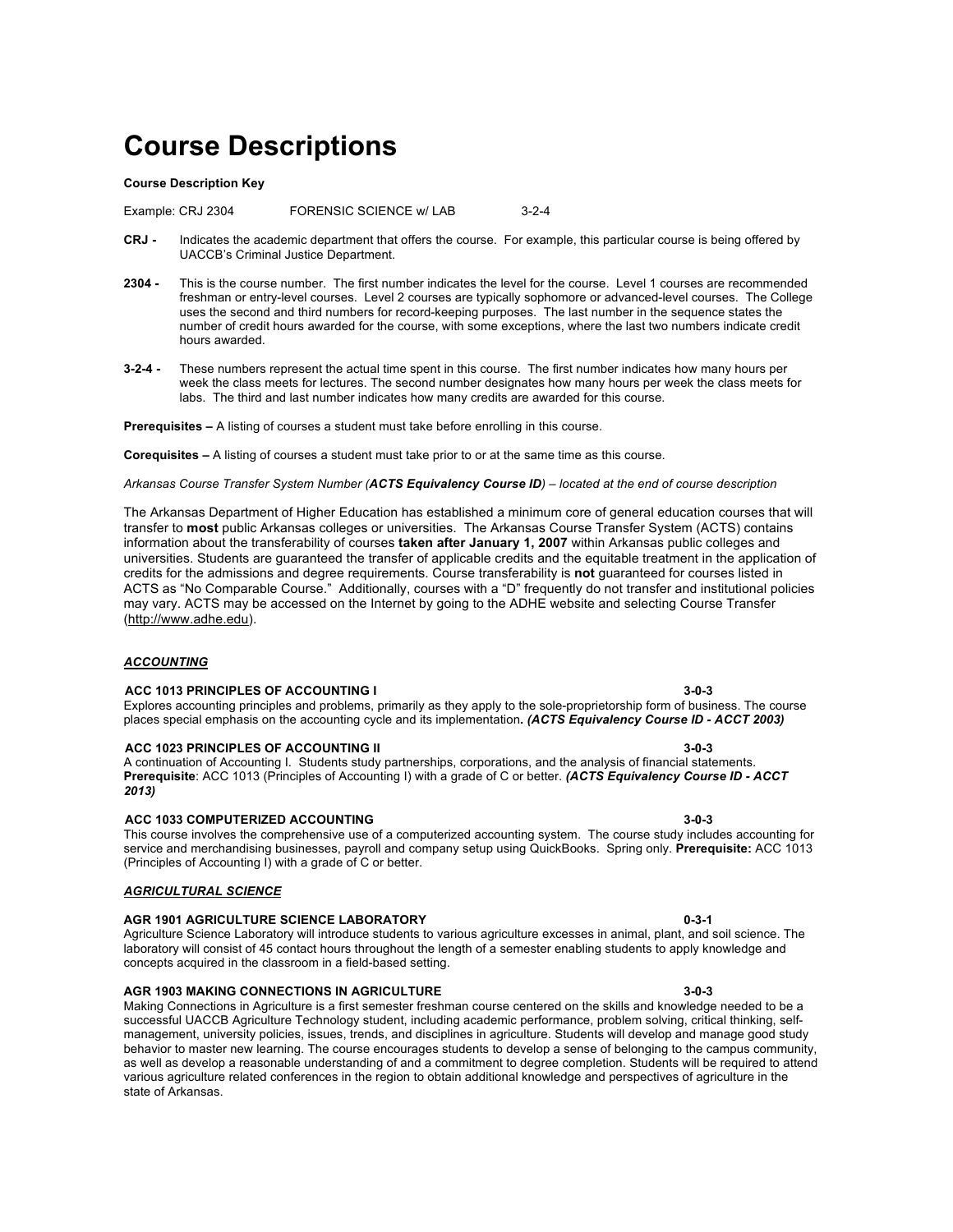#### A study of the structure and organization of agricultural business, to include the basic economic principles and their application to agriculture.

### **AGR 1933 INTRODUCTION TO ANIMAL SCIENCE 3-0-3**

#### A study of animals that provide food, fiber, and companionship to humankind, including the history and scope of animal agriculture, products produced from animals, reproduction, breeding and genetics, nutrients and digestion, lactation, behavior, and overview of production systems.

**AGR 1923 INTRODUCTION TO AGRICULTURE BUSINESS 3-0-3**

# **AGR 2913 INTRODUCTION TO PLANT SCIENCE 3-0-3**

Agronomic and horticultural cropping systems including crop growth and development, crop physiology, crop ecology, environmental considerations, and production and protection practices.

# **AGR 2923 SOILS 3-0-3**

### Soils explores the origin, classification, physical and chemical properties of soil and environmental considerations.

# *BASIC SKILLS*

# **PRE 0203 PRE-ALGEBRA 3-0-3**

#### Provides instruction in basic mathematics, including topics such as fractions, decimals, proportions, percentages, metric measurements, word problems, and/or algebra. Enrollment is based on placement test scores. (Credit not applicable toward a degree or certificate.)

# **MTH 0003 BEGINNING ALGEBRA 3-0-3**

An introduction to algebra, problem solving, operations with real numbers, ratio, proportion, linear equations, and systems of linear equations. Enrollment is based on placement test scores. (Credit not applicable toward a degree or certificate.)

# **MTH 0013 INTERMEDIATE ALGEBRA 3-0-3**

This course covers proportion and rational expressions, techniques for solving various equations and inequalities, factoring techniques, synthetic division, methods for writing equations of lines and other functions, applications, radicals and rational exponents, quadratic functions, and the algebra of functions. **Prerequisite:** Grade of C or better in MTH 0003 (Beginning Algebra); or equivalent placement test score.

### **MTH 0103 FUNDAMENTALS OF MATH 3-0-3**

This is a computer-based, self-paced, modular math course that is designed to take a student through the remediation sequence. Currently there are three levels of math remediation at UACCB; Pre-Algebra, Beginning Algebra, and Intermediate Algebra. This course will be divided into several modules with the first few modules covering Pre-Algebra topics, the next section of modules covering Beginning Algebra topics and the last group of modules covering Intermediate Algebra topics. The curriculum will be aligned with our current respective courses. When a student completes the modules for a particular current course they will receive credit for that course on their transcript. This is a three hour course and the student will earn, at most, three hours for this course and that credit will reflect the highest level course modules the student completes that semester. Course credit will be recorded as currently practiced. This will eliminate any confusion on subsequent transcripts. **Note:** It will be in the range of possibility for a student to earn no credit or as much as to complete the entire remediation sequence in one semester. A student completing the entire sequence will receive credit for Intermediate Algebra.

### **PRE 0303 READING IMPROVEMENT 3-0-3**

This course is designed for all students who seek to improve their reading skills. Enrollment is based on placement test scores. Reading Improvement must be successfully completed with a grade of C or better before enrolling in ENG1103 English Composition I when test scores require. (Credit not applicable toward a degree or certificate.)

### **PRE 0503 BASIC WRITING 3-0-3**

The focus of this course is intensive work on the basic strategy, organization, diction and grammar of the collegiate essay. Basic Writing must be successfully completed with a grade of C or better before enrolling in ENG 1103 English Composition I when test scores require. (Credit not applicable toward a degree or certification.) **Prerequisite**: Grade of C or better in PRE 0113 (Fundamentals of Writing); or equivalent placement score.

### **PRE 0113 FUNDAMENTALS OF WRITING 3-0-3**

The course focus is intensive work on the basic strategy, organization, diction, and grammar of the collegiate paragraph. This course must be taken before Basic Writing PRE 0503 when test scores require. It is also open to students whose test scores exceed the placement requirements but who desire a basic English refresher course and who can benefit from the course. The course is designed to strengthen students' writing skills from the sentence level through the paragraph level. The content of the course focuses on grammar, punctuation, and usage skills essential for effective writing. The course is not designed to teach collegiate essay development. Fundamentals of Writing must be successfully completed with a grade of C or better before enrolling in PRE 0503 Basic Writing when test scores require.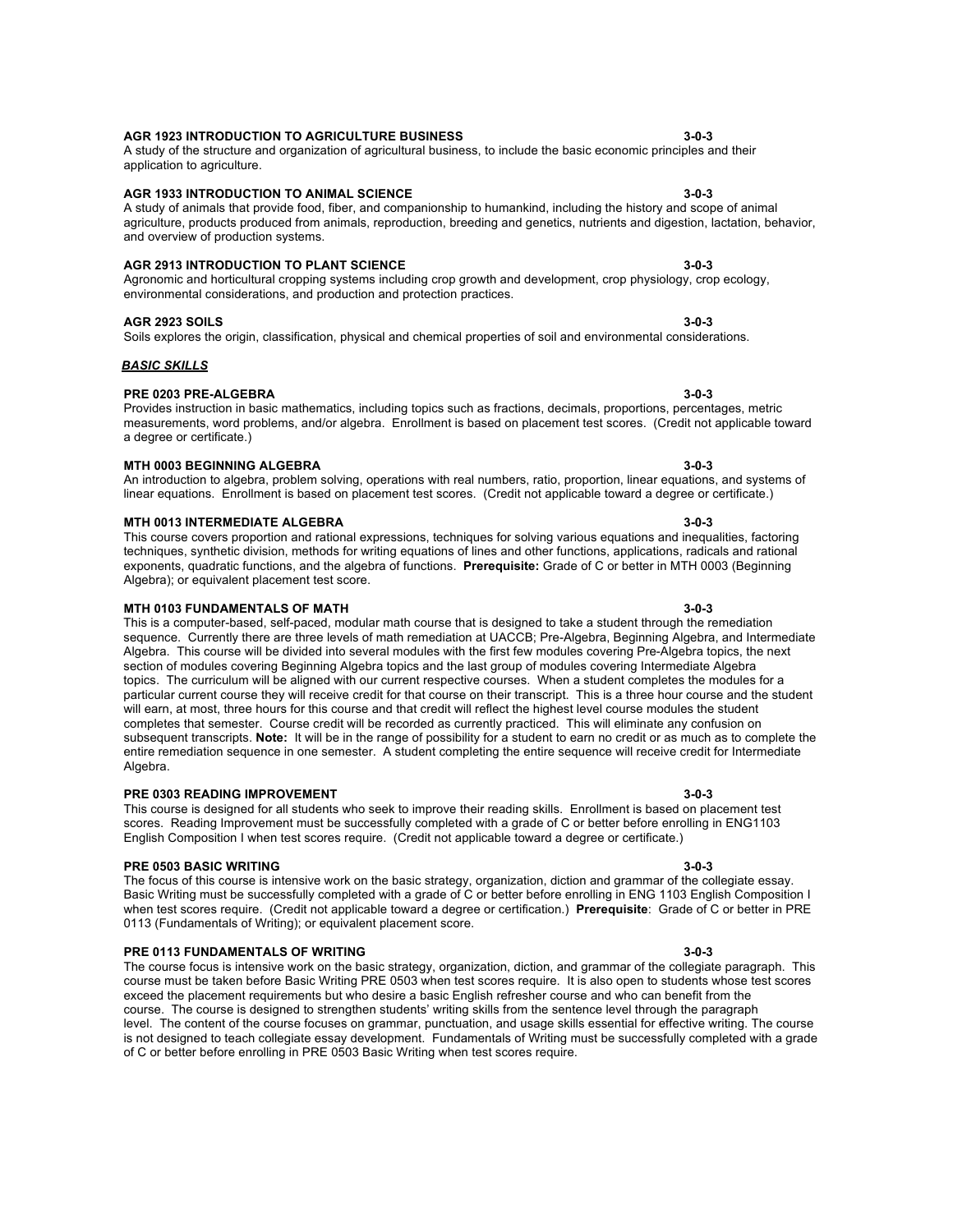Emphasizes cell structure; histology of human tissues; anatomy of the integument, human skeleton, muscles, and nervous system. **Corequisite:** BIO 2003 (Anatomy and Physiology I). **Prerequisite:** A grade of C or better in PRE 0303 (Reading

### **BIO 2003 ANATOMY AND PHYSIOLOGY I 3-0-3**

The first course of a two-semester sequence. Topics include anatomical terminology, basic biochemistry, cellular biology, histology, the structure and function of the integumentary, skeletal, muscular, and nervous systems. **Corequisite:** BIO 2001 (Anatomy & Physiology Lab). **Prerequisite:** A grade of C or better in PRE 0303 (Reading Improvement) or in ENG 1103 (English Composition I); or equivalent placement test score. *(ACTS Equivalency Course ID - BIOL 2404)*

### *BIOLOGICAL SCIENCES*

#### **BIO 1031 BIOLOGY FOR GENERAL EDUCATION LAB 0-2-1**

#### Students will apply laboratory techniques in experimentation and observation to illustrate biological concepts as covered in Biology for General Education. This course is not appropriate for biology or health science majors and will not fulfill the lab requirement of BIO 1103. **Corequisite:** BIO 1033 (Biology for General Education)

### **BIO 1033 BIOLOGY FOR GENERAL EDUCATION 3-0-3**

A survey of biology to include an introduction to the fundamental principles of living organisms including properties, organizations, function, evolutionary adaptation, and classification. Introductory study of concepts of reproduction, genetics, ecology and the scientific method are included. Not appropriate for biology or health science majors. Lab is required. **Corequisite:** BIO 1031 (Biology for General Education Lab). *(ACTS Equivalency Course ID - BIOL 1004)*

### **BIO 1101 BIOLOGY FOR MAJORS LAB 0-2-1**

Students will apply laboratory techniques in experimentation and observation to illustrate biological concepts covered in Biology for Majors. **Corequisite:** 1103 (Biology for General Education or Biology for Majors) *(ACTS Equivalency Course ID - BIOL 1014)*

### **BIO 1103 BIOLOGY FOR MAJORS 3-0-3**

Cellular and molecular biology are the main areas of focus. Basic concepts of ecology will also be covered. **Corequisite**: BIO 1101 (Biological Science Lab) *(ACTS Equivalency Course ID - BIOL 1014)*

### **BIO 1011 ESSENTIALS OF ANATOMY/PHYSIOLOGY LAB 0-2-1**

A laboratory experience emphasizing the anatomy of human organ systems and measurements of human physiology. *The course does not meet requirements for AS degree science majors.* **Corequisite:** BIO 1013 (Essentials of Anatomy and Physiology). **Prerequisite:** A grade of C or better in PRE 0303 (Reading Improvement); or equivalent placement test score.

### **BIO 1013 ESSENTIALS OF ANATOMY AND PHYSIOLOGY 3-0-3**

Focuses on concepts of basic chemistry and human biology, including basic cellular biology and the structure and function of human organ systems. The course is designed for majors in EMT-P, Medical Office Management, Practical Nursing, and Surgical Technology, and as an AA degree general education or liberal arts focus elective. *It does not meet requirements for AS degree science majors.* **Corequisite:** BIO 1011 (Essentials of Anatomy and Physiology Laboratory). **Prerequisite:** a grade of C or better in PRE 0303 (Reading Improvement); or equivalent placement test score.

### **BIO 1111 GENERAL BOTANY LAB 0-2-1**

This course will cover the structure and function of plants. Topics to be covered include cells, tissues, photosynthesis, survey of plant groups, and plant reproduction. Students will be required to use microscopes and other lab equipment as necessary. This course is designed for science majors. **Prerequisite**: BIO 1103 (Biology for Majors) & BIO 1101 (Biological Science Lab). **Corequisite:** BIO 1113 (General Botany). *(ACTS Equivalency Course ID - BIOL 1034)*

### **BIO 1113 GENERAL BOTANY 3-0-3**

This course covers the fundamental principles of botany, including properties, structure and function, growth, and classification of plants. Concepts included are plant reproduction, photosynthesis, ecology, and genetics. This course is designed for science majors. **Corequisite:** BIO 1111 (General Botany Lab). **Prerequisites**: BIO 1103 and 1101 (Biology for Majors and Lab with a grade of C or better. *(ACTS Equivalency Course ID - BIOL1034)*

### **BIO 1121 PRINCIPLES OF ZOOLOGY LABORATORY 0-2-1**

Laboratory exercises illustrating animal structure, physiology, genetics, and ecology. **Corequisite:** BIO 1123 (Principles of Zoology). *(ACTS Equivalency Course ID - BIOL 1054)*

# **BIO 1123 PRINCIPLES OF ZOOLOGY 3-0-3**

Principles governing all animals' forms and functions. This course will cover extensively the phylogenetic survey of the Kingdom Protista and Kingdom Animalia. **Corequisite:** BIO 1121 (Principles of Zoology Laboratory). **Prerequisite:** BIO 1103/1101 (Biology for Majors and Lab). *(ACTS Equivalency Course ID - BIOL 1054)*

# **BIO 2001 ANATOMY AND PHYSIOLOGY I LAB 0-2-1**

Improvement); or equivalent placement test score. *(ACTS Equivalency Course ID - BIOL 2404)*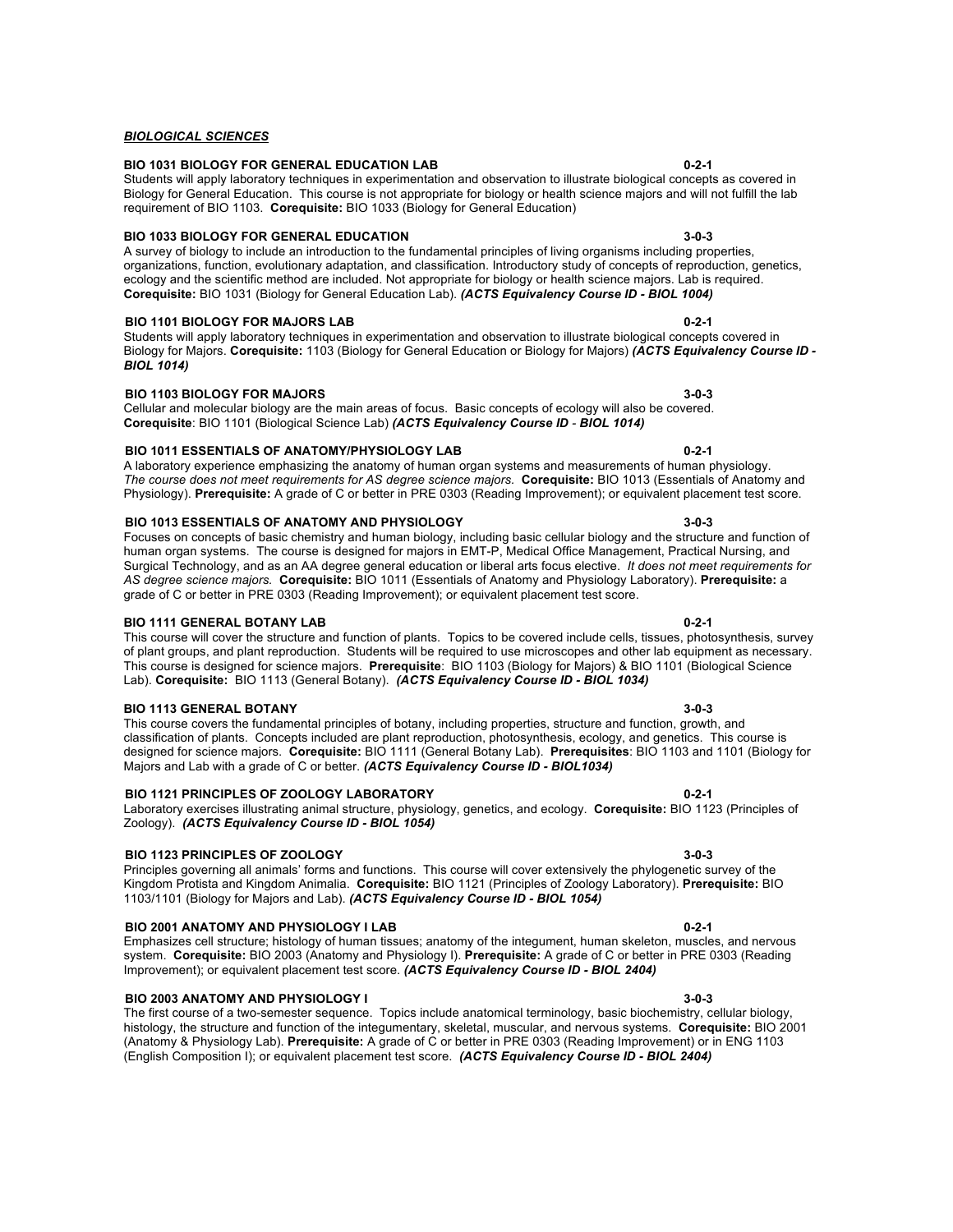A survey of the field of business administration with emphasis in the functional areas of marketing, production, business

 **BUS 2033 LEGAL ENVIRONMENT OF BUSINESS 3-0-3** Provides an introduction to the fundamental elements of the legal system including the use of the legal system in the remedy of business disputes, the development and operation of the court system, and the regulation of American business and industry. *(ACTS Equivalency Course ID - BLAW 2003)*

 **BUS 2053 STATISTICS 3-0-3** Descriptive and inferential statistical techniques and methods in business are taught. Topics include qualitative data analysis, frequency distributions, numerical methods, data dispersions, variance analysis, estimation theory, sampling distributions, discrete and continuous probability distributions, hypothesis testing and confidence interval estimation. **Prerequisites**: MTH 1023 (College Algebra) or equivalent. (Cross listed as MTH 2053.) *(ACTS Equivalency Course ID - BUSI 2103/MATH 2103)*

#### **BIO 2011 ANATOMY AND PHYSIOLOGY II LAB 0-2-1**

Emphasizes reflexes and sensation, special senses, hematology, anatomy of the heart, circulatory system, respiratory, digestive, urinary, and reproductive systems, ECGs, and urinalysis. **Prerequisite:** BIO 2003/2001 (Anatomy and Physiology I) or permission of instructor. **Corequisite:** BIO 2013 (Anatomy & Physiology II). *(ACTS Equivalency Course ID - BIOL 2414)*

#### **BIO 2013 ANATOMY AND PHYSIOLOGY II 3-0-3**

The second course of a two-semester sequence. Covers the structure and functions of the following systems: special senses, endocrine, circulatory, lymphatic, immune, respiratory, digestive, urinary, and reproductive. Nutrition and metabolism are also covered. **Prerequisite:** BIO 2003/2001 (Anatomy and Physiology I) with C or better or permission of instructor. **Corequisite:**  BIO 2011 (Anatomy & Physiology II Lab). *(ACTS Equivalency Course ID - BIOL 2414)*

#### **BIO 2103 PATHOPHYSIOLOGY FOR HEALTH CARE PROFESSIONALS 3-0-3**

Study of the pathology and general health management of diseases and injuries across the life span. Topics include etiology, symptoms, and the physical and psychological reactions to diseases and injury. **Prerequisites:** BIO 2003 and 2001 (Anatomy and Physiology I and Lab) and BIO 2013 and 2011 (Anatomy and Physiology II and Lab) with a C or better or BIO 1013 and 1011 (Essentials of Anatomy and Physiology and Lab) with a C or better.

#### **BIO 2201 MICROBIOLOGY LABORATORY 0-3-1**

Provides experience with microbiological laboratory techniques. Emphasis placed on culturing and identifying medically important bacteria and human parasites. **Corequisite:** BIO 2203 (Microbiology). *(ACTS Equivalency Course ID - BIOL 2004)*

#### **BIO 2203 MICROBIOLOGY 3-0-3**

Emphasizes the biology of medically important microorganisms. Topics include the history of microbiology, cellular and molecular biology of prokaryotes, epidemiology and pathogenicity, as well as surveys of bacterial, fungal and viral groups. **Prerequisite:** Any biology course with a four-hour combination of lecture and laboratory with a C or better, except BIO1033, (Biology for General Education). **Corequisite:** BIO 2201 (Microbiology Laboratory). *(ACTS Equivalency Course ID - BIOL 2004)*

#### **BIO 2301 FIELD TECHNIQUES IN SCIENCE 0-2-1**

Field Techniques in Science is a course that is designed to introduce the student to standard techniques that are employed in various avenues of scientific investigation. This course will be the practical application of the ideas in the scientific curriculum (i.e., Biological Sciences, Zoology, Chemistry, and Statistics). Specifically, the students will learn standard methods for monitoring the environment (e.g., water chemistry and bio-monitoring), as well as techniques that are of interest to the students and/or instructor.

#### **SSC 29-- SPECIAL TOPICS SCIENCE**

Designation used for courses of current interest in various fields of science that are not included as a permanent part of our official course offerings. The title of the course will reflect the specific subject matter.

\*To take a science course without the corequisite, you must have the written approval of the instructor.

### *BUSINESS*

*ID - BUSI 1013)*

### **BUS 1013 INTRODUCTION TO BUSINESS 3-0-3**

# **BUS 1023 BUSINESS COMMUNICATIONS 3-0-3**

Provides a comprehensive study of correspondence used in the modern business. Emphasis is placed on writing effective business correspondence documents and reports. **Prerequisite**: ENG 1103 (English Composition I). *(ACTS Equivalency Course ID - BUSI 2013)*

organizations and ownership, financial management, communication, taxation, and regulation. *(ACTS Equivalency Course* 

# **BUS 2013 PRINCIPLES OF MANAGEMENT / BADM 2513 3-0-3**

#### Students study and develop techniques and skills in the principal areas of management; planning and decision-making; organizing and human resources; leadership, including motivation and communications; and control. Fall only.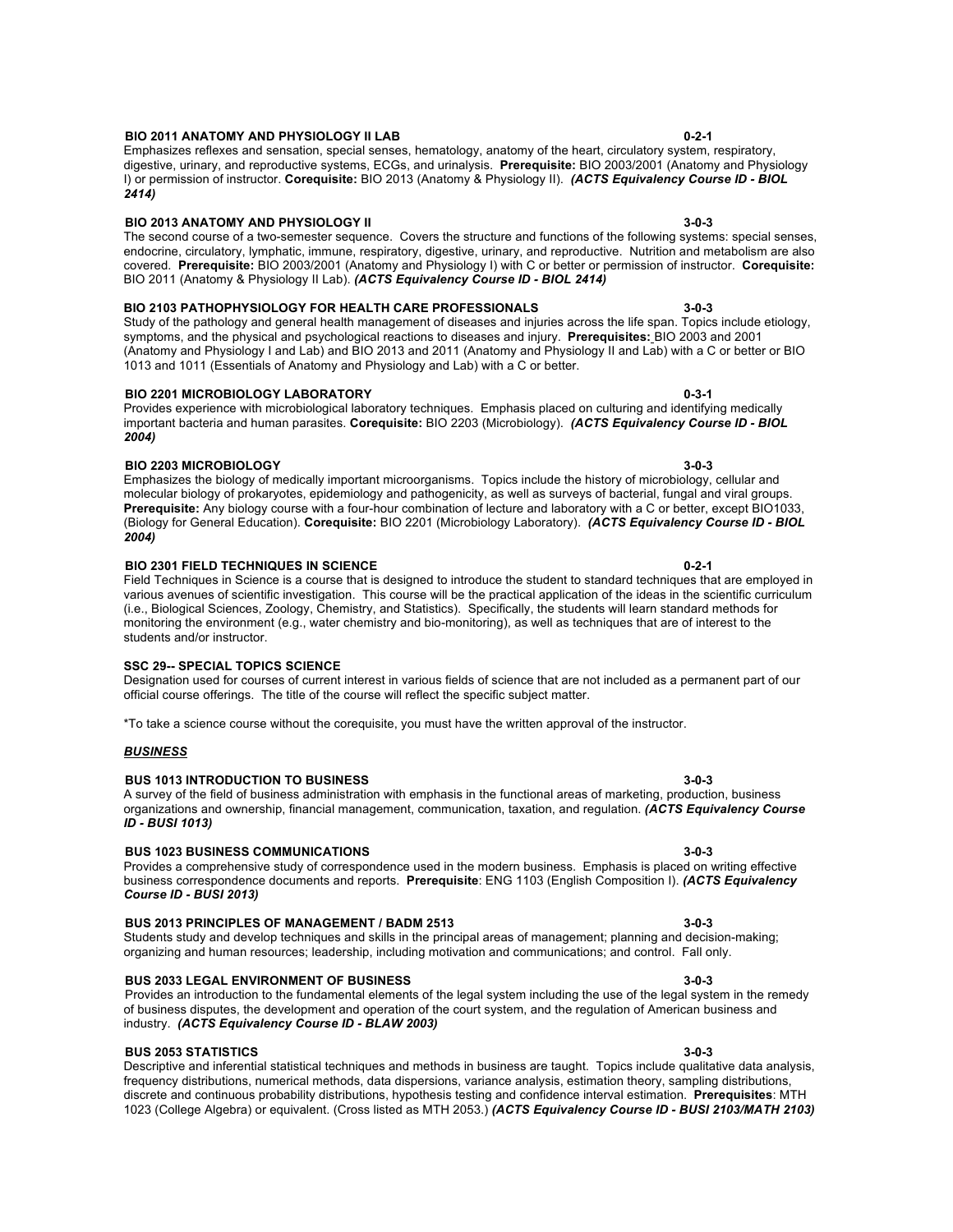### **BUS 2113 BUSINESS ETHICS / BLAW 2003 3-0-3**

#### The focus of this course is primarily on the ethical issues that business decision-makers face in developing policies about employees, customers, and the general public. Spring only.

#### **BUS 2503 PERSONAL FINANCE 3-0-3**

This is a survey of personal finance and investment, focusing on topics which touch on the lives of everyone. Topics to be covered include: personal/family budgeting, banking services, income taxes, credit and credit cards, automobiles and other major purchases, insurance products (health, life, property, liability), investments and retirement planning, real estate, and estate planning. Fall only.

#### **BUS 2513 PRINCIPLES OF MARKETING 3-0-3**

Provides a study of the business activities performed to direct the flow of goods and services from the producer to the consumer. Major topics include consumer behavior, market research, products, pricing, promotion, and distribution. *(ACTS Equivalency Course ID - MKTG 2003)*

#### **BUS 2653 INTERNSHIP 3-0-3**

A cooperative program between the student, the College, and business and industry to begin to develop the necessary skills needed to be successful in the job environment. Students spend 4 weeks in class and productive hours on-the-job training during the semester. Students work with the instructor to develop meaningful learning objectives based on the job assignments.

#### **BUS 2753 SMALL BUSINESS MANAGEMENT / BADM 2523 3-0-3**

Capstone course designed for students to apply what they have learned in other courses about the issues involved in organizing and operating a small business. Topics include personal qualifications, small business techniques, capital requirements, and forms of organizations, location, and sources of assistance. Spring only. **Prerequisite:** ACC 1013 (Principles of Accounting I).

### **SBU ---- SPECIAL TOPICS BUSINESS 3-0-3**

Designation used for courses of current interest in business that are not included as a permanent part of our official course offerings. The title of the course will reflect the specific subject matter.

#### *CHEMISTRY*

### **CHM 1011 CONCEPTS OF CHEMISTRY LABORATORY 0-3-1**

#### A laboratory to support and reinforce the topics covered in CHM 1013, Concepts of Chemistry. Students will learn how to safely use laboratory equipment and carry out appropriate experiments. **Corequisite**: CHM 1013 (Concepts of Chemistry). *(ACTS Equivalency Course ID - CHEM 1214)*

**CHM 1013 CONCEPTS OF CHEMISTRY 3-0-3**

The course introduces concepts including but not limited to dimensional analysis, moles, atomic and molecular structure, nomenclature, reactions, thermochemistry, intermolecular interactions, gases, mixtures, kinetics, equilibrium and acid base chemistry. This course is designed for Nursing and other Allied Health majors. The course may also satisfy the General Education Physical Science requirements. The course may also satisfy requirements for other majors and may be used as a prerequisite to College Chemistry I/Laboratory. The course does not satisfy the chemistry requirement for Chemistry or Biology majors. **Prerequisite**: Grade of C or better in MTH 0013 (Intermediate Algebra); or equivalent placement score. *(ACTS Equivalency Course ID - CHEM 1214)*

### **CHM 1101 COLLEGE CHEMISTRY I LABORATORY 0-3-1**

#### A laboratory experience to support CHM 1103. **Corequisite:** CHM 1103 (College Chemistry I). Fall only. *(ACTS Equivalency Course ID - CHEM 1414)*

### **CHM 1103 COLLEGE CHEMISTRY I 3-0-3**

The first course of a two-semester sequence. Concepts covered include fundamentals of chemistry, stoichiometry, atomic structure, chemical periodicity, bonding and orbital theory, chemical reactions, gases and nuclear chemistry. **Prerequisites:** A grade of C or better in MTH 0013 (Intermediate Algebra); or equivalent placement score. **Corequisite:** CHM 1101 (College Chemistry I Laboratory). Fall only. *(ACTS Equivalency Course ID - CHEM 1414)*

### **CHM 1121 COLLEGE CHEMISTRY II LABORATORY 0-3-1**

### A laboratory experience to support CHM 1123. **Corequisite**: CHM 1123 (College Chemistry II). Spring only. *(ACTS - CHEM 1424)*

### **CHM 1123 COLLEGE CHEMISTRY II 3-0-3**

The second course of a two-semester sequence for chemistry majors, other science majors and pre-professional students. Concepts covered include liquids, solutions, solids, acids, bases, salts, redox reactions, thermodynamics, kinetics, and equilibrium reactions. **Prerequisites**: MTH 1023 (College Algebra) and CHM 1101 / 1103 (College Chemistry I and Lab). **Corequisite:** CHM 1121 (College Chemistry II Laboratory). Spring only. \* *(ACTS Equivalency Course ID - CHEM 1424)*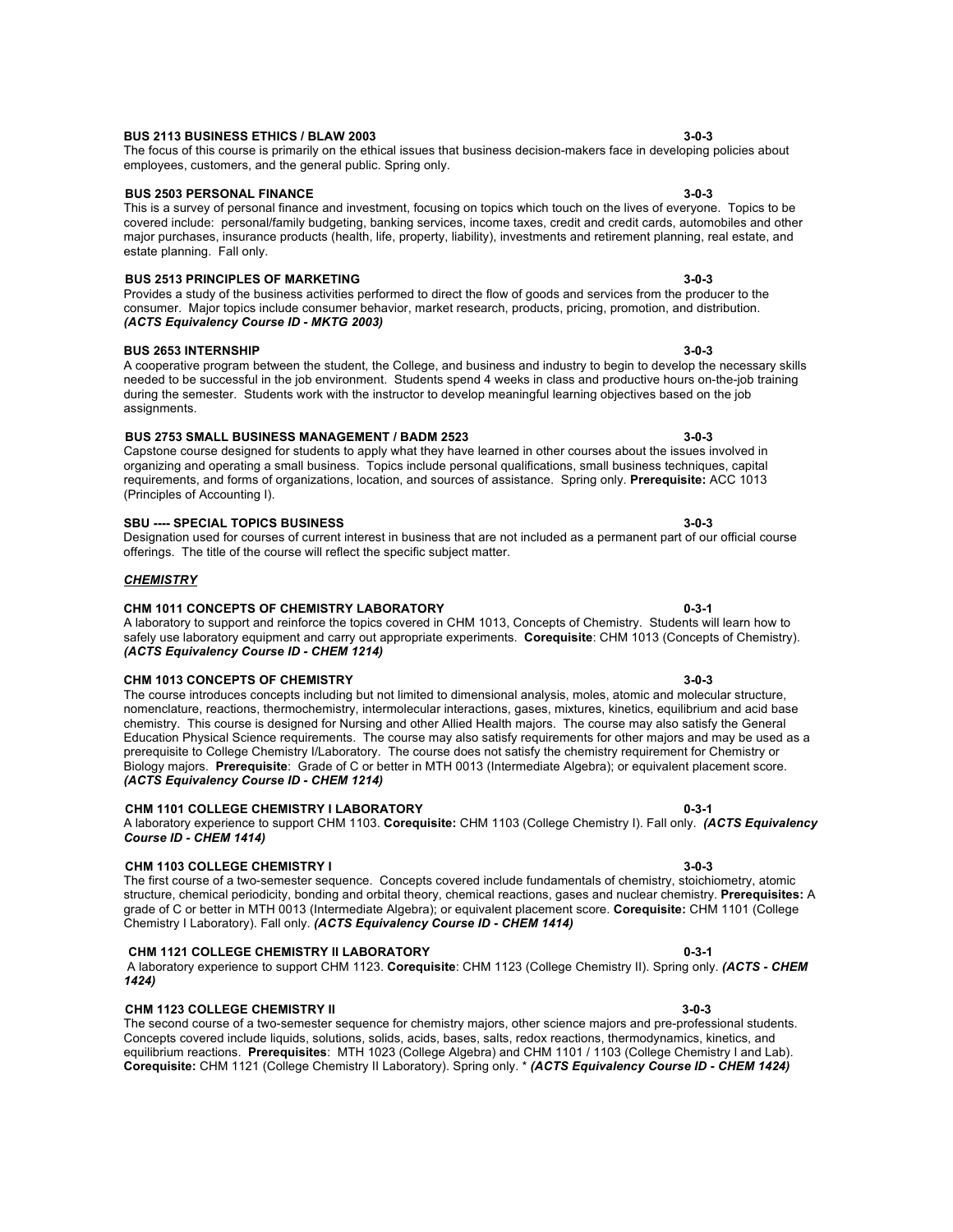#### **CHM 2111 ORGANIC AND BIOCHEMISTRY LABORATORY 0-3-1**

This course is for students in allied health and agriculture programs. The lab meets three hours per week. The course will explore practical applications of compounds studied in the lecture section. **Prerequisite:** CHM 1101 (College Chemistry I Laboratory) and CHM 1103 (College Chemistry I). **Corequisite:** CHM 2113 (Organic and Biochemistry). Spring only.\* *(ACTS Equivalency Course ID - CHEM 1224)*

#### **CHM 2113 ORGANIC AND BIOCHEMISTRY 3-0-3**

This course is for students in allied health and agriculture programs. The lecture class meets for three hours each week. Course will include an overview of types of organic compounds and biochemical processes. **Prerequisite:** CHM 1101 (College Chemistry I Laboratory) and CHM 1103 (College Chemistry I). **Corequisite:** CHM 1013/1011 (Concepts of Chemistry/Laboratory) or CHM 2111 (Organic and Biochemistry Lab). Spring only. *(ACTS Equivalency Course ID - CHEM 1224)*

Provides a fundamental orientation regarding what computers are and what they can do. Topics include computer hardware, data input and output, data representation, auxiliary storage, data files, operating systems, and application of software. Students receive some hands-on experience in the computer lab with various computer software. *(ACTS Equivalency* 

Provides instruction on PC hardware components including the system board, hard drives, floppy drives and memory chips. How software and hardware work together is discussed. A brief introduction to basic electricity and power supplies is

\*To take a science course without the corequisite or prerequisite, you must have the written approval of the instructor.

#### *COMPUTER INFORMATION SYSTEMS*

#### **CIS 1003 INTRODUCTION TO COMPUTERS 3-0-3**

### **CIS 1034 COMPUTER MAINTENANCE 3-2-4**

*Course ID - CPSI 1003)*

#### **CIS 1053 COMPUTER SOFTWARE APPLICATIONS 3-0-3 (Word Processing, Electronic Spreadsheet, Database, Presentation)**

provided. Students receive some hands-on experience in lab. Fall only.

#### microcomputers. Students will become more familiar with microcomputer operations, operating systems and ways of solving everyday problems with word processing, electronic spreadsheet, database, and presentation software programs.

#### **CIS 1102 SURVEY OF TECHNOLOGY 2-0-2**

# This course covers a broad introduction to modern technology across multiple disciplines.

#### **CIS 1103 DIGITAL MEDIA 3-0-3**

This course introduces students to the fundamentals of audio and visual media. Students learn the techniques, and technologies used in the production, distribution, and monetization of digital media and learn to understand, analyze, and implement them from business purposes.

Provides instruction in the use of word processing, electronic spreadsheet, database, and presentation software for

#### **CIS 1203 USER INTERFACE AND HUMAN INTERACTION 3-0-3**

#### This course studies human factors of interactive software, interactive styles, design principles and considerations, development methods and tools, interface quality and evaluation methods.

#### **CIS 1901 MAKING CONNECTIONS IN COMPUTER TECHNOLOGY 1-0-1**

#### An introductory course for the UACCB CIS students. This course will introduce professions in technology, fundamental tech skills and the skills necessary to be successful in the CIS program.

### **CIS 2013 APPLIED ELECTRONIC SPREADSHEETS 3-0-3**

### Provides an advanced understanding of the popular business spreadsheet software program for Windows. Course content includes creating, modifying, and printing spreadsheets, using spreadsheets to solve problems, graphing, and database operations. **Prerequisite:** CIS 1053 (Computer Software Applications).

#### **CIS 2023 DATABASE FUNDAMENTALS 3-0-3**

#### This course introduces students to database design, management concepts, and theory. SQL and NoSQL database will be covered.

### **CIS 2093 NETWORK DEFENSE 3-0-3**

#### Analyzes security threats to modern networks and the methods used to secure networks against these threats. Topics include the setup and maintenance of boundary barriers; securing device access; using authentication, authorization, and accounting systems; implementing firewall technologies; implementing intrusion prevention systems; the use of cryptographic systems; implementing and securing remote access; and, the continuing management requirements of maintaining a secure network.

### **CIS 2102 EMERGING TRENDS IN TECHNOLOGY 2-0-2**

This course explores the current and potential future impacts of new, emerging, and rapidly evolving technologies on organizations and their operations across a range of industries and sectors.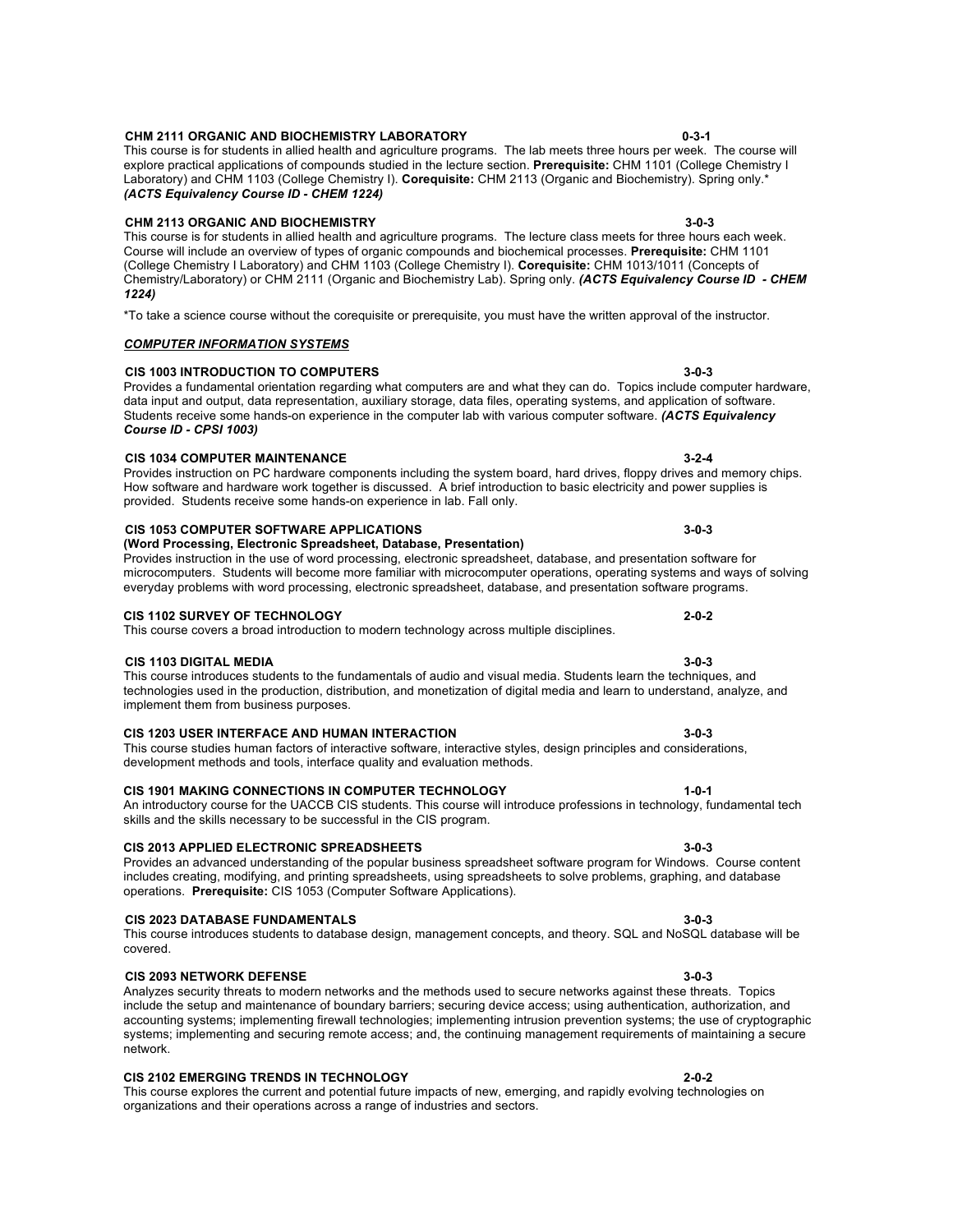# This course will cover the creation of modern, standards-compliant websites using HTML, CSS, and JavaScript as well as an

#### **CIS 2104 COMPUTER TECHNOLOGY CAPSTONE 4-0-4**

# **CIS 2153 FUNDAMENTALS OF PROGRAMMING 3-0-3**

### This course covers the fundamentals of modern programming by introducing students to basic programming techniques, data types, functions, arrays, problem analysis and programming methodologies. **Prerequisite:** MTH 0013 (Intermediate Algebra).

### **CIS 2203 COMPUTER ETHICS 3-0-3**

play on the project team.

The course introduces the fundamental ethical, legal and social issues and questions in computer science that call for ethical analysis.

design, implementation, testing, documentation, and presentation of a specific idea, task, or product. Each Student's specific outcomes will depend on the skills that they bring to the course, the type of project that they participate in, and the role they

### **CIS 2214 NETWORKING I 3-2-4**

Provides the fundamental knowledge needed to design, configure and implement a Local Area Network. Emphasizes the integration of available software and hardware elements and provides a good understanding of network architecture and protocols. Uses CISCO curriculum. Fall only.

### **CIS 2223 SURVEY OF OPERATING SYSTEMS 2-2-3**

#### This course will enable the student to explain the role of an operating system in modern computing. The use, hardware requirements, hardware components, software compatibility, and system installation topics are covered for Linux, MacOS, Windows and mobile operating systems.

### **CIS 2224 NETWORKING II 3-2-4**

#### Provides advanced knowledge of CISCO routers. Emphasis is placed on subnets, routing protocols and access list. Also developing systems from inception. Spring only. **Prerequisite**: CIS 2214 (Networking Hardware I).

### **CIS 2233 CYBER SECURITY 3-0-3**

#### This course provides a comprehensive overview of essential concepts to better understand cyber security. This course explores the risks, threats, and vulnerabilities associated with the digital world and introduces students to the principles of risk management, security standards, access controls, security audits, cryptography compliance laws and privacy issues.

### **CIS 2243 LINUX OPERATING SYSTEM 3-0-3**

This course introduces the Linux/UNIX family of operating systems. Basic commands, utilities, system structures, scripting and tools are explored. Linux/UNIX history and philosophy are covered as well. **Prerequisite:** CIS 2223 (Survey of Operating Systems).

### **CIS 2253 FUNDAMENTALS OF WEB DEVELOPMENT 3-0-3**

**CIS 2503 FUNDAMENTALS OF NETWORKING 3-0-3** Provides the fundamental knowledge needed to design, configure and implement a Local Area Network. The course covers terminology, protocols, network standards, wired and wireless networks, and network infrastructure.

This course is an introduction to the JavaScript language. The course presents the basic concepts such as creating functions, creating variables, and calling these lines of code from standard HTML pages and assumes students are new to the language. By the end of this course, students will understand how JavaScript is used as a popular technology for both client

introduction to the structure of the Internet and the software used for website development

side and server side web applications, as well as a general scripting language for other applications.

### **CIS 2603 JAVASCRIPT FUNDAMENTALS 3-0-3**

# **CIS 2703 SERVER-SIDE WEB DEVELOPMENT 3-0-3**

In this course, students will explore server-side web development languages and techniques. The students will use the skills acquired in the two previous web development courses to develop backend services for websites and web apps. **Prerequisite:** CIS 2603 (JavaScript Fundamentals).

### **CIS 2803 SURVEY OF PROGRAMMING LANGUAGES 3-0-3**

In this course, students will create the same project in multiple modern programming languages. Students will gain an understanding of the strengths and weaknesses of the languages and, ultimately, understand the benefits of being language agnostic when approaching programming projects. Prerequisite: CIS 2153 (Fundamentals of Programming).

### **SCS ---- SPECIAL TOPICS/CIS 3-0-3**

Provides an opportunity for students to study topics of current and/or professional interest in the field of computer information systems. Topics studied must be approved by the Division Chair of Business, Technology and Public Service and should not duplicate material covered in the technical core.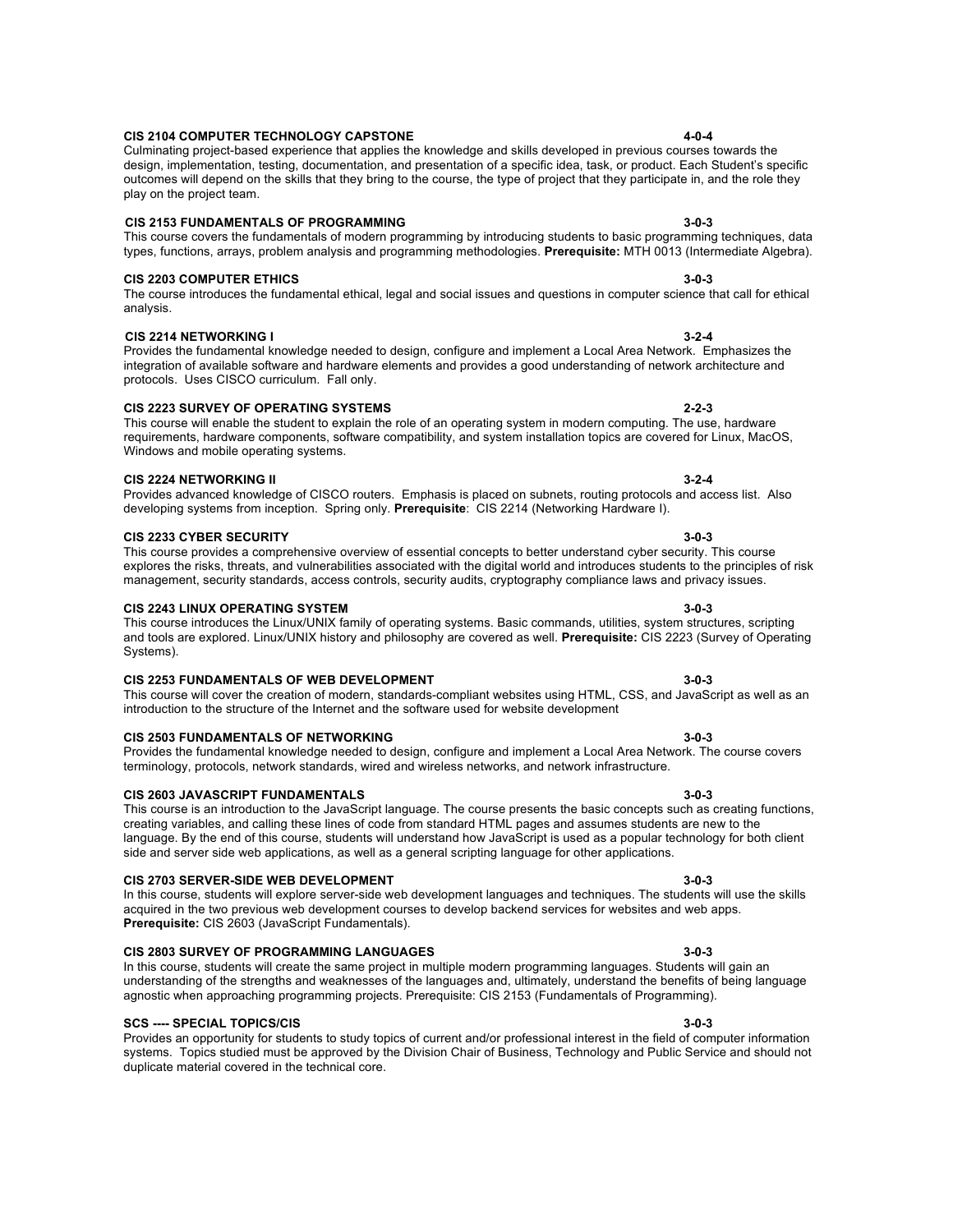**CNA 1107 NURSING ASSISTANT 6-2-7** A study of nurse assisting including communication and interpersonal skills; infection prevention and control; safety and emergency procedures; promoting independence and respecting resident rights; introduction to resident care; personal care; basic nursing skills; social, cognitive and behavioral skills.

# *COLLEGE SUCCESS*

*NURSING ASSISTANT*

# **COL 1001 FOUNDATIONS OF PERSONAL FINANCE 1-0-1**

This course introduces students to the importance of responsible money management both today and in the future. Topics include personal spending and budgeting, personal banking basics, credit scores, education financing, investing, retirement, and the financial decision making process.

# **COL 1003 STRATEGIES FOR COLLEGE SUCCESS 3-0-3**

This course is an orientation designed to assist students in developing strategies for meeting the demands of college life. Topics include making the transition to college, becoming motivated for success, managing one's time more effectively, reading a textbook, taking lecture notes and examinations, making decisions, seeking and selecting a career, and locating and using various campus resources.

### *COSMETOLOGY*

### **COS 1118 COSMETOLOGY I 4-14-18**

This course is the first in a series of three courses required to prepare persons to take the Arkansas State Board of Health's Cosmetology Section's cosmetology state licensure examination. Major topics include hygiene and sanitation; related sciences; and, hairdressing. Fall only.

### **COS 1218 COSMETOLOGY II 4-14-18**

This course is the second in a series of three courses required to prepare persons to take the Arkansas State Board of Health's Cosmetology Section's cosmetology state licensure examination. Major topics include manicuring, aesthetics, and hairdressing. **Prerequisite:** COS1118 (Cosmetology I) Spring only.

This course is the final course in a series of three courses required to prepare persons to take the Arkansas State Board of Health's Cosmetology Section's state licensure examination. Major topics include salesmanship and shop management; shop deportment; and, hairdressing. **Prerequisites:** COS 1118 (Cosmetology I) and COS 1218 (Cosmetology II) Summer only.

### **COS 1306 COSMETOLOGY III 1-5-6**

# **COS 2109 COSMETOLOGY INSTRUCTOR I 1-5-6**

This course is the first of two courses required as a prerequisite to qualify for cosmetology instructor licensure examination by the Arkansas Department of Health Cosmetology Section. **Prerequisites:** Licensed Cosmetologist. Offered as needed.

### **COS 2209 COSMETOLOGY INSTRUCTOR II 1-5-6**

This course is the first of two courses required as a prerequisite to qualify for cosmetology instructor licensure examination by the Arkansas Department of Health Cosmetology Section. **Prerequisites:** COS 2109 (Cosmetology Instructor I). Offered as needed.

### *CRIMINAL JUSTICE*

### **CRJ 1103 INTRODUCTION TO CRIMINAL JUSTICE 3-0-3**

#### Introduces the student to the history, development, and philosophy of law enforcement, courts, and corrections in a democratic society. An overview of the United States Criminal Justice system is an integral part of this course. *(ACTS Equivalency Course ID - CRJU 1023) Fall only*

### **CRJ 1253 CRIMINOLOGY 3-0-3**

Theories about why people commit crime within the three broad categories of criminology theories: 1) Sociological; 2) Biological; 3) Psychological. The course also discusses the actual crimes: 1) a general definition of various crimes; 2) a profile of a typical offender and victim of various crimes; 3) prevalence of various crimes and 4) where, when, and how selected crimes are committed. Fall only.

### **CRJ 1303 CRIMINAL AND PROCEDURAL LAW 3-0-3**

This course addresses and discusses the sources of both criminal law and criminal procedure. In terms of criminal law, the course will discuss the general definition of various crimes (i.e., the "elements of a crime), and the various defenses to a crime. In terms of criminal procedure, the course will address the Constitutional right to privacy and its impact on various law enforcement procedures as well as constitutional requirements relevant to confessions, interviews and interrogations. Students will apply their understanding of both types of law to hypothetical situations and to a moot court scenario. Spring only.

### **CRJ 1403 CRIMINAL INVESTIGATIONS 3-0-3**

A study of the fundamentals of criminal investigation, both theory and history; from crime scene to courtroom with an emphasis on techniques appropriate to specific crime scenes. Spring only.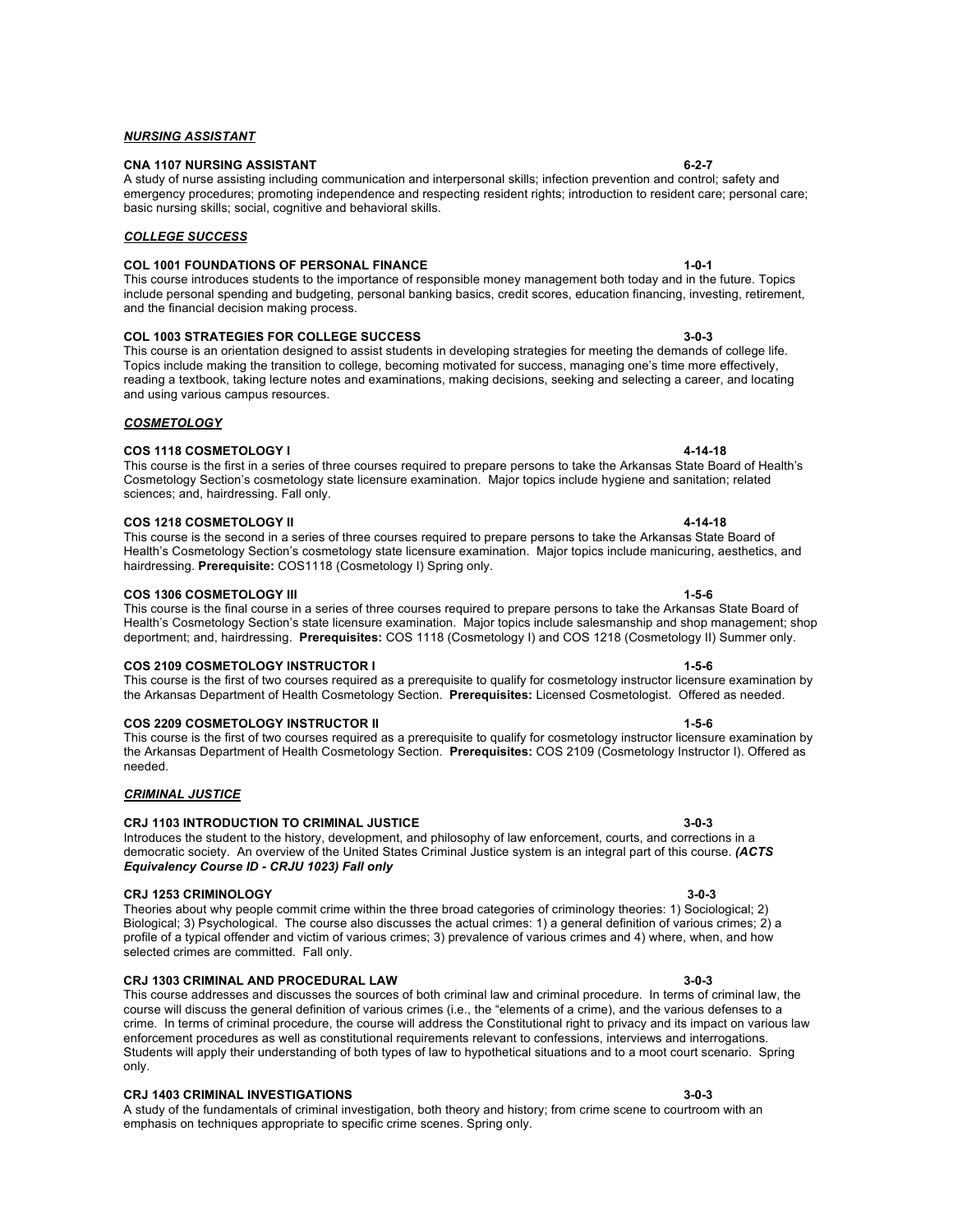### This course is the study of environmental and hereditary effects on the cognitive, affective, psychomotor, and sociolinguistic development of typically and atypically developing children from conception to middle childhood (conception through age 8) with diverse cultural backgrounds within and outside of the United States. The students will be introduced to methods used to observe and evaluate children's development and recognize possible delays in development. Practical application of theory is provided through a variety of hands-on experiences and observations. Fall only.

#### **ECE 1203 ENVIRONMENTS FOR YOUNG CHILDREN 6-1-3** 9-1-3

This course is designed to provide the student with a broad knowledge base on how to design a program for children developing both typically and atypically. The course provides the opportunity to plan environments that are physically and emotionally secure. Students plan and implement activities that are age, stage and culturally appropriate for children birth to five. Fall only.

#### **CRJ 2603 POLICING IN AMERICA 3-0-3**

Policing in America will focus on the roles of the police as they relate to modern culture and society. It is expected that students will gain a better understanding of the history of policing; the various types of policing agencies, law enforcement officers, and crimes in the United States; modern law enforcement in the United States; police adaptation to societal changes; current issues in policing; and, the future of policing in America.

#### **CRJ 2304 FORENSIC SCIENCE with LAB 3-1-4**

This class addresses what happens to evidence after it is collected by law enforcement and, therefore, focuses on the forensic science analysis techniques. Using a combination of lecture and laboratory work, students learn and apply how to analyze different types of evidence typically collected at a crime. Using the results of their own forensic analysis, students make comparisons between "known" and "unknown" exemplars and use this comparison to solve a mock crime scene in a final paper. Spring only.

#### **CRJ 2503 LEGAL WRITING 3-0-3**

This course provides a working knowledge of the fundamentals of effective legal writing, analysis, and research. Topics include legal briefs and memoranda, case and fact analysis, citation forms, legal writing styles, field note taking techniques, and effective report writing. Fall only.

### **SCJ ---- SPECIAL TOPICS / CRIMINAL JUSTICE 3-0-3**

Provides an opportunity for students to study topics of current and/or professional interest in the field of criminal justice. Topics studied must be approved by the Division Chair of Business, Technology and Public Service and should not duplicate material covered in the technical core. Up to 6 hours equivalent credit in Special Topics will be given to persons for a combination of a certificate of completion from the Arkansas Law Enforcement Training Academy and other approved professional development hours.

#### *CONSTRUCTION TECHNOLOGY*

#### **CST 1016 MASONRY I 6-0-6**

This course is designed to prepare individuals to apply technical knowledge and skills in the laying and/or setting of exterior brick, concrete block, hard tile, marble and related materials, using blueprint reading, structural masonry, decorative masonry, foundations, reinforcement, mortar preparation, cutting and finishing, and applicable codes and standards. **Co-requisites**: IND 1013 (Technical Methods) and IND 2003 (Industrial Safety)

#### **CST 1026 CARPENTRY I 6-0-6**

This course is designed to prepare individuals to apply technical knowledge and skills to lay out, cut, fabricate, erect, install, and repair wooden structures and fixtures, using hand and power tools. Includes introductory instruction in technical mathematics, framing, construction materials and selection, job estimating, blueprint reading, foundations and roughing-in, finishing carpentry techniques, and applicable codes and standards. **Co-requisites:** IND 1013 (Technical Methods) and IND 2003 (Industrial Safety)

#### **CST 1036 DRYWALL INSTALLATION AND FINISHING 6-0-6**

This course is designed to prepare individuals to apply technical knowledge and skills to install, tape, and plaster drywall installations in interior and exterior construction jobs. Objectives include, instruction in drywall handling and transport, cutting and mounting, taping and spackling, finishing, job analysis and estimation, site safety, tool operation and maintenance, blueprint and specification interpretation, and applicable codes and standards. **Co-requisite**: IND 1013 (Technical Methods) and IND 2003 (Industrial Safety)

### *EARLY CHILDHOOD EDUCATION*

### **ECE 1003 FOUNDATIONS OF EARLY CHILDHOOD EDUCATION 9-1-3**

This course is designed to acquaint the student with the historical roles of families in their child's development. The student will become familiar with the theories supporting early childhood education and learn how to develop an effective program designed uniquely for children (ages birth to eight). The students will also obtain knowledge of state and federal laws pertaining to the care and education of young children. Fall only.

**ECE 1103 CHILD GROWTH AND DEVELOPMENT 4000 PM AND SET ALL AND SET ALL AND SET ALL AND SET ALL AND SET ALL AND**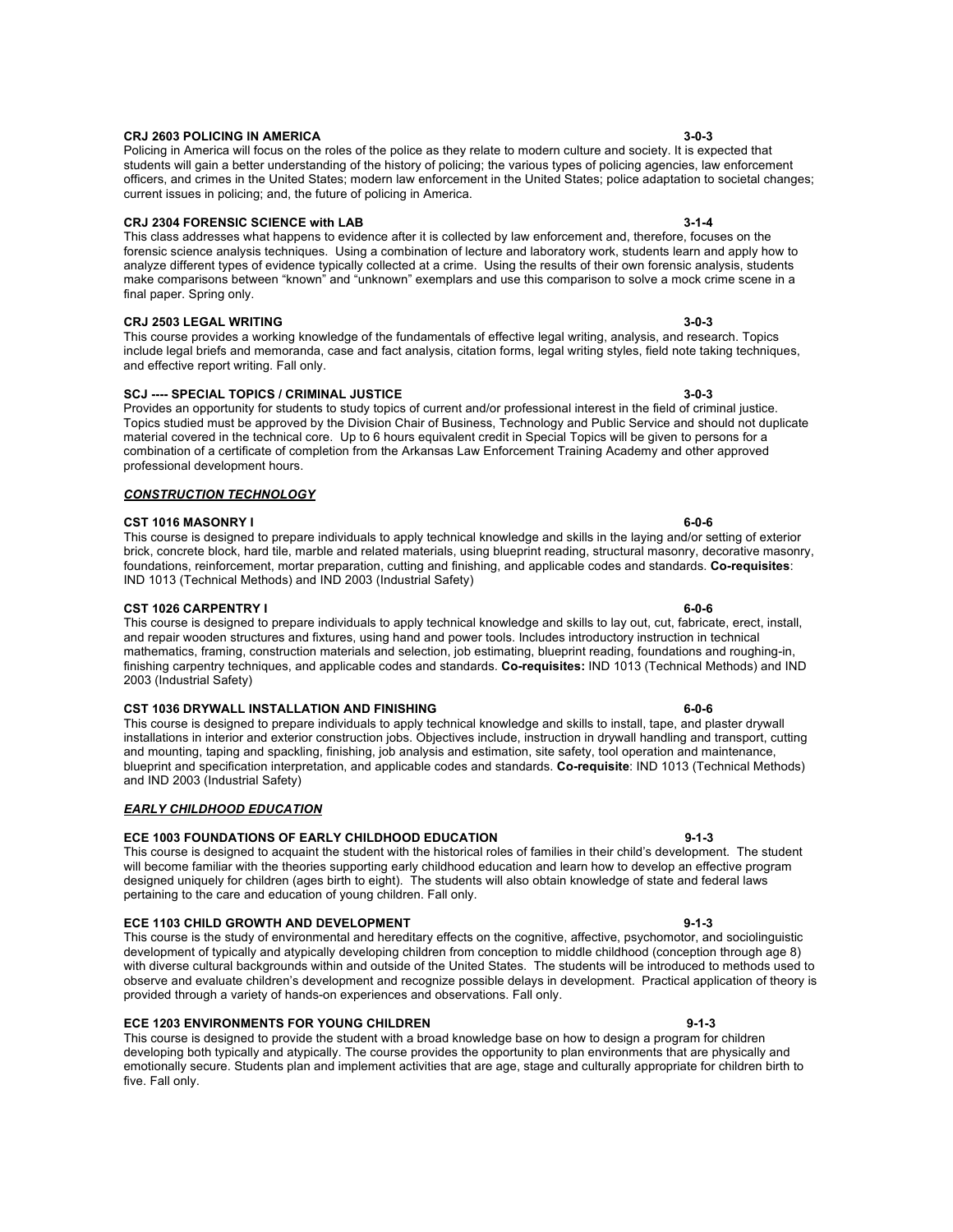# **ECE 1303 FIELD EXPERIENCE 3-0-3**

Students are required to demonstrate competency in the following areas: health and safety, interaction with children, implementation of curriculum, personal qualities, professionalism and working with staff. These are aligned to NAEYC Associate Degree Standards. Students are required to respond to weekly journals through the Blackboard Online System. Students are also required to complete a minimum of 96 clock hours of observation and working with young children. Of those 96 clock hours, 13 hours of observation are required in additional mandatory childcare sites. Students must have completed the required paperwork for these observations and be employed or volunteer in a licensed childcare facility in order to apply the skills learned in the previous three courses. Observation of the student's work and evaluation of student skills are conducted by instructors. Spring only.

# **ECE 2003 CHILD GUIDANCE 3-0-3**

This course relates principles of child development to appropriate methods of guiding children's behavior for children Birth through pre-kindergarten, including children with special needs. Techniques for managing groups of children in the various childcare settings are practiced.Spring only.

# **ECE 2103 PRESCHOOL CURRICULUM (B-Pre-K) 3-0-3**

This course is based on the foundation of research in child development and focuses on planning and implementing enriching environments with appropriate interactions and activities for young children (ages 3 through 5) including those with special needs, to maximize physical, cognitive, communication, creative, language/ literacy, and social/emotional growth and development. Competencies are based on Standards developed by the National Association for the Education of Young Children for quality early childhood settings. Also covered:

- Information on the Quality Approval process and Accreditation for Early Childhood settings in Arkansas, now called *Better Beginnings*
- Arkansas Frameworks Handbook for Three and Four Year Olds
- Course fee assessed. Fall only.

### **ECE 2203 INFANT/TODDLER CURRICULUM 3-0-3**

This course is based on the foundation of research in child development and focuses on planning and implementing enriching environments with appropriate interactions and activities for young children (birth through 2 years) including those with special needs, to maximize physical, cognitive, communication, creative, language/ literacy, and social/emotional growth and development. Competencies are based on Standards developed by the National Association for the Education of Young Children for quality early childhood settings. Also covered:

- Information on the Quality Approval process and Accreditation for Early Childhood settings in Arkansas, now called *Better Beginnings*
- Arkansas Frameworks Handbook for Infants and Toddlers Spring only.

### **ECE 2303 PRACTICUM 3-0-3**

Students must be employed or volunteer in a licensed childcare facility to apply the knowledge acquired and skills learned in previous coursework. Observation of the student's work and evaluation of student skills are conducted by instructors following the NAEYC Associate Standards. Students must demonstrate competency in all areas observed and complete a minimum number of clock hours, determined by the institution, of observation and work experience with children birth to five. An emphasis will be on the observation of physical, cognitive, language, social and emotional development in connection with previous courses. If not currently working in a child care facility the student will be assigned a specific site to volunteer, observe and be observed by the early childhood instructor. The sites will be chosen by the instructor in relation to where the students live and the quality of the programs. Fall only.

### **ECE 2923 LITERACY AND LANGUAGE ARTS FOR EARLY CHILDHOOD 3-0-3**

This course is designed to make the early childhood educator aware of the acquisition of language and how to provide children birth through pre-kindergarten, including children with special needs with language rich environments by incorporating the four areas of language: speaking, listening, writing and reading. Summer only.

### **ECE 2943 MATH AND SCIENCE FOR EARLY CHILDHOOD 3-0-3**

Students will become familiar with a variety of ways to introduce children Birth through pre-kindergarten, including children with special needs to ideas and concepts related to math and science. Students will create activities; plan and practice developmentally appropriate experiences that would meet recognized standards (NAEYC, NCTM, etc.) for these areas. Summer only.

### **ECE 2973 SPECIAL NEEDS 3-0-3**

This course relates principles of child development to appropriate methods of guiding children's behavior for children Birth through pre-kindergarten, including children with special needs. Techniques for managing groups of children in the various childcare settings are practiced. Summer only.

### **ECE 2963 HEALTH SAFETY AND NUTRITION 3-0-3**

This course focuses on the health, safety and nutritional guidelines for children, birth through eight years of age, child care licensing requirements and activity planning. Emphasis is placed on establishing safe, quality learning environments and practices that respect the diversity of settings, families and teachers who care for young children. Summer only.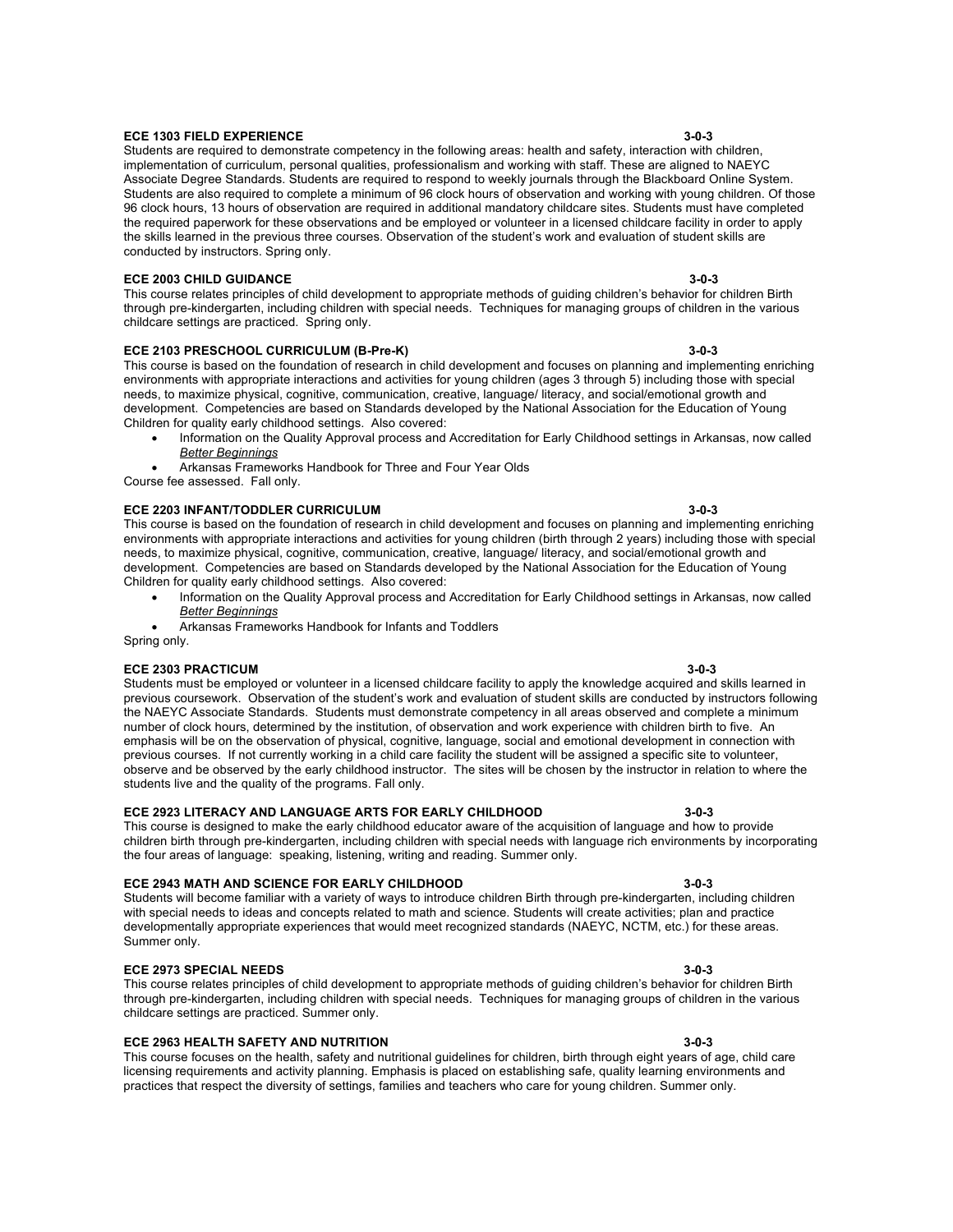# **ECE 2993 FUTURE PERSPECTIVES IN EARLY CHILDHOOD (capstone course) 3-0-3**

This course introduces students to current research in the field of Early Childhood education. Students will develop a knowledge base of the NAEYC Code of Conduct through analyzing case studies designed to demonstrate competencies compatible with current research and practice, development of a professional portfolio to demonstrate competencies in the skills relating to the NAEYC Associate Degree Standards. Spring of last semester only.

# **SEC ---- SPECIAL TOPICS / EARLY CHILDHOOD EDUCATION 3-0-3**

Provides an opportunity for students to study topics of current and/or professional interest in the field of Early Childhood Education. Topics studied must be approved by the Division Chair of Business, Technology and Public Service and should not duplicate material covered in the technical core.

### *ECONOMICS*

### **ECN 2013 MACROECONOMICS 3-0-3**

Provides an overall view of how economic systems operate. Topics include aggregate production, income, and expenditures, fiscal and monetary policy, inflation and unemployment, and money and banking. Students gain an awareness of economic problems and analyze alternative solutions. **Prerequisite**: Any one of the following: A grade of C or better in MTH 0003 (Beginning Algebra), with study in MTH 0013 (Intermediate Algebra) or MTH 1003 (Technical Math) highly recommended; or equivalent placement test score. *(ACTS Equivalency Course ID - ECON 2103)*

### **ECN 2023 MICROECONOMICS 3-0-3**

Will examine individual behavior in the economy as well as look at the components of the larger economy. Microeconomic analysis, including market structure, supply and demand, production costs and price and output. **Prerequisite**: Any one of the following: A grade of C or better in MTH 0003 (Beginning Algebra), with study in MTH 0013 (Intermediate Algebra) or **MTH 1003 (Technical Math)** highly recommended; or equivalent placement test score. *(ACTS Equivalency Course ID - ECON 2203)*

### *EDUCATION*

### **EDU 1002 ART FOR ELEMENTARY TEACHERS 2-0-2**

This course is an investigation of elementary-level art education focusing on materials and methods for teaching art history, art criticism, and studio production to children. Attention is given to the relationship of the visual arts to general education, developmental growth of children in art, curriculum planning, and current issues in art education.

### **EDU 1012 ELEMENTARY CLASSROOM MUSIC 2-0-2**

This course is intended for elementary education majors. The course is designed to provide experiences that will enable you to develop the necessary skills and knowledge to teach musical concepts and integrate music learning with other core subjects. The goals and objectives of this course are aligned with the Arkansas Standards for Beginning Teachers and are directed towards your goal of becoming an exemplary elementary teacher.

### **EDU 2003 INTRODUCTION TO EDUCATION 2-1-3**

This course is designed to provide students with an overview of teaching as a profession, providing them with an opportunity to observe the educational process in three settings – elementary, middle school and secondary. Thirty classroom observation hours are required. Fall only.

### **EDU 2013 TEACHING DIVERSITY 3-0-3**

#### Teaching Diversity is a course designed to introduce both Mainstream, ESL and WL teachers to issues which concern them when working with limited English-speaking students (LEPs) in grades preK-6. In this course students will focus on cultural issues and awareness in the first portion of the course, and then in the second half they will focus on practical applications of this knowledge by developing and sharing specific classroom activities designed for ESOL. A basic inventory of topics is found here although some topics may be augmented by further materials as students work through the course.

### **EDU 2033 TEACHING PHYSICAL EDUCATION 3-0-3**

This course is designed to help students understand the need for an effective K – 6 physical education program. It will provide the prospective PK-6 school classroom teacher, as well as the PK-6 physical education specialist, with a knowledge base in the principles of physical fitness, elementary physical education curriculum planning and appropriate selection of physical activities for children. The students will be working with hands-on projects integrating the discipline of physical education and other curriculum subjects found in grades PK-6. Proper nutrition for the elementary student will also be discussed.

### **EDU 2103 INTRO TO K12 EDUCATIONAL TECHNOLOGY 3-0-3**

This course is designed to provide students with an overview of the technologies that can enhance teaching and learning. Students will use the computer as a tool to design educational materials, perform classroom management tasks, enhance instruction, communicate and research. Spring only.

### **SGE ---- SPECIAL TOPICS GENERAL EDUCATION 3-0-3**

Designation used for courses of current interest in various fields of general education that are not included as a permanent part of our official course offerings. The title of the course will reflect the specific subject matter.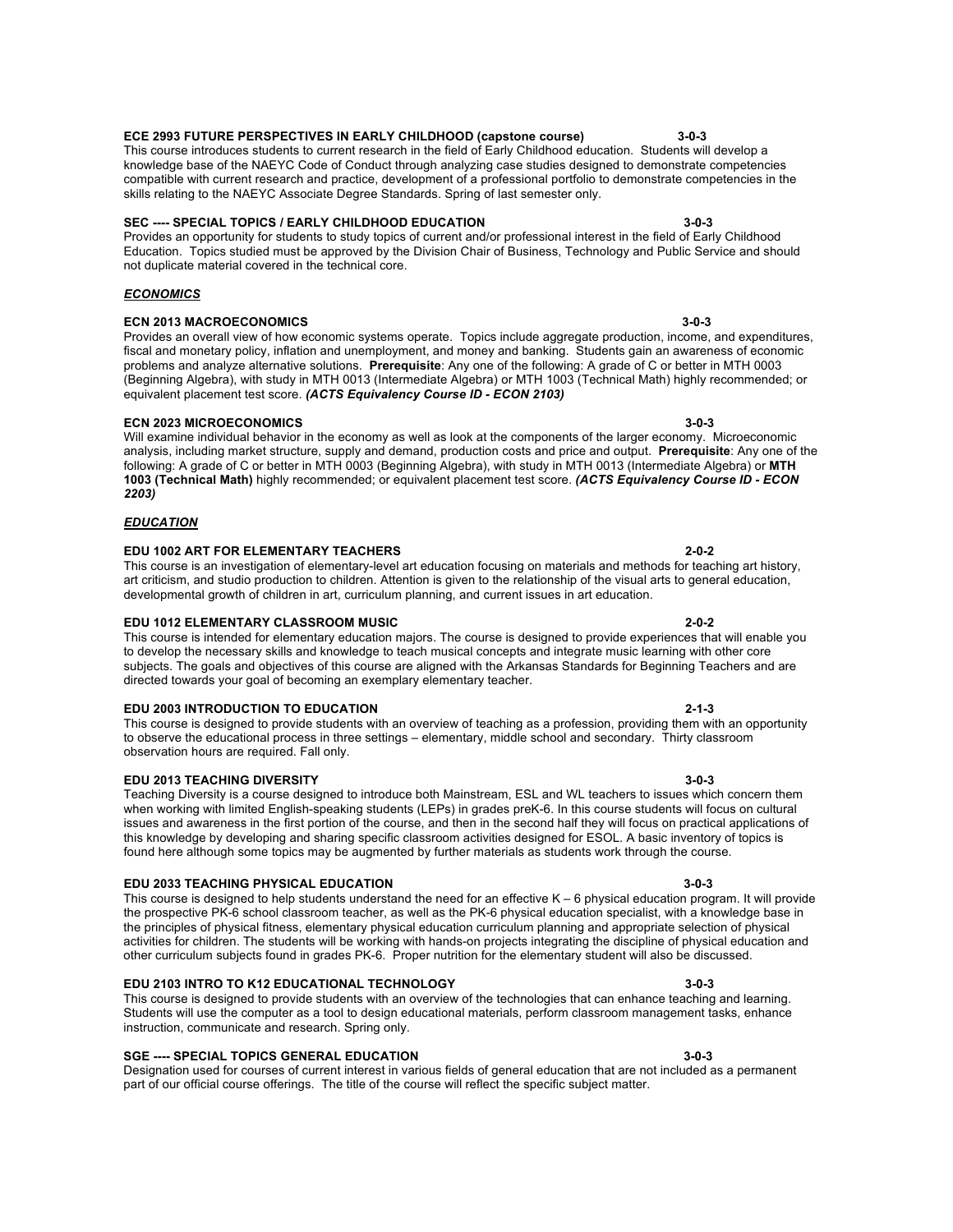#### *EMERGENCY MEDICAL TECHNICIAN*

### **EMT 1107 BASIC EMERGENCY MEDICAL TECHNICIAN 6-3-7**

An introduction to the study of emergency medical services and the basic principles, procedures and techniques of emergency care. Successful completion of this course prepares students to apply for the National Registry EMT-B Examination. **Co/Prerequisite** OFA 1053 Medical Terminology.

#### **EMT 2014 PARAMEDIC I 8-1.5-4.5-14**

A fifteen week course designed to introduce the Paramedic Student to Advanced Prehospital Care. Paramedic I is designed to prepare the emergency medical student to perform advanced life support skills; specifically, the recognition of Dysrhythmias and Advance Cardiac Life Support Certification. The class will prepare the student for the skills needed to properly start and administer intravenous medications, endotracheal intubations will be taught in this section with the use of emergency meds administered via the endotracheal airway. Along with skills completion, the paramedic student will be introduced to communication and proper documentation of patient assessment. During this course, the student will begin the field portion of the Paramedic program. A minimum of 200 hours riding time will be required before advancing to Paramedic II. Students will document all field and clinical time through an electronic tracking program. **Prerequisites**: Successful completion of EMT Basic program and EMT Certification, Essentials of A&P with Lab and Medical Terminology. Fall only.

#### **EMT 2216 PARAMEDIC II 8-1-7-16**

A fifteen week course designed to prepare the Paramedic Student with the skills needed to treat the critically ill and injured patient. The semester will focus on the recognition of medical, trauma, pediatric, geriatric, and OB/GYN emergencies. The student will be prepared for the practical portion as well as the written portion of the National Registry for Emergency Medical Technicians-Paramedic certification examination. A minimum of 200 hours clinical/100 hours Capstone/Internship hours (total 300 hours) will be required before advancing to Paramedic III. Students will document all field and clinical time through an electronic tracking program. **Prerequisite**: Successful completion of EMT 2014 Paramedic I. Spring only.

#### **EMT 2208 PARAMEDIC III 3-1-4-8**

An eight week course designed to prepare the Paramedic student to understand special considerations in the field of EMS, provide the student an overview of EMS operations, and to prepare and review the student for the National Registry for Emergency Medical Technicians-Paramedic certification examination. (the last 100 hours – Capstone/Internship is required). (100 hours – Capstone/Internship is required). Students will document all field and clinical time through an electronic tracking program. **Prerequisite**: Successful completion of EMT 2216 Paramedic II. Summer only.

#### *ENGLISH*

#### **ENG 0011 WRITING STUDIO 1-0-1**

This course provides an option for students who score a 17 or 18 on the English portion of the ACT or an equivalent score on an approved placement examination to enroll concurrently in this course and ENG 1103, English Composition I. Class will provide students the concepts and mechanics needed for success in English Composition. Students must complete this course with a grade of "C" or higher to receive their credit for ENG 1103, English Composition I. Students who do not remain in and pass this course will be administratively withdrawn from ENG 1103, English Composition I. **Prerequisite:** English score 17 or 18 on the ACT or equivalent score on an approved placement examination. **Corequisite:** ENG 1103, English Composition I

#### **ENG 1004 WRITING FOR THE WORKPLACE 4-0-4**

#### Writing for the workplace is a course designed specifically for those students who are earning technical certificates and Career and Technical Education (CTE) AAS degrees. This course is UACCB-specific and will not transfer to another institution, nor will the course transfer for any non-CTE AA or AS degree. This course is a college-level, four credit course that tightly focuses on technical writing for the workplace while reviewing foundational reading and writing elements. Students will participate in active/hands on learning projects which focus on only the technical writing these students will need upon entering the workforce.

#### **ENG 1103 ENGLISH COMPOSITION I 3-0-3**

Students improve their writing skills through study and practice of fundamentals of written communication, including principles of grammar, punctuation, spelling, organization, and careful analytical reading. **Prerequisite**: College level placement scores in English or writing and reading or completion of PRE 0503 (Basic Writing) and PRE 0303 (Reading Improvement) with at least a C average when placement test scores require. *(ACTS Equivalency Course ID - ENGL 1013)*

#### **ENG 1203 ENGLISH COMPOSITION II 3-0-3**

Students continue the practice of ENG 1103 (English Composition I) to develop further the skills learned in that course. Using readings and discussion of various types of writing, students will practice different kinds of rhetorical development, including research and documentation. **Prerequisite:** ENG 1103 (English Composition I) with a C or better. *(ACTS Equivalency Course ID - ENGL 1023)*

#### **ENG 1303 TECHNICAL WRITING 3-0-3**

Students learn the basic principles of technical report research, organization, and writing. Assignments include writing proposals, progress reports, and technical articles. **Prerequisite:** Grade of C or better in ENG 1103 (English Composition I) or ENG 1004 (Writing for the Workplace). *(ACTS Equivalency Course ID - ENGL 2023)*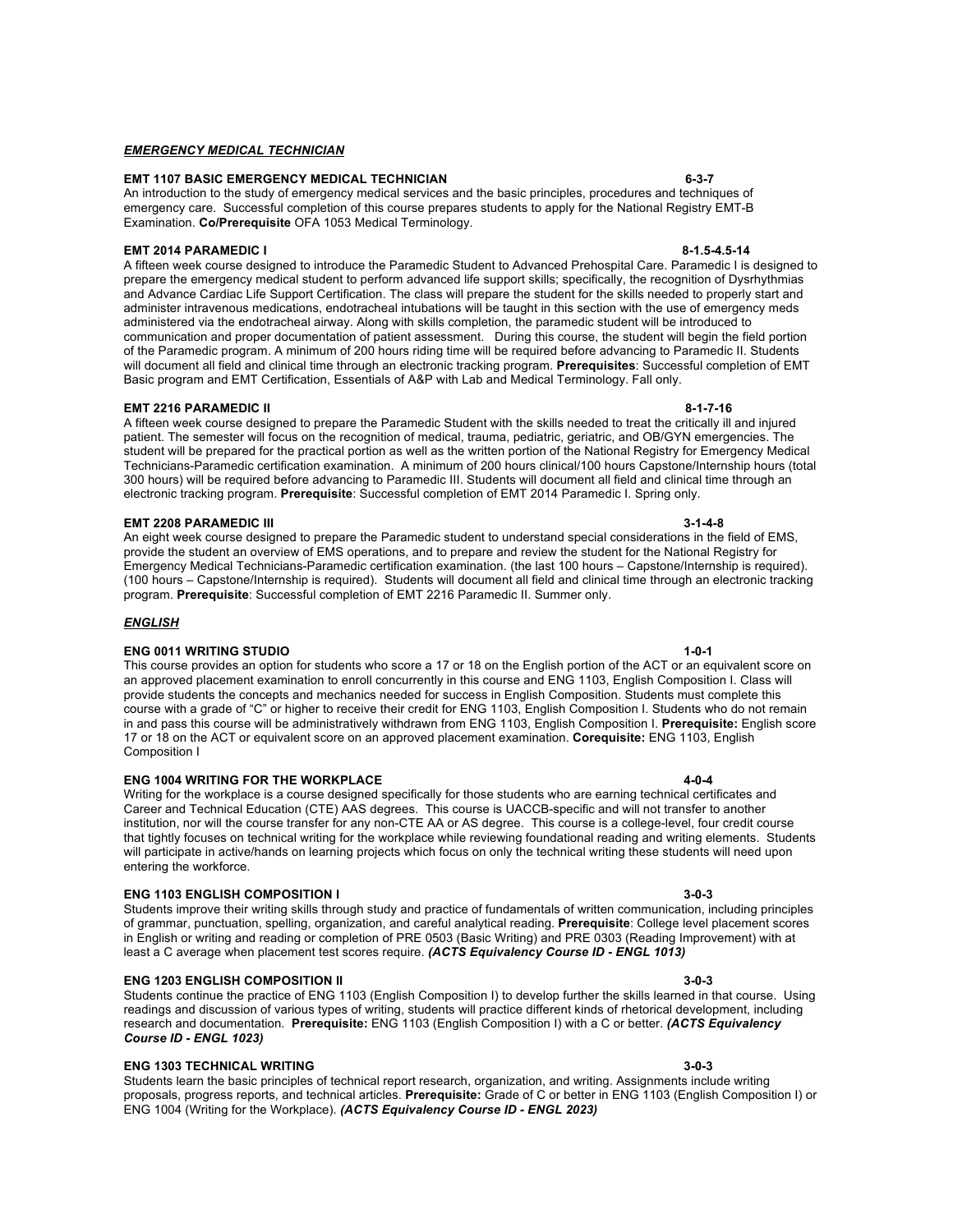# Students analyze and interpret literary works from several historical periods ranging from early civilizations through the Renaissance. English Composition I strongly recommended. *(ACTS Equivalency Course ID - ENGL 2113)*

### **ENG 2213 WORLD LITERATURE II 3-0-3**

### **ENG 2313 INTRODUCTION TO FICTION 3-0-3**

Students survey short fiction and the novel with emphasis on analytical reading and writing skills.

#### **ENG 2413 CREATIVE WRITING 3-0-3**

Students develop creative perception, thinking, and imagination in writing fiction and poetry. Students will have their work read and critiqued in a workshop format as well as in conference with the instructor. **Prerequisite:** ENG 1103 (English Composition I). *(ACTS Equivalency Course ID - ENGL 2013)*

Students analyze and interpret literary works from several historical periods ranging from the Renaissance to the present.

#### **ENG 2503 AMERICAN LITERATURE I 3-0-3**

### American Literature I students will analyze and interpret literary works from the 1400's to 1865. Students will study American authors and the philosophies represented in their works. English Composition I strongly recommended. Fall only. *(ACTS Equivalency Course ID - ENGL 2653)*

#### **ENG 2513 AMERICAN LITERATURE II 3-0-3**

American Literature II is a continuation of American Literature I. Students will analyze and interpret works from 1865 to present literature. American Literature I is not a prerequisite for American Literature II. English Composition I strongly recommended. Spring only. *(ACTS Equivalency Course ID - ENGL 2663)*

#### **ENG 2603 MYTHOLOGY 3-0-3**

This course surveys notable myths of the Greeks, Romans, and Norse. Students will develop greater understanding of the stories – the myths – as religious texts, as national epics, as part of western culture, and as literary works enjoyable in themselves.

#### **SEN 29-- SPECIAL TOPICS ENGLISH 3-0-3**

#### **Designation used for courses of current interest in English that are not included as a permanent part of our official course offerings. The title of the course will reflect the specific subject matter.**

### *ENTREPRENEURSHIP*

#### **ETR 1003 INTRODUCTION TO ENTREPRENEURSHIP 3-0-3**

An introduction to the role of entrepreneurial businesses in the US, the impact of entrepreneurial businesses on the US and global economy, how ideas become businesses, how entrepreneurs operate within a company and the general precepts of entrepreneurial businesses. Fall only.

#### **ETR 2003 PROFESSIONAL SELLING/ADVERTISING 3-0-3** A course specifically designed to teach the tools of professional selling and advertising methods. Students will learn successful sales techniques for retail and non-retail customers, how to develop an advertising program for products and services and the appropriate medium to use. **Prerequisites:** BUS 2513 (Principles of Marketing), ENG 1103 (English Composition I), ETR 1003 (Introduction to Entrepreneurship). Fall only.

#### **ETR 2033 FEASIBILITY AND FUNDING 3-0-3**

#### This course will provide the essential skills for students to evaluate and explore strategies for entrepreneurial opportunities in the marketplace and to successfully evaluate the funding and feasibility of those opportunities. **Prerequisites:** ENG 1103 (English Composition I), ACC 1013 (Principles of Accounting I), ETR 1003 (Introduction to Entrepreneurship). Spring only.

#### *FINE ARTS - CINEMA*

### **FAC 2003 UNDERSTANDING FILM 3-0-3**

#### This course will introduce students to the notion of viewing and understanding movies critically and seeing them in a larger artistic and cultural context.

### *FINE ARTS - MUSIC*

### **FAM 2003 MUSIC 3-0-3**

For listeners who have had no formal training or experience, this course provides an introduction to music. The principal purpose is the development of listening skills. *(ACTS Equivalency Course ID - MUSC 1003)*

### **ENG 2113 WORLD LITERATURE I 3-0-3**

# English Composition I strongly recommended. *(ACTS Equivalency Course ID - ENGL 2123)*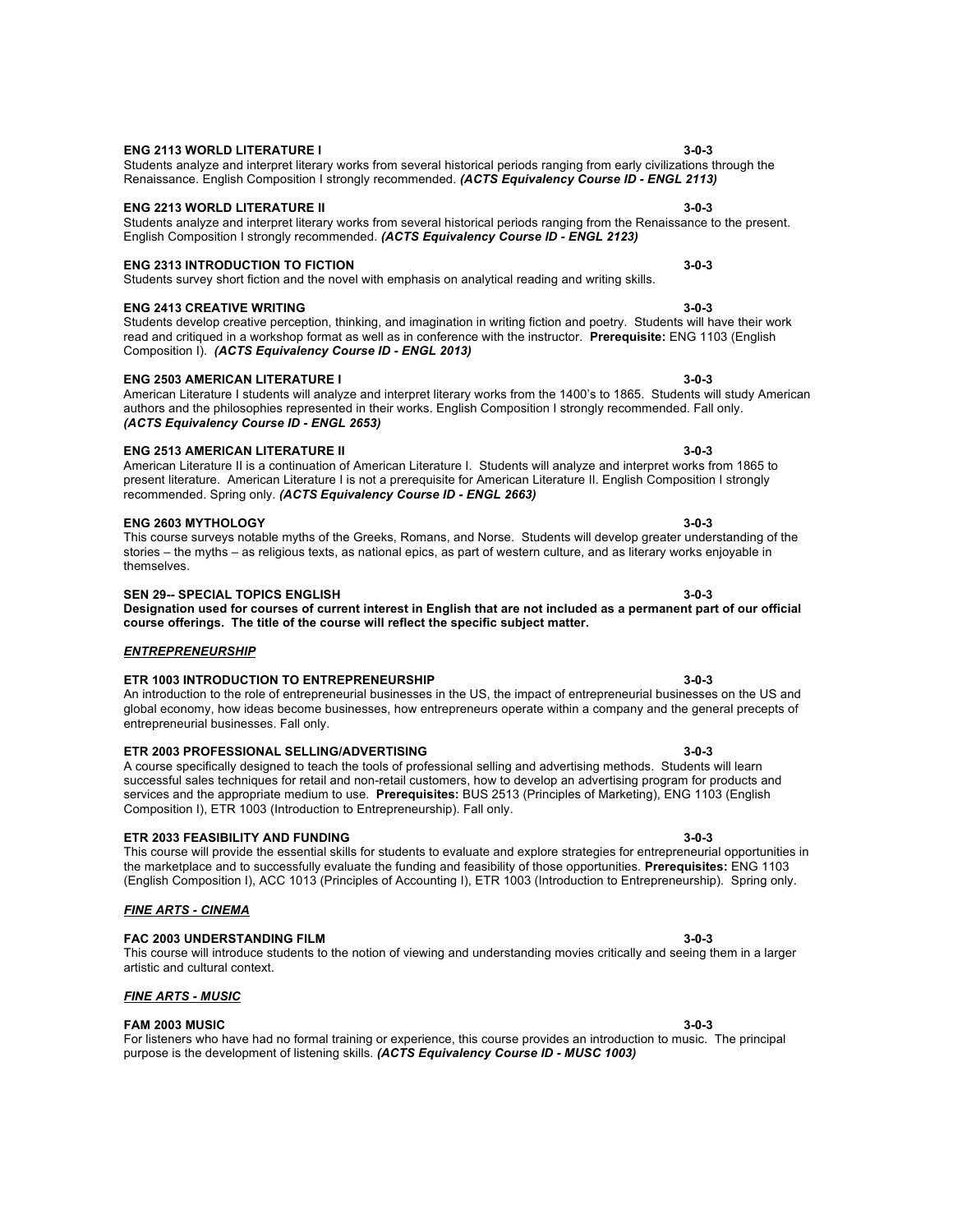# **FAT 2013 THEATER 3-0-3**

*FINE ARTS – THEATER*

### This course provides students with an appreciation of how various artistic elements combine to produce theatrical productions. *(ACTS Equivalency Course ID - DRAM 1003)*

### *FINE ARTS - VISUAL ART*

### **FAV 1003 DRAWING I 3-0-3**

#### This is an introductory course in the materials and techniques of drawing, including basic concepts of line, perspective, and value. Techniques will be developed with the study of still life, perspective, portraits, and figures, while special projects encourage creative expression. Spring only.

### **FAV 1013 INTRODUCTION TO STUDIO ART 3-0-3**

Students will learn a hands-on approach to the fundamental media, techniques, and concepts of making art. A variety of materials and projects will encourage creative problem solving. Drawing, design, painting, and sculptural techniques will be introduced, with an emphasis on exploration and individual creativity. Fall only.

#### **FAV 1023 DRAWING II 3-0-3**

#### This course is a continuation of Drawing I, furthering technical mastery of materials while developing creative expression. **Prerequisite**: FAV 1003 (Drawing I).

#### **FAV 1033 INTRODUCTION TO PAINTING 3-0-3**

Color theory and two-dimensional design problems will be addressed while exploring basic watercolor and acrylic painting techniques. **Prerequisite:** FAV 1003 (Drawing I) or FAV 1013 (Introduction to Studio Art) or written permission of the instructor.

#### **FAV 1043 PAINTING II 3-0-3**

#### Painting II is a continuation of Introduction to Painting (FAV 1033), deepening the student's understanding of color and design, creating images with impact and expressive content. Both opaque and transparent painting techniques will be explored. **Prerequisite:** FAV 1033 (Introduction to Painting.)

#### **FAV 2023 VISUAL ART 3-0-3**

#### Students encounter visual art in many media to develop their artistic perception, understanding, and pleasure. *(ACTS Equivalency Course ID – ARTA 1003)*

#### **FAV 2103 PHOTOGRAPHY 3-0-3**

#### This hands-on course covers the basics of photography, from the operation of both film and digital cameras, to concepts in composition and lighting, and an introduction to darkroom work. **Prerequisite:** CIS 1103 (Computer Graphics) or permission of the instructor. **Corequisite:** CIS 2103 (Advanced Computer Graphics)

### **SFA ---- SPECIAL TOPICS FINE ART 3-0-3**

Designation used for courses of current interest in the fine arts that are not included as a permanent part of our official course offerings. The title of the course will reflect the specific subject matter.

#### *GEOGRAPHY*

*GEOLOGY*

### **GEO 2003 INTRODUCTION TO CULTURAL GEOGRAPHY 3-0-3**

#### This course is a study of interaction among cultures and physical environments to develop students' understanding of local and global social issues such as economics, language, population, politics, and religion. *(ACTS Equivalency Course ID - GEOG 2113)*

**GEL 1003 PHYSICAL GEOLOGY 3-0-3** Introduces geologic concepts including plate tectonics, volcanism, earthquakes, mountain building, glaciation, and hydrologic processes. Students will identify basic minerals and rocks. The rock cycle and its effect on sedimentary, igneous, and metamorphic rocks will be explored. Relationships to Arkansas geology will be featured. Spring only. **Corequisite**: GEL 1001 (Physical Geology Lab) *(ACTS Equivalency Course ID - GEOL 1114)*

### **GEL 1001 PHYSICAL GEOLOGY LAB 0-2-1**

Provides a laboratory experience to support GEL 1003. Students will identify basic minerals, fossils, and rocks, their origins and economic values. Geologic map reading will be practiced. Students will be able to identify geologic structures on maps and photos. Field trips will enhance the lab experience. Spring only. **Corequisite**: GEL 1003 (Physical Geology) *(ACTS Equivalency Course ID - GEOL 1114)*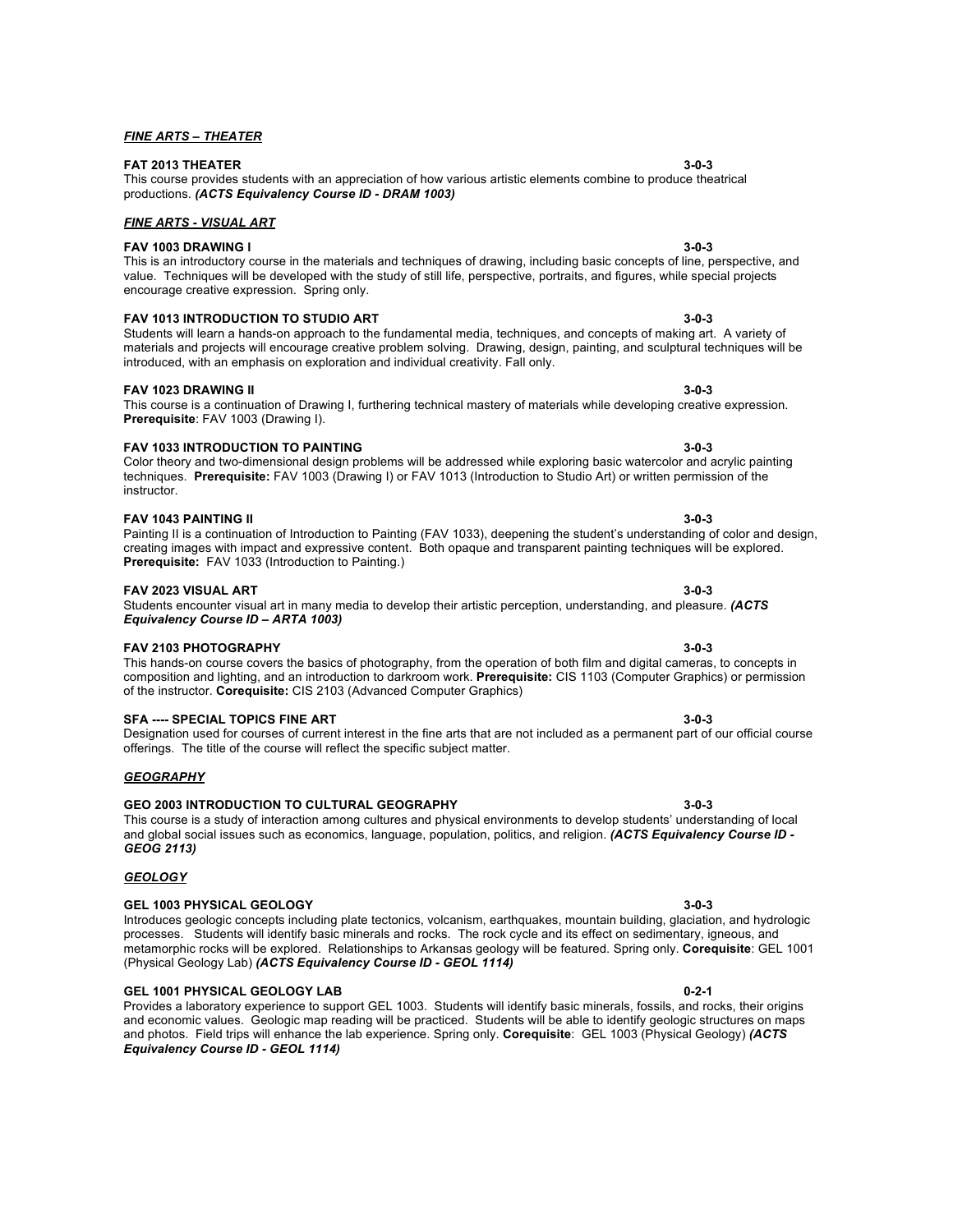# **HIS 1013 WORLD CIVILIZATION I 3-0-3**

*HISTORY*

This course provides an introduction to the history of World Civilization from the dawn of time to the Early Modern era. Students will be introduced to the process of historical inquiry and will be expected to develop skills in logical reasoning as to how and why certain events took place, how they affected society, and how they impact the present. English Composition I strongly recommended. *(ACTS Equivalency Course ID - HIST 1113)*

# **HIS 1023 WORLD CIVILIZATION II 3-0-3**

This course provides an introduction to the history of World Civilization from the 16<sup>th</sup> century to recent times. Students will be introduced to the process of historical inquiry and will be expected to develop skills in logical reasoning as to how and why certain events took place, how they affected society, and how they impact the present. English Composition I strongly recommended. *(ACTS Equivalency Course ID - HIST 1123)*

# **HIS 2003 UNITED STATES HISTORY I 3-0-3**

This course provides an introduction to the history of the United States from its early formation through the process of growth, development, conflict, and expansion to 1876. Students will be introduced to the process of historical inquiry and will be expected to develop skills in logical reasoning as to how and why certain events took place, how they affected the development of the nation, and how they impact the present. English Composition I strongly recommended. *(ACTS Equivalency Course ID - HIST 2113)*

### **HIS 2013 UNITED STATES HISTORY II 3-0-3**

This course provides an introduction to the history of the United States through the process of growth, development, conflict, and expansion since Reconstruction. Students will be introduced to the process of historical inquiry and will be expected to develop skills in logical reasoning as to how and why certain events took place, how they affected the development of the nation, and how they impact the present. English Composition I strongly recommended. *(ACTS Equivalency Course ID - HIST 2123)*

### **HIS 2053 ARKANSAS HISTORY 3-0-3**

Arkansas History explores the history of Arkansas from the prehistoric era to the modern era. Emphasis will be placed on the 18<sup>th</sup> century to the present. While focusing on the development of Arkansas, there will also be some introduction to American history and the interconnection of ideas, thoughts, and events. Connections will be made between the development of institutions and the course of events occurring during this period and the current worldview. English Composition I strongly recommended.

This course covers the standards for patient and health care data; data collection issues and documentation requirements;

### *HEALTH INFORMATION TECHNOLOGY*

### **HIT 2003 HEALTH DATA CONTENT 3-0-3**

# data access and retention. Fall only.

### *INDUSTRIAL TECHNOLOGY*

### **IND 1013 TECHNICAL METHODS 2-1-3**

This course provides an overview of careers in the field of Industrial Technology, jobs in industry for Engineer Technicians, and skills required for Engineer Technicians. Provides review and reinforcement of preparing for industrial technology jobs; leadership and followership principles; measurement systems and conversions; right-triangle trigonometry; experimentation; the personal computer, networking, and the Internet; essential algebra topics; methodologies for successful technical reading and studying; and practical methodologies for team building, problem solving, and equipment troubleshooting. Prerequisite: None.

### **IND 1023 ENGINEERING DRAWINGS 1-2-3**

This course provides instruction in the interpretation of mechanical part drawings, electrical schematic drawings, process piping and instrumentation diagrams, and other common drawings used in industry. Introduction to drawing tools and practice in drawing sketches are done in a lab setting. Prerequisite: None.

### **IND 1033 DC ELECTRICITY 2-1-3**

This course introduces the principles of DC electricity to include voltage, current, and resistance. Engineering notation, use of metric prefixes, and algebraic analysis of series and parallel circuits are taught. Laboratory experiments teach use of a digital multi-meter to test components and to analyze circuits. Prerequisite: None.

### **IND 1043 AC ELECTRICITY**

This course introduces the principles of AC electricity to include capacitance and inductance. Series and parallel AC circuits are analyzed mathematically and in laboratory experiments. Instruction in the use of digital multi-meters and the use of oscilloscopes is conducted in class and in laboratories. Prerequisite: IND 1033 DC Electricity.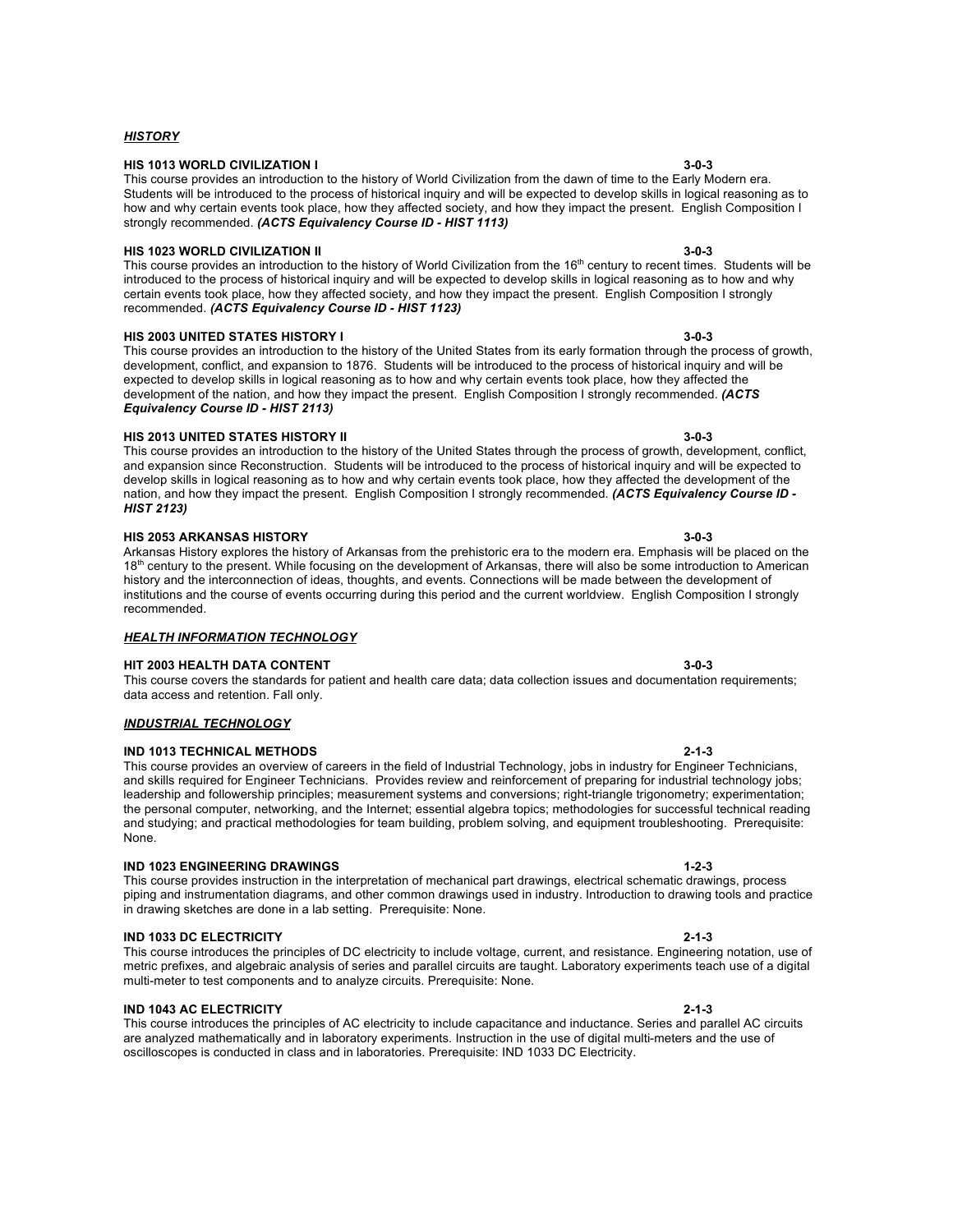#### **IND 1053 HVAC FUNDAMENTALS 2-1-3**

This course is structured for students interested in employment as an HVAC Technician working on residential HVAC systems. Students will study HVAC fundamentals, HVAC science, refrigeration systems and components, refrigeration practices, HVAC electrical safety, air conditioning systems, heating systems, heat pump systems, and Environmental Protection Agency (EPA) 608 requirements. Students gain hands-on experience with a variety of HVAC trainers, residential HVAC equipment, and tools used by HVAC technicians in the field. Shop procedures are explained, constantly emphasized, and strictly enforced. Students will have an opportunity to certify as HVAC Technicians by completing the EPA 608 Certification Test. Prerequisite: None.

### **IND 1153 HVAC CONTROLS 1-2-3**

This course provides advanced training for students interested in employment as an HVAC Technician working on residential HVAC systems. Building on the HVAC Fundamentals course, students will focus on electrical components used to control residential HVAC processes and equipment. Students will study HVAC fundamentals, HVAC electrical systems and components, air conditioning system controls, heating system controls, and heat pump system controls. Students gain handson experience with a variety of HVAC trainers, residential HVAC equipment, and tools used by HVAC technicians in the field. Shop procedures are explained, constantly emphasized, and strictly enforced. Prerequisites: IND 1043 AC Electricity and IND 1053 HVAC Fundamentals.

### **IND 1253 HVAC TROUBLESHOOTING 1-2-3**

This course provides advanced training for students interested in employment as an HVAC Technician working on residential HVAC systems. Building on the HVAC Controls course, students will focus on malfunctions, troubleshooting, and repair of mechanical, electrical, and control components found in residential HVAC systems. Students will complete additional studies in HVAC electrical systems and components, air conditioning system controls, heating system controls, heat pump system controls, and installation, maintenance, servicing, and troubleshooting HVAC components. Students gain hands-on experience with a variety of HVAC trainers, residential HVAC equipment, and tools used by HVAC technicians in the field. Shop procedures are explained, constantly emphasized, and strictly enforced. Prerequisite: IND 1153 HVAC Controls.

### **IND 1073 INTRODUCTION TO SHEET METAL 1-2-3**

This class provides students with basic knowledge and practice with tools and equipment found in a residential metal shop. Pressure drop and velocity calculations necessary for duct design are covered. This laboratory intensive course provides students with considerable hands-on practice with professional-grade tools found in a sheet metal shop. Prerequisite: None.

#### **IND 1104 WELDING I 1-3-4**

This course is structured for students interested in employment as a production welder, in fabrication, or in a repair shop. Students will study welding safety, career opportunities, metallurgy, welding equipment and processes, welding electrical theory, and welding drawing/welding symbol interpretation. Students gain hands-on experience with basic Oxyfuel gas welding and cutting, Plasma Arc cutting, and Shielded Metal Arc Welding (SMAW) in the American Welding Society 1G/F, 2G/F, 3G/F, and 4G/F positions on carbon steel. Welding skills will be developed and assessed making SMAW stringer, weave, and overlapping beads, corner welds, fillet welds, V-groove welds, and open-root V-groove welds. This course requires students to wear several items of personal protection equipment. Shop procedures are explained, constantly emphasized, and strictly enforced. Students will have an opportunity to certify as American Welding Society Level I - Entry Welder, SMAW, Plate. Prerequisite: None.

#### **IND 1204 WELDING II 1-3-4**

This course provides additional training for students interested in employment as a production welder, in fabrication, or in a repair shop. Students will continue the study of welding safety, career opportunities, metallurgy, welding equipment and processes, welding electrical theory, and welding drawing/welding symbol interpretation. Students gain hands-on experience with Oxyfuel heating processes, Gas Metal Arc Welding (GMAW), Flux-Core Arc Welding (FCAW), and Gas Tungsten Arc Welding (GTAW) in the American Welding Society 1G/F, 2G/F, 3G/F, and 4G/F positions on carbon steel. Welding skills will be developed and assessed in GMAW and GTAW stringer beads, fillet welds, V-groove welds, and open-root V-groove welds. This course requires students to wear several items of personal protection equipment. Shop procedures are explained, constantly emphasized, and strictly enforced. Students will have an opportunity to certify as American Welding Society Level I - Entry Welder, GMAW, FCAW, and GTAW, Plate. Prerequisite: IND 1104 Welding 1.

#### **IND 1304 WELDING III 1-3-4**

This course provides advanced training needed for employment in production welding, in fabrication, in a repair shop, or in the electrical power industry. Students will complete studies in the areas of welding safety, career opportunities, metallurgy, welding equipment and processes, welding electrical theory, and welding drawing/welding symbol interpretation. Students gain hands-on experience in advanced Oxyfuel welding and cutting, Plasma Arc cutting, Shielded Metal Arc Welding (SMAW) and Gas Tungsten Arc Welding (GTAW) in the American Welding Society 1G-Rotated, 2G, 5G, and 6G positions on 2-inch carbon steel pipe. Welding skills will be developed and assessed in SMAW and GTAW Open-Root, V-Groove welds. This course requires students to wear several items of personal protection equipment. Shop procedures are explained, constantly emphasized, and strictly enforced. Prerequisite: IND 1204 Welding 2.

#### **IND 2003 INDUSTRIAL SAFETY 3-0-3**

This course provides the opportunity for students to explore the development of the safety and health movement in the United States. The course focuses on identification of the causes and effects of accidents in the industrial workplace, and covers several important safety topics including the Occupational Safety and Health Administration (OSHA), ergonomic factors, common hazards found in the work place, and the roles of managers and health and safety personnel concerning industrial safety. Prerequisite: None.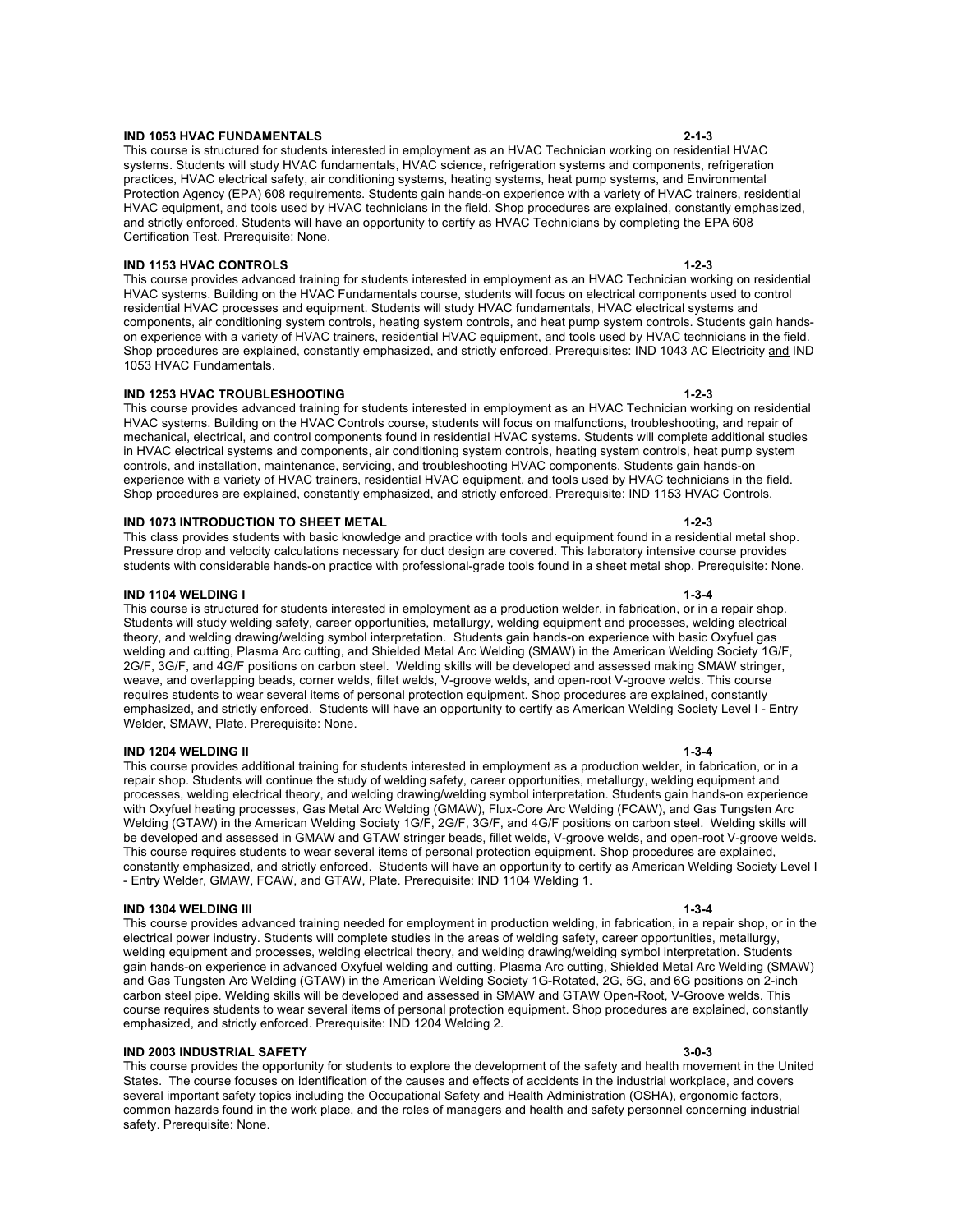# **IND 2013 ELECTRIC MOTOR CONTROL 2-1-3**

This course provides theory and hands-on experience with electric motor controls. Topics include single and three-phase AC and DC motors, motor control circuits, wiring practices, control hardware, safe work practices, troubleshooting skills, and use of specialized electrical tools. Lab experiments will include variable speed drives and AC inverter duty motors. Prerequisite: IND 1043 AC Electricity.

### **IND 2023 TECHNICAL PHYSICS 2-1-3**

This course provides a study of basic physics concepts related to Industrial Technology career fields. Topics include units of measure (English & metric), force, work, momentum, power, heat, thermodynamics, waves and magnetism. Students will be challenged to synthesize specific physics concepts and apply them in a general way to develop solutions to anticipated realworld problems. Laboratory experiments are interspersed with lecture material to reinforce concepts. Teamwork, problem solving, troubleshooting, and application of the scientific method are emphasized. Prerequisite: MTH 1003 Technical Math, or other college level math course.

# **IND 2033 AUTOCAD 1-2-3**

AutoCAD is a shortened term for automated computer-aided drafting. The course introduces students to 3D modeling in CAD software environments. Students familiarize themselves with 2D and 3D CAD modeling commands, files, menus and tools. Course expectations require students to proficiently draft, modify, and transfer CAD files. Students utilize CAD files to produce tangible products.

### **IND 2054 PROGRAMMABLE LOGIC CONTROLLERS 2-2-4**

This course introduces control fundamentals and logic control concepts used in programming and operating Programmable Logic Controllers used in industrial processes. A computer-based simulator using LogixPRO software is used to provide initial training on Allen Bradley PLCs. The course introduces math functions, logic and bit shift instructions, compare and jump instructions, subroutine functions, and sequencer instructions. In addition to the computer-based simulator, live simulators are used in laboratories to practice programming, wiring, and operating live PLCs with input and output devices. Prerequisite: MTH 1003 Technical Math, or other college level math course.

### **IND 2104 INDUSTRIAL TECHNOLOGY CAPSTONE 1-3-4**

This course provides an opportunity for students to demonstrate mastery of a broad range of learning objectives and outcomes from the Industrial Technology program at UACCB. The course provides instruction in process control and control fundamentals, and presents students with problems requiring teamwork and integration of previous learning in electrical, mechanical, and electronics disciplines. Course assessments focus on application of applicable theory, requiring analysis and synthesis of Industrial Technology knowledge and skills in a laboratory environment. The course also focuses on Industrial Technology as a career by preparing students for employment through online job searches, preparation of resumes, site visits, and job fairs. Prerequisite: Enrolled in second year of the AAS degree in Industrial Technology, Mechanical Technology Focus.

#### **IND 2133 ROBOTICS 3-0-3**

In this course students will become familiar with Embedded Robotics. Students will learn programming of embedded controllers, interfacing of sensors (inertial measurement unit, light & color, and color video camera), the actuation of servo motors, serial communications, and the control of autonomous robotics systems. Students will practice lower-level programming using the C language. Concepts and methodologies will be demonstrated in class with sample code and the students will expand on these further during in class excesses. Upon completion of this course, students will have an integrated hardware/software understanding of embedded robotic systems in preparation for application in the workplace. **Corequisite:** CIS 2153 (Introduction to Programming) and IND 1033 (DC Electricity).

### **IND 2233 COMPUTER NUMERICAL CONTROL 3-0-3**

This course introduces the concepts and capabilities of computer numerical control machines. Topics include setup, operation, and basic applications. Upon completion, students should be able to explain operator safety, machine protection, data input, program preparation, and program storage.

### *MEDICAL OFFICE MANAGEMENT*

### **MOM 2013 LEGAL CONCEPTS IN HEALTH CARE 3-0-3**

Provides an overview of the principles of law as applied to health care. The course gives consideration to the importance of medical records as legal documents, to the legal aspects of health care organizations, to the release of information, and to consents and authorizations. Spring only.

### **MOM 2023 MEDICAL DIAGNOSIS CODING AND BILLING 3-0-3**

Develops a working knowledge of general code matching and diagnosis assignments used in hospitals, clinics, and insurance offices for health-care industry. Emphasis is placed on purpose of coding, definitions of key terms, accurate application of coding principles and an overview of the impact of prospective reimbursement on the function of coding; principles of classification. Familiarization with standard coding references is provided (CPT, ICD-9, ICD-10). Spring only. **Recommended corequisite:** OFA 1053 (Medical Terminology).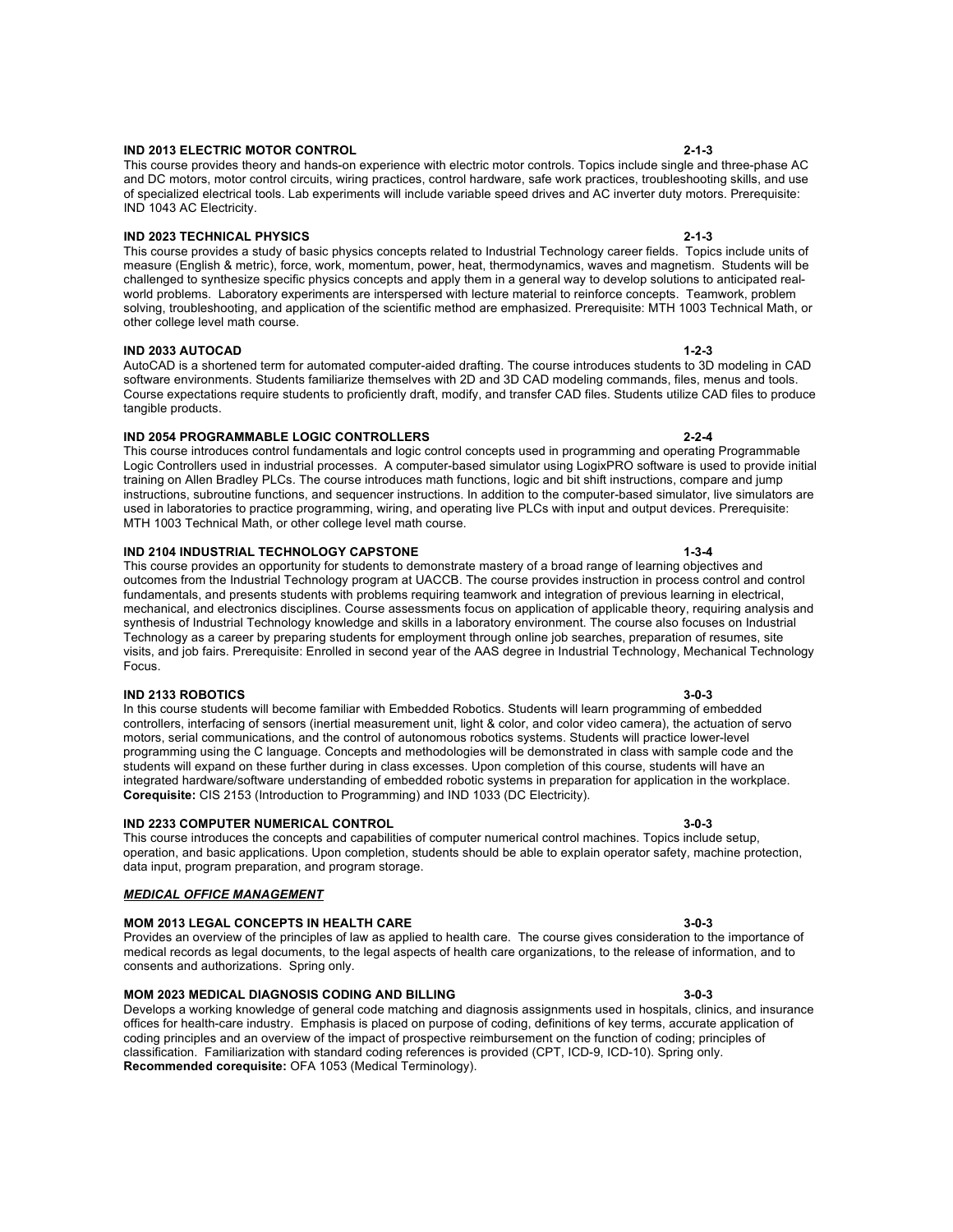#### **MOM 2033 MEDICAL OUTPATIENT CODING AND BILLING 3-0-3** This course is designed to develop a basic knowledge of how to apply the coding rules to bill for patient services. In addition, a variety of payment systems will be presented – DRG, APC, and RUGS. Fall only. **Prerequisite:** MOM 2023 (Medical

### *MANAGEMENT AND SUPERVISION*

# **MGT 1003 PUBLIC RELATIONS 3-0-3**

Diagnosis Coding and Billing).

Develop skills to create, plan and implement strategic communication. Students will develop these skills through demonstrating effective teamwork; exhibiting public relations skills that achieve customer satisfaction; research and interpreting information; and demonstrating the ability to communicate effectively.

# **MGT 1013 CUSTOMER RELATIONS MANAGEMENT 3-0-3**

Learn to develop customer relationships through a deepened understanding of the concepts and best practices. Students will develop customer relationships through understanding the benefits of customer relations; appreciating how technology can be used to help with customer relations; understanding challenges organizations face; knowledge of key decision variables; hands-on practice through case studies; and how to communicate effectively.

### **MGT 1023 SOCIAL MEDIA MANAGEMENT 3-0-3**

Study the process of creating, scheduling, analyzing, and engaging with content posted on social media platforms. This process will include understanding what social media is; how to connect the consumer based on psychological and sociological perspectives; develop skills in social media tools; and understand social media channels to publish and distribute pertinent content.

#### **MGT 2003 PRINCIPLES OF LEADERSHIP 3-0-3**

Studying innovative ways of developing and managing people to emphasize their strengths. Students will develop these strengths through defining leadership behaviors; comparing different styles of leadership; identifying leadership characteristics; identifying problems and solutions; and distinguish between leadership and management.

#### **MGT 2013 CONFLICT MANAGEMENT 3-0-3**

Conflict Management will introduce students to practical conflict resolution techniques and strategies that managers and team leaders can effectively utilize when managing conflict in the workplace. These techniques and strategies include the varying styles of managing conflict; appropriate response to ethical concerns; strategies for assigning work to others; effective decision-making practices in volatile business situations; responsibilities of human resource manager in conflict resolution; and laws related to discrimination, safety, et cetera as they relate to conflict.

### **MGT 2023 PROJECT MANAGEMENT 3-0-3**

Develops a foundation of concepts and solutions that supports the planning, scheduling, controlling, resource allocation, and performance measurement activities required for successful completion of a project. The students will accomplish these skills utilizing technology; describing types of control techniques; recognizing the components of a project charter; understanding how to keep projects on track while managing risks; and developing an action plan.

#### *MATHEMATICS*

#### **MTH 0003 BEGINNING ALGEBRA 3-0-3**

### An introduction to algebra, problem solving, operations with real numbers, ratio, proportion, linear equations, and systems of linear equations. Enrollment is based on placement test scores. (Credit not applicable toward a degree or certificate.)

#### **MTH 0011 MATH SKILLS 1-0-1**

This course provides an option for students who score a 17 or 18 on the mathematics portion of the ACT or an equivalent score on an approved placement examination to enroll concurrently in this course and MTH 1023 College Algebra. Also, students successively completing MTH 0102, Fundamentals of Math, with a "B" or higher, may take this course. Class will meet two hours per week and will provide students the concepts and mechanics needed for College Algebra. Students must complete this course with a grade of "C" or higher to receive their credit for MTH 1023 College Algebra. Students who do not remain in and pass this course will be administratively withdrawn from College Algebra. **Prerequisite:** Mathematics score of 17 or 18 on the ACT or equivalent score on an approved placement examination; or a "B" or higher in MTH 0203, Essentials of Math. **Corequisite:** MTH 1023 (College Algebra).

### **MTH 0013 INTERMEDIATE ALGEBRA 3-0-3**

This course covers proportion and rational expressions, techniques for solving various equations and inequalities, factoring techniques, synthetic division, methods for writing equations of lines and other functions, applications, radicals and rational exponents, quadratic functions, and the algebra of functions. **Prerequisite:** Grade of "C" or better in MTH 0003 (Beginning Algebra); or equivalent placement test score.

### **MTH 0203 ESSENTIALS OF MATH 3-0-3**

This course is designed to allow a student score a 12-16 on the ACT Math sub-score or an equivalent score on an approved placement examination, to go through the math remediation sequence in one semester. Students scoring lower than a 12 will be referred to Adult Education. This course will teach the topics, concepts, and mechanics from the required math remediation, to enable a student to be successful in College Algebra. A student that successfully completes this course with a "B" or higher, may take MTH 1023 College Algebra with MTH 0011 Math Skills.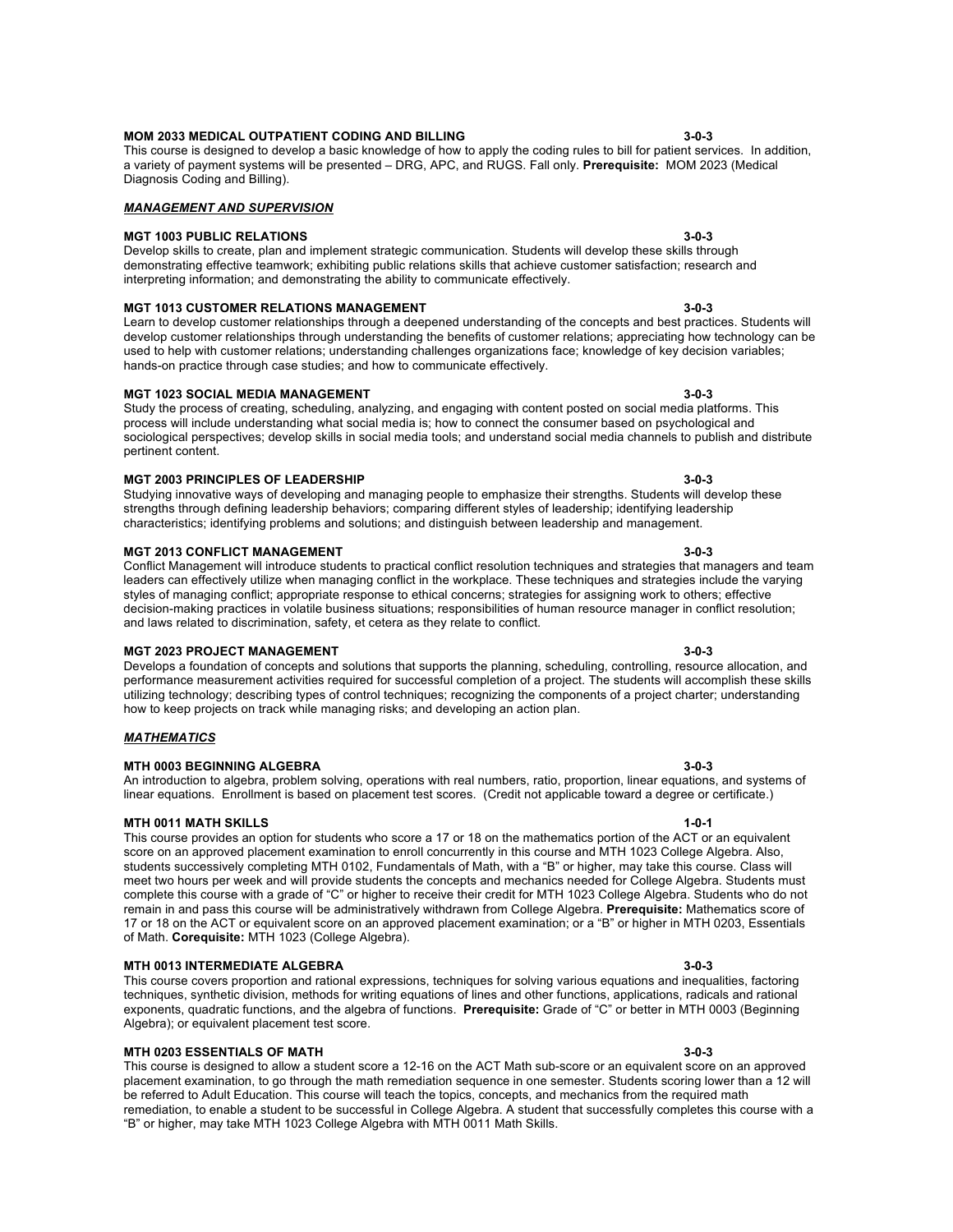# **MTH 1003 TECHNICAL MATH 3-0-3**

This course is designed to be the terminal math course for AAS degree plans. It is non-transferable and is not the prerequisite for any other math course offered at UACCB. Students planning to complete a bachelor's degree should not take this course. The topics covered will include fundamental arithmetic and algebra. Other topics will be appropriate for the various areas of concentration that offer AAS degrees. **Prerequisite:** Grade of "C" or better in MTH 0003 (Beginning Algebra); or grade of "C: or higher in MTH 0203 (Essentials of Math); or an Enhanced ACT math score of 16 or higher; or equivalent score on another placement test. *(ACTS Equivalency Course ID – MATH 1013)*

# **MTH 1013 TRIGONOMETRY 3-0-3**

This course covers right triangle trigonometry applications, including the laws of sines and cosines, radian measure and applications, trigonometric functions of real numbers, graphs of trigonometric functions, trigonometric identities and equations, polar coordinates, complex numbers in polar (trigonometric) form. A calculator with trigonometric functions is required. **Prerequisite:** Grade of "C" or better in MTH 1023 (College Algebra); or equivalent placement test score. *(ACTS Equivalency Course ID - MATH 1203)*

# **MTH 1023 COLLEGE ALGEBRA 3-0-3**

#### This course presents quadratic, absolute value, polynomial, rational, exponential, and logarithmic functions and their graphs. It also includes a study of inequalities, system of equations, and matrices (graphing calculator required). **Prerequisite:** Grade of "C" or better in MTH 0013 (Intermediate Algebra); or equivalent placement test score; or a grade of "B" or higher in MTH 0203 (Essentials of Math) (this option will require concurrent enrollment in MTH0011 (Math Skills) *(ACTS Equivalency Course ID - MATH 1103).*

# **MTH 1043 QUANTITATIVE LITERACY 3-0-3**

MTH 1043 is designed to be the terminal math course for Non-STEM (Science, Technology, Engineering, and Math) majors. The goal of Quantitative Literacy is to provide students with mathematical understanding and skills to be productive workers, discerning consumers, and informed citizens. *(Students who plan to study any higher mathematics courses will need to take college algebra and not this course.)* **Prerequisite:** Grade of "C" or better in MTH 0013 (Intermediate Algebra); or equivalent placement test score. *(ACTS Equivalency Course ID - MATH 1113).*

# **MTH 2003 SURVEY OF CALCULUS / BUSINESS CALCULUS 3-0-3**

Includes selected topics in elementary calculus and analytic geometry for students in business, agriculture, and social sciences. **Prerequisite**: Grade of "C" or better in MTH 1023 (College Algebra). Spring only. *(ACTS Equivalency Course ID - MATH 2203)*

#### **MTH 2004 CALCULUS I, CALCULUS AND ANALYTIC GEOMETRY 5-0-4** Covers the first 4 hours of 12 (a three-course sequence) in calculus designed to teach the fundamentals of differential and integral calculus needed in applications, including multivariate calculus. Topics include limits of functions, the derivative, applications of the derivative, the fundamental theorem of calculus, the definite integral, applications of the definite integral, the trigonometric, exponential, and logarithmic functions. **Prerequisite:** Grade of C or better in MTH 1023 (College Algebra) and MTH 1013 (Trigonometry) or consent of instructor. Fall only. *(ACTS Equivalency Course ID - MATH 2405)*

# **MTH 2014 CALCULUS II, CALCULUS AND ANALYTIC GEOMETRY 5-0-4**

The second 4 hours of 12 (a three-course sequence) in calculus designed to teach the fundamentals of differential and integral calculus needed in applications, including multivariable functions. Topics include exponential and logarithmic functions, natural growth and decay, trigonometric and hyperbolic functions, polar coordinates, conic sections, infinite series. **Prerequisite:** Grade of C or better in MTH 2004 (Calculus I). Spring only. *(ACTS Equivalency Course ID - MATH 2505)*

# **MTH 2024 CALCULUS III, CALCULUS AND ANALYTIC GEOMETRY 3-0-4**

The last 4 hours of 12 (a three-course sequence) in calculus. The topic is multivariable calculus. **Prerequisite:** Grade of C or better in MTH 2014 (Calculus II). *(ACTS Equivalency Course ID - MATH 2603)*

# **MTH 2053 STATISTICS 3-0-3**

Covers descriptive and inferential statistical techniques and methods in life, physical, and social science. Topics include qualitative data analysis, frequency distributions, numerical methods, data dispersions, variance analysis, estimation theory, sampling distributions, discrete and continuous probability distributions, hypothesis testing, and confidence interval estimation. Prerequisite: Grade of C or better in MTH 1043 (Quantitative Literacy) or MTH 1023 (College Algebra) or equivalent. (Cross listed as BUS 2053.) *(ACTS Equivalency Course ID - MATH 2103)*

# **MTH 2103 MATH I 3-0-3**

Focuses on sets, logic, and numbers with emphasis on the axiomatic development of the real numbers. **Prerequisite:** A grade 'C' or better in MTH 1023 (College Algebra). Fall only.

# **MTH 2113 MATH II 3-0-3**

Focuses on mathematical systems, elementary algebra, probability and statistics, and geometry with applications. **Prerequisite:** A grade 'C' or better in MTH 2103 (Math I). Spring only.

# **SMA --- SPECIAL TOPICS MATHEMATICS 3-0-3**

Designation used for courses of current interest in mathematics that are not included as a permanent part of our official course offerings. The title of the course will reflect the specific subject matter.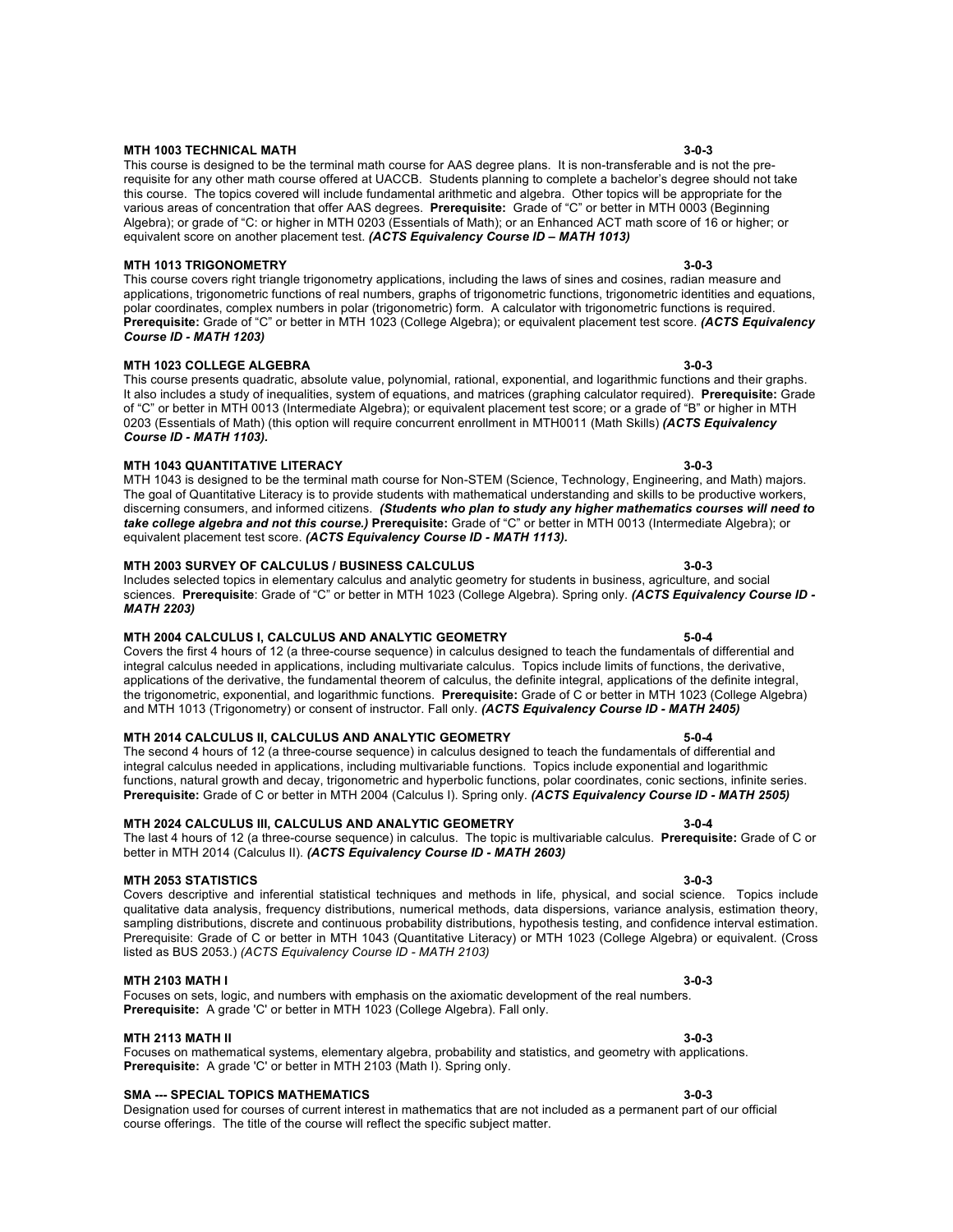# **NRN 1506 NURSING THEORY I 6-0-6**

This course introduces the student to foundational concepts, including pharmacology, which are essential for professional nursing practice. Patient-centered care, therapeutic communication and professional standards are emphasized throughout the course. Fall only. **Corequisite:** NRN 1513 (Nursing Practicum I).

# **NRN 1513 NURSING PRACTICUM I 120 Order to 20 Order than 1513 NURSING PRACTICUM I**

This course introduces the student to basic psychomotor skills. Laboratory skills experience and clinical practice in a variety of settings allows the student to apply fundamental concepts in the basic care of adult patients. Fall only. **Corequisite**: NRN 1506 (Nursing Theory I)

# **NRN 2208 NURSING THEORY II 8-0-8**

This course enables the student to understand evidence-based nursing care for patients across the lifespan, including care of the childbearing woman and newborn. Clinical judgment, health teaching and collaboration with the health care team are introduced as a major role of the professional nurse. Spring only. **Corequisite**: NRN 2214 (Nursing Practicum II).

# **NRN 2214 NURSING PRACTICUM II 0-12-4**

#### This course provides the student with an opportunity to apply clinical judgment skills and collaborate with health care team members in the care of patients across the lifespan with uncomplicated health problems in various health care settings. Spring only. **Corequisite**: NRN 2208 (Nursing Theory II).

# **NRN 2303 NURSING THEORY III 6-0-3**

This course explores nursing concepts essential for the application of quality care to patients across the lifespan with complex physical and mental health problems. Prioritization and care coordination are emphasized throughout the course. Summer only. **Prerequisite:** NRN 2208 (Nursing Theory II). **Corequisite:** NRN 2313 Nursing Practicum III).

# **NRN 2313 NURSING PRACTICUM III 0-18-3**

This course enables the student to care for patients across the lifespan with complex physical and mental health problems. The student will utilize clinical judgment to prioritize and coordinate evidence-based care in a variety of health care settings. Summer only. **Prerequisite:** NRN 2214 (Nursing Practicum II). **Corequisite:** NRN 2303 (Nursing Theory III).

# **NRN 2408 NURSING THEORY IV 8-0-8**

This course enables the student to synthesize essential concepts and skills related to the management of care for patients across the lifespan experiencing multisystem and/or emergent health problems. The student will integrate leadership concepts, professional competencies and clinical judgment when preparing for the provision of safe, evidence-based patient care. Fall only. **Corequisite**s: NRN 2414 (Nursing Practicum II and NRN 2501(Nursing Seminars). **Prerequisite**: successful completion of NRN 2303 (Nursing Theory III).

# **NRN 2414 NURSING PRACTICUM IV 0-12-4**

This course focuses on the integration of essential concepts and skills necessary to manage safe, evidence-based care for patients across the lifespan experiencing multisystem and/or emergent health problems. The student will complete a precepted clinical experience as part of this course. **Corequisite**: NRN 2408 (Nursing Theory IV and NRN 2501 (Nursing Seminars). **Prerequisite**: successful completion of NRN 2313 (Nursing Practicum III). Fall only. **The student must successfully pass the clinical component of Nursing Practicum IV to pass the overall course, including the preceptorship.**

# **NRN 2501 NURSING SEMINARS 1-0-1**

Nursing Seminars is a one (1) credit hour online course that focuses on preparing students for the NCLEX RN. Content will include critical thinking and test-taking skills, study strategies, and analysis of NCLEX-RN type questions in each NCLEX-RN content area, including the newer alternate-format questions. **Corequisites**: NRN 2408 (Nursing Theory IV) and NRN 2414 (Nursing Practicum IV). **Prerequisites:** \*NRN 1506 (Nursing Theory I), \*NRN 1513 (Nursing Practicum I), NRN 2208 (Nursing Theory II), NRN 2214 (Nursing Practicum II), NRN 2303 (Nursing Theory III), NRN 2313 (Nursing Practicum III). *\*LPN to RN students are not required to take NRN 1506 (Nursing Theory I) and NRN 1513 (Nursing Practicum I).*

# *PRACTICAL NURSING*

# **PNG 1110 PN NURSING THEORY I**

The knowledge, skills and behaviors of the practical nurse are introduced. The focus is on the theoretical basis of fundamental/basic nursing concepts for adult patients. Course content focuses on an introduction to medical/surgical, geriatric, and psychiatric health care problems. Fall only. Prerequisites: Successful completion of pre-requisite courses and acceptance into the PN program.

# **PNG 1105 PN NURSING PRACTICUM I**

The student will provide direct patient care skills to adult patients. Emphasis is placed upon basic care, safety, and comfort of the patients with a focus on body mechanics, nursing procedures, pharmacology, medical mathematics, laboratory and diagnostic procedures. Fall only. Prerequisites: Successful completion of pre-requisite courses and acceptance into the PN program.

# *RN PROGRAM*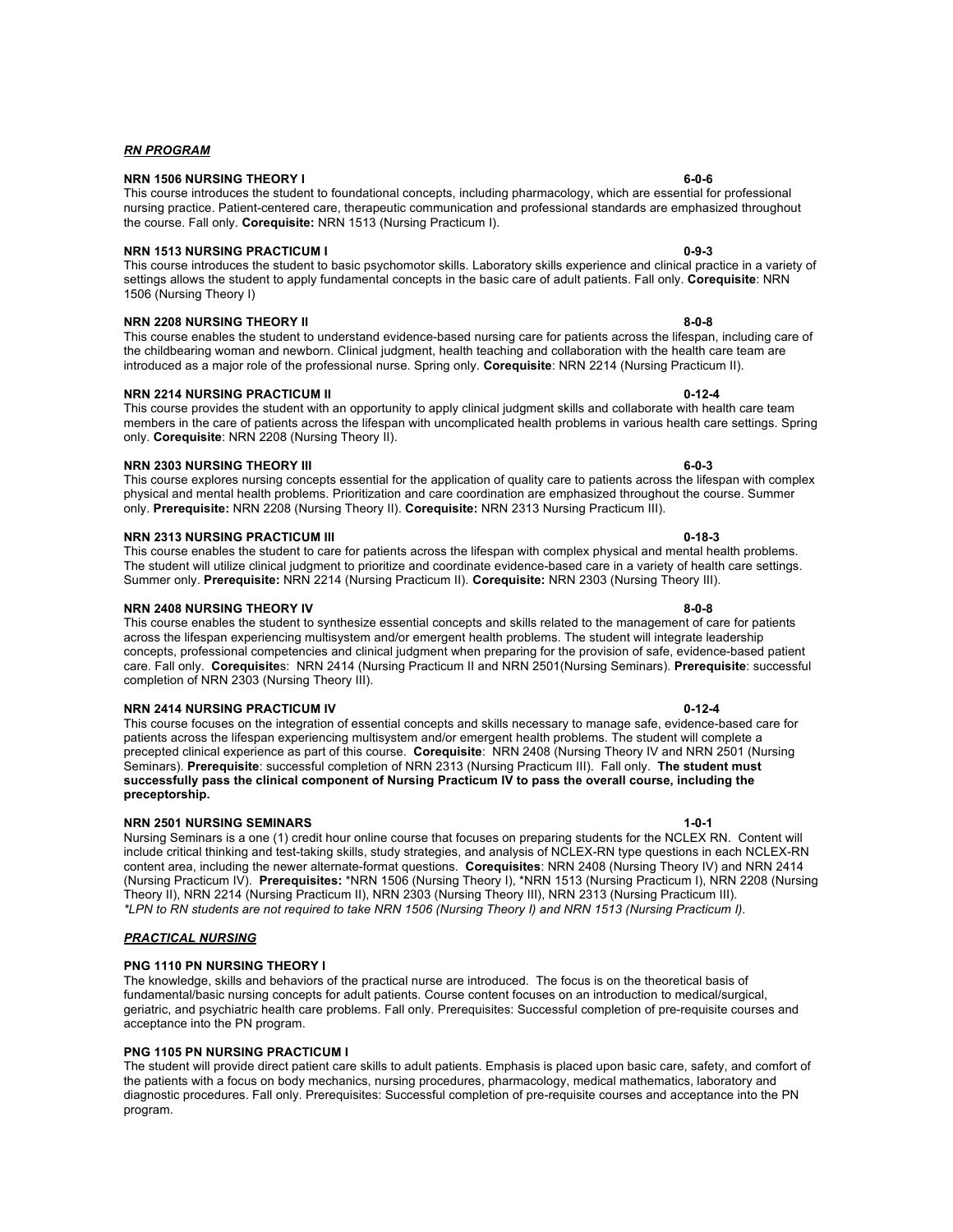#### **PNG 1210 PN NURSING THEORY II**

This course builds upon the concepts taught in Theory I. the focus is on the theoretical nursing concepts for patients of all ages. Course content focuses on introduction to pediatrics and obstetrics while continuing to build upon medical/surgical, geriatric, and psychiatric health care problems. Spring only. Prerequisites: Successful Completion of PNG 1110 and PNG 1105

#### **PNG 1205 PN NURSING PRACTICUM II**

The student will provide direct patient care skills to patients of all ages. Emphasis is placed upon basic care, safety, and comfort of patients with a focus on body mechanics, nursing procedures, pharmacology, medical mathematics, laboratory and diagnostic procedures. Focus is on the leadership/management and clinical nursing. Spring only. Prerequisites: Successful Completion of PNG 1110 and PNG 1105

#### **PNG 1304 PN NURSING THEORY III**

This course builds upon the concepts taught in theory I and II. The focus is on the theoretical nursing concepts for patients of all ages. Course content continues to build upon the concepts taught in pediatric, obstetrics, medical/surgical, geriatric, and psychiatric health care problems. Summer only. Prerequisites: Successful Completion of PNG 1210 and 1205

#### **PNG 1302 PN NURSING PRACTICUM III**

The student will provide direct patient care skills to patients of all ages. Emphasis continues to be placed upon basic care, safety, and comfort of patients with a focus on body mechanics, nursing procedures, pharmacology, medical mathematics, laboratory and diagnostic procedures. Emphasis is placed upon the role of the practical nurse in monitoring and administering medications and coordinating care for small groups of patients. Students will also complete the required number of hours working with an approved preceptor. Summer only. Prerequisites: Successful Completion of PNG 1210 and 1205

#### *NURSING*

#### **NAH 1103 INTRODUCTION TO HEALTH PROFESSIONS 2-3-3**

#### This course provides a general overview of the many health-related professions and the special concerns of the health care worker.

#### **NAH 1113 FIRST AID AND CPR 2-3-3**

#### Students will learn the skills needed to respond to and manage an emergency until emergency medical services arrives. Skills covered in this course include first air; choking relief in adults, children, and infants; and what to do for sudden cardiac arrest in adults, children, and infants.

#### **NAH 1123 FIRST RESPONDER 2-3-3**

This course provides students with the core knowledge, skills and attitudes to function in the capacity of a first responder. The First Responder uses a limited amount of equipment to perform initial assessment and intervention and is trained to assist other EMS providers.

#### **NAH 1507 HEALTH SKILLS I 6-2-7**

A study of concepts that serve as the foundation for health professions courses. Topics include client handling and safety issues, health documentation and methods, and care of the client in a long term care facility. With successful completion of this course, the student will be eligible to take the state certification exam and to apply for certification as a nursing assistant. CPR certification will also be obtained. This course follows guidelines established by the Office of Long Term Care.

#### **NAH 2003 NUTRITION**

#### Covers the fundamentals of normal and clinical nutrition. Information regarding clinical nutrition is organized according to an organ system/disease states approach. Topics such as fitness, consumer concerns, cancer and AIDS are included.

#### **NAH 2013 HEALTH ASSESSMENT 3-0-3**

Provides learners with the opportunity to develop and practice health history taking and physical examination skills. History taking methodology, physical examination skills, health promotion techniques and clinical assessment tools are discussed. Age related assessment considerations and findings are reviewed. Upon successful completion of this course, students will be able to perform a comprehensive medical history and physical assessment. Spring only. **Prerequisite/Corequisite:** Current RN license, enrolled in the registered nursing program or instructor's permission.

### **NAH 2303 PHARMACOLOGY 3-0-3**

This three credit hour course will examine how the body handles drugs and the effects of various classes of drugs on the body, including sites and mechanisms of action, therapeutic and side effect, and toxicology. The pharmacologic knowledge will prepare the learner to function in the changing health care environment. Successful and safe clinical practice is built on understanding the concepts and principles of pharmacology. The concepts of pharmacology will guide drug use in clinical practice. The approach is to relate the physiologic and pathophysiologic factors of disease processes to drug mechanisms and subsequent care.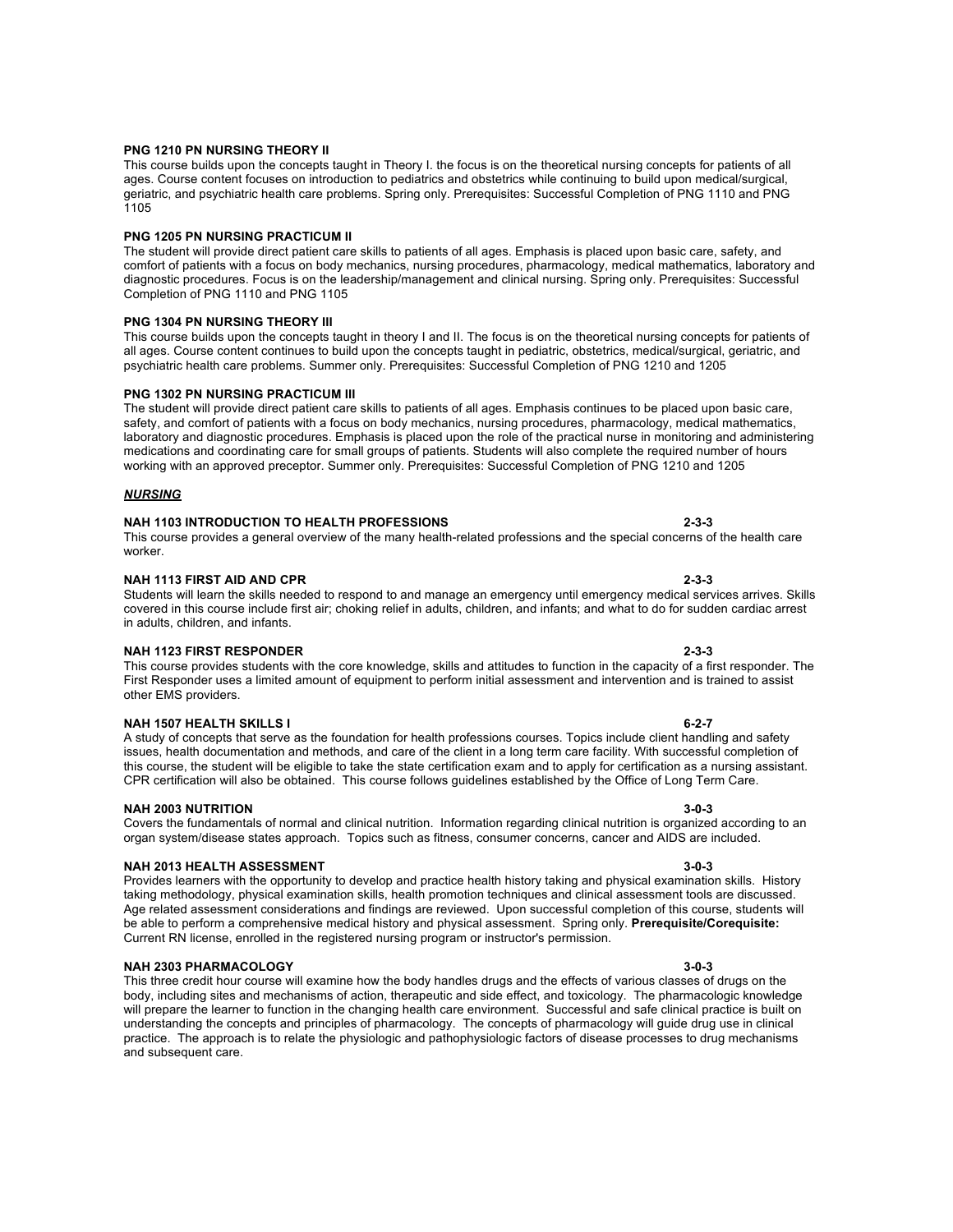Students will explore the basic questions in philosophy to increase their ability to think for themselves and decide which

course offerings. The title of the course will reflect the specific subject matter.

#### *OFFICE ADMINISTRATION*

#### **OFA 1053 MEDICAL TERMINOLOGY 3-0-3**

#### This course will provide the framework needed for advancing to other medical/allied health courses as it offers an introduction to medical terminology through the analysis of word construction including prefix, suffix, word roots, and combining forms. The student will acquire an understanding of medical meanings applicable to structure, function, and diseases of the human body. Abbreviations and their appropriate usage are also introduced. Upon completion of this course, students will gain the knowledge and abilities to confidently tackle the most complicated of medical terms and use this ability throughout their educational experiences and health-related careers.

#### **OFA 1063 WORD PROCESSING 3-0-3**

*PHYSICAL EDUCATION*

### This course provides an advanced understanding of word processing software and terminology. Proper procedures to create documents suitable for coursework, professional purposes and personal use are demonstrated. Students may need to spend some time in lab outside of class. Spring only. **Prerequisite:** CIS 1053, Computer Software Applications.

#### **OFA 2033 ADMINISTRATIVE OFFICE PROCEDURES 3-0-3**

#### Emphasizes administrative practices and procedures used in today's business office by the professional administrative assistant. Topics include effective verbal and written communication, office technology, records and financial management, meetings and travel and the office environment. Spring only. **Prerequisite**: CIS 1053 Computer Software Applications

# **PED 1003 CONCEPTS OF PHYSICAL ACTIVITY 1-2-3**

### Students gain knowledge and appreciation of the importance of physical activity for lifelong health, wellness, and quality life. Opportunities are provided for psychomotor development. *(ACTS Equivalency Course ID - HEAL 1003)*

# **PED 1013 PERSONAL AND COMMUNITY HEALTH 3-0-3**

#### This course is a consideration of the various conditions and factors affecting individual and community health. The course is designed to assist students in formulating their philosophies, attitudes, and understanding of behaviors that are necessary to establish healthy living practices.

# **SPE ---- SPECIAL TOPICS PHYSICAL EDUCATION 3-0-3**

#### Designation used for courses of current interest in physical education that are not included as a permanent part of our official course offerings. The title of the course will reflect the specific subject matter.

answers to those questions they think are true and the most reasonable. *(ACTS Equivalency Course ID - PHIL 1103)*

Grade of C or better in MTH 0013 (Intermediate Algebra); or equivalent placement test score. **Corequisite:** PHS 1003

### *PHILOSOPHY*

### **PHI 1003 INTRODUCTION TO PHILOSOPHY 3-0-3**

### *PHYSICAL SCIENCE*

#### **PHS 1001 PHYSICAL SCIENCE LAB 0-3-1** A laboratory experience to support PHS 1003 (Physical Science). Laboratory meets three hours per week. **Prerequisite:**

### **PHS 1003 PHYSICAL SCIENCE 3-0-3**

This course presents an overview of essential topics from astronomy, physics, electricity, chemistry, geology and meteorology. Features biographies of some of the important contributors to advances in the physical sciences. (The course does not satisfy science certification for secondary school teachers; it is not accepted as a major requirement in any natural science field.) Lecture meets three hours per week. **Prerequisite:** Grade of C or better in MTH 0013 (Intermediate Algebra); or equivalent placement test score. *(ACTS Equivalency Course ID - PHSC 1004)*

### **SSS ---- SPECIAL TOPICS SOCIAL SCIENCE 3-0-3**

(Physical Science). *(ACTS Equivalency Course ID - PHSC 1004)*

Designation used for courses of current interest in the social sciences that are not included as a permanent part of our official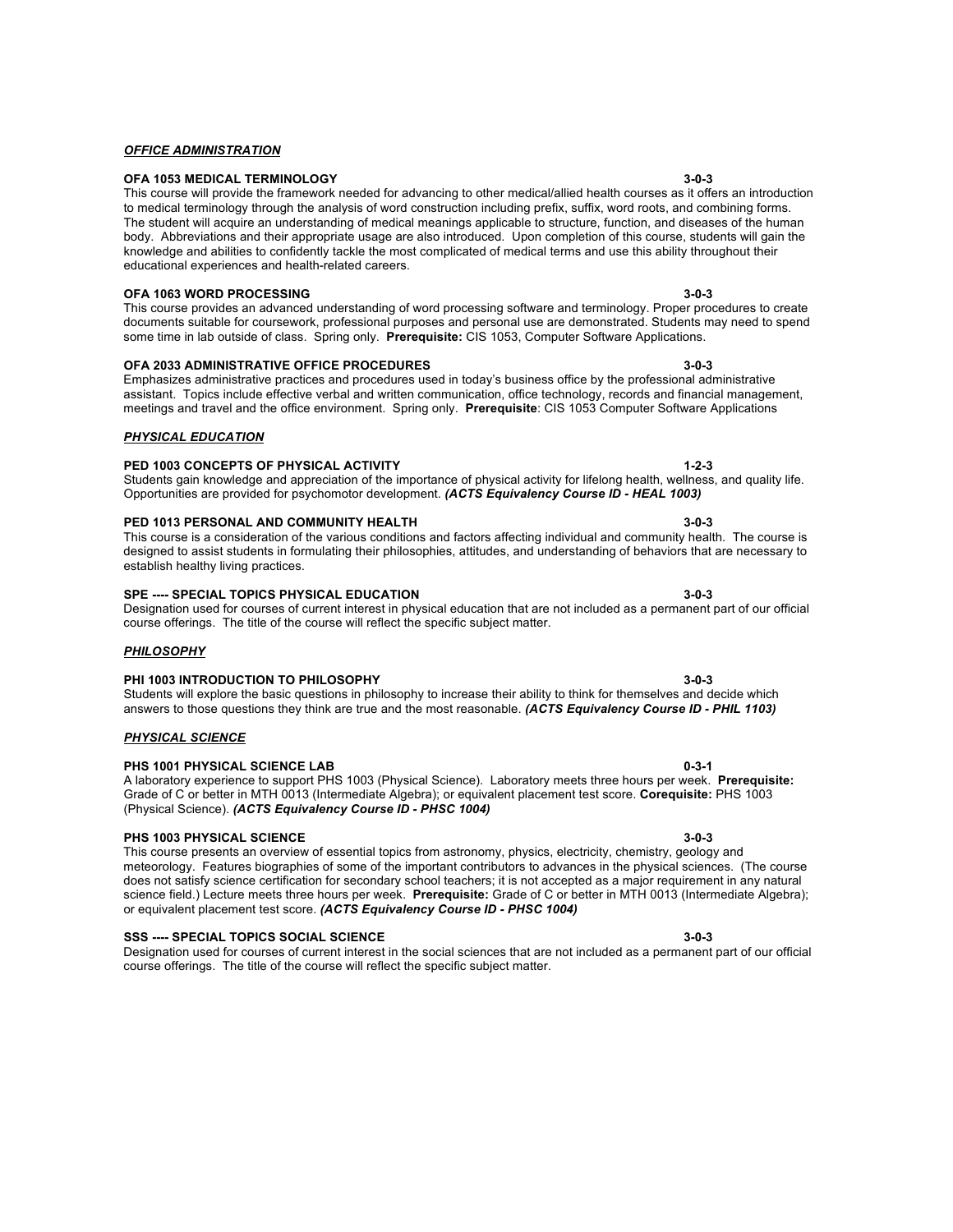# *PHYSICS FOR HEALTH SCIENCES*

### **PHS 2014 PHYSICS FOR HEALTH SCIENCES 3-3-4**

#### This course is an algebra and trigonometry-based physics course designed to meet the physics requirements for health science majors. It is not recommended for physics or engineering majors. Topics include mechanics in one and two dimensions, fluids, thermodynamics, and mechanical waves and sound. Lab Component: Laboratory exercises will explore the concepts covered in lecture. **Prerequisite:** A grade of "C" or better in MTH 1023 (College Algebra). *(ACTS Equivalency Course ID - PHYS 2014)*

### *POLITICAL SCIENCE*

### **POS 2103 UNITED STATES GOVERNMENT 3-0-3**

A basic study of United States Government will provide students with an essential understanding of the principles, structure, processes, functions, limitations, and other related political activities of federal, state, and local government. Within this framework students will trace the historical and theoretical trends that inspired American democracy. Particular attention will also focus on the correlation between social problems and public policy. English Composition I strongly recommended. *(ACTS Equivalency Course ID - PLSC 2003)*

### *PSYCHOLOGY*

### **PSY 1003 GENERAL PSYCHOLOGY 3-0-3**

This course provides a critical analysis of the basic principles of psychology. Students will encounter theories and research relating to motivation, learning, personality, emotion, stress, abnormal behavior, methods of therapy, biology, developmental psychology, and social psychology. *(ACTS Equivalency Course ID - PSYC 1103)*

# **PSY 2013 HUMAN GROWTH AND DEVELOPMENT 3-0-3**

This course covers the physical, cognitive, and emotional growth and development of the individual from conception to death, including the examination of empirical findings and major psychological methods and theories. *(ACTS Equivalency Course ID - PSYC 2103)*

#### **PSY 2023 ABNORMAL PSYCHOLOGY 3-0-3**

This course introduces the study of abnormal behavior, including historical and present-day perspectives regarding abnormality. Other topics include the causal factors, symptoms, and treatments of various disorders. **Prerequisite:** PSY 1003 (General Psychology).

# *SOCIOLOGY*

#### **SOC 2003 PRINCIPLES OF SOCIOLOGY 3-0-3**

Students gain an awareness of the relationship between individual experience and the wider society. This course promotes Scientific examination of social institutions such as marriage, family, religion, education, health care, and political systems. Cultural assumptions regarding social stratification, gender, race, deviancy, and the environment are also discussed. *(ACTS Equivalency Course ID - SOCI 1013)*

#### **SOC 2013 SOCIAL PROBLEMS 3-0-3**

Students will apply sociological concepts and methods to the analysis of current social problems in the United States, including family and community disorganization, delinquency and crime, mental illness, and intergroup relations. *(ACTS Equivalency Course ID - SOCI 2013)*

#### **SOC 2023 CULTURAL ANTHROPOLOGY 3-0-3**

#### This course introduces the concept of culture and cultural processes. It examines perceptions of race, gender, and ethnicity and compares human adaptation across cultures and through time in terms of subsistence methods, social and political organization, economics, stratification, marriage and family structure, religion, kinship, and language. *(ACTS Equivalency Course ID - ANTH 2013)*

#### *SPANISH*

#### **SPA 1003 SPANISH I 3-0-3**

### Students will learn basic skills in listening to, speaking, reading, and writing beginning Spanish. *(ACTS Equivalency Course ID - SPAN 1013)*

#### **SPA 1013 SPANISH II 3-0-3**

# the instructor. *(ACTS Equivalency Course ID - SPAN 1023)*

# **SPA 2003 SPANISH III 3-0-3**

This course focuses on an intermediate development of Spanish language skills. **Prerequisite:** SPA 1013 (Spanish II) or permission of the instructor. *(ACTS Equivalency Course ID - SPAN 2013)*

This course is a further development of skills practiced in SPA 1003. **Prerequisite:** SPA 1003 (Spanish I) or permission of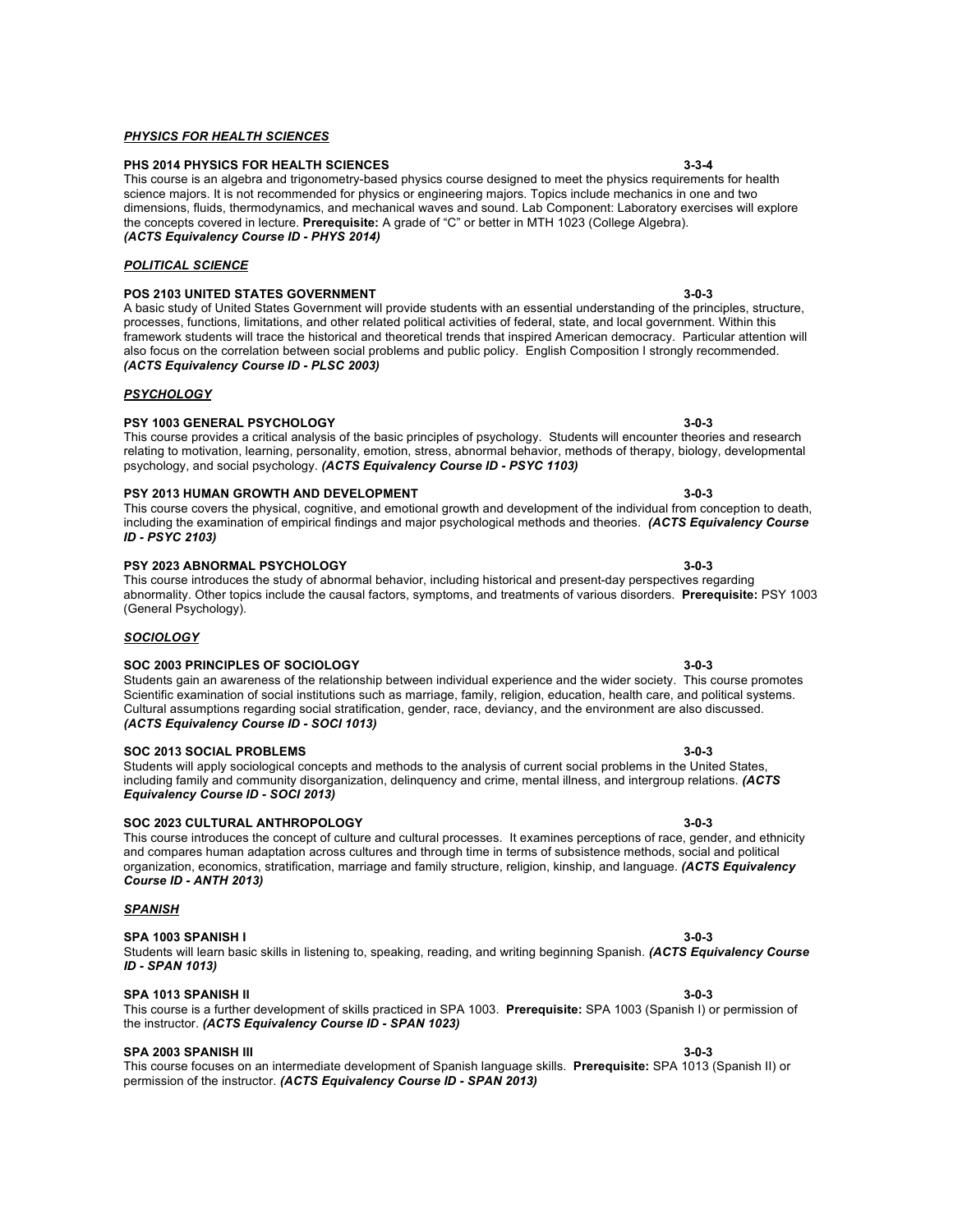**SPA 2013 SPANISH IV 3-0-3** This course is a continuation of intermediate language skill development begun in SPA 2003. **Prerequisite:** SPA 2003 (Spanish III) or permission of the instructor. *(ACTS Equivalency Course ID - SPAN 2023)*

#### *SPEECH*

### **SPC 1003 ORAL COMMUNICATION 3-0-3**

Students will improve their public speaking skills by expanding their awareness of the communication process and developing a better understanding of various contexts of communication. *(ACTS Equivalency Course ID - SPCH 1003)*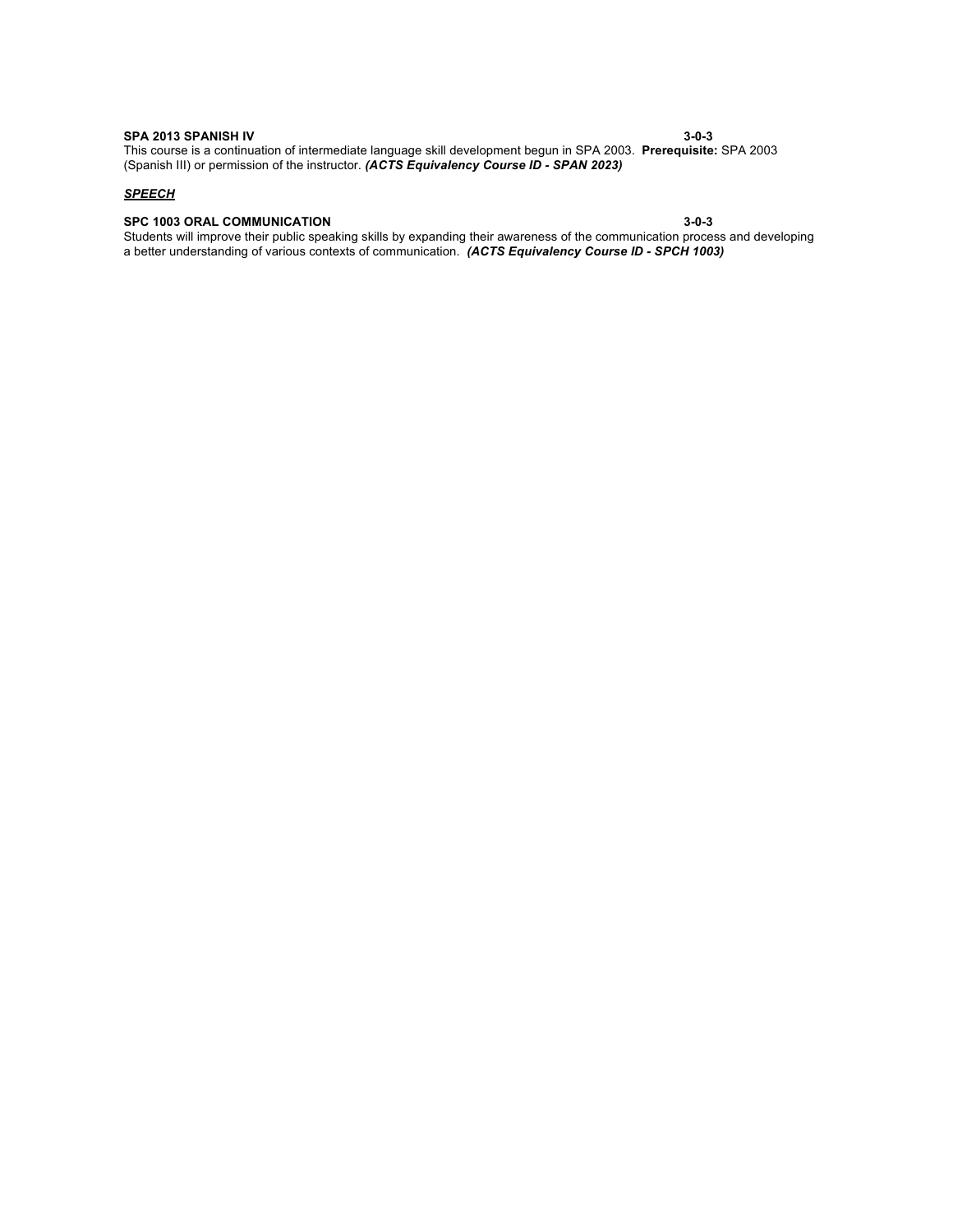# **Personnel**

# **University of Arkansas**

### **Board of Trustees**

- Mr. Tommy Boyer, Fayetteville Mr. Steve Cox, Jonesboro
- Mr. Ted Dickey, Little Rock Dr. Ed Fryar, Rogers
- Mr. C.C. "Cliff" Gibson, III, Monticello Mr. Sheffield Nelson, Little Rock

#### **President**

Dr. Donald Bobbitt, B.S., Ph.D.

Mr. John C. Goodman, Chairman, Texarkana Dr. Stephen Broughton, Vice Chairman, Pine Bluff

Ms. Kelly Eichler, Secretary, Little Rock Mr. Morril Harriman, Assistant Secretary, Little Rock

- 
- 

### **University of Arkansas Community College at Batesville**

### **Chancellor**

Deborah Frazier, A.A., B.S., M.S.Ed.

### **Board of Visitors**

Dr. Maggie Williams, Chairperson, Batesville Mr. Kenneth P "Casey" Castleberry, Vice Chairperson, Batesville Mr. Ted Hall, Secretary, Batesville Mr. Mike Arnold, Cave City Mr. Phil Baldwin, Batesville Michael Ms. Jenifer Floyd, Batesville Ms. Jesse Freiert, Batesville Ms. Jesse Freiert, Batesville Mr. Stan Fretwell, Batesville Ms. Stacy Gunderman, Batesville Ms. Stacy Current

Ms. Stacy Gunderman, Batesville **Dr. Michael Hester, Batesville Colonel Karen Ryan, Secretary, Newark** Dr. Jody Smotherman, Batesville Colonel Karen Ryan, Secretary, Newark

# **UACCB Foundation Board**

- Mr. Chase Armstrong, Batesville Mr. Micah Beard, Batesville<br>Ms. Juanice Brewer, Batesville Ms. Andrea Bruner, Batesville Ms. Juanice Brewer, Batesville<br>Mr. Ted Hall, Batesville
- 
- Mr. Kevin S. Rose, Batesville
- 
- 
- 
- Ms. Karla Rush, Chairperson, Sidney Mr. Roger Ried, Vice Chairperson, Batesville<br>Mr. Chase Armstrong, Batesville Mr. Micah Beard, Batesville Mr. Jim Johnson, Batesville Ms. Connie Lawrence, Batesville Mr. Gilbert Lopez, Batesville<br>Mr. Kevin S. Rose, Batesville Mr. Dave Timko, Batesville

#### **Administration**

Deborah Frazier, Chancellor - A.A., Business Technology, Arkansas State University-Beebe; B.S., Accounting, Lyon College; M.S.Ed., Business, Arkansas State University

Anne Austin, Vice Chancellor for Research, Planning and Assessment - B.A., English, University of Delaware; J.D., Case Western Reserve University; Ph.D., Business Administration, University of South Carolina

Gayle Cooper, Vice Chancellor for Finance and Administration – B.A., Business Administration, Lyon College; M.S., Vocational Technical Administration, Arkansas State University; Ed.S., Community College Education, Arkansas State **University** 

Brian Shonk, Vice Chancellor for Academic Affairs – A.A.S., Electronics Technology, Northwest Florida State College; A.A.S., Criminal Justice Technology, Northwest Florida State College; B.S., Criminal Justice/Psychology, Troy University; M.P.A., Public Administration, University of West Florida; Ed.D., Curriculum and Diversity Studies, University of West Florida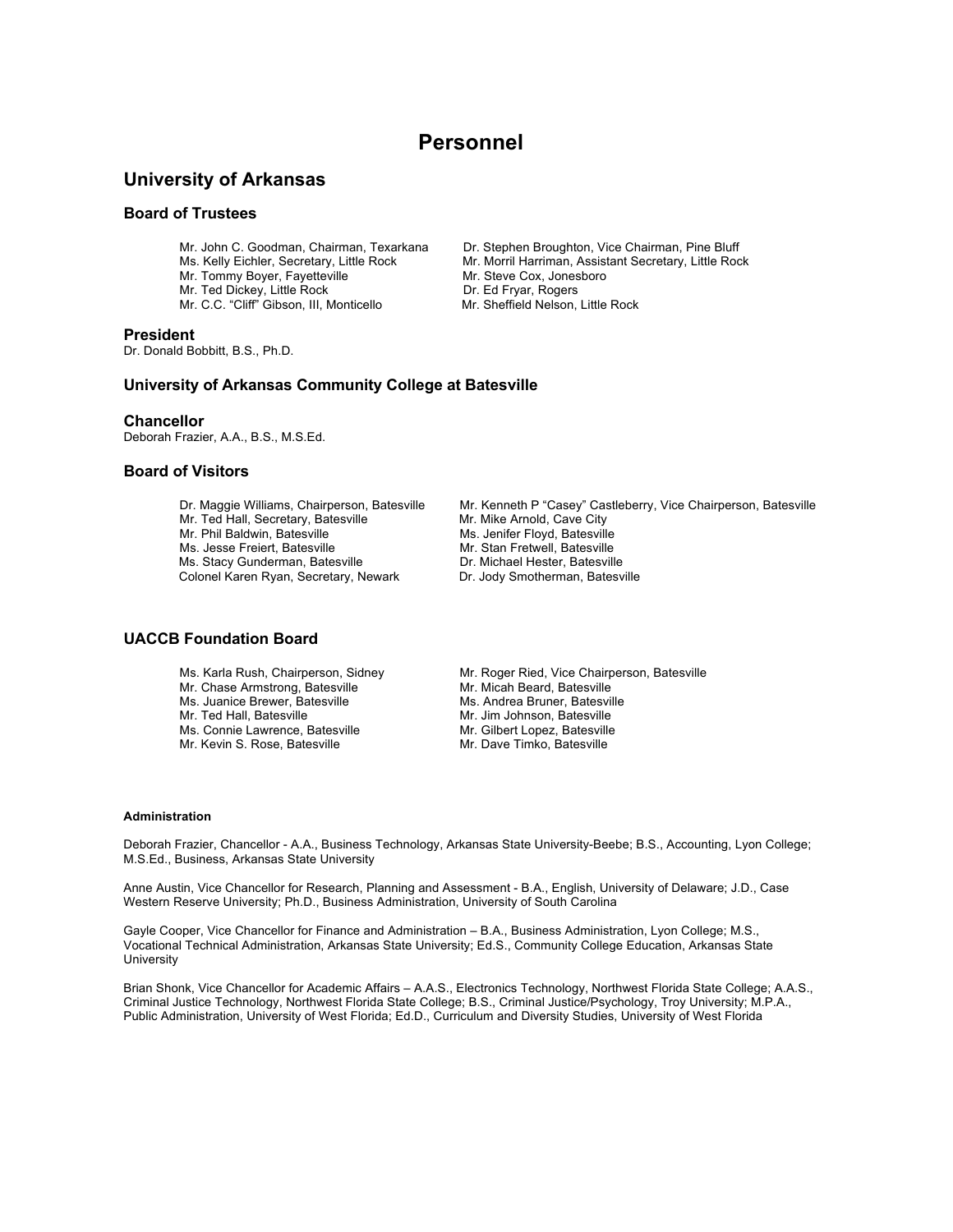#### **Office of the Chancellor**

Deborah Frazier, Chancellor - A.A., Business Technology, Arkansas State University-Beebe; B.S., Accounting, Lyon College; M.S.Ed., Business, Arkansas State University

Hannah Keller Flanery, Communications and Marketing Coordinator – B.S., Journalism, Arkansas State University; M.P.A., Public Administration, Arkansas State University

Jodie Hightower, Assistant to the Chancellor – B.S. Journalism/Public Relations, Arkansas State University; M.B.A., University of Central Arkansas

Tammy Smith, Receptionist – College Studies, University of Arkansas Community College at Batesville

Kim Whitten, Director of Advancement – B.B.A. Marketing, University of Central Arkansas; M.S.C.E.D., University of Central Arkansas

#### **Academics**

Brian Shonk, Vice Chancellor for Academic Affairs – A.A.S., Electronics Technology, Northwest Florida State College (NWFSC); A.A.S., Criminal Justice Technology, NWFSC; B.S., Criminal Justice/Psychology, Troy University; M.P.A., Public Administration, University of West Florida(UWF); Ed.D., Curriculum and Diversity Studies, UWF

Stephanie Baker, Director of Cosmetology – Licensed Cosmetologist, Licensed Cosmetologist Instructor; Arkansas Department of Health, Cosmetology Section

Tina Goodman, Academic Advisor – A.A.S., Business Services - Administrative Services Focus, A.A., General Education – Business Focus, University of Arkansas Community College at Batesville; B.A.S., Business Administration, University of Arkansas Fort Smith

Tiffany Guinnip, Assistant to the Vice Chancellor for Academics – A.A.S., Business Services-Accounting Focus, University of Arkansas Community College at Batesville; B.S., Organizational Leadership, University of Arkansas Fort Smith; M.S., Strategic Communication, Arkansas State University

Laura Peer, Cosmetology Instructor – Licensed Cosmetologist, Licensed Cosmetologist Instructor; Arkansas Department of Health, Cosmetology Section

Nathaniel Pyle, Director of Academic Advising – B.A., History, Lyon College; M.Ed., Higher Education Administration, Vanderbilt University

C'aira Stewart, Academic Assistant – A.S., Elementary Education, University of Arkansas Community College at Batesville

Van Taylor, Transfer Coordinator – B.S., Organizational Management, John Brown University; M.S., Higher Education, Walden University

Comfort Winston, Administrative Assistant Academic Advising – B.S. Elementary Education, Dickinson State University

#### **Division of Arts and Humanities**

Susan Tripp, Chair of the Arts and Humanities Division – B.A., Journalism, Arkansas State University; Teaching Certification in English, Arkansas State University; M.A., English, Arkansas State University

Ted Allder, English - B.A., English and Art, University of Arkansas, Little Rock; M.A., English, University of Central Arkansas; Ph.D., English, Southern Illinois University

Glenda Bell, Reading - A.A., General Studies, Three Rivers Community College; B.A., Behavioral Science, Lyon College; M.S.Ed., Early Childhood Education, Arkansas State University; Certified Specialist, Developmental Education, Appalachian State University

Marla Bennett, English – B.A., English, Lyon College; M.A., English, Arkansas State University; Specialist, Community College Teaching, Arkansas State University; Ed.D., Doctor of Education, Arkansas State University

Jennifer Emery, College Success – B.A., Education, Hendrix College; M.S., Counseling, University of Central Arkansas

Holly Goslin, English – B.A., Harding University; M.A., English, University of Central Arkansas

Angela Strickland, English – B.A., English, East Texas State University; M.S., Library Science, University of North Texas; ABD, English, Texas A & M / Commerce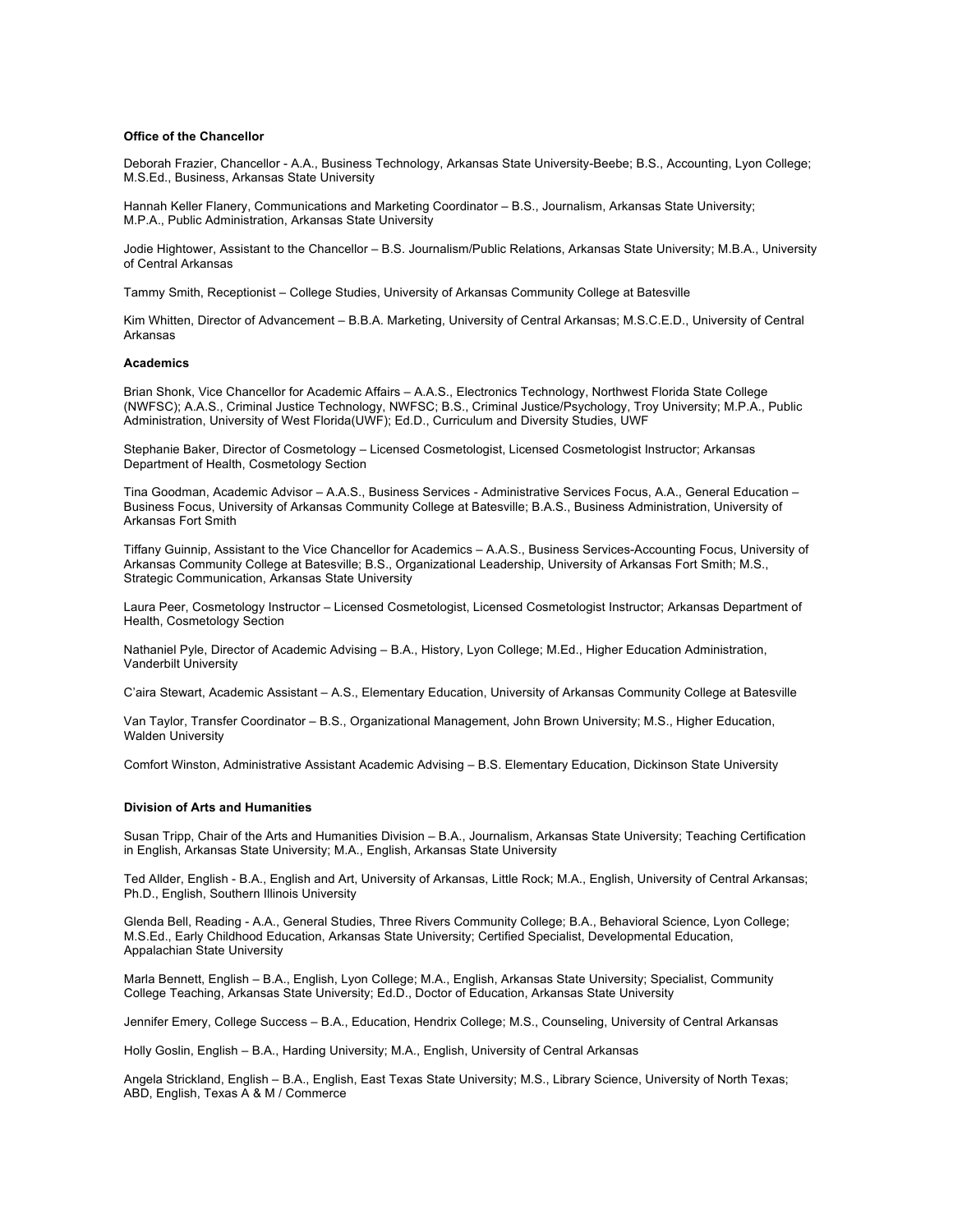William Wood, History – B.S.E., Social Science, Arkansas State University; M.A., History, Arkansas State University; Specialist in Community College Teaching, History, Arkansas State University; Ed.D., Doctor of Education, Arkansas State University

Shelly J. Wooldridge, Psychology - B.A., Psychology, Pittsburg State University; M.S., Psychology, Pittsburg State University; M.A., Forensic Psychology, University of North Dakota

#### **Division of Business, Technology and Public Service**

Tamara Griffin, Chair of the Business, Technology and Public Service Division - B.S., Data Processing, Arkansas State University; M.B.A., Arkansas State University; CISCO Certified Network Associate; D.M., Management in Organizational Development and Change, Colorado Tech University

Tracy Broadwater, Accounting - B.B.A., Accounting, University of Central Arkansas; M.B.A., University of Arkansas at Little Rock

Mindy Shaw, Early Childhood Education - B.S.E., Special Education/Elementary Education, Arkansas State University; M.S.E., Early Childhood Education, Arkansas State University

Blayne A. Stewart, Computer Technology – A.A., Ozarka College; B.S., History, University of Central Arkansas; M.S., Computer and Information Science, Southern Arkansas University

#### **Division of Community and Technical Education**

Vicky Bowren, Administrative Assistant – C.P., Medical Billing and Coding, University of Arkansas Community College at Batesville; A.A.S., Business Services-Medical Office Management, University of Arkansas Community College at Batesville

Zachery Harber, Director of Career and Technical Education – B.S., Agriculture, Arkansas State University; M.S., Education, Arkansas State University

Austin Muse, Industrial Technology – B.S., Applied Mathematics, University of Central Arkansas

Katrina Stevens, Coordinator of Community Education - B.S., Vocational Education, University of Arkansas, Fayetteville

Becky Warren, Director of Workforce and Career Services – B.S., Agricultural Business, Arkansas Tech University; M.S., Student Affairs, Missouri State University

Daniel Winston, Welding Instructor – AWS Certified Welder, OSHA 511 Certificate, OTC on Motoman Robotic Welding, Operating, Maintenance and Programming

#### **Division of Math and Science**

Douglas Muse, Chair of the Division of Math and Science - B.S.E., Mathematics, University of Central Arkansas; M.A., Mathematics, University of Central Arkansas

Larry Brown, Mathematics and Chemistry **-** Larry Brown, Mathematics and Science - B.S., Chemistry, Arkansas State University; Ph.D., Organic Chemistry, Vanderbilt University

Vernon Hoffman, Biological Science - B.S., Wildlife Ecology and Management, Arkansas State University; M.S., Biology, Arkansas State University

Beverly Meinzer, Chemistry - B.S., Biology and Chemistry, Lyon College; M.S., Chemistry, University of Arkansas at **Fayetteville** 

Andrew Muse, Mathematics – B.S., Mathematics, University of Central Arkansas; M.S., Applied Mathematics, University of Central Arkansas

Rachel Ratcliff, Biological Science - B.S., Biology and Range Management, Texas A & M –Kingsville; M.S., Biology, Texas A & M – Kingsville

Andrew Seely, Biological Science – B.S., Biology, Texas A & M University; Ph.D., Microbiology, Texas A & M University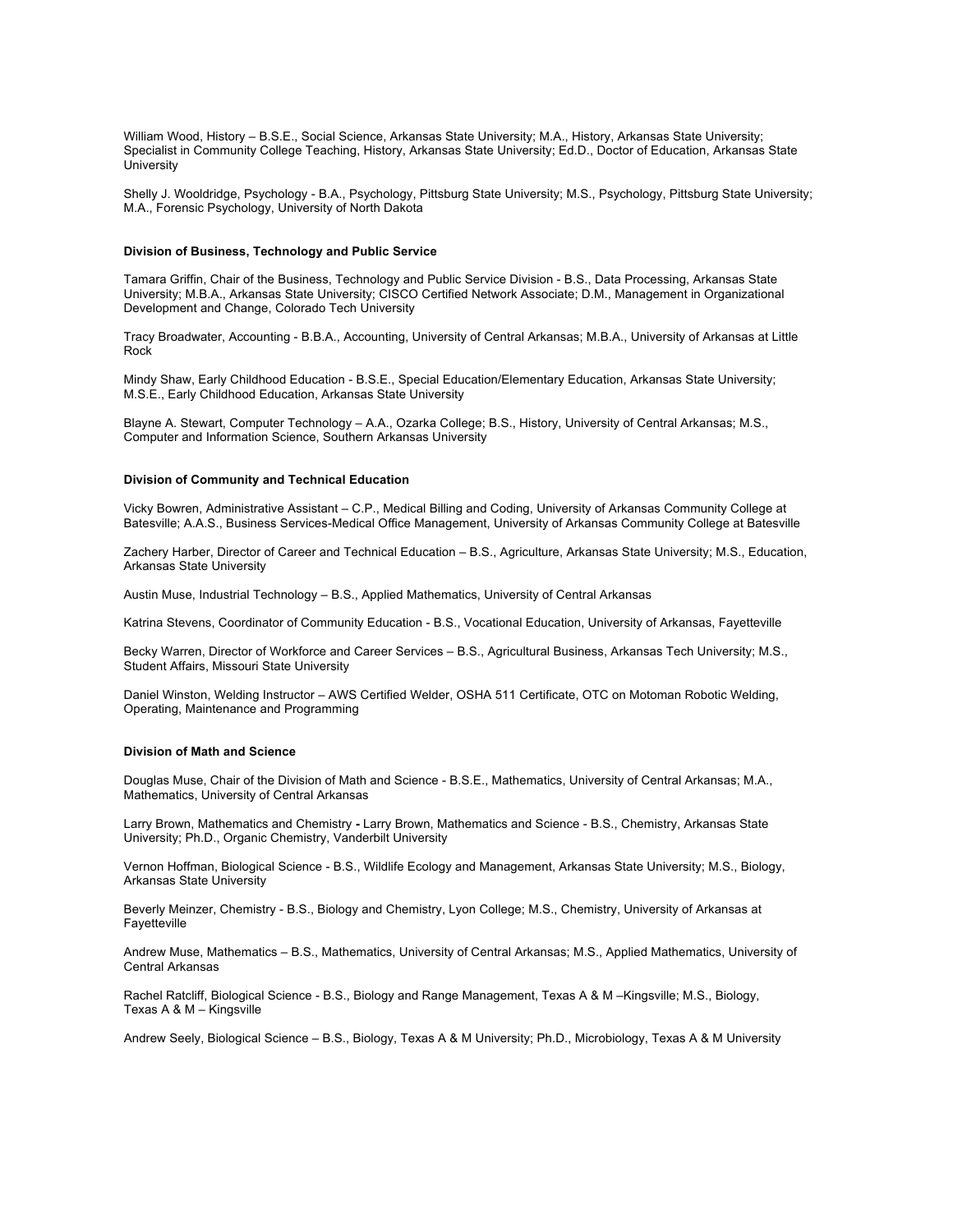#### **Division of Nursing and Allied Health**

Marietta Candler, Chair of Nursing and Allied Health - B.S., Nursing, University of Central Arkansas; M.S., Nursing, University of Central Arkansas

Ashley Ball, PN Program - A.A.S., Registered Nursing, University of Arkansas Community College at Batesville; B.S. Nursing, Arkansas Tech University; Master's in Nursing, Arkansas Tech University

Michelle Bishop, RN Program – Bachelor of Science in Nursing, University of Arkansas Medical Sciences; Master's in Nursing, University of Arkansas Medical Sciences; National Certification for Nursing Leadership

Amy Bullard, Simulation Lab Coordinator – B.S. Nursing, University of Central Arkansas; Master's in Nursing, University of Texas at Arlington

Amanda Cannon, PN Program – A.A.S., Registered Nursing, University of Arkansas Community College at Batesville

Jennifer Davidek, EMS Programs – A.S., Applied Health Science – Paramedicine, Arkansas Tech University; B.S., Emergency Administration and Management, Arkansas Tech University; Paramedic License, National Registry of Emergency Medical Technicians

Alisha Hightower, RN Program – A.A.S., Registered Nursing, University of Arkansas Community College at Batesville; B.S. Nursing, South University; Master's in Nursing with a specialization in Family Nurse Practitioner, South University

Jerri Hooper, NAH Secretary – A.A., General Studies, University of Arkansas Community College at Batesville

Teri Nicholson, RN Program – B.S., Nursing, University of Central Arkansas

Dawn Smith, CNA Instructor – A.A. Liberal Arts, Mount San Antonio College; Licensed Practical Nurse, Citrus College; B.S. Education, Ashford University; M.S. Education, Ashford University

#### **Adult Education Department**

Andrea Lee, Director of Adult Education – B.S., Education, Arkansas State University; M. Ed., Adult Education, University of Arkansas at Fayetteville

Becky Saffell, Adult Education Instructor - B.S., Management, Lyon College; M.S.Ed., Business Education, Arkansas State **University** 

Carol Sellars, Adult Education Instructor – B.A., English, Lyon College; M.S., College Student Personnel, Arkansas Tech **University** 

Elizabeth Taylor, ESL Instructor – A.A., General Education, University of Arkansas Community College at Batesville; B.A., History, Lyon College; M.A., Teaching English to Speakers of Other Languages, Arkansas Tech University

#### **Library**

Jay Strickland Library Director A.A, South Plains College; B.A., English, University of Texas at Arlington; M.L.S., Library Science, University of North Texas

Sharon Gage, Library Coordinator – A.A., University of Arkansas Community College at Batesville; B.S.Ed., Vocational Education, University of Arkansas, Fayetteville

#### **Student Affairs**

Meagan Akins, Admission Counselor – B.A., Communications, University of Arkansas; M.A., Communications, Missouri State **University** 

Lynn Bray, Assistant to the Vice Chancellor for Student Affairs – Office Technology, Manhattan Area Vocational Technical School, Microsoft Office Specialist; B.S., Organizational Leadership, University of Arkansas Fort Smith

Kristen Cross, Director of Financial Aid – B.S., Marketing, Arkansas State University

Dorianne Dias, Project Advisor, TRIO Student Support Services – A.A., Humanities and Social Science, SUNY Rockland Community College; B.S., English Education, New York University; M.A., Applied Linguistics, Columbia University

Cheyenne Diaz, Academic Advisor, Career Pathways – A.A., General Education, Ozarka College; B.A., Visual Art, Lyon College; M.S., College Student Personnel, Arkansas Tech University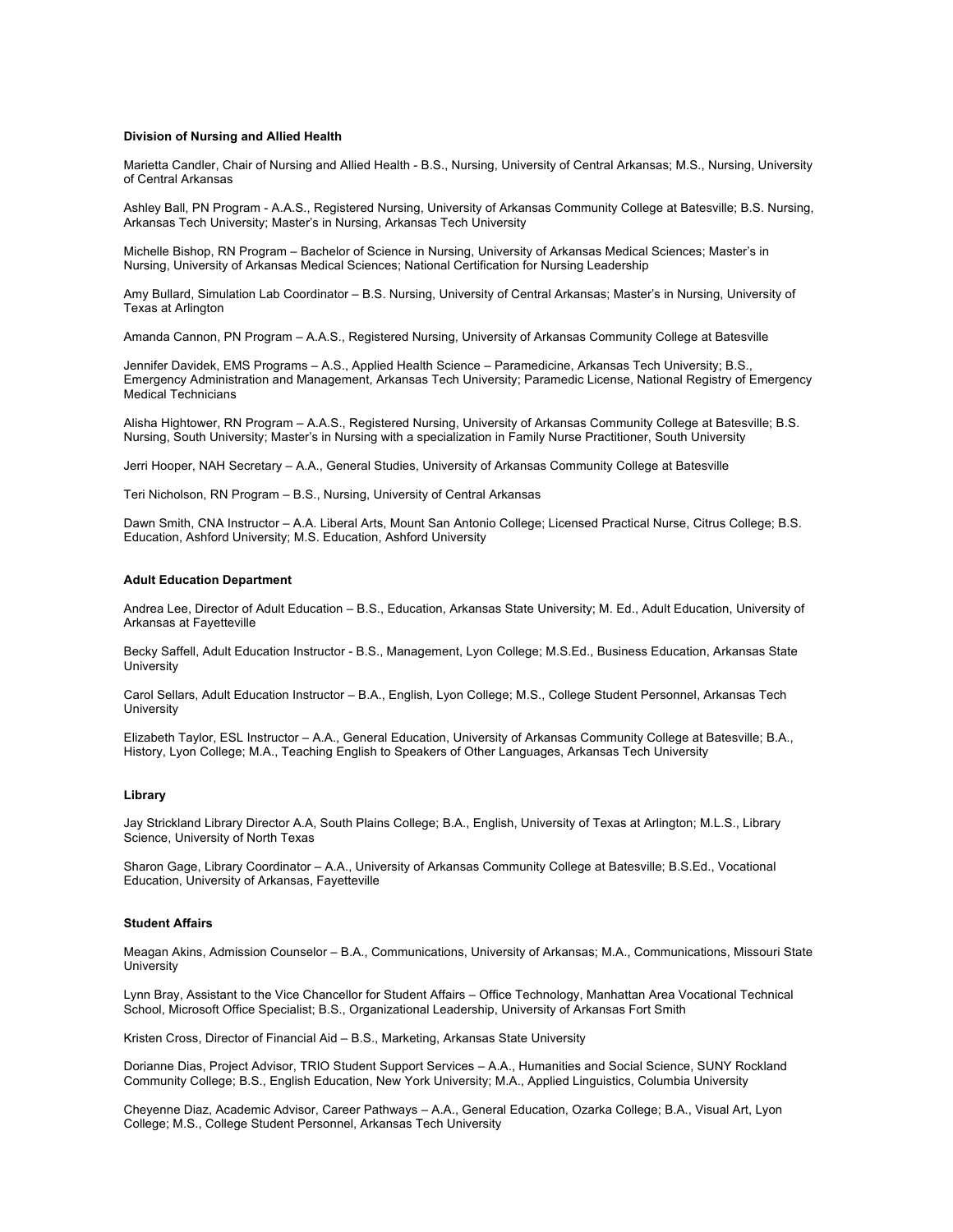Tiffany English, Financial Aid Administrative Specialist - B.S., Emergency Management, Arkansas Tech University

Jennifer Ford, Career Coach – B.S., Education, Arkansas State University; M.S., College Student Personnel Services, Arkansas State University

Mickey Freeze, Advisor/Student Activities Coordinator, TRIO Student Support Services – A.A., General Education, Ozarka College; B.S.E., Social Science, Arkansas State University; M.A., History, Arkansas State University

Phyllis Gardner, Financial Aid Specialist - Business Certification, Sawyer's Business College, Memphis

Louise Hughes, Director of Student Development – B.S., Botany, Arkansas State University; M.S., Vocational Education, University of Kentucky

Philip Landers, Career Coach – B.S., Business Administration, Arkansas State University

Lisa Lewis, Administrative Assistant, TRIO Student Support Services – A.A.S., Business Services – Accounting Focus, University of Arkansas Community College at Batesville; B.A.S., Business/Accounting, University of Arkansas Fort Smith

Ronda McLelland, Director, TRIO Student Support Services – A.A., Ozarka College; B.A., Psychology & Early Childhood Education, Lyon College; M.S., Educational Psychology, Walden University

Jennifer Sinele, Assistant Director of Financial Aid - A.A.S., Accounting, University of Arkansas Community College at Batesville; College Studies, Arkansas State University; B.A.S., Accounting, University of Arkansas Fort Smith

Sherrie Stagner, Testing and Disability Services Specialist, A.A., Business Focus, University of Arkansas Community College at Batesville; B.A., History, Lyon College; M.A., History, Arkansas State University

Debbie Wyatt, Director, Career Pathways – B.A., Political Science, University of Arkansas at Little Rock; M.P.A., Public Administration, University of Arkansas at Little Rock

Deanna Tillery, Director of Student Success Center – A.S., Middle School Math and Science, University of Arkansas Community College at Batesville; B.S., Mathematics, Lyon College

Erica Tilley, Admissions Administrative Specialist – A.A.S., Business Services, University of Arkansas Community College at **Batesville** 

#### **Research, Planning and Assessment**

Anne Austin, Vice Chancellor for Research, Planning and Assessment - B.A., English, University of Delaware; J.D., Case Western Reserve University; Ph.D., Business Administration, University of South Carolina

Casey Bromley, Director of Student Information/Registrar – B.A.S., Business, University of Arkansas Fort Smith; A.A.S., Business Services, University of Arkansas Community College at Batesville

Deltha Sharp, Director of Institutional Research – B.S., Business Management, Lyon College; M.B.A, University of Arkansas at Little Rock; Specialist in Community College Teaching, Arkansas State University; Doctorate of Educational Leadership, Arkansas State University

Tracey Thomas, Assistant Registrar – A.A.S., Medical Office Management, University of Arkansas Community College at **Batesville** 

#### **Information Services**

Steve Collins, Director of Information Services - B.S., Computer Information Systems, University of Arkansas at Monticello

Crystal Blue, Records Management Analyst - A.A.S., CIS/Networking, University of Arkansas Community College at Batesville

Cheston Cooper, Network Administrator - A.A.S., Industrial Technology – PC Hardware Repair, University of Arkansas Community College at Batesville

Dustin McAnally, Computer Lab Manager – A.S., Business, University of Arkansas Community College at Batesville

Lea Ramsey, Database Administrator - B.S., Mathematics, Lyon College; Microsoft Office Specialist Master Instructor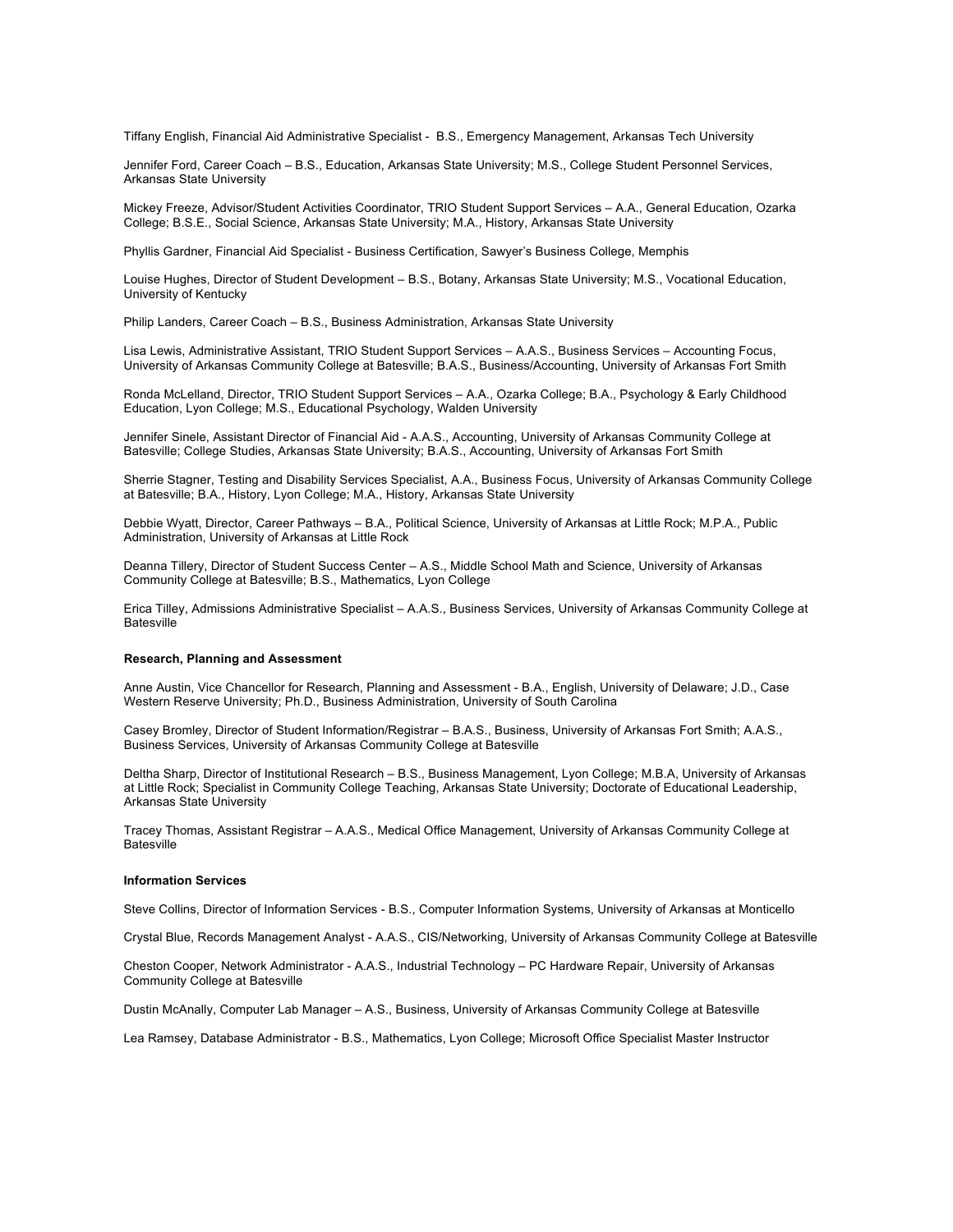#### **Finance and Administration**

Gayle Cooper, Vice Chancellor for Finance and Administration – B.A., Business Administration, Lyon College; M.S., Vocational Technical Administration, Arkansas State University; Ed.S., Community College Education, Arkansas State **University** 

Luanne Barber, Bookstore Manager – College Studies, Arkansas State University – Beebe

Madalynne Cooper, Food Services

Melissa Foster, Food Production Supervisor – Certified Dietary Manager and Certified Food Protection Professional, Association of Nutrition and Foodservice Professionals; ServSafe Certified; ServSafe Proctor

Sherrie Gunther, Assistant to the Vice Chancellor for Finance and Administration– Business Education Certificate, Gateway Technical College

Peggy Jackson, Purchasing Agent – CPPB; A.A.S, Business Information Management, Ozarka College; A.A., Ozarka College; B.S. Education, University of Arkansas, Fayetteville

Julie Johnson, Human Resources Specialist – A.A.S., Accounting, University of Arkansas Community College at Batesville; A.A.S., Business Administration, University of Arkansas Community College at Batesville; B.A.S., Accounting, University of Arkansas Fort Smith

Roxann Lamons, Administrative Specialist III - Business Education Certificate, Gateway Technical College

Lisa Watts, Bookstore Cashier – A.A., General Education, University of Arkansas Community College at Batesville; A.A.S., General Education, University of Arkansas Community College at Batesville; A.S. Medical Office Management, University of Arkansas Community College at Batesville; B.A.S., University of Arkansas at Fort Smith

#### **Business Office**

Robin Britt, Student Accounts Officer – A.A.S., Accounting, National Park College; A.A., General Studies, National Park College

Wanda Garnett, Operating Accountant - B.S., Business Administration, Missouri State University; M.B.A, University of Arkansas Little Rock

Cheyenne Manuel, Fiscal Support Specialist – Technical Certificate, General Studies, University of Arkansas Community College at Batesville; A.S., Business, University of Arkansas Community College at Batesville

Adrian Walker, Accounts Payable – Technical Certificate, Automotive Technology, Arkansas State University-Searcy; A.S., Business, University of Arkansas Community College at Batesville

Mandy Walker, Controller – A.A. General Education, Arkansas State University-Beebe; B.S. Accounting, Arkansas State University-Jonesboro; M.B.A., Arkansas State University-Jonesboro

#### **Physical Plant**

Heath Wooldridge, Physical Plant Director - B.S., Agriculture Business, University of Arkansas, Monticello

Elliott Brown, Maintenance – A.S. Heating, Ventilation, and Air Condition, Remington College in Memphis, Tenn.

Mark Cartwright, Director of Events – A.S., Business Administration, University of Arkansas Community College at Batesville; B.S., Business Administration, Lyon College

Chuck Martin, Shipping and Receiving/Maintenance Coordinator - College Studies, University of Arkansas Community College at Batesville

Chris Middleton, Maintenance - A.A.S. Industrial Mechanical Technology, University of Arkansas Community College at Batesville

Dakota West, Maintenance – A.A.S Computer Information Systems, University of Arkansas Community College at Batesville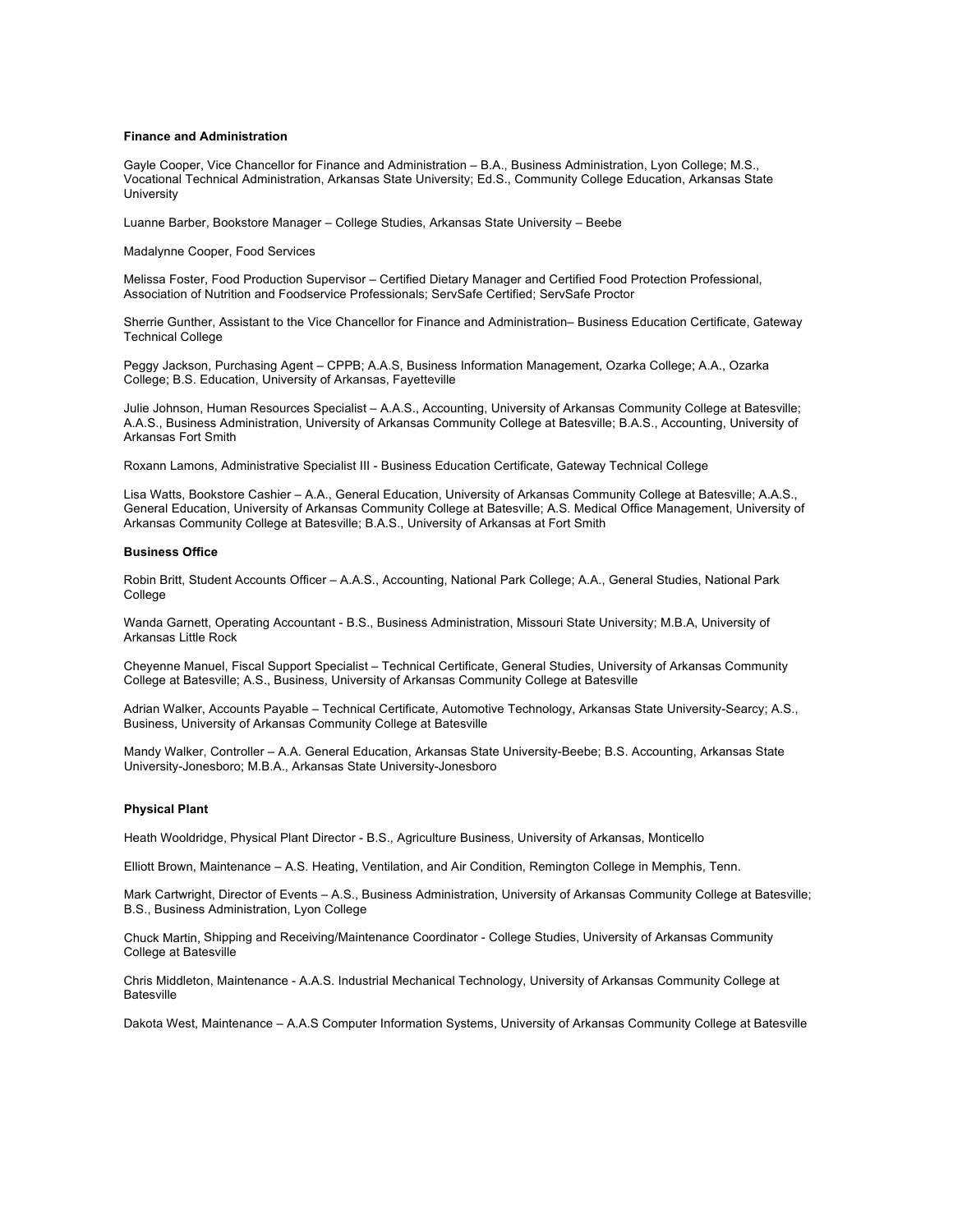#### **Board of Visitors Emeriti**

Laura Brissey, 2005 – 2014

Wanette Baker, 2005 – 2014

Thomas "Mike" Cumnock, 2008 – 2018

\*Woody Castleberry, 1992 – 2004, 2005 - 2011

Dale Cole, 1995-2003

George Collins, 1991-1999

Gwenda Dobbs, 2001 – 2011

Boris Dover, 2003 – 2012

Steven Green, 2010-2019

\*Don Floyd, 1994-2001

Ronnie Hampton, 2001-2010

Ray LaCroix, 1999-2005

Dianne H. Lamberth, 1999-2005

Gary McDonald, 2001-2010, 2011-2017

Mickey Powell, 2008 - 2014

Roger Ried, 2001-2010

Kathleen Reynolds, 1991-2005

Mark Skelton, 2010-2019

Steve Thomas, 2003 – 2012

Royce Wilson, 2000 - 2009

Stanley Wood, 2000-2006

Lynne Wyatt, 1991-2003

#### **Faculty/Staff Emeriti**

Sharon Bratcher, Staff Emeritus - Computerized Accounting Certificate, Black River Technical College; College Studies, University of Arkansas Community College at Batesville

Nona Floyd, Faculty Emeritus - B.A., History, Lyon College; M.S.Ed., Elementary Education, Arkansas State University; Graduate Studies, Liberal Arts, Chapman College

Roy Gonyer, Staff Emeritus - A.A.S., Industrial Maintenance Technology, University of Arkansas Community College at Batesville; Diploma, Industrial-Equipment Maintenance Technology, Newport Vocational-Technical School

James C. Johnson, Faculty Emeritus - B.S., Biology, University of Arkansas at Little Rock; B.S., Psychology, Arkansas State University; M.S.W., University of Arkansas at Little Rock; M.B.A., Webster University; LCSW (Arkansas)

Janice Inloes, Faculty Emeritus – A.A.S., Registered Nursing, North Arkansas Community College; B.A., Accounting, Lyon College; M.S., Accounting, Arkansas State University; M.S., Nursing, University of Phoenix; M.S., Adult Education Distance Learning, University of Phoenix

H. Jane Parker, Faculty Emeritus - B.A., Medical Technology, San Jose State University; M.A., Social Anthropology, University of Texas at Austin; Ph.D., Social Anthropology, University of Texas at Austin; Graduate Studies, Psychology, Arkansas State University

Ann Westmoreland Runsick, Faculty Emeritus - B.A., English and History, Lyon College; M.A., English, Arkansas State **University**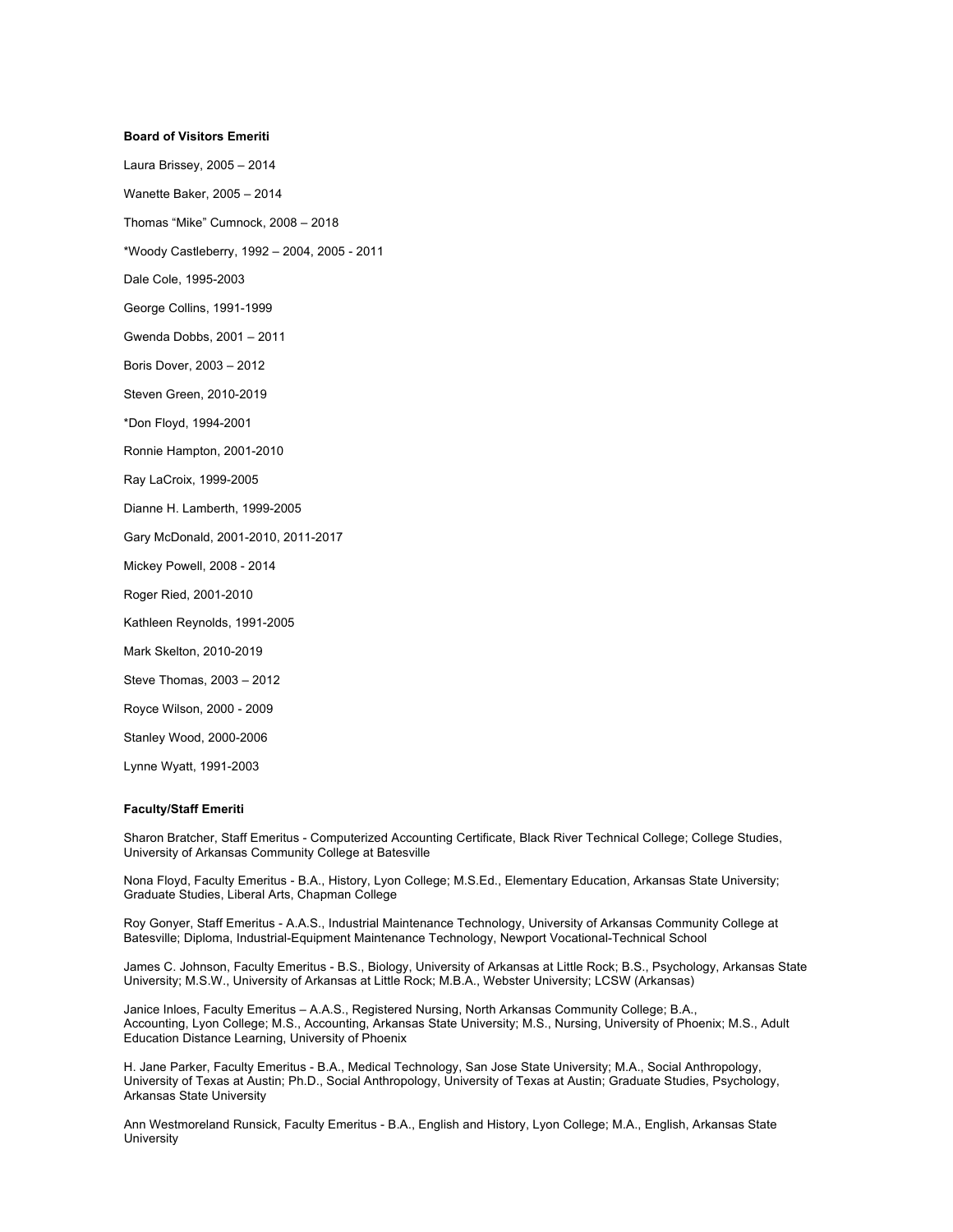Wyatt Washburn, Faculty Emeritus, B.S., Mathematics, University of Central Arkansas; M.S., Mathematics, University of Arkansas, Fayetteville; Graduate Studies, Mathematics, University of Missouri – Rolla

\*Renee Bell, Staff Emeritus - College Studies, Office Administration, Mississippi County Community College

Linda Bennett, Staff Emeritus - B.S.Ed., Art, Southeast Missouri State College; ALA, M.L.S., University of Missouri-Columbia

Linda Hoyt, Staff Emeritus - College Studies, University of Arkansas, Fayetteville; College Studies, Accounting, Lyon College

Connie Lawrence, Staff Emeritus *–* A.A., University of Arkansas Community College at Batesville; B.S., Education, University of Arkansas at Fayetteville

Kathleen McNamee, Staff Emeritus - B.S., Secondary Education, Manchester College; M.B.A., Old Dominion University

Alexa Smith, Staff Emeritus - B.A., Sociology, Arkansas State University

Marcia Wallace, Staff Emeritus - B.A., Art, Connecticut College; M.F.A., Mixed Media Art, Arizona State University; M.A., Speech Communications and Theater Arts, Arkansas State University

Nancy Whitmire, Staff Emeritus - A.A., Crowley's Ridge College; B.A., Psychology, Harding University; Graduate Studies, Education, Arkansas State University

*\*deceased*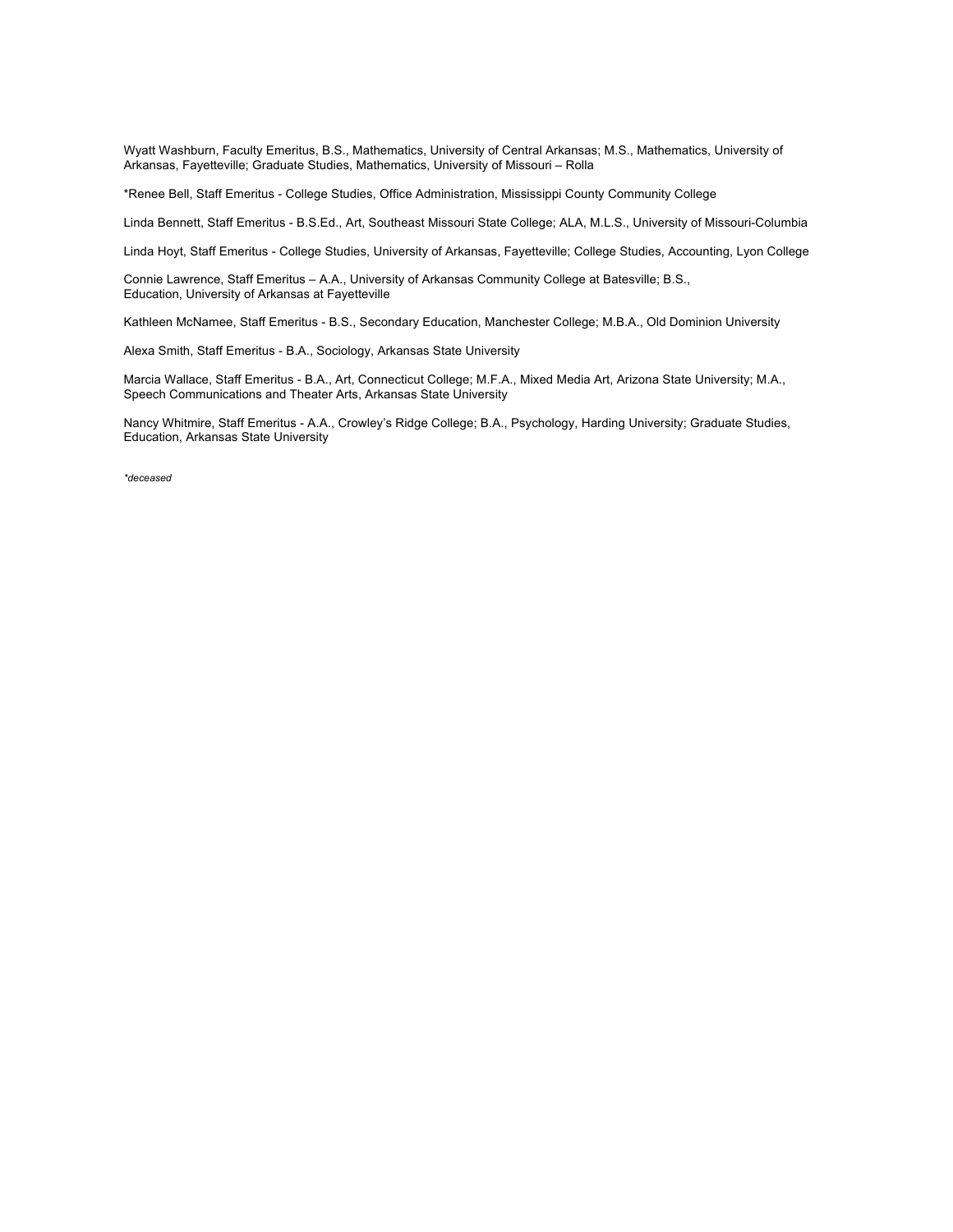# Index

| Associate of Applied Science Degrees |  |
|--------------------------------------|--|
|                                      |  |
|                                      |  |
|                                      |  |
|                                      |  |
|                                      |  |
|                                      |  |
|                                      |  |
|                                      |  |
|                                      |  |
| Associate of Arts Degree             |  |
|                                      |  |
| Associate of Science Degree          |  |
|                                      |  |
|                                      |  |
|                                      |  |
|                                      |  |
|                                      |  |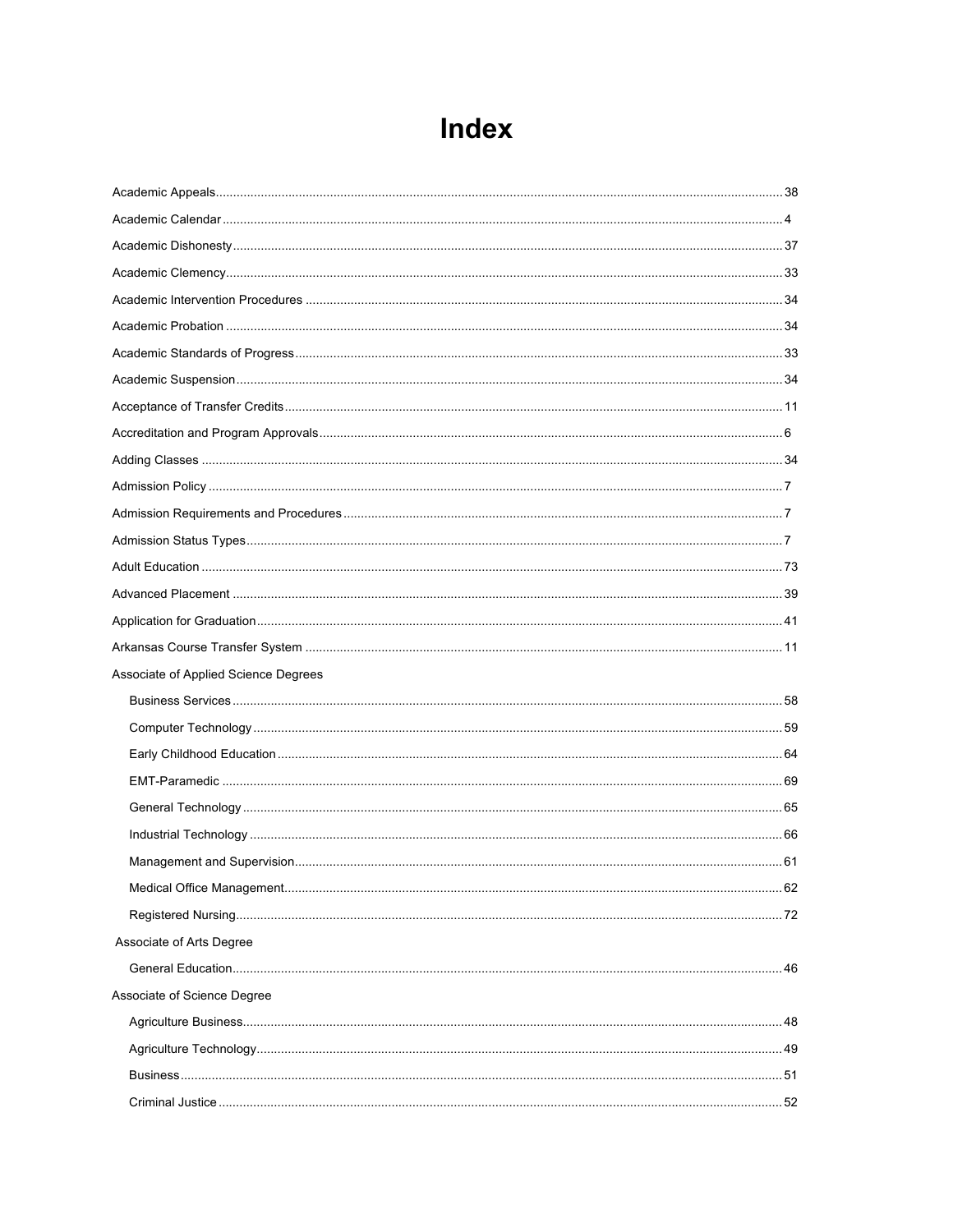| Certificates of Proficiency |  |
|-----------------------------|--|
|                             |  |
|                             |  |
|                             |  |
|                             |  |
|                             |  |
|                             |  |
|                             |  |
|                             |  |
|                             |  |
|                             |  |
|                             |  |
|                             |  |
|                             |  |
|                             |  |
|                             |  |
|                             |  |
|                             |  |
|                             |  |
|                             |  |
|                             |  |
|                             |  |
|                             |  |
|                             |  |
|                             |  |
|                             |  |
|                             |  |
|                             |  |